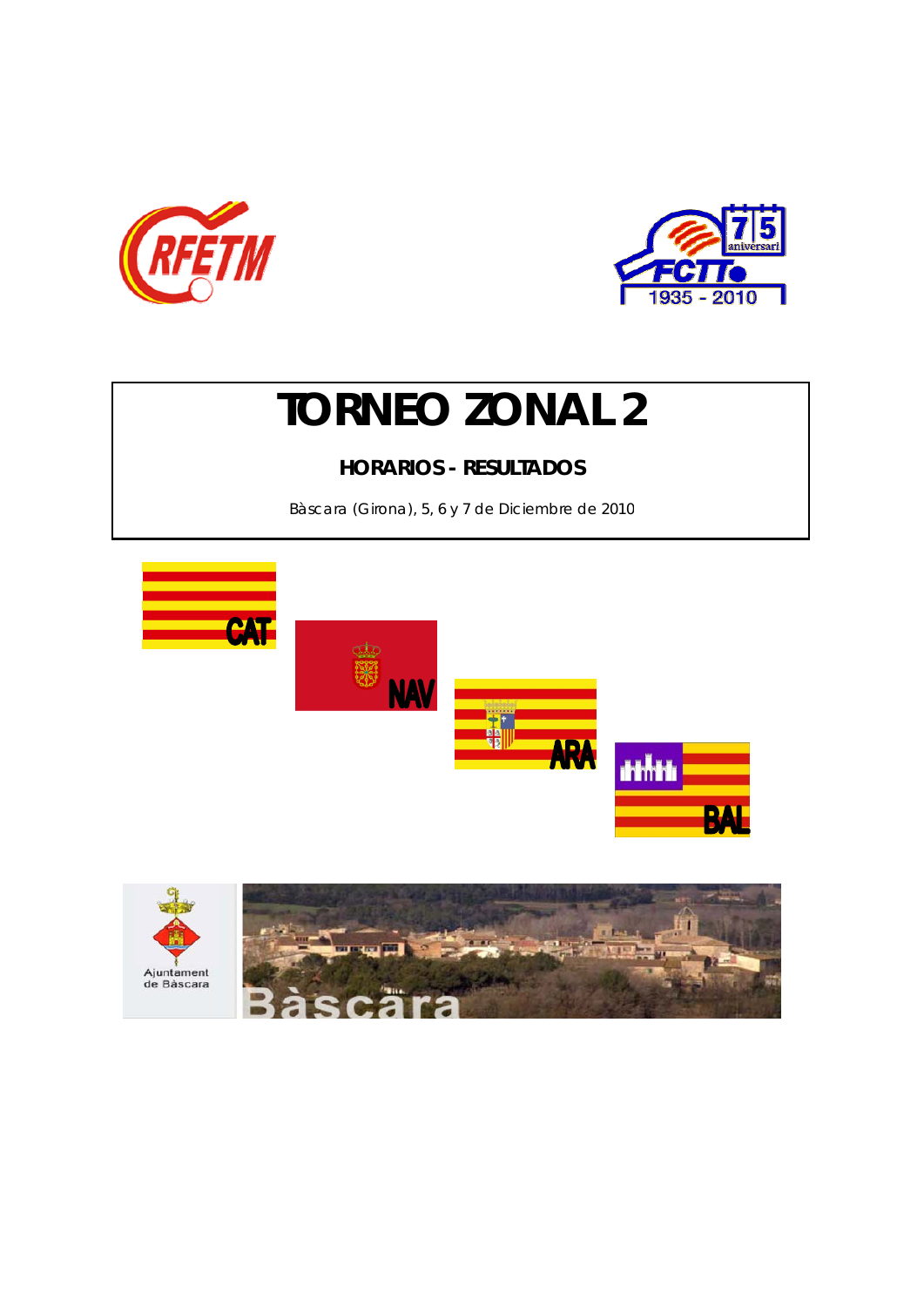

## **TORNEO ZONAL 2**



### **CLASIFICACIÓN**

|                | <b>CATEGORÍA BENJAMÍN FEMENINA</b> |            |                 | <b>CATEGORÍA BENJAMÍN MASCULINA</b> |            |
|----------------|------------------------------------|------------|-----------------|-------------------------------------|------------|
| $1^{\circ}$    | <b>36 SANTAMARIA, VERONICA</b>     | <b>CAT</b> | 1 <sup>0</sup>  | 7 FERNANDEZ, ALFONSO ADRIAN         | <b>CAT</b> |
| $2^{\circ}$    | 43 LIMO, LUNA                      | <b>CAT</b> | $2^{\circ}$     | 5 ROCA, ARNAU                       | <b>CAT</b> |
| 3 <sup>o</sup> | 47 RICO, LIDIA                     | <b>CAT</b> | 3 <sup>o</sup>  | 2 DIAZ, JOAN                        | <b>CAT</b> |
| $4^{\circ}$    | 41 MARTINEZ, MARIA                 | <b>CAT</b> | $4^{\circ}$     | 19 CALDERO, POL                     | <b>CAT</b> |
| $5^{\circ}$    | 37 RADUCAN, STEFANIA DANIELA       | <b>ARA</b> | $5^{\circ}$     | 3 RODRIGUEZ, ENRIC                  | <b>CAT</b> |
| $6^{\circ}$    | 48 VIDAL, ANDREA                   | <b>CAT</b> | $6^{\circ}$     | 4 LARIO, ORIOL                      | <b>CAT</b> |
| $7^\circ$      | 39 LLADONOSA, GEMMA                | <b>CAT</b> | $7^\circ$       | 1 DIAZ, JOSE ANTONIO                | <b>BAL</b> |
| $8^{\circ}$    | <b>40 MATAS, NURIA</b>             | <b>CAT</b> | $8^{\circ}$     | 31 GRAU, SERGI                      | <b>CAT</b> |
| $9^{\circ}$    | 46 MOGAS, AINA                     | <b>CAT</b> | 9º              | <b>34 PELACHS, MARTI</b>            | <b>CAT</b> |
| $10^{\circ}$   | <b>38 MIRAMONTES, NATALIA</b>      | <b>BAL</b> | $10^{\circ}$    | 6 CABRERO, DAVID                    | <b>CAT</b> |
|                |                                    |            | 11 <sup>°</sup> | 24 PUIGMAL, ORIOL                   | <b>CAT</b> |
|                |                                    |            | $12^{\circ}$    | 18 LLADONOSA, LLORENÇ               | <b>CAT</b> |
|                |                                    |            | 13 <sup>o</sup> | 30 MUGICA, DANIEL                   | <b>CAT</b> |
|                |                                    |            | $14^{\circ}$    | 33 POMMIER, ADRIA                   | <b>CAT</b> |
|                |                                    |            | $15^{\circ}$    | 12 SANCHO, IÑIGO                    | <b>ARA</b> |
|                |                                    |            | $16^{\circ}$    | 29 LOPEZ, GERARD                    | <b>CAT</b> |
|                |                                    |            | 17 <sup>0</sup> | 25 BUSQUETS, FERRAN                 | CAT        |

|             | <b>CATEGORÍA BENJAMÍN FEMENINA</b> |            |                 | <b>CATEGORÍA BENJAMÍN MASCULINA</b> |            |
|-------------|------------------------------------|------------|-----------------|-------------------------------------|------------|
| $1^{\circ}$ | <b>36 SANTAMARIA, VERONICA</b>     | <b>CAT</b> | 1 <sup>0</sup>  | 7 FERNANDEZ, ALFONSO ADRIAN         | <b>CAT</b> |
| 2º          | 43 LIMO, LUNA                      | <b>CAT</b> | $2^{\circ}$     | 5 ROCA, ARNAU                       | <b>CAT</b> |
| 30          | 47 RICO, LIDIA                     | <b>CAT</b> | 3 <sup>0</sup>  | 2 DIAZ, JOAN                        | <b>CAT</b> |
| 4º          | 41 MARTINEZ, MARIA                 | <b>CAT</b> | 40              | 19 CALDERO, POL                     | <b>CAT</b> |
| 50          | 37 RADUCAN, STEFANIA DANIELA       | <b>ARA</b> | $5^{\circ}$     | 3 RODRIGUEZ, ENRIC                  | <b>CAT</b> |
| 60          | <b>48 VIDAL, ANDREA</b>            | <b>CAT</b> | $6^{\circ}$     | 4 LARIO, ORIOL                      | <b>CAT</b> |
| $7^\circ$   | 39 LLADONOSA, GEMMA                | <b>CAT</b> | $7^\circ$       | 1 DIAZ, JOSE ANTONIO                | <b>BAL</b> |
| 80          | <b>40 MATAS, NURIA</b>             | <b>CAT</b> | 8 <sup>0</sup>  | 31 GRAU, SERGI                      | <b>CAT</b> |
| 90          | 46 MOGAS, AINA                     | <b>CAT</b> | $9^{\circ}$     | <b>34 PELACHS, MARTI</b>            | <b>CAT</b> |
| 0٥          | <b>38 MIRAMONTES, NATALIA</b>      | <b>BAL</b> | 10 <sup>o</sup> | 6 CABRERO, DAVID                    | <b>CAT</b> |
|             |                                    |            | $11^{\circ}$    | <b>24 PUIGMAL, ORIOL</b>            | <b>CAT</b> |
|             |                                    |            | $12^{\circ}$    | 18 LLADONOSA, LLORENÇ               | <b>CAT</b> |
|             |                                    |            | 13 <sup>0</sup> | 30 MUGICA, DANIEL                   | <b>CAT</b> |
|             |                                    |            | $14^{\circ}$    | 33 POMMIER, ADRIA                   | <b>CAT</b> |
|             |                                    |            | 15 <sup>o</sup> | 12 SANCHO, IÑIGO                    | <b>ARA</b> |
|             |                                    |            | $16^{\circ}$    | 29 LOPEZ, GERARD                    | <b>CAT</b> |
|             |                                    |            | $17^{\circ}$    | 25 BUSQUETS, FERRAN                 | <b>CAT</b> |
|             |                                    |            | 18 <sup>0</sup> | 11 ARMAÑAC, MARCOS                  | <b>ARA</b> |
|             |                                    |            | 19 <sup>o</sup> | 32 RIERA, GABRIEL                   | <b>CAT</b> |
|             |                                    |            | 20 <sup>o</sup> | 22 PONS, ARNAU                      | <b>CAT</b> |

|                | <b>CATEGORÍA ALEVÍN FEMENINA</b>     |            |                 | <b>CATEGORÍA ALEVÍN MASCULINA</b> |            |
|----------------|--------------------------------------|------------|-----------------|-----------------------------------|------------|
|                | 1º 100 CAYMEL, CLAUDIA               | <b>CAT</b> | 1 <sup>0</sup>  | 49 PADIAL, MIKEL                  | <b>BAL</b> |
| $2^{\circ}$    | 98 PIBERNAT, LAURA                   | <b>CAT</b> | $2^{\circ}$     | 51 UBEDA, ADRIA                   | <b>CAT</b> |
| 3 <sup>o</sup> | 106 PEÑAFIEL, GEMMA                  | <b>CAT</b> | 3 <sup>o</sup>  | 50 MASIP, JOAN                    | <b>CAT</b> |
| $4^{\circ}$    | 110 VILA, GEMMA                      | <b>CAT</b> | $4^{\circ}$     | 90 CASADO, ENRIC                  | <b>CAT</b> |
| $5^{\circ}$    | 102 PRAT, XENIA                      | <b>CAT</b> | $5^{\circ}$     | 83 LOPEZ, SERGI                   | <b>CAT</b> |
| 6°             | 103 PRAT, MARIONA                    | <b>CAT</b> | $6^{\circ}$     | 57 ZAMORANO, SEBASTIAN IGNACIO    | <b>CAT</b> |
| 7°             | 105 LARIO, LAIA                      | <b>CAT</b> | $7^\circ$       | 55 GARCIA, ADRIAN                 | <b>BAL</b> |
| $8^{\circ}$    | 104 LARIO, BLANCA                    | <b>CAT</b> | $8^{\circ}$     | 59 VINUESA, VICTOR                | <b>CAT</b> |
| 9º             | 107 MAYORAL, LAURA                   | <b>CAT</b> | $9^{\circ}$     | 52 ARTACHO, SERGI                 | <b>CAT</b> |
| $10^{\circ}$   | 99 RADUCAN, CRISTINA GABRIELA        | <b>ARA</b> | $10^{\circ}$    | 58 MASIP, FRANCESC                | <b>CAT</b> |
| $11^{\circ}$   | 111 WALOWSKA, ANIELA                 | <b>CAT</b> | $11^{\circ}$    | 94 QUESADA, GUILLEM               | <b>CAT</b> |
| $12^{\circ}$   | 108 BENEDICTO, LUCIA                 | <b>ARA</b> | $12^{\circ}$    | 54 CAMACHO, NIL                   | <b>CAT</b> |
| 13°            | 101 GAYARRE, MARIA                   | <b>ARA</b> | 13 <sup>°</sup> | 56 BUSQUETS, ALEIX                | <b>CAT</b> |
| 14°            | 112 MAYORAL, IRENE                   | <b>CAT</b> | $14^{\circ}$    | 53 CESTER, PABLO                  | <b>ARA</b> |
|                | 15 <sup>°</sup> 113 GIRNE, KRISTIANA | <b>CAT</b> | $15^{\circ}$    | 67 DE MARCO, PABLO                | <b>ARA</b> |
| $16^{\circ}$   | 109 PERARNAU, JUDITH                 | <b>CAT</b> | $16^{\circ}$    | 91 URGELL, ALBERT                 | <b>CAT</b> |
|                |                                      |            | $17^{\circ}$    | 60 BLANCO, ROGER                  | <b>CAT</b> |
|                |                                      |            | 18 <sup>o</sup> | 66 CORVINOS, PABLO                | <b>ARA</b> |
|                |                                      |            | 19°             | 70 MARTINEZ, ABEL                 | <b>CAT</b> |
|                |                                      |            | $20^{\circ}$    | 65 SANZ, ALVARO                   | <b>ARA</b> |

|    | <b>CATEGORÍA ALEVÍN FEMENINA</b> |            |                 | <b>CATEGORÍA ALEVÍN MASCULINA</b> |            |
|----|----------------------------------|------------|-----------------|-----------------------------------|------------|
|    | 1º 100 CAYMEL, CLAUDIA           | <b>CAT</b> | 1 <sup>0</sup>  | 49 PADIAL, MIKEL                  | <b>BAL</b> |
| 2° | 98 PIBERNAT, LAURA               | <b>CAT</b> | $2^{\circ}$     | 51 UBEDA, ADRIA                   | <b>CAT</b> |
|    | 3º 106 PEÑAFIEL, GEMMA           | <b>CAT</b> | 3 <sup>o</sup>  | 50 MASIP, JOAN                    | <b>CAT</b> |
|    | 4º 110 VILA, GEMMA               | <b>CAT</b> | $4^{\circ}$     | 90 CASADO, ENRIC                  | <b>CAT</b> |
|    | 5º 102 PRAT, XENIA               | <b>CAT</b> | $5^{\circ}$     | 83 LOPEZ, SERGI                   | <b>CAT</b> |
|    | 6º 103 PRAT, MARIONA             | <b>CAT</b> | $6^{\circ}$     | 57 ZAMORANO, SEBASTIAN IGNACIO    | <b>CAT</b> |
|    | 7º 105 LARIO, LAIA               | <b>CAT</b> | $7^\circ$       | 55 GARCIA, ADRIAN                 | <b>BAL</b> |
|    | 8º 104 LARIO, BLANCA             | <b>CAT</b> | $8^{\circ}$     | 59 VINUESA, VICTOR                | <b>CAT</b> |
|    | 9º 107 MAYORAL, LAURA            | <b>CAT</b> | $9^{\circ}$     | 52 ARTACHO, SERGI                 | <b>CAT</b> |
|    | 0º 99 RADUCAN, CRISTINA GABRIELA | <b>ARA</b> | 10 <sup>o</sup> | 58 MASIP, FRANCESC                | <b>CAT</b> |
|    | 1º 111 WALOWSKA, ANIELA          | <b>CAT</b> | 11 <sup>°</sup> | 94 QUESADA, GUILLEM               | <b>CAT</b> |
|    | 2º 108 BENEDICTO, LUCIA          | <b>ARA</b> | 12°             | 54 CAMACHO, NIL                   | <b>CAT</b> |
|    | 3º 101 GAYARRE, MARIA            | <b>ARA</b> | 13 <sup>°</sup> | 56 BUSQUETS, ALEIX                | <b>CAT</b> |
|    | 4º 112 MAYORAL, IRENE            | <b>CAT</b> | $14^{\circ}$    | 53 CESTER, PABLO                  | <b>ARA</b> |
|    | 5º 113 GIRNE, KRISTIANA          | <b>CAT</b> | $15^{\circ}$    | 67 DE MARCO, PABLO                | <b>ARA</b> |
|    | 6º 109 PERARNAU, JUDITH          | <b>CAT</b> | 16 <sup>o</sup> | 91 URGELL, ALBERT                 | <b>CAT</b> |
|    |                                  |            | $17^{\circ}$    | 60 BLANCO, ROGER                  | <b>CAT</b> |
|    |                                  |            | 18°             | 66 CORVINOS, PABLO                | <b>ARA</b> |
|    |                                  |            | 19 <sup>o</sup> | 70 MARTINEZ, ABEL                 | <b>CAT</b> |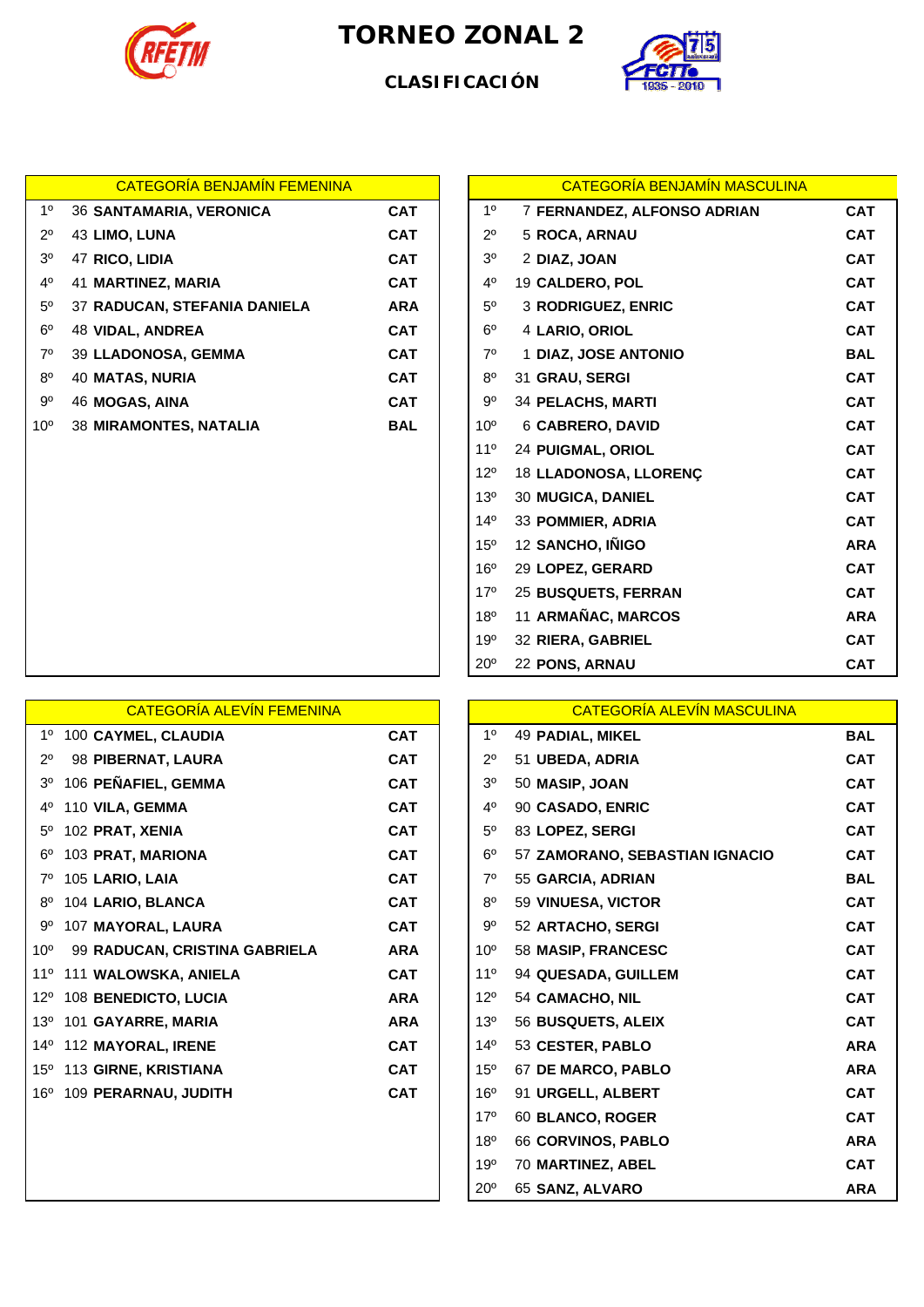| <b>CATEGORÍA INFANTIL FEMENINA</b> |                                                                     |
|------------------------------------|---------------------------------------------------------------------|
| 194 ESCARTIN, NORA                 | <b>CAT</b>                                                          |
| 196 LOPEZ, JULIA                   | <b>CAT</b>                                                          |
| 198 ROCA, JULIA                    | <b>CAT</b>                                                          |
| 195 BALLESTER, SARA                | <b>CAT</b>                                                          |
| 201 CHIRITA, LAURA NICOLETA        | <b>CAT</b>                                                          |
| 197 SAENZ, MARIONA                 | <b>CAT</b>                                                          |
| 200 COLINAS, HELENA                | <b>CAT</b>                                                          |
| 204 LARIO, LORENA                  | <b>CAT</b>                                                          |
| 206 DUARTE, PAULA                  | <b>ARA</b>                                                          |
| 208 VALLESPI, MARIA                | <b>ARA</b>                                                          |
| 199 MATAS, ARIADNA                 | <b>CAT</b>                                                          |
| 213 CARBO, ARIADNA                 | <b>CAT</b>                                                          |
|                                    | <b>CAT</b>                                                          |
| 211 SOLES, ALBA                    | <b>CAT</b>                                                          |
| 205 RIUS, ALBA                     | <b>CAT</b>                                                          |
| 210 VERDES, ANNA                   | <b>CAT</b>                                                          |
|                                    |                                                                     |
|                                    | $12^{\circ}$<br>13º 212 GARCIA, AINOA<br>14º<br>$15^{\circ}$<br>16º |

|                | <b>CATEGORÍA INFANTIL FEMENINA</b> |            |                | <b>CATEGORÍA INFANTIL MASCULINA</b> |            |
|----------------|------------------------------------|------------|----------------|-------------------------------------|------------|
|                | 1º 194 ESCARTIN, NORA              | <b>CAT</b> |                | 1º 115 GARCIA-ROMEU, EMILIO         | <b>BAL</b> |
| $2^{\circ}$    | 196 LOPEZ, JULIA                   | <b>CAT</b> |                | 117 CARULLA, CARLOS                 | <b>BAL</b> |
| 3 <sup>o</sup> | 198 ROCA, JULIA                    | <b>CAT</b> | 3 <sup>o</sup> | 118 RUIZ, ENRIQUE                   | <b>ARA</b> |
| 4°             | <b>195 BALLESTER, SARA</b>         | <b>CAT</b> | 4°             | 172 BARROSO, JOSE MANUEL            | <b>CAT</b> |
|                | 5º 201 CHIRITA, LAURA NICOLETA     | <b>CAT</b> | $5^{\circ}$    | 123 ESPERT, NIL                     | <b>CAT</b> |
| $6^{\circ}$    | 197 SAENZ, MARIONA                 | <b>CAT</b> | $6^{\circ}$    | 125 BOADAS, SERGI                   | <b>CAT</b> |
|                | 7º 200 COLINAS, HELENA             | <b>CAT</b> | $7^\circ$      | 183 BERENGUER, MARTI                | <b>CAT</b> |
|                | 8º 204 LARIO, LORENA               | <b>CAT</b> | $8^{\circ}$    | 144 MARI, MARC                      | <b>BAL</b> |
|                | 9º 206 DUARTE, PAULA               | <b>ARA</b> |                | 9º 145 OLIVER, JAUME                | <b>BAL</b> |
|                | 10º 208 VALLESPI, MARIA            | <b>ARA</b> | $10^{\circ}$   | 122 GOMEZ, ANDREU                   | <b>CAT</b> |
|                | 11º 199 MATAS, ARIADNA             | <b>CAT</b> | $11^{\circ}$   | 121 MASIP, ALBERT                   | <b>CAT</b> |
|                | 12º 213 CARBO, ARIADNA             | <b>CAT</b> | $12^{\circ}$   | 136 GRACIA, PEDRO                   | <b>ARA</b> |
|                | 13º 212 GARCIA, AINOA              | <b>CAT</b> | $13^{\circ}$   | 168 SERRAÏMA, DIDAC                 | <b>CAT</b> |
|                | 14º 211 SOLES, ALBA                | <b>CAT</b> |                | 14º 187 PUJADAS, GERARD             | <b>CAT</b> |
|                | 15º 205 RIUS, ALBA                 | <b>CAT</b> | $15^{\circ}$   | 139 VILLARROYA, HECTOR              | <b>ARA</b> |
|                | 16º 210 VERDES, ANNA               | <b>CAT</b> | $16^{\circ}$   | 147 DIAZ, BORJA                     | <b>BAL</b> |
|                |                                    |            | $17^{\circ}$   | 127 CAMPOMAR, JUAN ANTONIO          | <b>BAL</b> |
|                |                                    |            | $18^{\circ}$   | 132 GIMENO, JOAQUIM                 | <b>CAT</b> |
|                |                                    |            | $19^{\circ}$   | 126 LOZANO, RODRIGO                 | <b>ARA</b> |
|                |                                    |            | $20^{\circ}$   | 185 FORTUNY, FERRAN                 | <b>CAT</b> |

|                | <b>CATEGORÍA JUVENIL FEMENINA</b> |            |              | <b>CATEGORÍA JUVENIL MASCULINA</b> |            |
|----------------|-----------------------------------|------------|--------------|------------------------------------|------------|
|                | 1º 307 CLADELLAS, ALBA            | <b>CAT</b> |              | 1º 220 PRADOS, ANTONI              | <b>CAT</b> |
| $2^{\circ}$    | 311 IBAÑEZ, ANNA                  | <b>CAT</b> | $2^{\circ}$  | 219 LATORRE, JORDI                 | <b>CAT</b> |
| 3 <sup>o</sup> | 309 BADOSA, MIREIA                | <b>CAT</b> | $3^{\circ}$  | 217 MALLORQUI, ADRIA               | <b>CAT</b> |
| 4°             | 316 CARBO, JUDIT                  | <b>CAT</b> | 40           | 216 RAMOS, YORDI JASON             | <b>CAT</b> |
| $5^\circ$      | 310 ESCOTA, SARA                  | <b>ARA</b> | $5^{\circ}$  | 222 PORTA, RAUL                    | <b>CAT</b> |
|                | 6º 312 BALANZO, MARIA             | <b>CAT</b> | 6°           | 264 PEDEMONTE, JOAQUIM             | <b>CAT</b> |
|                | 7º 319 LOZANO, ELENA              | <b>ARA</b> | 7º           | 226 RULL, ALBERT                   | <b>CAT</b> |
| 8°             | 315 MORENO, MARIA                 | <b>CAT</b> | $8^{\circ}$  | 221 LOPEZ, ADRIA                   | <b>CAT</b> |
|                | 9º 313 RODRIGUEZ, IRENE           | <b>CAT</b> | 9º           | 268 RAMOS, MIQUEL                  | <b>CAT</b> |
| $10^{\circ}$   | 317 TERRADO, PAULA                | <b>ARA</b> | $10^{\circ}$ | 218 CARULLA, LLUIS                 | <b>BAL</b> |
| $11^{\circ}$   | 314 FERRET, MERITXELL             | <b>CAT</b> | $11^{\circ}$ | 230 MOLIST, SERGI                  | <b>CAT</b> |
| $12^{\circ}$   | 320 CIRIANO, LAURA                | <b>ARA</b> | $12^{\circ}$ | 292 CRUSI, ADRIA                   | <b>CAT</b> |
|                | 13º 321 MAYORAL, MARIA PILAR      | <b>CAT</b> | $13^\circ$   | 280 RULL, GERARD                   | <b>CAT</b> |
|                | 14º 318 GOMEZ, IRENE              | <b>ARA</b> |              | 14º 232 REALES, ADRIA              | <b>CAT</b> |
|                |                                   |            | $15^{\circ}$ | 225 PASTOR, ALBERT                 | <b>CAT</b> |
|                |                                   |            | 16°          | 255 CALDERO, ERIC                  | <b>CAT</b> |
|                |                                   |            | 17°          | 293 ARMENGOL, JOSEP                | <b>CAT</b> |
|                |                                   |            | 18°          | 279 VAZQUEZ, ENRIQUE               | <b>CAT</b> |
|                |                                   |            |              | 199 229 ARANTE ORIOL               | CAT        |

### **CATEGORÍA JUVENIL MASCULINA**

| 1º 307 CLADELLAS, ALBA      | <b>CAT</b> |                 | 1º 220 PRADOS, ANTONI  | <b>CAT</b> |
|-----------------------------|------------|-----------------|------------------------|------------|
| 2º 311 IBAÑEZ, ANNA         | <b>CAT</b> | $2^{\circ}$     | 219 LATORRE, JORDI     | <b>CAT</b> |
| 3º 309 BADOSA, MIREIA       | <b>CAT</b> | $3^{\circ}$     | 217 MALLORQUI, ADRIA   | <b>CAT</b> |
| 4º 316 CARBO, JUDIT         | <b>CAT</b> | 4°              | 216 RAMOS, YORDI JASON | <b>CAT</b> |
| 5º 310 ESCOTA, SARA         | <b>ARA</b> | $5^{\circ}$     | 222 PORTA, RAUL        | <b>CAT</b> |
| 6º 312 BALANZO, MARIA       | <b>CAT</b> | $6^{\circ}$     | 264 PEDEMONTE, JOAQUIM | <b>CAT</b> |
| 7º 319 LOZANO, ELENA        | <b>ARA</b> |                 | 226 RULL, ALBERT       | <b>CAT</b> |
| 8º 315 MORENO, MARIA        | <b>CAT</b> | $8^{\circ}$     | 221 LOPEZ, ADRIA       | <b>CAT</b> |
| 9º 313 RODRIGUEZ, IRENE     | <b>CAT</b> | 9°              | 268 RAMOS, MIQUEL      | <b>CAT</b> |
| 0º 317 TERRADO, PAULA       | <b>ARA</b> |                 | 10º 218 CARULLA, LLUIS | <b>BAL</b> |
| 1º 314 FERRET, MERITXELL    | <b>CAT</b> | $11^{\circ}$    | 230 MOLIST, SERGI      | <b>CAT</b> |
| 2º 320 CIRIANO, LAURA       | <b>ARA</b> | $12^{\circ}$    | 292 CRUSI, ADRIA       | <b>CAT</b> |
| 3º 321 MAYORAL, MARIA PILAR | CAT        | 13°             | 280 RULL, GERARD       | <b>CAT</b> |
| 4º 318 GOMEZ, IRENE         | <b>ARA</b> | $14^{\circ}$    | 232 REALES, ADRIA      | <b>CAT</b> |
|                             |            | $15^{o}$        | 225 PASTOR, ALBERT     | <b>CAT</b> |
|                             |            | 16°             | 255 CALDERO, ERIC      | <b>CAT</b> |
|                             |            | 17°             | 293 ARMENGOL, JOSEP    | <b>CAT</b> |
|                             |            | $18^{\circ}$    | 279 VAZQUEZ, ENRIQUE   | <b>CAT</b> |
|                             |            | 19°             | 229 ABANTE, ORIOL      | <b>CAT</b> |
|                             |            | 20 <sup>o</sup> | 256 HURTOS, ORIOL      | <b>CAT</b> |
|                             |            |                 |                        |            |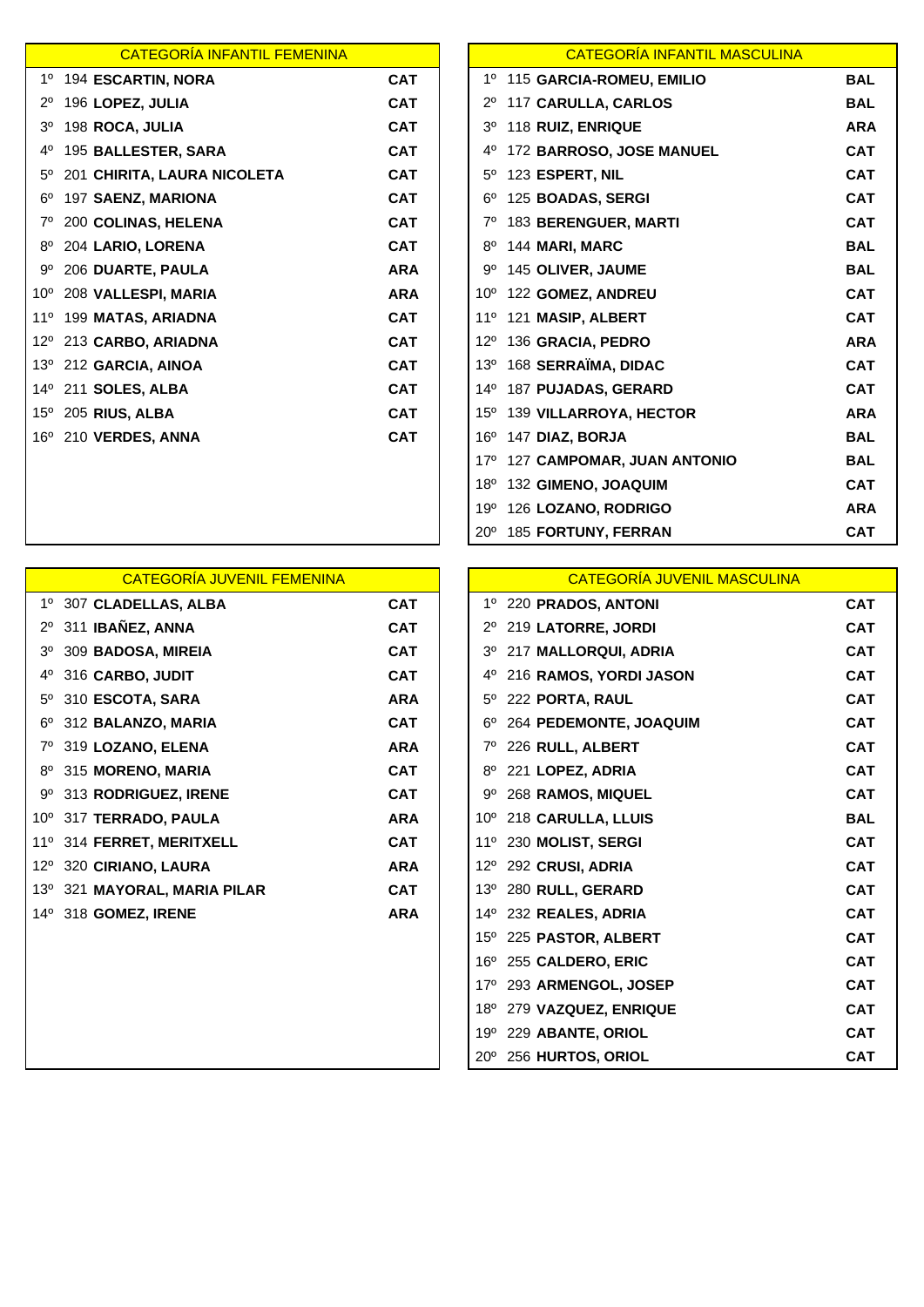|              | <b>CATEGORIA SUB 23 FEMENINA</b> |            |              | <b>CATEGORÍA SUB 23 MASCULINA</b> |            |
|--------------|----------------------------------|------------|--------------|-----------------------------------|------------|
|              | 1º 369 BONILLA, RAQUEL           | <b>CAT</b> | 1º           | 325 MARTINEZ, SERGI               | <b>CAT</b> |
| $2^{\circ}$  | 372 TERRADO, MARINA              | <b>ARA</b> |              | 323 DE LA VEGA, IGNACIO           | <b>BAL</b> |
| $3^{\circ}$  | 371 GATNAU, MARTA                | <b>CAT</b> | $3^{\circ}$  | 328 GRAU, ANTONI                  | <b>CAT</b> |
| 40           | 370 ROCA, JUDIT                  | <b>CAT</b> | 40           | 329 BIGORRA, JORDI                | <b>CAT</b> |
| $5^\circ$    | 376 TORNE, HELENA                | <b>CAT</b> | $5^{\circ}$  | 355 ASO, SERGI                    | <b>CAT</b> |
| 6°           | 377 GIMENO, ALEJANDRA            | <b>ARA</b> | 6°           | 324 MARTIN, JOSE ANTONIO          | <b>CAT</b> |
| 70           | 378 MALDONADO, CARLA             | <b>CAT</b> |              | 322 ALAEZ, CARLOS                 | <b>CAT</b> |
| 8°           | 375 TORREGROSA, LAIA             | <b>CAT</b> | 8°           | 359 HERNANDEZ, YERAY              | <b>CAT</b> |
|              | 9º 374 LUÑO, VANESA              | <b>ARA</b> | 9º           | 326 ARRANZ, IGNASI                | <b>CAT</b> |
| $10^{\circ}$ | 373 NAVARRO, NEREA               | <b>BAL</b> |              | 10° 327 CLIVILLE, RAMON           | <b>CAT</b> |
|              |                                  |            | $11^{\circ}$ | 332 PI, FRANC                     | <b>CAT</b> |
|              |                                  |            | $12^{\circ}$ | 330 GAVIN, JORDI                  | <b>CAT</b> |
|              |                                  |            | $13^{\circ}$ | 336 ALCAÑIZ, ALFONSO              | <b>BAL</b> |
|              |                                  |            | $14^{\circ}$ | 338 MONTALVO, MANUEL              | <b>BAL</b> |
|              |                                  |            | $15^{\circ}$ | 334 MESQUIDA, LUIS                | <b>ARA</b> |
|              |                                  |            | 16°          | 335 VILA, FERRAN                  | <b>CAT</b> |
|              |                                  |            |              |                                   |            |

| <mark>CATEGORÍA SUB 23 FEMENINA</mark> |            |                 | <b>CATEGORÍA SUB 23 MASCULINA</b> |            |
|----------------------------------------|------------|-----------------|-----------------------------------|------------|
| LLA, RAQUEL                            | <b>CAT</b> |                 | 1º 325 MARTINEZ, SERGI            | <b>CAT</b> |
| RADO, MARINA                           | <b>ARA</b> | $2^{\circ}$     | 323 DE LA VEGA, IGNACIO           | <b>BAL</b> |
| <b>JAU, MARTA</b>                      | <b>CAT</b> | $3^{\circ}$     | 328 GRAU, ANTONI                  | <b>CAT</b> |
| A, JUDIT                               | <b>CAT</b> | $4^{\circ}$     | 329 BIGORRA, JORDI                | <b>CAT</b> |
| <b>VE, HELENA</b>                      | <b>CAT</b> | $5^{\circ}$     | 355 ASO, SERGI                    | <b>CAT</b> |
| NO, ALEJANDRA                          | <b>ARA</b> | $6^{\circ}$     | 324 MARTIN, JOSE ANTONIO          | <b>CAT</b> |
| <b>DONADO, CARLA</b>                   | <b>CAT</b> | 70              | 322 ALAEZ, CARLOS                 | <b>CAT</b> |
| <b>REGROSA, LAIA</b>                   | <b>CAT</b> | 8°              | 359 HERNANDEZ, YERAY              | <b>CAT</b> |
| ), VANESA                              | <b>ARA</b> | 9°              | 326 ARRANZ, IGNASI                | <b>CAT</b> |
| <b>ARRO, NEREA</b>                     | <b>BAL</b> | $10^{\circ}$    | 327 CLIVILLE, RAMON               | <b>CAT</b> |
|                                        |            | 11 <sup>°</sup> | 332 PI, FRANC                     | <b>CAT</b> |
|                                        |            | $12^{\circ}$    | 330 GAVIN, JORDI                  | <b>CAT</b> |
|                                        |            | $13^\circ$      | 336 ALCAÑIZ, ALFONSO              | <b>BAL</b> |
|                                        |            |                 | 14º 338 MONTALVO, MANUEL          | <b>BAL</b> |
|                                        |            |                 | 15º 334 MESQUIDA, LUIS            | <b>ARA</b> |
|                                        |            | $16^{\circ}$    | 335 VILA, FERRAN                  | <b>CAT</b> |
|                                        |            | $17^{\circ}$    | 339 MUGUERZA, IKER                | <b>NAV</b> |
|                                        |            | $18^{\circ}$    | 363 LANCHON, MARC                 | <b>CAT</b> |
|                                        |            | 19°             | 358 SELLAS, ANIOL                 | <b>CAT</b> |
|                                        |            | $20^{\circ}$    | 362 TARRASO, ANDRES               | <b>CAT</b> |
|                                        |            |                 |                                   |            |

|                | <b>CATEGORÍA SENIOR MASCULINA</b> |            |
|----------------|-----------------------------------|------------|
| 1 <sup>0</sup> | 401 DOT, JORDI                    | <b>CAT</b> |
| $2^{\circ}$    | 403 SAGUER, JORDI                 | <b>CAT</b> |
| 3 <sup>o</sup> | 387 MIR. ORIOL                    | <b>CAT</b> |
| 40             | 397 MASALO, JORDI                 | <b>CAT</b> |
| $5^{\circ}$    | 385 PIÑOL, MARC                   | <b>CAT</b> |
| $6^{\circ}$    | 389 FRANCESCH, JOSEP              | <b>CAT</b> |
| $7^\circ$      | 391 VIDAL, ALEXANDRE              | <b>CAT</b> |
| $8^{\circ}$    | <b>408 MENAL, MANUEL</b>          | <b>CAT</b> |
| 90             | 399 ANTON, JOSEP                  | <b>CAT</b> |
|                | 10º 379 DOBATO, VICTOR MANUEL     | <b>ARA</b> |
| $11^{\circ}$   | 405 CUENCA, OSCAR                 | <b>CAT</b> |
| $12^{\circ}$   | 383 GUIMERA, ADRIA                | <b>BAL</b> |
| $13^{\circ}$   | 407 FRUCTUOSO, GUILLEM            | <b>CAT</b> |
| $14^{\circ}$   | 380 DELFONT, PAUL                 | <b>ARA</b> |
| $15^{\circ}$   | 404 BORRULL, JORDI                | <b>CAT</b> |
| $16^{\circ}$   | 392 NOGUERAS, JOAN                | <b>CAT</b> |
| $17^{\circ}$   | 388 SOLER, ALBERT                 | <b>CAT</b> |
| $18^{\circ}$   | 386 DALMAU, RICARD                | <b>CAT</b> |
| 19°            | 408 MENAL, MANUEL                 | CAT        |
|                |                                   |            |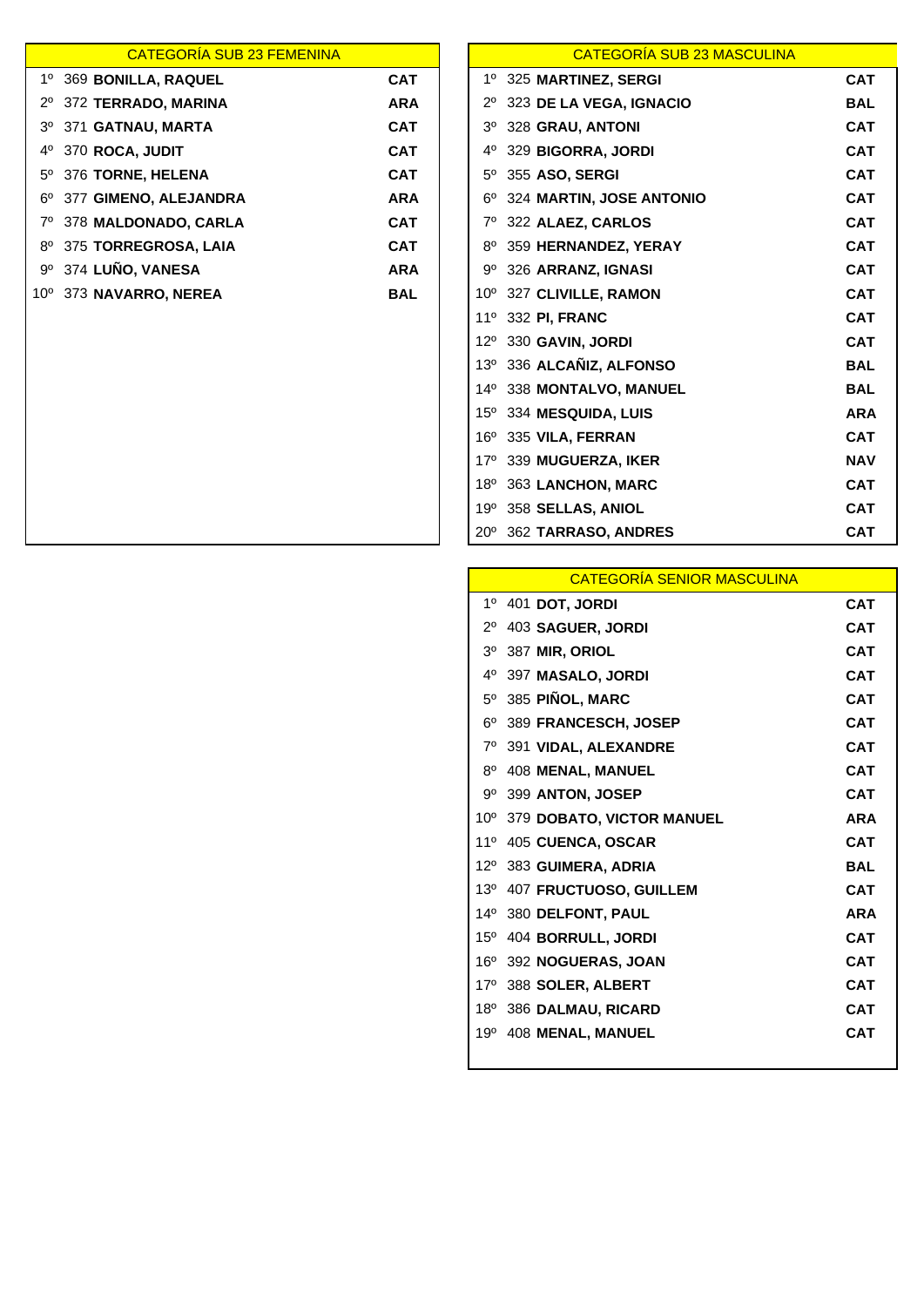|                | CATEGORÍA VETERANO 40 MASCULINA              |            | CATEGORÍA VETERANO 50 MASCULINA          |
|----------------|----------------------------------------------|------------|------------------------------------------|
|                | 1º 429 CARCELLER, JORDI                      | <b>CAT</b> | 1º 452 MARTINEZ, JOSEP                   |
| $2^{\circ}$    | 428 MUNTADA, JAUME                           | <b>CAT</b> | 436 PEÑA, CLEMENTE<br>$2^{\circ}$        |
| 3 <sup>o</sup> | 411 DIAZ, JUAN                               | <b>CAT</b> | 445 CASTELLS, FRANCESC<br>3 <sup>o</sup> |
| $4^{\circ}$    | 425 VILLORO, XAVIER                          | <b>CAT</b> | 432 LARA, ALEJANDRO<br>$4^{\circ}$       |
|                | 5º 409 RUIZ, EDUARDO                         | <b>ARA</b> | 5º 437 CAUDET, ROMAN                     |
|                | 6º 424 ORTEGA, JUAN ANTONIO                  | <b>CAT</b> | 442 AZCON, JOAQUIN<br>$6^{\circ}$        |
|                | 7º 416 GODOY, JAVIER                         | <b>CAT</b> | 447 MALDONADO, MIQUEL<br>$7^\circ$       |
|                | 8º 413 PALAU, DANIEL                         | <b>CAT</b> | 450 PUBILL, JAUME<br>$8^{\circ}$         |
|                | 9º 430 BLANCAFORT, JOSE MARIA                | <b>CAT</b> | 9º 438 CHAUME, ARTURO                    |
|                | 10º 412 VINUESA, VICTOR                      | <b>CAT</b> | 10º 449 GARRIGA, ALBERT                  |
|                | 11º 421 SUÑE, MANEL                          | <b>CAT</b> | 11º 446 GUAL, JORDI                      |
|                | 12º 410 ARAGON, JOSE LUIS                    | <b>ARA</b> | 12º 443 MADURELL, JOSE                   |
|                | 13º 418 SANCHEZ, JOSEP                       | <b>CAT</b> | 13º 433 PAMIAS, JOSEP                    |
|                | 14º 420 PETCHAME, JOAN                       | <b>CAT</b> | 14º 441 CRUZ, JOSEP LLUIS                |
|                | 15 <sup>°</sup> 422 <b>BONFILL, J. EMILI</b> | <b>CAT</b> | 15º 448 JOFRE, JOSE MARIA                |
|                | 16º 419 ALMENDROS, JOAN ANTONI               | <b>CAT</b> | 16º 435 PANE, JORDI                      |
|                | 17º 426 MURCIA, SERGIO MANUEL                | <b>CAT</b> | 17º 440 DEL BARRIO, ANGEL                |
|                | 18º 415 FUSTE, RAMON                         | <b>CAT</b> |                                          |
|                | 19º 414 OSUNA, FCO. JOSE                     | <b>CAT</b> |                                          |
|                | 20° 417 BONILLA, DAVID FELIPE                | <b>CAT</b> |                                          |

|                | CATEGORIA VETERANO 40 MASCULINA  |            |              | <u>CATEGORIA VETERANO 50 MASCULINA</u> |            |
|----------------|----------------------------------|------------|--------------|----------------------------------------|------------|
|                | 1º 429 CARCELLER, JORDI          | <b>CAT</b> |              | 1º 452 MARTINEZ, JOSEP                 | <b>CAT</b> |
|                | 2º 428 MUNTADA, JAUME            | <b>CAT</b> | $2^{\circ}$  | 436 PEÑA, CLEMENTE                     | <b>CAT</b> |
| 3 <sup>o</sup> | 411 DIAZ, JUAN                   | <b>CAT</b> | $3^{\circ}$  | <b>445 CASTELLS, FRANCESC</b>          | <b>CAT</b> |
| 4°             | 425 VILLORO, XAVIER              | <b>CAT</b> | 4º           | 432 LARA, ALEJANDRO                    | <b>CAT</b> |
| $5^{\circ}$    | 409 RUIZ, EDUARDO                | <b>ARA</b> | $5^\circ$    | 437 CAUDET, ROMAN                      | <b>CAT</b> |
|                | 6º 424 ORTEGA, JUAN ANTONIO      | <b>CAT</b> | 6°           | 442 AZCON, JOAQUIN                     | <b>CAT</b> |
|                | 7º 416 GODOY, JAVIER             | <b>CAT</b> |              | 7º 447 MALDONADO, MIQUEL               | <b>CAT</b> |
|                | 8 <sup>0</sup> 413 PALAU, DANIEL | <b>CAT</b> |              | 8º 450 PUBILL, JAUME                   | <b>CAT</b> |
|                | 9º 430 BLANCAFORT, JOSE MARIA    | <b>CAT</b> |              | 9º 438 CHAUME, ARTURO                  | <b>CAT</b> |
|                | 10º 412 VINUESA, VICTOR          | <b>CAT</b> |              | 10º 449 GARRIGA, ALBERT                | <b>CAT</b> |
|                | 11º 421 SUÑE, MANEL              | <b>CAT</b> | $11^{\circ}$ | 446 GUAL, JORDI                        | <b>CAT</b> |
|                | 12º 410 ARAGON, JOSE LUIS        | <b>ARA</b> | $12^{\circ}$ | 443 MADURELL, JOSE                     | <b>CAT</b> |
|                | 13º 418 SANCHEZ, JOSEP           | <b>CAT</b> | $13^\circ$   | 433 PAMIAS, JOSEP                      | <b>CAT</b> |
|                | 14º 420 PETCHAME, JOAN           | <b>CAT</b> |              | 14º 441 CRUZ, JOSEP LLUIS              | <b>CAT</b> |
|                | 15º 422 BONFILL, J. EMILI        | <b>CAT</b> |              | 15º 448 JOFRE, JOSE MARIA              | <b>CAT</b> |
|                | 16º 419 ALMENDROS, JOAN ANTONI   | <b>CAT</b> | $16^{\circ}$ | 435 PANE, JORDI                        | <b>CAT</b> |
|                | 17º 426 MURCIA, SERGIO MANUEL    | <b>CAT</b> |              | 17º 440 DEL BARRIO, ANGEL              | <b>CAT</b> |
|                | 18º 415 FUSTE, RAMON             | <b>CAT</b> |              |                                        |            |
|                | 19º 414 OSUNA, FCO. JOSE         | <b>CAT</b> |              |                                        |            |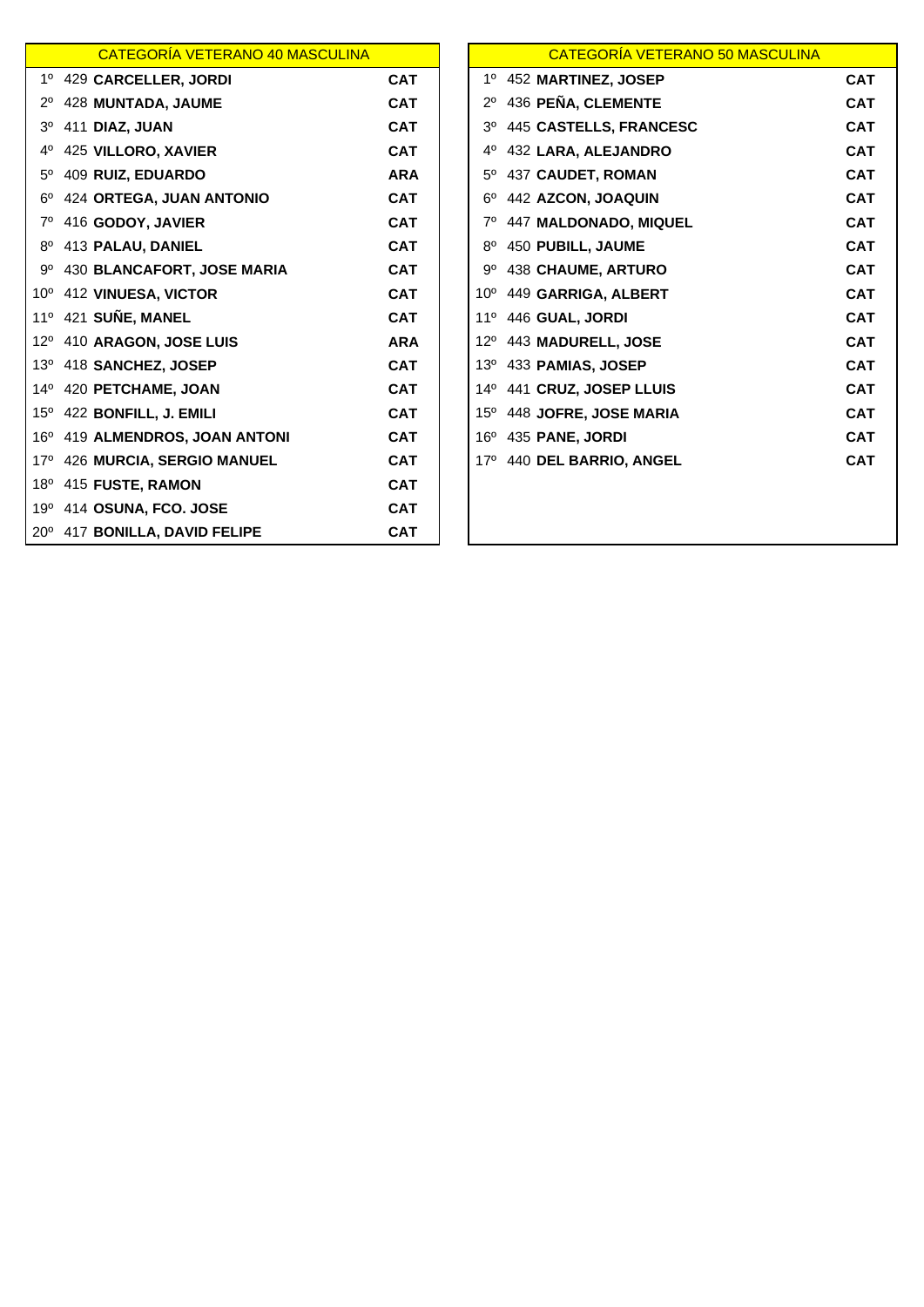## **TORNEO ZONAL 2: COMPETICIÓN BENJAMÍN MASCULINA - PRIMERA FASE**

#### modificado 30/11

| Part. Día |   | Hora  | Mesa |
|-----------|---|-------|------|
| $1 - 4$   | 5 | 9:00  | 1    |
| $2 - 3$   | 5 | 9:15  | 1    |
| $4 - 5$   | 5 | 9:30  | 1    |
| $1 - 3$   | 5 | 9:45  | 1    |
| $2 - 5$   | 5 | 10:00 | 1    |
| $3 - 4$   | 5 | 10:15 | 1    |
| $1 - 5$   | 5 | 10:30 | 1    |
| $2 - 4$   | 5 | 10:45 | 1    |
| $3 - 5$   | 5 | 11:00 | 1    |
| 1-2       | 5 | 11:15 | 1    |
|           |   |       |      |

|             |   | Part. Día Hora | Mesa |                | <b>GRUPO1</b>            |            |         | າ         |            | 4        | 5     | <b>PTS</b>  | <b>CLS</b>     |
|-------------|---|----------------|------|----------------|--------------------------|------------|---------|-----------|------------|----------|-------|-------------|----------------|
| $1 - 4$     | 5 | 9:00           |      |                | .- DIAZ, JOSE ANTONIO    | <b>BAL</b> |         | $3-0$     | $3-0$      | $3-0$    | $3-0$ | 8           | 10             |
| $2 - 3$     | 5 | 9:15           |      |                |                          |            |         | (6, 5, 5) | (4, 10, 7) | (10,3,1) | np    |             |                |
| $4 - 5$     | 5 | 9:30           |      |                | .- PONS, ARNAU           | <b>CAT</b> | $0 - 3$ |           | $0 - 3$    | $3-0$    | $3-0$ | 6           | 3 <sup>0</sup> |
| $1 - 3$     | 5 | 9:45           |      |                |                          |            |         |           | (7, 10, 3) | (9,3,5)  | np    |             |                |
| $2 - 5$     | 5 | 10:00          |      | 3I             | - GRAU, SERGI            | <b>CAT</b> | $0 - 3$ | $3-0$     |            | $3-0$    | $3-0$ | ⇁           | $2^{\circ}$    |
| $3 - 4$     | 5 | 10:15          |      |                |                          |            |         |           |            | (9,5,3)  | np    |             |                |
| $1-5$       | 5 | 10:30          |      |                |                          | <b>CAT</b> |         |           | $0 - 3$    |          | $3-0$ | 5           | $4^{\circ}$    |
| $2 - 4$     | 5 | 10:45          |      | 41             | <b>LE LUQUE, GABRIEL</b> |            | $0 - 3$ | $0 - 3$   |            |          | np    |             |                |
| $3 - 5$     | 5 | 11:00          |      |                | <b>IBAÑEZ, MIGUEL</b>    | <b>ARA</b> | $0 - 3$ | $0 - 3$   | $0 - 3$    | $0 - 3$  |       |             | $5^{\circ}$    |
| $1 - 2 = 5$ |   | 11:15          |      | 5 <sub>l</sub> | $\sim$                   |            |         |           |            |          |       | $\mathbf 0$ |                |
|             |   |                |      |                |                          |            |         |           |            |          |       |             |                |

|         |   | Part. Día Hora | Mesa |                | <b>GRUPO 2</b>                        |            |         |                  | ◠                 | 4     | 5          | <b>PTS</b> | <b>CLS</b>     |
|---------|---|----------------|------|----------------|---------------------------------------|------------|---------|------------------|-------------------|-------|------------|------------|----------------|
| $1 - 4$ | 5 | 9:00           | 2    |                | - DIAZ, JOAN                          | <b>CAT</b> |         | $3-1$            | $3-0$             | $3-0$ | $3-0$      | 8          | 10             |
| $2 - 3$ | 5 | 9:15           | 2    |                |                                       |            |         | $(-6, 11, 6, 6)$ | (10, 10, 4)       | np    | (7,7,3)    |            |                |
| $4 - 5$ | 5 | 9:30           | 2    |                |                                       | <b>CAT</b> |         |                  | $2 - 3$           | $3-0$ | $3-0$      | 6          | 3 <sup>o</sup> |
| $1 - 3$ | 5 | 9:45           | 2    | $\overline{2}$ | .- PUIGMAL, ORIOL                     |            | $1 - 3$ |                  | $(7,7,-13,-10,4)$ | np    | (7,2,3)    |            |                |
| $2 - 5$ | 5 | 10:00          | 2    |                | .- PELACHS, MARTI<br>3 <sup>l</sup>   | <b>CAT</b> | $0 - 3$ | $3 - 2$          |                   | $3-0$ | $3-0$      | ⇁          | $2^{\circ}$    |
| $3 - 4$ | 5 | 10:15          | 2    |                |                                       |            |         |                  |                   | np    | (3, 12, 5) |            |                |
| $1 - 5$ | 5 | 10:30          | 2    |                |                                       | <b>BAL</b> | $0 - 3$ | $0 - 3$          | $0 - 3$           |       | $0 - 3$    | $\Omega$   | $5^{\circ}$    |
| $2 - 4$ | 5 | 10:45          | 2    |                | - SUREDA, SEBASTIAN<br>41             |            |         |                  |                   |       | np         |            |                |
| $3-5$   | 5 | 11:00          | 2    |                |                                       |            |         |                  |                   |       |            |            | 4 <sup>0</sup> |
| $1 - 2$ | 5 | 11:15          | 2    |                | .- BOIREAU, HELLIOT<br>5 <sub>l</sub> | <b>CAT</b> | $0 - 3$ | $0 - 3$          | $0 - 3$           | $3-0$ |            | 5          |                |

| Part. Día |   | Hora  | Mesa |                | <b>GRUPO 3</b>          |            |         |               | 3       | 4                | 5       | <b>PTS</b> | <b>CLS</b>     |
|-----------|---|-------|------|----------------|-------------------------|------------|---------|---------------|---------|------------------|---------|------------|----------------|
| 1-4       | 5 | 9:00  | 3    |                | <b>RODRIGUEZ, ENRIC</b> | <b>CAT</b> |         | $3-1$         | $3-0$   | 3-0              | $3-0$   | 8          | 10             |
| $2 - 3$   | 5 | 9:15  | 3    |                |                         |            |         | $(-9,7,11,9)$ | np      | (4, 8, 2)        | (5,5,2) |            |                |
| $4 - 5$   | 5 | 9:30  | 3    | 2١             | - MUGICA, DANIEL        | <b>CAT</b> | 1-3     |               | $3-0$   | 3-2              | $3-0$   | ⇁          | $2^{\circ}$    |
| $1-3$     | 5 | 9:45  | 3    |                |                         |            |         |               | np      | $(5,5,-7,-10,5)$ | (7,3,7) |            |                |
| $2 - 5$   | 5 | 10:00 | 3    | 3 <sup>l</sup> | .- KRAMER, ELIAS JOAN   | <b>BAL</b> | $0 - 3$ | $0 - 3$       |         | 0-3              | $0 - 3$ | $\Omega$   | $5^{\circ}$    |
| $3 - 4$   | 5 | 10:15 | 3    |                |                         |            |         |               |         | np               | np      |            |                |
| $1-5$     | 5 | 10:30 | 3    | 41             | .- LLADONOSA, LLORENÇ   | <b>CAT</b> | $0 - 3$ | $2 - 3$       | $3 - 0$ |                  | $3-0$   | 6          | 3 <sup>0</sup> |
| $2 - 4$   | 5 | 10:45 | 3    |                |                         |            |         |               |         |                  | (2,2,3) |            |                |
| $3-5$     | 5 | 11:00 | 3    | 5 <sub>l</sub> | .- PEREZ, RICARD        | <b>CAT</b> | $0 - 3$ | $0 - 3$       | $3-0$   | $0 - 3$          |         | 5          | 4 <sup>0</sup> |
| $1 - 2$   | 5 | 11:15 | 3    |                |                         |            |         |               |         |                  |         |            |                |

| Part. Día |   | Hora  | Mesa |                | <b>GRUPO 4</b>    |            |         | ⌒        |                  | 4       | 5                    | <b>PTS</b> | <b>CLS</b>     |
|-----------|---|-------|------|----------------|-------------------|------------|---------|----------|------------------|---------|----------------------|------------|----------------|
| $1 - 4$   | 5 | 9:00  | 4    |                | .- LARIO, ORIOL   | <b>CAT</b> |         | 3-0      | $3-0$            | 3-0     | $3-0$                | 8          | 10             |
| $2 - 3$   | 5 | 9:15  | 4    |                |                   |            |         | (7,6,10) | (7, 1, 8)        | np      | (3,3,3)              |            |                |
| $4 - 5$   | 5 | 9:30  | 4    | $\overline{2}$ | - SANCHO, INIGO   | <b>ARA</b> | $0 - 3$ |          | $3 - 1$          | $3-0$   | $3-0$                | ⇁          | $2^{\circ}$    |
| $1 - 3$   | 5 | 9:45  | 4    |                |                   |            |         |          | $(-5, 5, 10, 9)$ | np      | (4, 10, 3)           |            |                |
| $2 - 5$   | 5 | 10:00 | 4    | $\mathbf{3}$   | - GONZALEZ, IKER  | <b>CAT</b> | $0 - 3$ | 1-3      |                  | $3 - 0$ | $3 - 2$              | 6          | 3 <sup>o</sup> |
| $3 - 4$   | 5 | 10:15 | 4    |                |                   |            |         |          |                  | np      | $(7, -8, -9, 11, 6)$ |            |                |
| $1 - 5$   | 5 | 10:30 | 4    | $\overline{4}$ | .- GOMILA, JOAN   | <b>BAL</b> | $0 - 3$ | $0 - 3$  | $0 - 3$          |         | $0 - 3$              | $\Omega$   | 5 <sup>o</sup> |
| $2 - 4$   | 5 | 10:45 | 4    |                |                   |            |         |          |                  |         | np                   |            |                |
| $3 - 5$   | 5 | 11:00 | 4    | <sup>5</sup>   | - LLORENS, CARLOS | <b>CAT</b> | $0 - 3$ | $0 - 3$  | $2 - 3$          | $3-0$   |                      | 5          | 4 <sup>0</sup> |
| $1 - 2$   | 5 | 11:15 | 4    |                |                   |            |         |          |                  |         |                      |            |                |

| Part. Día |   | Hora  | Mesa |                | <b>GRUPO 5</b>  |            |         | 2       | 3         |         | 5        | <b>PTS</b> | <b>CLS</b>     |
|-----------|---|-------|------|----------------|-----------------|------------|---------|---------|-----------|---------|----------|------------|----------------|
| $1 - 4$   | 5 | 9:00  | 5    |                | .- ROCA, ARNAU  | <b>CAT</b> |         | $3-0$   | $0 - 3$   | $3-0$   | $3-0$    | ⇁          | $2^{\circ}$    |
| $2 - 3$   | 5 | 9:15  | 5    |                |                 |            |         | np      | (8, 8, 7) | (3,4,3) | (3,3,6)  |            |                |
| $4 - 5$   | 5 | 9:30  | 5    |                | - LOPEZ, GERMAN | <b>BAL</b> | $0 - 3$ |         | $0 - 3$   | $0 - 3$ | $0 - 3$  | $\Omega$   | $5^{\circ}$    |
| $1 - 3$   | 5 | 9:45  | 5    |                |                 |            |         |         | np        | np      | np       |            |                |
| $2 - 5$   | 5 | 10:00 | 5    | 3              | - CALDERO, POL  | <b>CAT</b> | $3-0$   | $3 - 0$ |           | $3-0$   | $3-0$    | 8          | 1 <sup>0</sup> |
| $3 - 4$   | 5 | 10:15 | 5    |                |                 |            |         |         |           | (1,3,4) | (3,5,8)  |            |                |
| $1 - 5$   | 5 | 10:30 | 5    | 4              | - LOPEZ, GERARD | <b>CAT</b> | $0 - 3$ | $3 - 0$ | $0 - 3$   |         | $3-0$    | 6          | 3 <sup>0</sup> |
| $2 - 4$   | 5 | 10:45 | 5    |                |                 |            |         |         |           |         | (11,5,4) |            |                |
| $3 - 5$   | 5 | 11:00 | 5    | 5 <sub>l</sub> | .- OLLE, XAVIER | <b>CAT</b> | $0 - 3$ | $3 - 0$ | $0 - 3$   | $0 - 3$ |          | 5          | 4 <sup>0</sup> |
| $1 - 2$   | 5 | 11:15 | 5    |                |                 |            |         |         |           |         |          |            |                |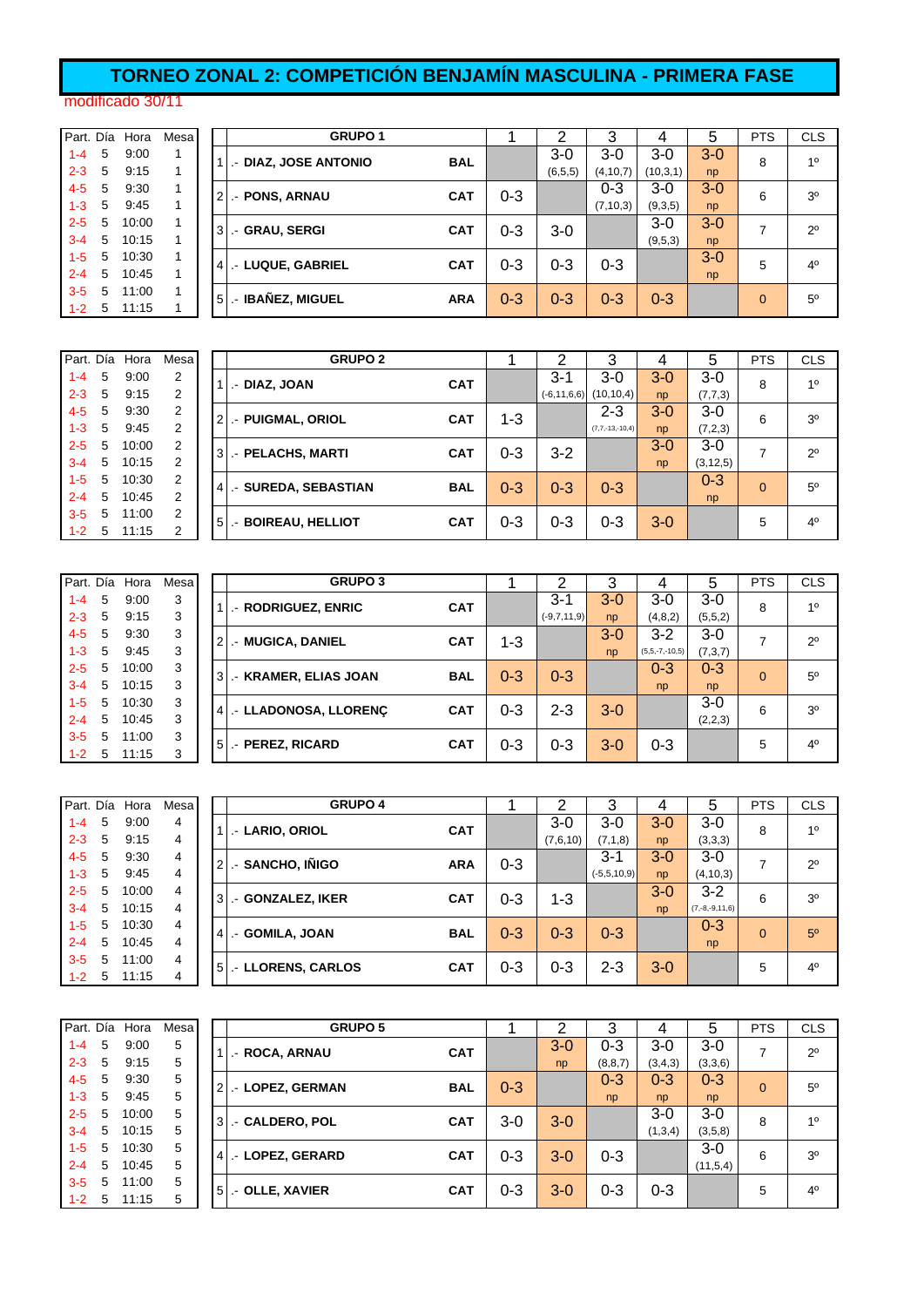| Part. Día |   | Hora  | Mesa |
|-----------|---|-------|------|
| 1-4       | 5 | 9:00  | 6    |
| $2 - 3$   | 5 | 9:15  | 6    |
| 4-5       | 5 | 9:30  | 6    |
| $1 - 3$   | 5 | 9:45  | 6    |
| $2 - 5$   | 5 | 10:00 | 6    |
| $3 - 4$   | 5 | 10:15 | 6    |
| $1 - 5$   | 5 | 10:30 | 6    |
| $2 - 4$   | 5 | 10:45 | 6    |
| 3-5       | 5 | 11:00 | 6    |
| 1-2       | 5 | 11:15 | 6    |
|           |   |       |      |

|             |   | Part. Día Hora | Mesa |    | <b>GRUPO 6</b>                                   |         | ⌒       |         | 4             | 5                             | <b>PTS</b> | <b>CLS</b>     |
|-------------|---|----------------|------|----|--------------------------------------------------|---------|---------|---------|---------------|-------------------------------|------------|----------------|
| $1 - 4$     | 5 | 9:00           | 6    |    | <b>L- CABRERO, DAVID</b><br><b>CAT</b>           |         | $3 - 0$ | $3-0$   | $3 - 1$       | $3-0$                         | 8          | 10             |
| $2 - 3$     | 5 | 9:15           | 6    |    |                                                  |         | np      | (2,6,5) | $(6,3,-10,4)$ | (4,2,4)                       |            |                |
| $4 - 5$     | 5 | 9:30           | 6    |    | <b>GARCIA, VICENT</b><br><b>BAL</b><br>$21 -$    | $0 - 3$ |         | $0 - 3$ | 0-3           | $0 - 3$                       | $\Omega$   | $5^{\circ}$    |
| $1 - 3$     | 5 | 9:45           | 6    |    |                                                  |         |         | np      | np            | np                            |            |                |
| $2 - 5$     | 5 | 10:00          | 6    |    | <b>BUSQUETS, FERRAN</b><br><b>CAT</b><br>$3!$ .- | $0 - 3$ | $3-0$   |         | $2 - 3$       | $3 - 1$                       | 6          | 3 <sup>0</sup> |
| $3 - 4$     | 5 | 10:15          | 6    |    |                                                  |         |         |         |               | $(9,-8,-7,7,8)$ $(8,-6,9,12)$ |            |                |
| $1-5$       | 5 | 10:30          | 6    |    | <b>RIERA, GABRIEL</b><br><b>CAT</b>              | 1-3     | $3-0$   | $3-2$   |               | $3-0$                         | ⇁          | $2^{\circ}$    |
| $2 - 4$     | 5 | 10:45          | 6    | 4  | L.H                                              |         |         |         |               | (5,7,5)                       |            |                |
| $3 - 5$     | 5 | 11:00          | 6    |    | ARMAÑAC, MARCOS<br><b>ARA</b>                    |         |         |         | $0 - 3$       |                               | 5          | 4 <sup>0</sup> |
| $1 - 2 = 5$ |   | 11:15          | 6    | 51 | $\sim$                                           | $0 - 3$ | $3-0$   | $1 - 3$ |               |                               |            |                |

| Part. Día |   | Hora  | Mesa |
|-----------|---|-------|------|
| $1 - 4$   | 5 | 9:00  | 7    |
| $2 - 3$   | 5 | 9:15  | 7    |
| $4 - 5$   | 5 | 9:30  | 7    |
| $1 - 3$   | 5 | 9:45  | 7    |
| $2 - 5$   | 5 | 10:00 | 7    |
| $3 - 4$   | 5 | 10:15 | 7    |
| $1 - 5$   | 5 | 10:30 | 7    |
| $2 - 4$   | 5 | 10:45 | 7    |
| $3 - 5$   | 5 | 11:00 | 7    |
| $1 - 2$   | 5 | 11:15 | 7    |

| Part. Día          |        | Hora           | Mesa                             |                | <b>GRUPO 6</b>                   |            | 1       | 2                  | 3             | 4                | 5                | <b>PTS</b> | <b>CLS</b>     |
|--------------------|--------|----------------|----------------------------------|----------------|----------------------------------|------------|---------|--------------------|---------------|------------------|------------------|------------|----------------|
| $1 - 4$            | 5      | 9:00           | 6                                |                | .- CABRERO, DAVID                | <b>CAT</b> |         | $3-0$              | $3-0$         | $3 - 1$          | $3-0$            | 8          | 10             |
| $2 - 3$            | 5      | 9:15           | 6                                |                |                                  |            |         | np                 | (2,6,5)       | $(6,3,-10,4)$    | (4,2,4)          |            |                |
| $4 - 5$<br>$1 - 3$ | 5<br>5 | 9:30<br>9:45   | 6<br>6                           |                | 2. GARCIA, VICENT                | <b>BAL</b> | $0 - 3$ |                    | $0 - 3$<br>np | $0 - 3$<br>np    | $0 - 3$<br>np    | $\Omega$   | 5 <sup>0</sup> |
| $2 - 5$            | 5      | 10:00          | 6                                |                | 31.- BUSQUETS, FERRAN            | <b>CAT</b> | $0 - 3$ | $3-0$              |               | $2 - 3$          | $3 - 1$          | 6          | 30             |
| $3 - 4$            | 5      | 10:15          | 6                                |                |                                  |            |         |                    |               | $(9,-8,-7,7,8)$  | $(8,-6,9,12)$    |            |                |
| $1 - 5$<br>$2 - 4$ | 5<br>5 | 10:30<br>10:45 | 6<br>6                           |                | 4   RIERA, GABRIEL               | <b>CAT</b> | $1 - 3$ | $3-0$              | $3 - 2$       |                  | $3-0$<br>(5,7,5) | 7          | $2^{\circ}$    |
| $3-5$              | 5      | 11:00          | 6                                |                |                                  |            |         |                    |               |                  |                  |            |                |
| $1 - 2$            | 5      | 11:15          | 6                                |                | 5 .- ARMAÑAC, MARCOS             | <b>ARA</b> | $0 - 3$ | $3-0$              | $1 - 3$       | $0 - 3$          |                  | 5          | 4 <sup>0</sup> |
| Part. Día          |        | Hora           | Mesa                             |                | <b>GRUPO 7</b>                   |            | 1       | 2                  | 3             | 4                | 5                | <b>PTS</b> | <b>CLS</b>     |
|                    | 5      | 9:00           | $\overline{7}$                   |                |                                  |            |         |                    |               |                  |                  |            |                |
| $1 - 4$<br>$2 - 3$ | 5      | 9:15           | $\overline{7}$                   |                | .- FERNANDEZ, ALFONSO ADRIAN CAT |            |         | $3-0$<br>(7, 8, 7) | $3-0$<br>np   | $3-0$<br>(3,6,9) | $3-0$<br>(4,6,2) | 8          | 10             |
| $4 - 5$            | 5      | 9:30           | $\overline{7}$                   |                | 2. BENEDICTO, LUCAS              | <b>ARA</b> | $0 - 3$ |                    | $3-0$         | $1 - 3$          | 1-3              | 5          | 4 <sup>0</sup> |
| $1 - 3$            | 5      | 9:45           | $\overline{7}$                   |                |                                  |            |         |                    | np            | $(12, 9, -6, 9)$ | $(7,7,-7,4)$     |            |                |
| $2 - 5$<br>$3 - 4$ | 5<br>5 | 10:00<br>10:15 | $\overline{7}$<br>$\overline{7}$ |                | 3  .- GOMILA, MARTI              | <b>BAL</b> | $0 - 3$ | $0 - 3$            |               | $0 - 3$<br>np    | $0 - 3$<br>np    | $\Omega$   | 5 <sup>0</sup> |
| $1 - 5$            | 5      | 10:30          | $\overline{7}$                   |                |                                  |            |         |                    |               |                  | $3-0$            |            |                |
| $2 - 4$            | 5      | 10:45          | $\overline{7}$                   |                | 4. POMMIER, ADRIA                | <b>CAT</b> | $0 - 3$ | $3 - 1$            | $3-0$         |                  | (8,6,8)          | 7          | $2^{\circ}$    |
| $3-5$<br>$1 - 2$   | 5<br>5 | 11:00<br>11:15 | 7                                | 5 <sub>l</sub> | - BLANCAFORT, JOSEP MARIA        | <b>CAT</b> | $0 - 3$ | $3 - 1$            | $3-0$         | $0 - 3$          |                  | 6          | 3 <sup>0</sup> |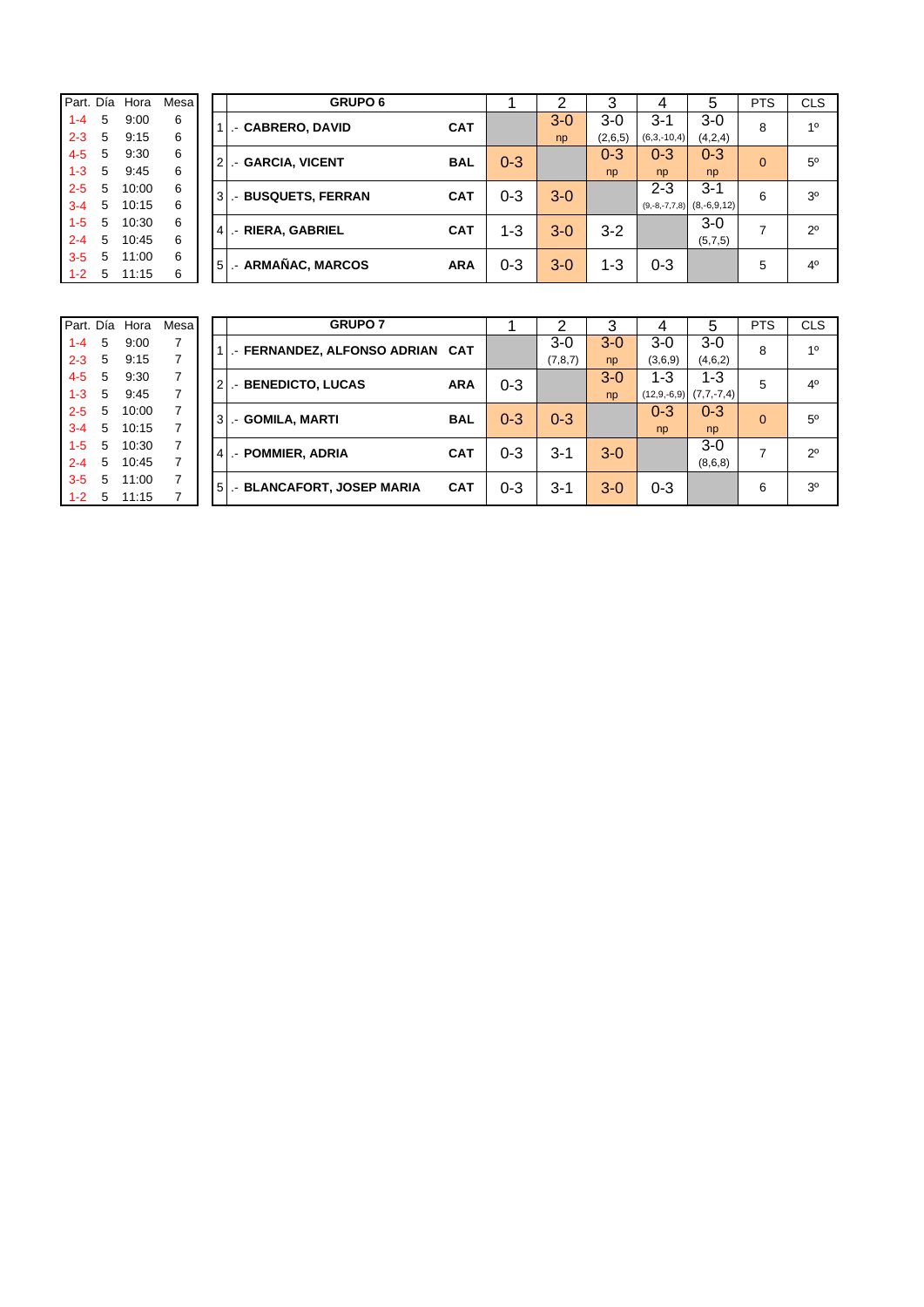

## **TORNEO ZONAL 2 BENJAMIN MASCULINO**



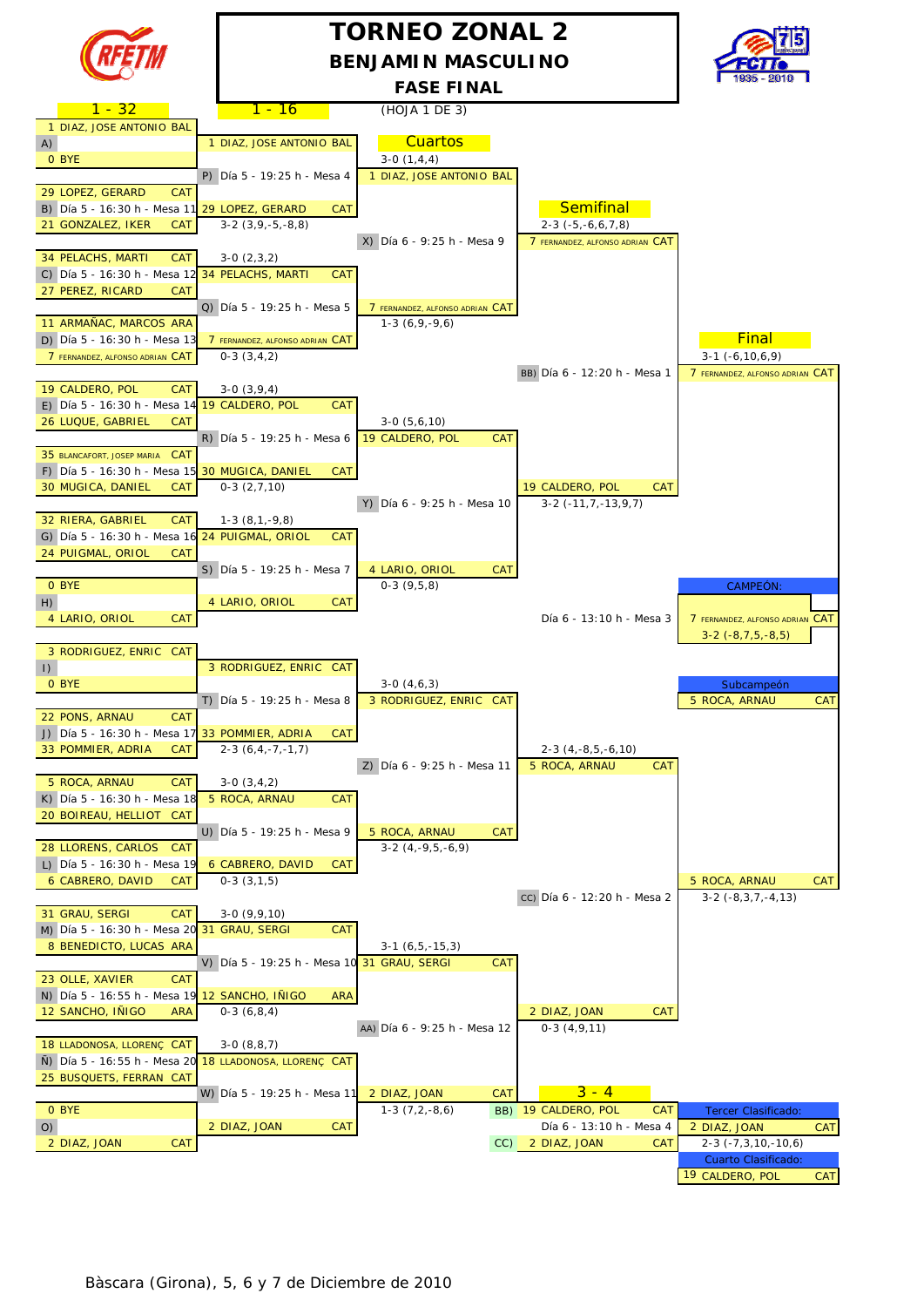

## **BENJAMIN MASCULINO TORNEO ZONAL 2**



#### **FASE FINAL**

 $(HO)$  $(AO)$   $(F 3)$ 

|    |                                                                | (1103A Z D <sub>L</sub> 3)                      |            |                                                 |            |                                              |            |
|----|----------------------------------------------------------------|-------------------------------------------------|------------|-------------------------------------------------|------------|----------------------------------------------|------------|
|    |                                                                | $5 - 8$                                         |            | $5 - 6$                                         |            |                                              |            |
|    | X)                                                             | 1 DIAZ, JOSE ANTONIO BAL                        |            | $1-3(-4,6,9,9)$                                 |            |                                              |            |
|    |                                                                | DD) Día 6 - 11:55 h - Mesa 13                   |            | 4 LARIO, ORIOL                                  | <b>CAT</b> |                                              |            |
|    | Y)                                                             | 4 LARIO, ORIOL                                  | <b>CAT</b> |                                                 |            | Quinto Clasificado:                          |            |
|    |                                                                |                                                 |            | Día 6 - 12:45 h - Mesa 9                        |            | 3 RODRIGUEZ, ENRIC                           | <b>CAT</b> |
|    | Z)                                                             | 3 RODRIGUEZ, ENRIC CAT                          |            |                                                 |            | $0-3(9,9,9)$                                 |            |
|    |                                                                | EE) Día 6 - 11:55 h - Mesa 14                   |            | 3 RODRIGUEZ, ENRIC                              | <b>CAT</b> |                                              |            |
|    |                                                                | AA) 31 GRAU, SERGI                              | <b>CAT</b> | $3-1(6,-9,8,5)$                                 |            |                                              |            |
|    |                                                                |                                                 |            |                                                 |            | Sexto Clasificado:                           |            |
|    |                                                                |                                                 |            |                                                 |            | 4 LARIO, ORIOL                               | <b>CAT</b> |
|    |                                                                |                                                 |            | <u>7 - 8</u>                                    |            |                                              |            |
|    |                                                                |                                                 |            |                                                 |            |                                              |            |
|    |                                                                |                                                 | DD)        | 1 DIAZ, JOSE ANTONIO BAL                        |            | Séptimo Clasificado:                         |            |
|    |                                                                |                                                 |            | Día 6 - 12:45 h - Mesa 10<br>EE) 31 GRAU, SERGI | CAT        | 1 DIAZ, JOSE ANTONIO BAL<br>$3-1(9,11,-1,9)$ |            |
|    |                                                                |                                                 |            |                                                 |            |                                              |            |
|    | $9 - 16$                                                       | $9 - 12$                                        |            |                                                 |            | Octavo Clasificado:                          |            |
| P) | 29 LOPEZ, GERARD<br><b>CAT</b>                                 | $0-3(1,7,5)$                                    |            |                                                 |            | 31 GRAU, SERGI                               | <b>CAT</b> |
|    | FF) Día 6 - 9:25 h - Mesa 13                                   | <b>34 PELACHS, MARTI</b>                        | <b>CAT</b> | <u>9 - 10</u>                                   |            |                                              |            |
| Q) | 34 PELACHS, MARTI<br><b>CAT</b>                                |                                                 |            | $3-0(3,6,8)$                                    |            |                                              |            |
|    |                                                                | JJ) Día 6 - 11:55 h - Mesa 15 34 PELACHS, MARTI |            |                                                 | <b>CAT</b> |                                              |            |
| R) | 30 MUGICA, DANIEL<br><b>CAT</b>                                |                                                 |            |                                                 |            |                                              |            |
|    | GG) Día 6 - 9:25 h - Mesa 14                                   | 24 PUIGMAL, ORIOL                               | <b>CAT</b> |                                                 |            |                                              |            |
| S) | 24 PUIGMAL, ORIOL<br><b>CAT</b>                                | $0-3(2,4,11)$                                   |            |                                                 |            | Noveno Clasificado:                          |            |
|    |                                                                |                                                 |            | Día 6 - 12:45 h - Mesa 11                       |            | 34 PELACHS, MARTI                            | <b>CAT</b> |
| T) | 33 POMMIER, ADRIA<br><b>CAT</b>                                | $0-3(4,5,9)$                                    |            |                                                 |            | $3-1(11,6,-9,8)$                             |            |
|    | HH) Día 6 - 9:25 h - Mesa 15                                   | <b>6 CABRERO, DAVID</b>                         | <b>CAT</b> |                                                 |            |                                              |            |
| U) | 6 CABRERO, DAVID<br><b>CAT</b>                                 |                                                 |            |                                                 |            |                                              |            |
|    |                                                                | KK) Día 6 - 11:55 h - Mesa 16                   |            | 6 CABRERO, DAVID                                | <b>CAT</b> |                                              |            |
| V) | 12 SANCHO, IÑIGO<br><b>ARA</b><br>II) Día 6 - 9:25 h - Mesa 16 | 18 LLADONOSA, LLORENÇ CAT                       |            | $3-1(11, 12, -9, 5)$                            |            | Décimo Clasificado:                          |            |
| W) | 18 LLADONOSA, LLORENÇ CAT                                      | $2-3$ ( $-13,7,-8,3,8$ )                        |            |                                                 |            | <b>6 CABRERO, DAVID</b>                      | CAT        |
|    |                                                                |                                                 |            |                                                 |            |                                              |            |
|    |                                                                |                                                 |            | <u> 11 - 12</u>                                 |            |                                              |            |
|    |                                                                |                                                 | JJ)        | 24 PUIGMAL, ORIOL                               | <b>CAT</b> | Undécimo Clasificado:                        |            |
|    |                                                                |                                                 |            | Día 6 - 12:45 h - Mesa 12                       |            | 24 PUIGMAL, ORIOL                            | <b>CAT</b> |
|    |                                                                |                                                 |            | KK) 18 LLADONOSA, LLORENÇ                       | CAT        | $3-1(5,-9,7,5)$                              |            |
|    |                                                                |                                                 |            |                                                 |            |                                              |            |
|    |                                                                |                                                 |            |                                                 |            | Duodécimo Clasificado:                       |            |
|    |                                                                |                                                 |            |                                                 |            | 18 LLADONOSA, LLORENÇ                        | <b>CAT</b> |
|    |                                                                | <u> 13 - 16</u>                                 |            | $13 - 14$                                       |            |                                              |            |
|    |                                                                | FF) 29 LOPEZ, GERARD                            | <b>CAT</b> | $0-3(10,1,5)$                                   |            |                                              |            |
|    |                                                                | LL) Día 6 - 11:05 h - Mesa 13                   |            | 30 MUGICA, DANIEL                               | <b>CAT</b> |                                              |            |
|    |                                                                | GG) 30 MUGICA, DANIEL                           | CAT        | Día 6 - 12:45 h - Mesa 13                       |            | Decicmotercero Clasificado:                  |            |
|    |                                                                | HH) 33 POMMIER, ADRIA                           | <b>CAT</b> |                                                 |            | 30 MUGICA, DANIEL<br>$3-2(6,-4,6,-8,8)$      | CAT        |
|    |                                                                | MM) Día 6 - 11:05 h - Mesa 14 33 POMMIER, ADRIA |            |                                                 | CAT        |                                              |            |
|    |                                                                | II) 12 SANCHO, INIGO                            | <b>ARA</b> | $3-1$ ( $-6, 10, 9, 6$ )                        |            |                                              |            |
|    |                                                                |                                                 |            |                                                 |            | Décimcuarto Clasificado:                     |            |
|    |                                                                |                                                 |            |                                                 |            | 33 POMMIER, ADRIA                            | <b>CAT</b> |
|    |                                                                |                                                 |            |                                                 |            |                                              |            |
|    |                                                                |                                                 |            | <u> 15 - 16</u>                                 |            |                                              |            |
|    |                                                                |                                                 |            | LL) 29 LOPEZ, GERARD                            | <b>CAT</b> | Décimoquinto Clasificado:                    |            |
|    |                                                                |                                                 |            | Día 6 - 12:45 h - Mesa 14                       |            | 12 SANCHO, INIGO                             | ARA        |
|    |                                                                |                                                 |            | MM) 12 SANCHO, INIGO                            | <b>ARA</b> | $0-3(4,9,6)$                                 |            |
|    |                                                                |                                                 |            |                                                 |            |                                              |            |
|    |                                                                |                                                 |            |                                                 |            | Décimosexto Clasificado:                     |            |
|    |                                                                |                                                 |            |                                                 |            | 29 LOPEZ, GERARD                             | CAT        |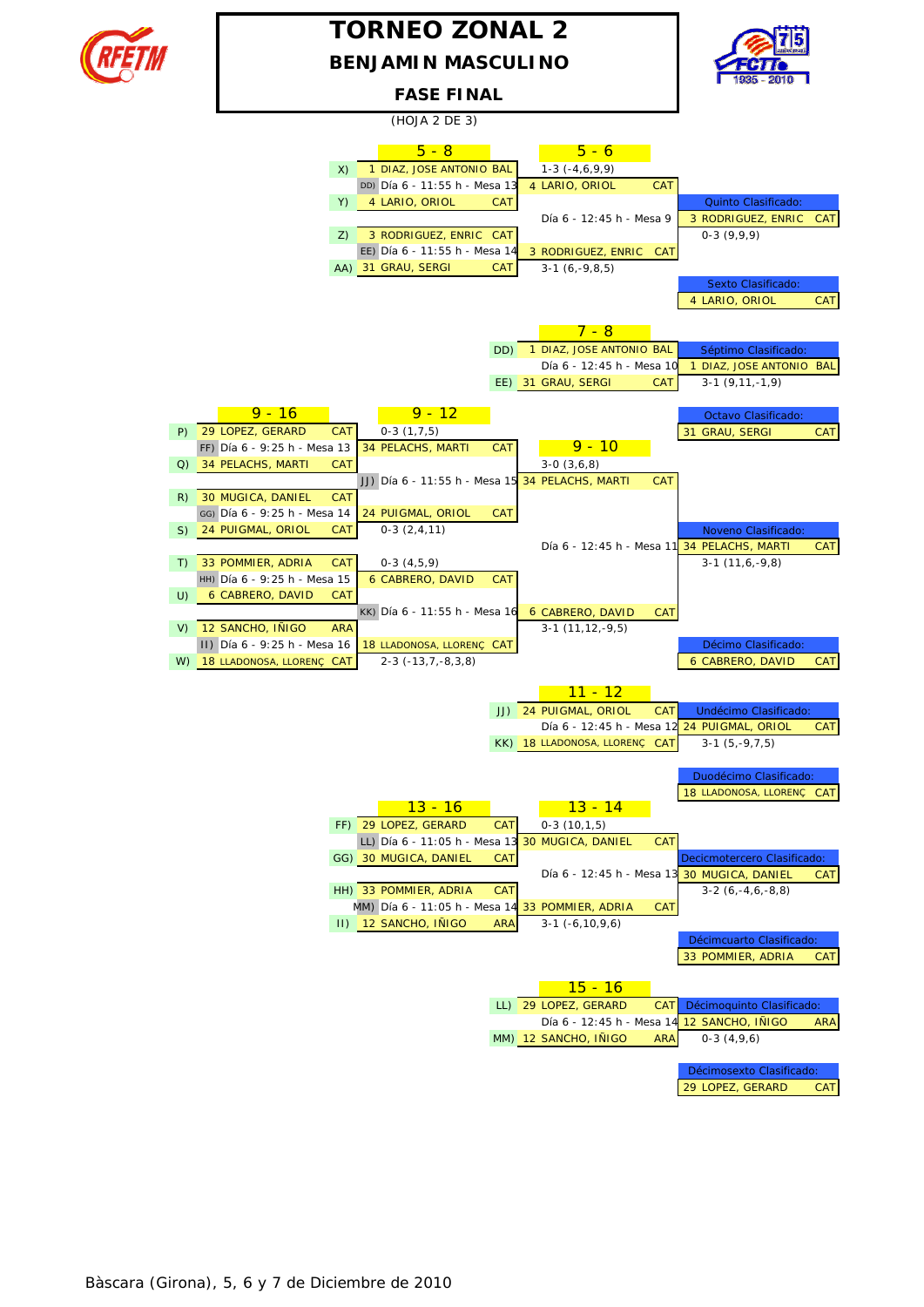

## **TORNEO ZONAL 2 BENJAMIN MASCULINO**

#### **FASE FINAL**



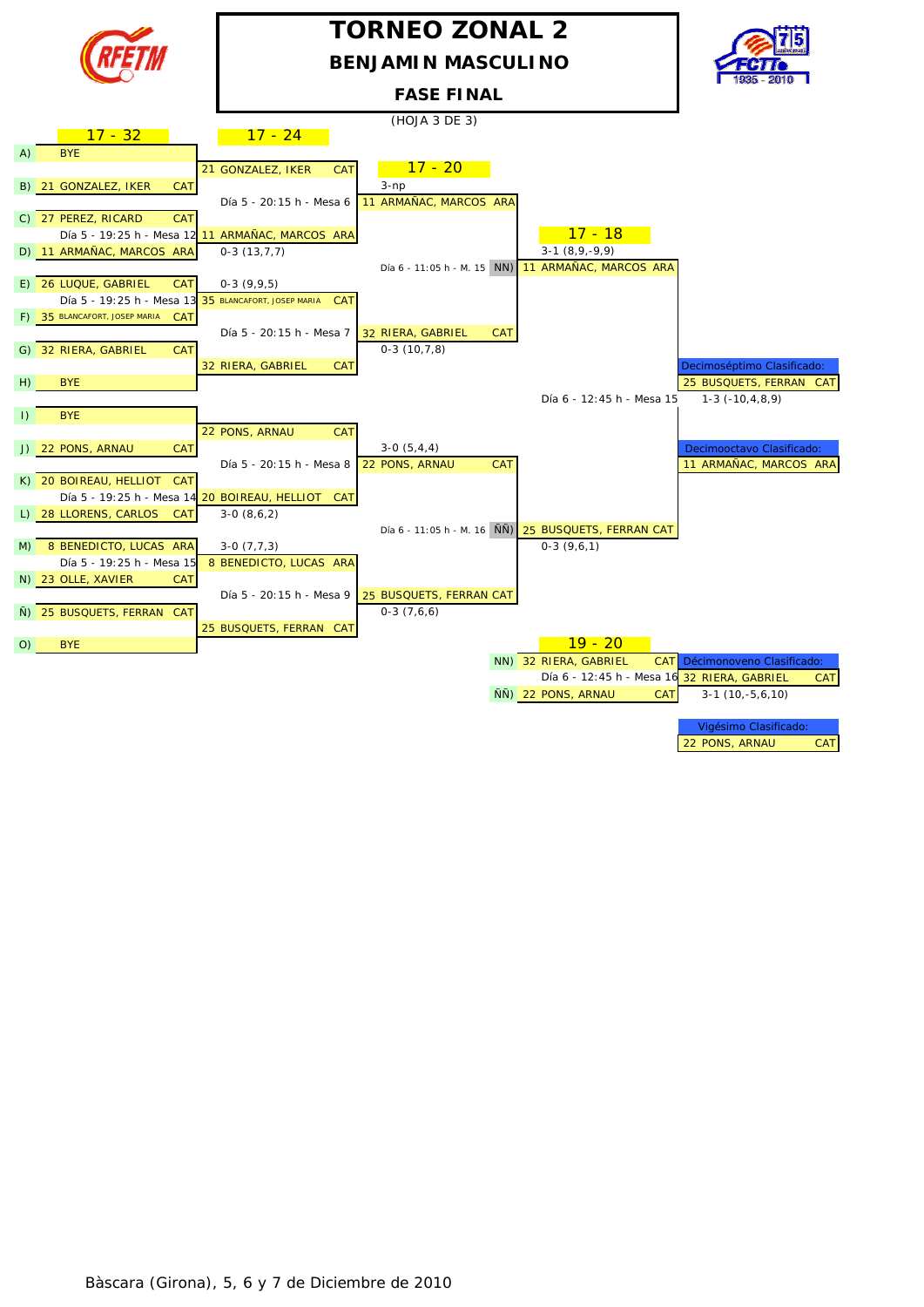## **TORNEO ZONAL 2: COMPETICIÓN BENJAMÍN FEMENINA - PRIMERA FASE**

#### modificado 30/11

 $3-5$  $1 - 2$ 

|         |             | Part. Día Hora | Mesa |   | <b>GRUPO 1</b>                  |            |         |           |          | 4        | 5                     | <b>PTS</b> | <b>CLS</b>     |
|---------|-------------|----------------|------|---|---------------------------------|------------|---------|-----------|----------|----------|-----------------------|------------|----------------|
| $1 - 4$ | 5           | 12:00          |      |   | <b>. - SANTAMARIA, VERONICA</b> | <b>CAT</b> |         | $3-0$     | $3-0$    | 3-0      | $3-0$                 | 8          | 1 <sup>0</sup> |
| $2 - 3$ | 5           | 12:15          |      |   |                                 |            |         | (4, 5, 5) | (2,7,2)  | (6,7,7)  | (5,7,8)               |            |                |
| $4 - 5$ | 5           | 12:30          |      |   | 2. RADUCAN, STEFANIA DANIELA    | <b>ARA</b> | $0 - 3$ |           | $3-0$    | 0-3      | $3 - 2$               | 6          | 3 <sup>o</sup> |
| $1 - 3$ | $5^{\circ}$ | 12:45          |      |   |                                 |            |         |           | (11,6,6) | (9,2,10) | $(10, 5, -10, -7, 4)$ |            |                |
| $2 - 5$ | 5           | 13:00          |      |   | 3 .- MATAS, NURIA               | <b>CAT</b> | $0 - 3$ | $0 - 3$   |          | $0 - 3$  | $0 - 3$               | 4          | $5^{\circ}$    |
| $3 - 4$ | 5           | 13:15          |      |   |                                 |            |         |           |          | (1,2,8)  | (10, 9, 6)            |            |                |
| $1 - 5$ | 5           | 13:30          |      |   | . RICO, LIDIA                   | <b>CAT</b> | $0 - 3$ | $3-0$     | $3-0$    |          | $3-0$                 | ⇁          | $2^{\circ}$    |
| $2 - 4$ | 5           | 13:45          |      | 4 |                                 |            |         |           |          |          | (3,7,3)               |            |                |
| $3 - 5$ | 5           | 14:00          |      |   |                                 | <b>CAT</b> | $0 - 3$ | $2 - 3$   | 3-0      | $0 - 3$  |                       | 5          | 4 <sup>0</sup> |
| $1 - 2$ | 5           | 14:15          |      |   | <b>VIDAL, ANDREA</b><br>$51 -$  |            |         |           |          |          |                       |            |                |
|         |             |                |      |   |                                 |            |         |           |          |          |                       |            |                |

|   |   | Mesa           | Hora  |   | Part. Día |  |
|---|---|----------------|-------|---|-----------|--|
| М | 1 | $\overline{2}$ | 12:00 | 5 | $1 - 4$   |  |
|   |   | $\overline{2}$ | 12:15 | 5 | $2 - 3$   |  |
| Ы | 2 | $\overline{2}$ | 12:30 | 5 | $4 - 5$   |  |
|   |   | $\overline{2}$ | 12:45 | 5 | $1 - 3$   |  |
| М | 3 | $\overline{2}$ | 13:00 | 5 | $2 - 5$   |  |
|   |   | $\overline{2}$ | 13:15 | 5 | $3 - 4$   |  |
| ш | 4 | $\overline{2}$ | 13:30 | 5 | $1 - 5$   |  |
|   |   | $\overline{2}$ | 13:45 | 5 | $2 - 4$   |  |
| м | 5 | $\overline{2}$ | 14:00 | 5 | $3 - 5$   |  |
|   |   | $\overline{2}$ | 14:15 | 5 | $1 - 2$   |  |

|         |    | Part. Día Hora | Mesa | <b>GRUPO 2</b>                       |            |         | ⌒            | 3       | 4                     | 5             | <b>PTS</b> | <b>CLS</b>     |
|---------|----|----------------|------|--------------------------------------|------------|---------|--------------|---------|-----------------------|---------------|------------|----------------|
| $1 - 4$ | 5  | 12:00          | 2    | I - MOGAS, AINA                      | <b>CAT</b> |         | 1-3          | $3-0$   | $2 - 3$               | $0 - 3$       | 5          | $4^{\circ}$    |
| $2 - 3$ | 5  | 12:15          | 2    |                                      |            |         | $(3,7,-7,5)$ | np      | $(-7, 10, -9, 12, 5)$ | (3,4,6)       |            |                |
| $4 - 5$ | 5  | 12:30          | 2    | LIMO, LUNA<br>$21 -$                 | <b>CAT</b> | $3 - 1$ |              | $3-0$   | $3 - 2$               | $3-0$         | 8          | 1 <sup>0</sup> |
| $1 - 3$ | 5  | 12:45          | 2    |                                      |            |         |              | np      | $(3,-6,6,-8,6)$       | (5,6,5)       |            |                |
| $2 - 5$ | 5  | 13:00          | 2    | <b>MIRAMONTES, NATALIA</b><br>$3L -$ | <b>BAL</b> | $0 - 3$ | $0 - 3$      |         | $0 - 3$               | $0 - 3$       | $\Omega$   | $5^{\circ}$    |
| $3 - 4$ | 5  | 13:15          | 2    |                                      |            |         |              |         | np                    | np            |            |                |
| $1 - 5$ | 5  | 13:30          | 2    | 4   .- LLADONOSA, GEMMA              | <b>CAT</b> | $3 - 2$ | $2 - 3$      | $3-0$   |                       | 1-3           | 6          | 3 <sup>o</sup> |
| $2 - 4$ | 5  | 13:45          | 2    |                                      |            |         |              |         |                       | $(11,3,-6,8)$ |            |                |
| $3-5$   | 5  | 14:00          | 2    |                                      | <b>CAT</b> | $3-0$   | $0 - 3$      | $3 - 0$ | $3 - 1$               |               |            | $2^{\circ}$    |
| $1 - 2$ | -5 | 14:15          | 2    | <b>MARTINEZ, MARIA</b><br>$51 -$     |            |         |              |         |                       |               |            |                |

**Debido a la baja de última hora de 3 jugadoras se ha modificado el sorteo BEF**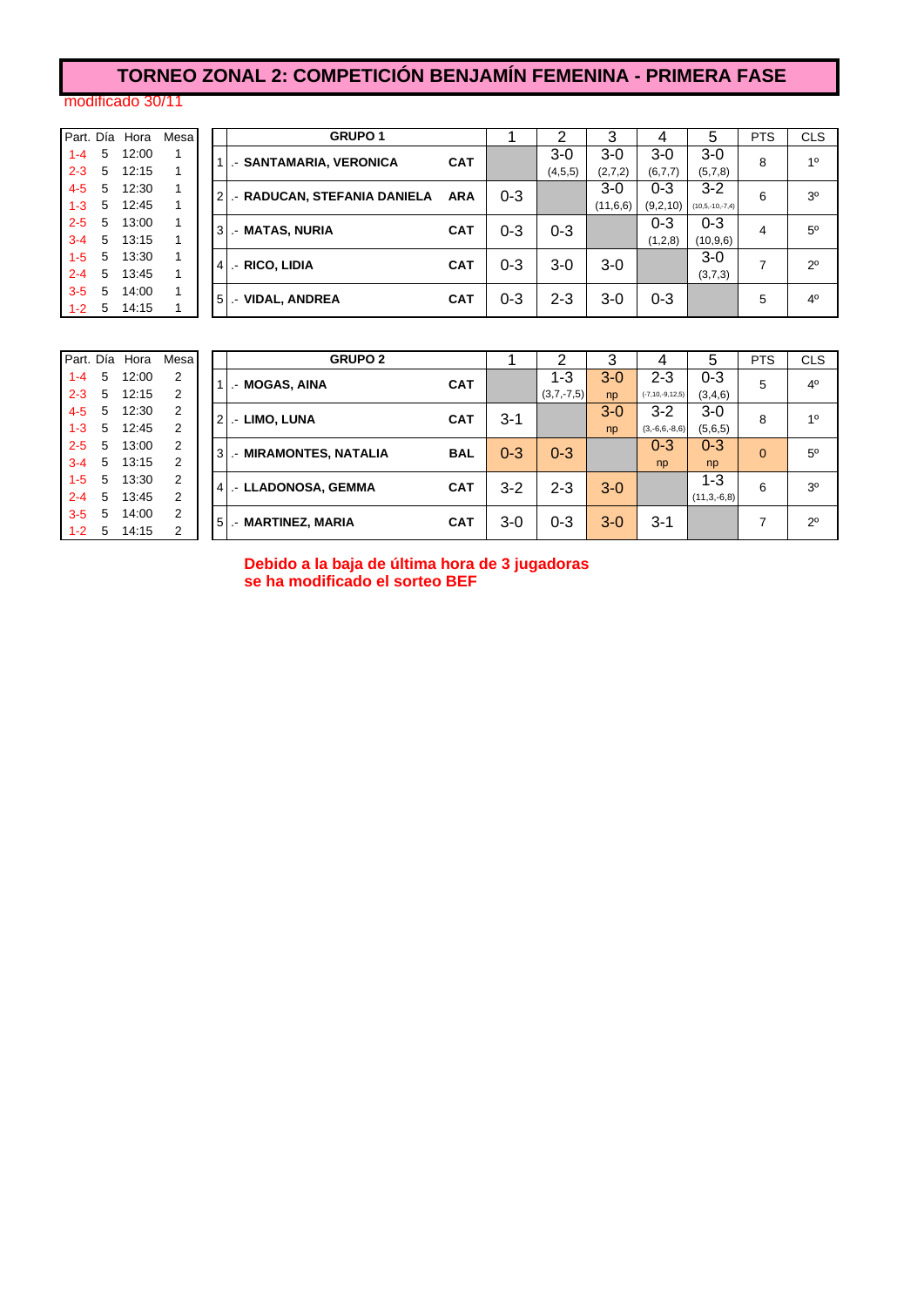

# **TORNEO ZONAL 2**

**BENJAMIN FEMENINO**



**FASE FINAL**

(HOJA 1 DE 2)

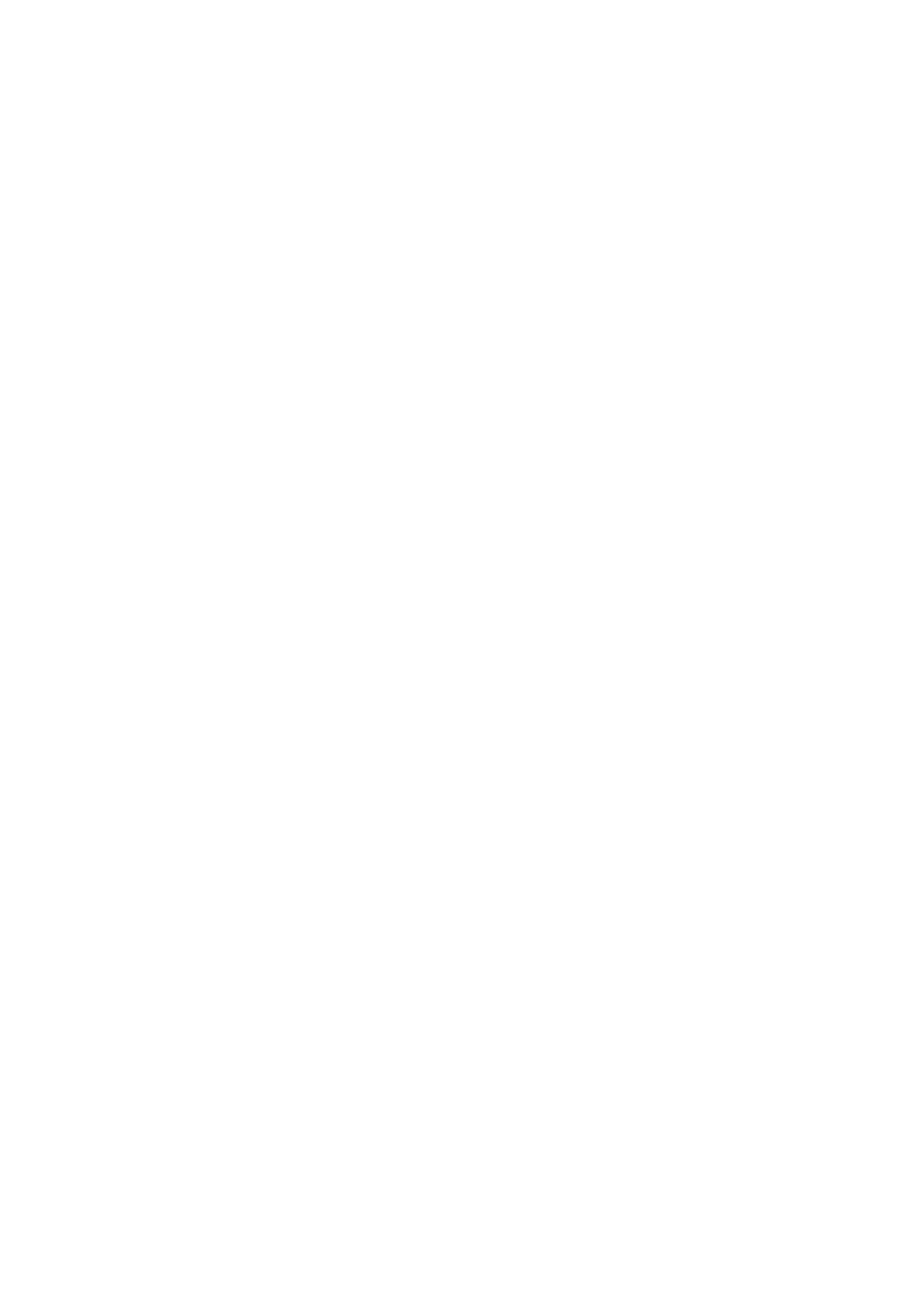

## **BENJAMIN FEMENINO TORNEO ZONAL 2**



38 MIRAMONTES, NATALIA BAL

|    |                                            | <b>FASE FINAL</b>                |            |                                  |            | 1935 - 2010 <b>1</b>                   |            |
|----|--------------------------------------------|----------------------------------|------------|----------------------------------|------------|----------------------------------------|------------|
|    |                                            | (HOJA 2 DE 2)                    |            |                                  |            |                                        |            |
|    | $5 - 10$                                   |                                  |            |                                  |            |                                        |            |
|    | <b>ARA</b><br>37 RADUCAN, STEFANIA DANIELA | $5 - 8$                          |            |                                  |            |                                        |            |
|    |                                            | $3-0$                            |            |                                  |            |                                        |            |
| C) |                                            | 37 RADUCAN, STEFANIA DANIELA ARA |            |                                  |            |                                        |            |
|    | <b>BYE</b>                                 |                                  |            | $5 - 6$                          |            |                                        |            |
|    |                                            |                                  |            | $3-1(8,-8,7,3)$                  |            |                                        |            |
|    |                                            | G) Día 5 - 18:35 h - Mesa 17     |            | 37 RADUCAN, STEFANIA DANIELA ARA |            |                                        |            |
|    | 46 MOGAS, AINA<br>CAT                      |                                  |            |                                  |            |                                        |            |
|    | D) Día 5 - 17:45 h - Mesa 15               | 40 MATAS, NURIA                  | <b>CAT</b> |                                  |            |                                        |            |
|    |                                            | $1-3(6,4,-5,6)$                  |            |                                  |            |                                        |            |
|    | 40 MATAS, NURIA<br><b>CAT</b>              |                                  |            |                                  |            | Quinto Clasificado:                    |            |
|    |                                            |                                  |            |                                  |            |                                        |            |
|    |                                            |                                  |            | Día 5 - 20:15 h - Mesa 5         |            | 37 RADUCAN, STEFANIA DANIELA ARA       |            |
|    |                                            |                                  |            |                                  |            | $3-1(4,-8,4,9)$                        |            |
|    | 48 VIDAL, ANDREA<br><b>CAT</b>             |                                  |            |                                  |            |                                        |            |
|    |                                            | $3$ -np                          |            |                                  |            |                                        |            |
|    | E) Día 5 - 17:45 h - Mesa 16               | 48 VIDAL, ANDREA                 | <b>CAT</b> |                                  |            | Sexto Clasificado:<br>48 VIDAL, ANDREA |            |
|    | 38 MIRAMONTES, NATALIA BAL                 |                                  |            |                                  |            |                                        | <b>CAT</b> |
|    |                                            |                                  |            | 48 VIDAL, ANDREA                 | <b>CAT</b> |                                        |            |
|    |                                            | H) Día 5 - 18:35 h - Mesa 18     |            | $3-0(8,7,5)$                     |            |                                        |            |
|    |                                            |                                  |            |                                  |            |                                        |            |
|    | <b>BYE</b>                                 |                                  |            |                                  |            |                                        |            |
| F) |                                            | 39 LLADONOSA, GEMMA CAT          |            |                                  |            |                                        |            |
|    |                                            |                                  |            |                                  |            |                                        |            |
|    | 39 LLADONOSA, GEMMA CAT                    |                                  |            | $7 - 8$                          |            |                                        |            |
|    |                                            |                                  | G)         | <b>40 MATAS, NURIA</b>           | <b>CAT</b> | Séptimo Clasificado:                   |            |
|    |                                            |                                  |            | Día 5 - 19:50 h - Mesa 17        |            | 39 LLADONOSA, GEMMA CAT                |            |
|    |                                            |                                  | H)         | 39 LLADONOSA, GEMMA CAT          |            | $0-3(6,5,6)$                           |            |
|    |                                            |                                  |            |                                  |            | Octavo Clasificado:                    |            |
|    |                                            |                                  |            |                                  |            | 40 MATAS, NURIA                        | <b>CAT</b> |
|    |                                            |                                  |            |                                  |            |                                        |            |
|    |                                            |                                  |            | $9 - 10$                         |            |                                        |            |
|    |                                            |                                  | D)         | 46 MOGAS, AINA                   | <b>CAT</b> | Noveno Clasificado:                    |            |
|    |                                            |                                  |            | Día 5 - 19:50 h - Mesa 18        |            | 46 MOGAS, AINA                         | <b>CAT</b> |
|    |                                            |                                  | E)         | 38 MIRAMONTES, NATALIA BAL       |            | $3$ -np                                |            |
|    |                                            |                                  |            |                                  |            | Décimo Clasificado:                    |            |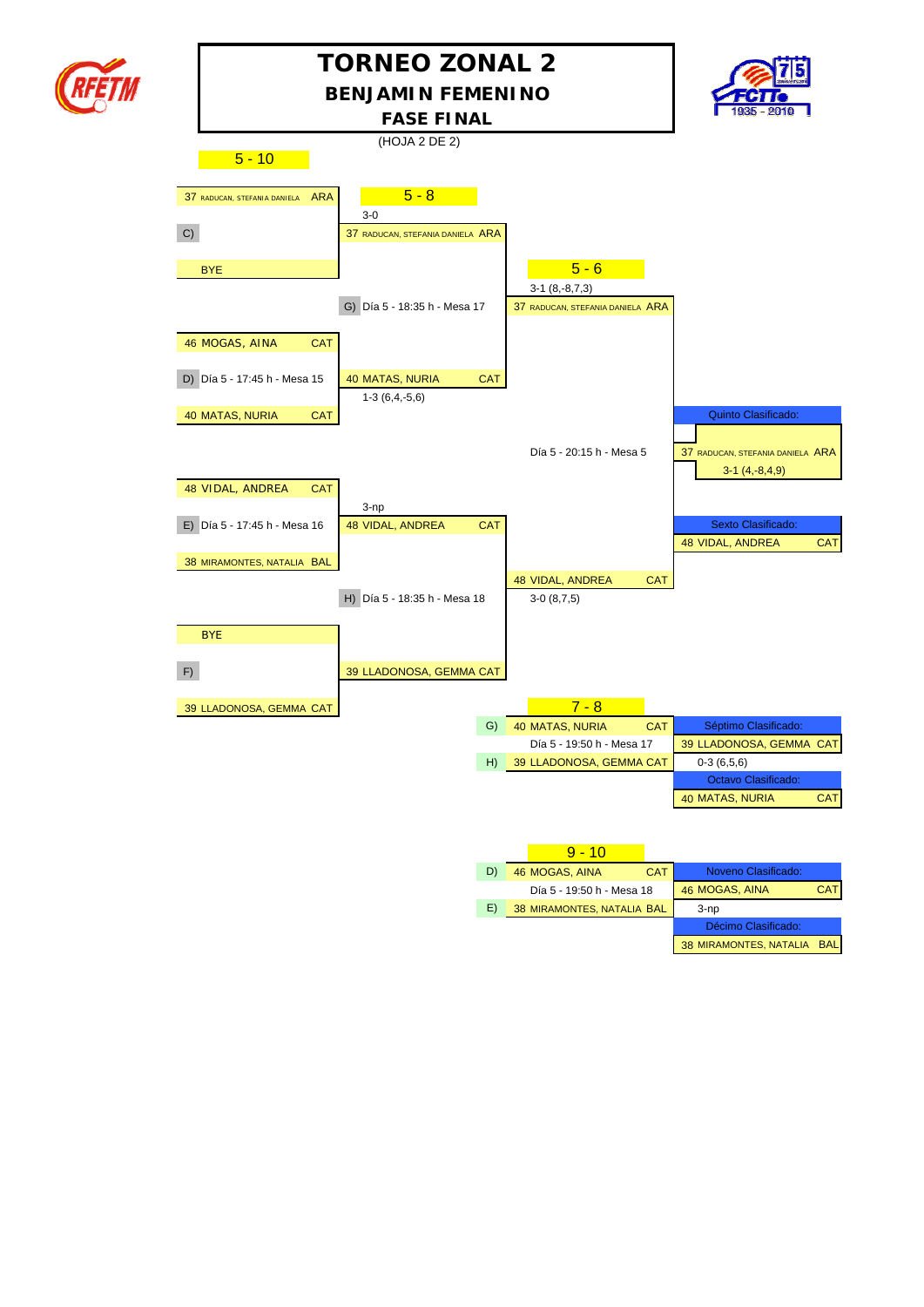## **TORNEO ZONAL 2: COMPETICIÓN ALEVÍN MASCULINA - PRIMERA FASE**

#### modificado 03/12

| Part. Día |   | Hora  | Mesa |
|-----------|---|-------|------|
| $2 - 3$   | 6 | 18:00 | 9    |
| $1 - 4$   | 6 | 18:15 | 9    |
| $2 - 4$   | 6 | 18:30 | 9    |
| 1-3       | 6 | 18:45 | 9    |
| $3 - 4$   | 6 | 19:00 | 9    |
| 1-2       | 6 | 19:15 | 9    |

|         |   | Part. Día Hora | Mesa | <b>GRUPO 1</b>           |            |         |         | 3       | 4            | <b>PTS</b> | <b>CLS</b>     |
|---------|---|----------------|------|--------------------------|------------|---------|---------|---------|--------------|------------|----------------|
| $2 - 3$ | 6 | 18:00          | 9    | .- PADIAL, MIKEL         | <b>BAL</b> |         | $3-0$   | 3-0     | $3-0$        | 6          | 10             |
| $1 - 4$ | 6 | 18:15          | 9    |                          |            |         | (4,6,4) | (1,6,5) | $3-0$        |            |                |
| $2 - 4$ | 6 | 18:30          | 9    | 2 .- VILLANUEVA, IOANNIS | <b>CAT</b> | $0 - 3$ |         | $0 - 3$ | $3-0$        | 4          | 3 <sup>o</sup> |
| $1 - 3$ | 6 | 18:45          | 9    |                          |            |         |         | (6,8,6) | (6, 8, 6)    |            |                |
| $3 - 4$ | 6 | 19:00          | 9    | 3 .- CEGARRA, ARNAU      | <b>CAT</b> | $0 - 3$ | $3-0$   |         | $1 - 3$      | 4          | $2^{\circ}$    |
| $1 - 2$ | 6 | 19:15          | 9    |                          |            |         |         |         | $(8,-7,6,6)$ |            |                |
|         |   |                |      | 4 - GARCIA, ORIOL        | <b>CAT</b> | $0 - 3$ | $0 - 3$ | 3-1     |              | 4          | 4 <sup>0</sup> |

|         |   | Part. Día Hora | Mesa | <b>GRUPO 2</b>     |            |         |         | 3          | 4         | 5                   | <b>PTS</b> | <b>CLS</b>     |
|---------|---|----------------|------|--------------------|------------|---------|---------|------------|-----------|---------------------|------------|----------------|
| $1 - 4$ | 6 | 15:00          |      | I .- MASIP, JOAN   | <b>CAT</b> |         | $3-0$   | 3-0        | $3-0$     | $3-0$               | 8          | 1 <sup>0</sup> |
| $2 - 3$ | 6 | 15:15          |      |                    |            |         | (6,5,4) | (8, 10, 7) | (7, 1, 3) | (4,7,3)             |            |                |
| $4 - 5$ | 6 | 15:30          |      | 2. DE MARCO, PABLO | <b>ARA</b> | $0 - 3$ |         | $3-0$      | $3-0$     | $3-2$               | ⇁          | $2^{\circ}$    |
| $1 - 3$ | 6 | 15:45          |      |                    |            |         |         | (8,9,6)    | (4,3,4)   | $(-6, 8, 7, -9, 8)$ |            |                |
| $2 - 5$ | 6 | 16:00          | 1    | 3. URGELL, ALBERT  | <b>CAT</b> | $0 - 3$ | $0 - 3$ |            | $3-0$     | $3-2$               | 6          | 3 <sup>o</sup> |
| $3 - 4$ | 6 | 16:15          |      |                    |            |         |         |            | (4, 8, 9) | $(-3,7,-11,7,8)$    |            |                |
| $1 - 5$ | 6 | 16:30          |      | $4$ . OLLE, ALEX   | <b>CAT</b> | $0 - 3$ | $0 - 3$ | $0 - 3$    |           | $0 - 3$             | 4          | 5 <sup>o</sup> |
| $2 - 4$ | 6 | 16:45          |      |                    |            |         |         |            |           | (9,6,3)             |            |                |
| $3-5$   | 6 | 17:00          | 1    | 5 .- RUBIO, XAVIER | <b>CAT</b> | $0 - 3$ | $2 - 3$ | $2 - 3$    | $3-0$     |                     | 5          | 4 <sup>0</sup> |
| $1 - 2$ | 6 | 17:15          |      |                    |            |         |         |            |           |                     |            |                |

| Part. Día |   | Hora  | Mesa |                | <b>GRUPO 3</b>     |            |         | ⌒       | 3            |         | 5             | <b>PTS</b> | <b>CLS</b>     |
|-----------|---|-------|------|----------------|--------------------|------------|---------|---------|--------------|---------|---------------|------------|----------------|
| $1 - 4$   | 6 | 18:00 |      |                | I.- UBEDA, ADRIA   | <b>CAT</b> |         | $3-0$   | $3-0$        | $3-0$   | $3-0$         | 8          | 1 <sup>0</sup> |
| $2 - 3$   | 6 | 18:15 |      |                |                    |            |         | (9,1,4) | (4,2,3)      | (3,3,9) | (8,5,3)       |            |                |
| $4 - 5$   | 6 | 18:30 |      | $\overline{2}$ | .- NOGUE, ALEX     | <b>CAT</b> | $0 - 3$ |         | $3 - 1$      | $0 - 3$ | 1-3           | 5          | $4^{\circ}$    |
| $1 - 3$   | 6 | 18:45 |      |                |                    |            |         |         | $(5,-9,5,6)$ | (9,4,3) | $(-7,6,8,10)$ |            |                |
| $2 - 5$   | 6 | 19:00 |      | 3              | .- BONIFACIA, RAUL | <b>CAT</b> | $0 - 3$ | $1 - 3$ |              | 0-3     | $0 - 3$       | 4          | $5^{\circ}$    |
| $3 - 4$   | 6 | 19:15 |      |                |                    |            |         |         |              | (9,9,2) | (9,6,5)       |            |                |
| $1 - 5$   | 6 | 19:30 |      | 4              | .- MARTINEZ, ABEL  | <b>CAT</b> | $0 - 3$ | $3-0$   | $3-0$        |         | $3-0$         | 7          | $2^{\circ}$    |
| $2 - 4$   | 6 | 19:45 |      |                |                    |            |         |         |              |         | (4,1,3)       |            |                |
| $3 - 5$   | 6 | 20:00 |      | 5              |                    | <b>ARA</b> | $0 - 3$ |         |              |         |               | 6          | 3 <sup>0</sup> |
| $1 - 2$   | 6 | 20:15 |      |                | .- CRISAN, ANDREI  |            |         | 3-1     | $3-0$        | $0 - 3$ |               |            |                |

| Part. Día |   | Hora  | Mesa |                | <b>GRUPO 4</b>            |            |         | າ          | 3             | 4                | 5                                | <b>PTS</b> | <b>CLS</b>     |
|-----------|---|-------|------|----------------|---------------------------|------------|---------|------------|---------------|------------------|----------------------------------|------------|----------------|
| $1 - 4$   | 6 | 18:00 | 2    |                | .- ARTACHO, SERGI         | <b>CAT</b> |         | 3-0        | $3 - 1$       | $3 - 1$          | $3-0$                            | 8          | 10             |
| $2 - 3$   | 6 | 18:15 | 2    |                |                           |            |         | (7, 10, 7) | $(11,-8,3,7)$ | $(-7,3,5,9)$     | (9,3,5)                          |            |                |
| $4 - 5$   | 6 | 18:30 | 2    | $\overline{2}$ | .- MATSUOKA, ALBERT KENJI | <b>CAT</b> | $0 - 3$ |            | $3-0$         | $3 - 2$          | 1-3                              | 6          | $4^{\circ}$    |
| $1 - 3$   | 6 | 18:45 | 2    |                |                           |            |         |            | (9, 10, 5)    | $(9,-3,-10,0,6)$ | $(-9,8,8,5)$                     |            |                |
| $2 - 5$   | 6 | 19:00 | 2    | 3I             | .- FERNANDEZ, DANIEL      | <b>CAT</b> | 1-3     | $0 - 3$    |               | $1 - 3$          | $2 - 3$                          | 4          | $5^{\circ}$    |
| $3 - 4$   | 6 | 19:15 | 2    |                |                           |            |         |            |               |                  | $(-10,4,13,4)$ $(11,-12,9,-9,4)$ |            |                |
| $1 - 5$   | 6 | 19:30 | 2    | 41             | .- QUESADA, GUILLEM       | <b>CAT</b> | $1 - 3$ | $2 - 3$    | $3 - 1$       |                  | $3 - 1$                          | 6          | $2^{\circ}$    |
| $2 - 4$   | 6 | 19:45 | 2    |                |                           |            |         |            |               |                  | $(-9,3,5,4)$                     |            |                |
| $3 - 5$   | 6 | 20:00 | 2    | 5 <sub>l</sub> | <b>CORVINOS, PABLO</b>    | <b>ARA</b> | $0 - 3$ | $3 - 1$    | $3 - 2$       | $1 - 3$          |                                  | 6          | 3 <sup>0</sup> |
| $1 - 2$   | 6 | 20:15 | 2    |                |                           |            |         |            |               |                  |                                  |            |                |

| Part. Día |   | Hora  | Mesa |                | <b>GRUPO 5</b>      |            |         | 2       | 3       |                   | 5         | <b>PTS</b> | <b>CLS</b>     |
|-----------|---|-------|------|----------------|---------------------|------------|---------|---------|---------|-------------------|-----------|------------|----------------|
| $1 - 4$   | 6 | 18:00 | 3    |                | .- CESTER, PABLO    | <b>ARA</b> |         | $3-0$   | $3-0$   | $3-0$             | 0-3       | ⇁          | $2^{\circ}$    |
| $2 - 3$   | 6 | 18:15 | 3    |                |                     |            |         | (6,9,8) | (5,4,4) | (9,5,11)          | (8, 8, 6) |            |                |
| $4 - 5$   | 6 | 18:30 | 3    | $\overline{2}$ | .- CUNILL, JAUME    | <b>CAT</b> | $0 - 3$ |         | $3-0$   | $2 - 3$           | $0 - 3$   | 5          | 4 <sup>0</sup> |
| $1 - 3$   | 6 | 18:45 | 3    |                |                     |            |         |         | (5,5,7) | $(-12,-5,8,9,12)$ | (2,4,3)   |            |                |
| $2 - 5$   | 6 | 19:00 | 3    | 3 <sup>l</sup> | - BARRERO, ADRIA    | <b>CAT</b> | $0 - 3$ | $0 - 3$ |         | $1 - 3$           | $0 - 3$   | 4          | 5 <sup>0</sup> |
| $3 - 4$   | 6 | 19:15 | 3    |                |                     |            |         |         |         | $(-9,5,9,8)$      | (2,1,3)   |            |                |
| $1 - 5$   | 6 | 19:30 | 3    | $\overline{4}$ | .- MAGRANE, GUILLEM | <b>CAT</b> | $0 - 3$ | $3 - 2$ | $3 - 1$ |                   | $0 - 3$   | 6          | 3 <sup>o</sup> |
| $2 - 4$   | 6 | 19:45 | 3    |                |                     |            |         |         |         |                   | (1,1,6)   |            |                |
| $3 - 5$   | 6 | 20:00 | 3    | 5 <sub>l</sub> |                     | <b>CAT</b> | $3-0$   | $3-0$   | 3-0     | $3-0$             |           | 8          | 1 <sup>0</sup> |
| $1 - 2$   | 6 | 20:15 | 3    |                | .- CASADO, ENRIC    |            |         |         |         |                   |           |            |                |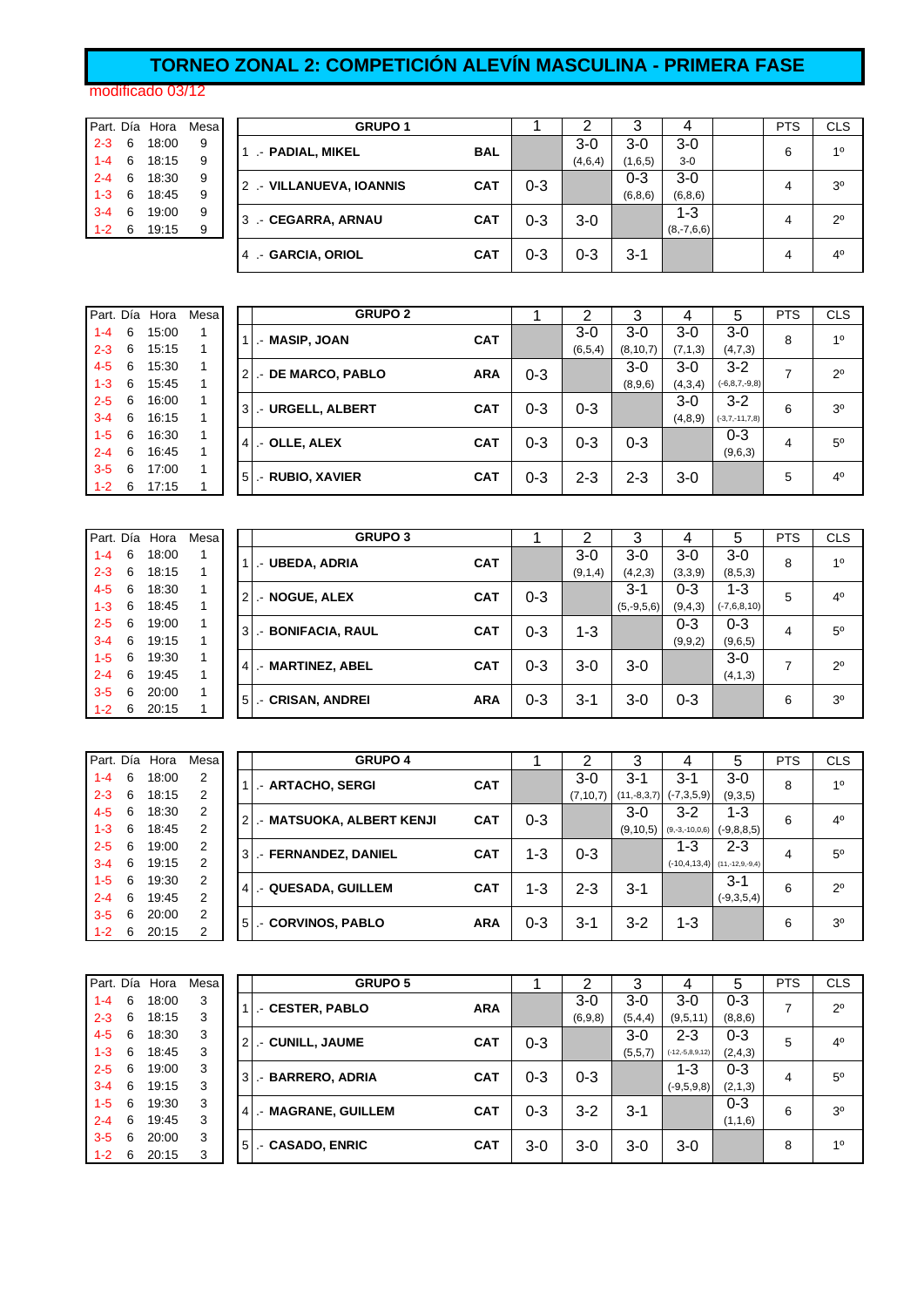|         | Part. Día | Hora  | Mesa |                 | <b>GRUPO 6</b>    |            |         | ົ             | 3        | 4               | 5                 | <b>PTS</b> | <b>CLS</b>     |
|---------|-----------|-------|------|-----------------|-------------------|------------|---------|---------------|----------|-----------------|-------------------|------------|----------------|
| $1 - 4$ | 6         | 18:00 | 4    |                 | .- CAMACHO, NIL   | <b>CAT</b> |         | $3 - 1$       | $3-0$    | 2-3             | $3-0$             | ⇁          | $2^{\circ}$    |
| $2 - 3$ | 6         | 18:15 | 4    |                 |                   |            |         | $(11,-8,8,6)$ | (5,7,2)  | $(7,-8,3,-8,8)$ | (7,2,3)           |            |                |
| $4 - 5$ | 6         | 18:30 | 4    | $^{\circ}2$     | .- BUXEDA, JOAN   | <b>CAT</b> | 1-3     |               | $3-0$    | $0 - 3$         | $3-0$             | 6          | 3 <sup>0</sup> |
| $1 - 3$ | 6         | 18:45 | 4    |                 |                   |            |         |               | (4,6,10) | (7,9,6)         | (8,6,3)           |            |                |
| $2 - 5$ | 6         | 19:00 | 4    | <sup>3</sup>    | .- ZOZAYA, MARTIN | <b>NAV</b> | $0 - 3$ | $0 - 3$       |          | $0 - 3$         | $1 - 3$           | 4          | $5^{\circ}$    |
| $3 - 4$ | 6         | 19:15 | 4    |                 |                   |            |         |               |          | (4,3,8)         | $(-11, 8, 10, 8)$ |            |                |
| $1 - 5$ | 6         | 19:30 | 4    |                 | .- LOPEZ, SERGI   | <b>CAT</b> | $3-2$   |               | $3-0$    |                 | $3-0$             | 8          | 1 <sup>0</sup> |
| $2 - 4$ | 6         | 19:45 | 4    | 4               |                   |            |         | 3-0           |          |                 | (5,4,1)           |            |                |
| $3 - 5$ | 6         | 20:00 | 4    | $5\overline{5}$ |                   | <b>CAT</b> |         | $0 - 3$       |          | $0 - 3$         |                   | 5          | 4 <sup>0</sup> |
| $1 - 2$ | 6         | 20:15 | 4    |                 | .- ROIG, PAU      |            | $0 - 3$ |               | $3 - 1$  |                 |                   |            |                |

| Part. Día |    | Hora  | Mesa |    | <b>GRUPO 7</b>                         |         |         | 3       | 4                 | 5       | <b>PTS</b> | <b>CLS</b>     |
|-----------|----|-------|------|----|----------------------------------------|---------|---------|---------|-------------------|---------|------------|----------------|
| $1 - 4$   | 6  | 18:00 | 5    |    | .- GARCIA, ADRIAN<br><b>BAL</b>        |         | $3-0$   | $3-0$   | $3-0$             | $3 - 0$ | 8          | 10             |
| $2 - 3$   | 6  | 18:15 | 5    |    |                                        |         | (5,8,7) | (1,3,5) | (3,5,7)           | np      |            |                |
| $4 - 5$   | 6  | 18:30 | 5    |    | .- MOGICA, JAVIER<br><b>ARA</b>        | $0 - 3$ |         | $3-0$   | $1 - 3$           | $3-0$   | 6          | 3 <sup>o</sup> |
| $1 - 3$   | 6  | 18:45 | 5    |    |                                        |         |         | (3,4,3) | $(10, 10, -6, 8)$ | np      |            |                |
| $2 - 5$   | 6  | 19:00 | 5    |    | 3 .- PLAZA, ALBERT<br><b>CAT</b>       | $0 - 3$ | $0 - 3$ |         | $0 - 3$           | $3-0$   | 5          | 4 <sup>0</sup> |
| $3 - 4$   | 6  | 19:15 | 5    |    |                                        |         |         |         | (7, 8, 13)        | np      |            |                |
| $1 - 5$   | 6  | 19:30 | 5    |    | <b>ISERN. DANIEL-PAU</b><br><b>CAT</b> |         |         |         |                   | $3 - 0$ | 7          | $2^{\circ}$    |
| $2 - 4$   | 6  | 19:45 | 5    |    | I . –                                  | $0 - 3$ | $3 - 1$ | $3-0$   |                   | np      |            |                |
| $3 - 5$   | 6  | 20:00 | 5    | 51 | <b>CAT</b>                             | $0 - 3$ |         | $0 - 3$ | $0 - 3$           |         | $\Omega$   | $5^{\circ}$    |
| $1 - 2$   | -6 | 20:15 | 5    |    | .- CORTIZO, JORDI                      |         | $0 - 3$ |         |                   |         |            |                |

|         |   | Part. Día Hora | Mesa |
|---------|---|----------------|------|
| $2 - 3$ | 6 | 18:00          | 6    |
| $1 - 4$ | 6 | 18:15          | 6    |
| $2 - 4$ | 6 | 18:30          | 6    |
| $1 - 3$ | 6 | 18:45          | 6    |
| $3 - 4$ | 6 | 19:00          | 6    |
| $1 - 2$ | 6 | 19:15          | 6    |

|         |    | Part. Día Hora | Mesa | <b>GRUPO 8</b>                     |         |         | З         |                                     | <b>PTS</b> | <b>CLS</b>     |
|---------|----|----------------|------|------------------------------------|---------|---------|-----------|-------------------------------------|------------|----------------|
| $2 - 3$ | 6  | 18:00          | 6    | .- BUSQUETS, ALEIX<br><b>CAT</b>   |         | $3-0$   | $3-0$     | $3-0$                               | 6          | 10             |
| $1 - 4$ | 6  | 18:15          | 6    |                                    |         | (1,4,4) | (4, 4, 7) | $3-0$                               |            |                |
| $2 - 4$ | -6 | 18:30          | 6    | 2 .- NAVARRO, MANUEL<br><b>CAT</b> | $0 - 3$ |         | $2 - 3$   | $1 - 3$                             | 3          | $4^{\circ}$    |
| $1 - 3$ | -6 | 18:45          | 6    |                                    |         |         |           | $(-8, 2, 4, -8, 8)$ $(9, -7, 4, 6)$ |            |                |
| $3 - 4$ | 6  | 19:00          | 6    | 3 .- MATE, QUIM<br><b>CAT</b>      | $0 - 3$ | $3 - 2$ |           | $1 - 3$                             | 4          | 3 <sup>o</sup> |
| $1 - 2$ | -6 | 19:15          | 6    |                                    |         |         |           | $(-5, 9, 13, 8)$                    |            |                |
|         |    |                |      | 4 - SANZ, ALVARO<br><b>ARA</b>     | $0 - 3$ | $3 - 1$ | $3-1$     |                                     | 5          | $2^{\circ}$    |

BASART, JAUME CAT (baja)

| Part. Día |    | Hora  | Mesa |     | <b>GRUPO 9</b>                       |         | ົ          | 3       | 4       | 5               | <b>PTS</b> | <b>CLS</b>     |
|-----------|----|-------|------|-----|--------------------------------------|---------|------------|---------|---------|-----------------|------------|----------------|
| $1 - 4$   | 6  | 18:00 |      |     | I .- ZAMORANO, SEBASTIAN IGNAC   CAT |         | $3-0$      | $3-0$   | 3-0     | $3-0$           | 8          | 10             |
| $2 - 3$   | 6  | 18:15 |      |     |                                      |         | (4, 11, 9) | (1,3,2) | (3,7,6) | (4, 11, 3)      |            |                |
| $4 - 5$   | 6  | 18:30 | 7    |     | 2. BLANCO, ROGER<br><b>CAT</b>       | $0 - 3$ |            | $3-0$   | 3-0     | $3-2$           |            | $2^{\circ}$    |
| $1 - 3$   | 6  | 18:45 |      |     |                                      |         |            | (5,7,5) | (9,6,3) | $(-3,6,-7,9,5)$ |            |                |
| $2 - 5$   | 6  | 19:00 |      | 3 L | .- DE CRUZ, MARTI<br><b>CAT</b>      | $0 - 3$ | $0 - 3$    |         | 0-3     | $0 - 3$         | 4          | $5^{\circ}$    |
| $3 - 4$   | 6  | 19:15 |      |     |                                      |         |            |         | (1,6,4) | (8,6,1)         |            |                |
| $1 - 5$   | -6 | 19:30 |      |     | 4   .- OLID, JUAN JOSE<br><b>BAL</b> | $0 - 3$ | $0 - 3$    | $3-0$   |         | $0 - 3$         | 5          | $4^{\circ}$    |
| $2 - 4$   | 6  | 19:45 |      |     |                                      |         |            |         |         | (5,7,4)         |            |                |
| $3 - 5$   | 6  | 20:00 |      |     | 5 - FARRES, ALBERT<br><b>CAT</b>     | $0 - 3$ | $2 - 3$    | 3-0     | 3-0     |                 | 6          | 3 <sup>o</sup> |
| $1 - 2$   | 6  | 20:15 |      |     |                                      |         |            |         |         |                 |            |                |

| Part. Día |   | Hora  | Mesa |                | GRUPO 10             |            |         | ົ                | 3           | 4                 | 5     | <b>PTS</b> | <b>CLS</b>     |
|-----------|---|-------|------|----------------|----------------------|------------|---------|------------------|-------------|-------------------|-------|------------|----------------|
| $1 - 4$   | 6 | 18:00 | 8    |                | .- MASIP, FRANCESC   | <b>CAT</b> |         | $3 - 2$          | $3-0$       | $3-0$             | $3-0$ | 8          | 1 <sup>0</sup> |
| $2 - 3$   | 6 | 18:15 | 8    |                |                      |            |         | $(10,-7,-8,5,8)$ | (3, 11, 10) | (8, 8, 9)         | np    |            |                |
| $4 - 5$   | 6 | 18:30 | 8    | $\overline{2}$ | .- VINUESA, VICTOR   | <b>CAT</b> | $2 - 3$ |                  | $3-0$       | 3-0               | 3-0   | ⇁          | $2^{\circ}$    |
| $1 - 3$   | 6 | 18:45 | 8    |                |                      |            |         |                  | (6,7,5)     | (3,2,8)           | np    |            |                |
| $2 - 5$   | 6 | 19:00 | 8    | 3              | .- GIL, IZAN         | <b>CAT</b> | $0 - 3$ | $0 - 3$          |             | $3 - 2$           | $3-0$ | 6          | 3 <sup>o</sup> |
| $3 - 4$   | 6 | 19:15 | 8    |                |                      |            |         |                  |             | $(5,-10,6,-8,10)$ | np    |            |                |
| $1 - 5$   | 6 | 19:30 | 8    | 4              | .- FRADERA, JORDI    | <b>CAT</b> | $0 - 3$ | $0 - 3$          | $2 - 3$     |                   | $3-0$ | 5          | $4^{\circ}$    |
| $2 - 4$   | 6 | 19:45 | 8    |                |                      |            |         |                  |             |                   | np    |            |                |
| $3-5$     | 6 | 20:00 | 8    | 5 <sub>l</sub> | .- TIMONER, CRISTIAN | <b>BAL</b> | $0 - 3$ | $0 - 3$          | $0 - 3$     | $0 - 3$           |       | 4          | $5^{\circ}$    |
| $1 - 2$   | 6 | 20:15 | 8    |                |                      |            |         |                  |             |                   |       |            |                |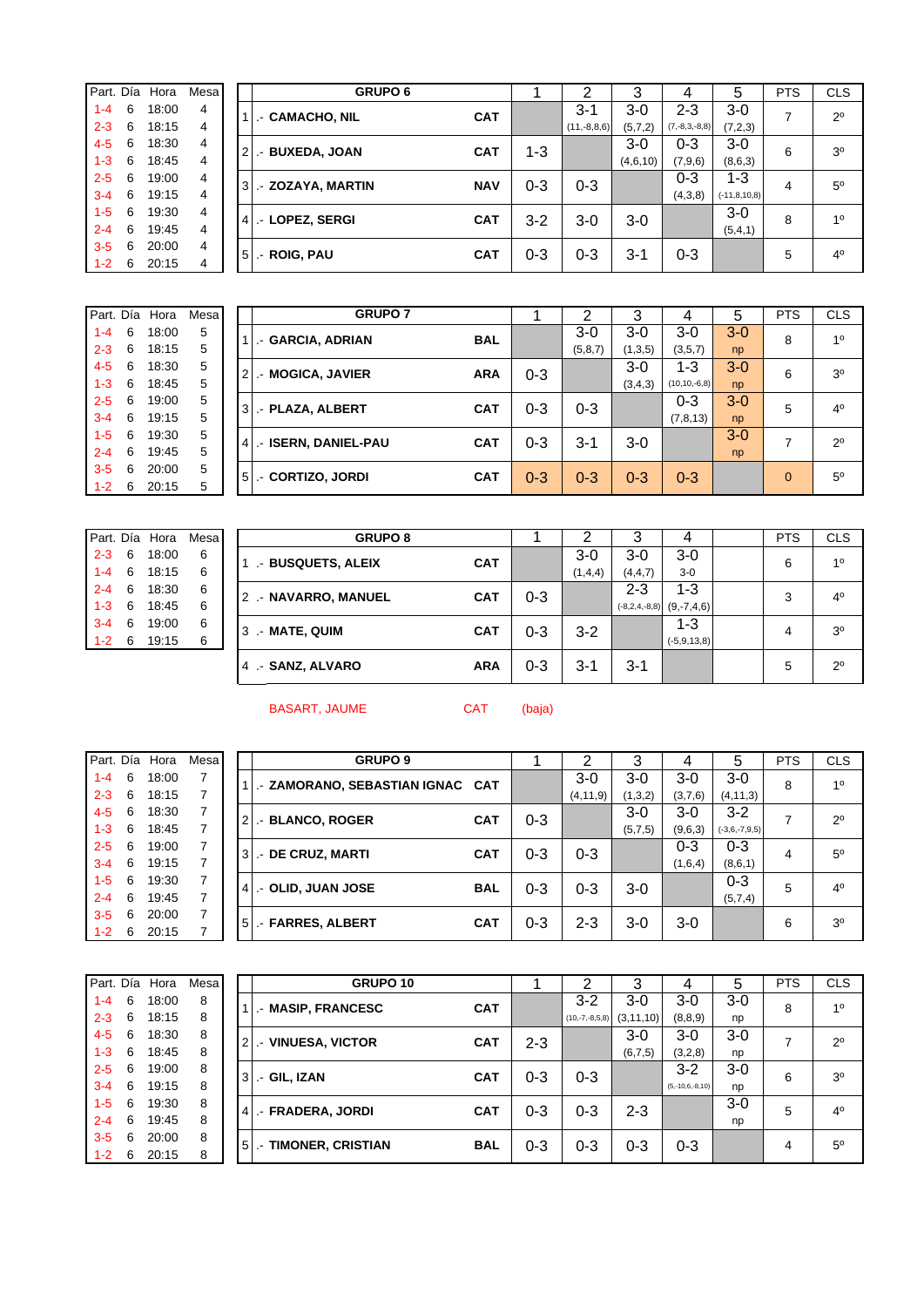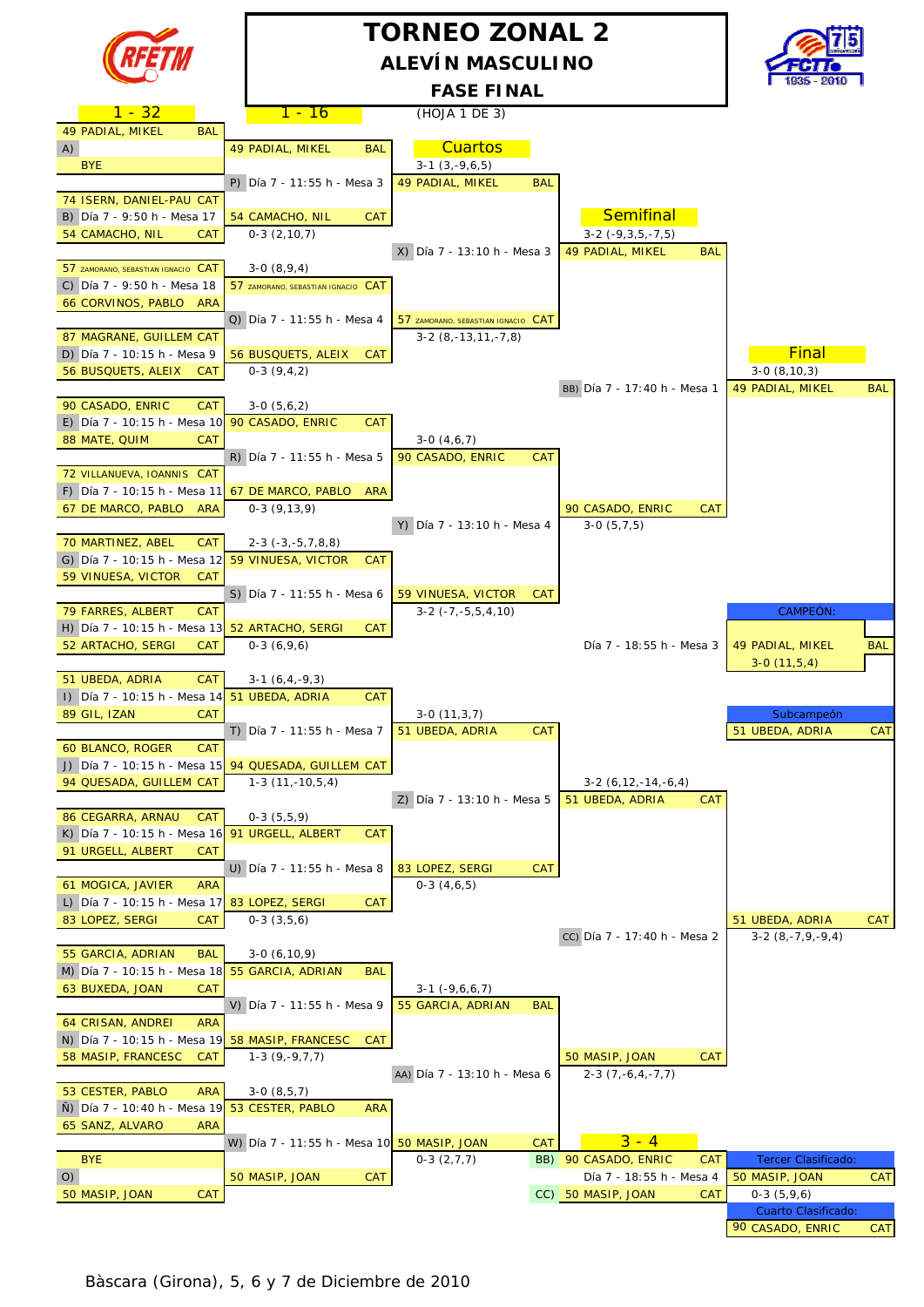

## **ALEVÍN MASCULINO TORNEO ZONAL 2**



**FASE FINAL**

|    |                                                   |            | (HOJA 2 DE 3)                                    |            |                                                         |                                                      |            |
|----|---------------------------------------------------|------------|--------------------------------------------------|------------|---------------------------------------------------------|------------------------------------------------------|------------|
|    |                                                   |            | $5 - 8$                                          |            | $5 - 6$                                                 |                                                      |            |
|    |                                                   | X)         | 57 ZAMORANO, SEBASTIAN IGNACIO CAT               |            | $3-2$ $(7,-6,-8,8,17)$                                  |                                                      |            |
|    |                                                   |            | DD) Día 7 - 17:40 h - Mesa 3                     |            | 57 ZAMORANO, SEBASTIAN IGNACIO CAT                      |                                                      |            |
|    |                                                   | Y)         | 59 VINUESA, VICTOR                               | <b>CAT</b> |                                                         | Quinto Clasificado:                                  |            |
|    |                                                   |            |                                                  |            | Día 7 - 18:30 h - Mesa 9                                | 83 LOPEZ, SERGI                                      | <b>CAT</b> |
|    |                                                   | Z)         | 83 LOPEZ, SERGI                                  | <b>CAT</b> |                                                         | $2-3$ ( $-10, 10, -10, 9, 8$ )                       |            |
|    |                                                   |            | EE) Día 7 - 17:40 h - Mesa 4                     |            | 83 LOPEZ, SERGI<br><b>CAT</b>                           |                                                      |            |
|    |                                                   |            | AA) 55 GARCIA, ADRIAN                            | <b>BAL</b> | $3-0(8,13,9)$                                           |                                                      |            |
|    |                                                   |            |                                                  |            |                                                         | Sexto Clasificado:<br>57 ZAMORANO, SEBASTIAN IGNACIO | <b>CAT</b> |
|    |                                                   |            |                                                  |            |                                                         |                                                      |            |
|    |                                                   |            |                                                  |            | $7 - 8$                                                 |                                                      |            |
|    |                                                   |            |                                                  |            | DD) 59 VINUESA, VICTOR<br><b>CAT</b>                    | Séptimo Clasificado:                                 |            |
|    |                                                   |            |                                                  |            | Día 7 - 18:30 h - Mesa 10 55 GARCIA, ADRIAN             |                                                      | <b>BAL</b> |
|    |                                                   |            |                                                  |            | EE) 55 GARCIA, ADRIAN<br><b>BAL</b>                     | $1-3$ ( $-5, 7, 7, 12$ )                             |            |
|    |                                                   |            |                                                  |            |                                                         |                                                      |            |
|    | $9 - 16$                                          |            | $9 - 12$                                         |            |                                                         | Octavo Clasificado:                                  |            |
| P) | 54 CAMACHO, NIL<br>FF) Día 7 - 13:10 h - Mesa 7   | <b>CAT</b> | $3-0(7,10,5)$<br>54 CAMACHO, NIL                 | CAT        | $9 - 10$                                                | 59 VINUESA, VICTOR                                   | <b>CAT</b> |
| Q) | 56 BUSQUETS, ALEIX                                | <b>CAT</b> |                                                  |            | $0-3(6,10,8)$                                           |                                                      |            |
|    |                                                   |            | JJ) Día 7 - 16:00 h - Mesa 9                     |            | 52 ARTACHO, SERGI<br>CAT                                |                                                      |            |
| R) | 67 DE MARCO, PABLO                                | <b>ARA</b> |                                                  |            |                                                         |                                                      |            |
|    | GG) Día 7 - 13:10 h - Mesa 8                      |            | 52 ARTACHO, SERGI                                | CAT        |                                                         |                                                      |            |
| S) | 52 ARTACHO, SERGI                                 | <b>CAT</b> | $1-3(2,9,-11,7)$                                 |            |                                                         | Noveno Clasificado:                                  |            |
|    |                                                   |            |                                                  |            | Día 7 - 17:40 h - Mesa 5                                | 52 ARTACHO, SERGI                                    | <b>CAT</b> |
| T) | 94 QUESADA, GUILLEM CAT                           |            | $3-0(4,4,6)$                                     |            |                                                         | $3-0(4,7,5)$                                         |            |
| U) | HH) Día 7 - 13:10 h - Mesa 9<br>91 URGELL, ALBERT | <b>CAT</b> | 94 QUESADA, GUILLEM CAT                          |            |                                                         |                                                      |            |
|    |                                                   |            | KK) Día 7 - 16:00 h - Mesa 10 58 MASIP, FRANCESC |            | <b>CAT</b>                                              |                                                      |            |
| V) | 58 MASIP, FRANCESC                                | <b>CAT</b> |                                                  |            | $0-3(7,12,6)$                                           |                                                      |            |
|    | II) Día 7 - 13:10 h - Mesa 10 58 MASIP, FRANCESC  |            |                                                  | <b>CAT</b> |                                                         | Décimo Clasificado:                                  |            |
| W) | 53 CESTER, PABLO                                  | <b>ARA</b> | $3-2(8,-5,-7,9,12)$                              |            |                                                         | 58 MASIP, FRANCESC                                   | <b>CAT</b> |
|    |                                                   |            |                                                  |            |                                                         |                                                      |            |
|    |                                                   |            |                                                  |            | <u> 11 - 12</u>                                         |                                                      |            |
|    |                                                   |            |                                                  | JJ)        | 54 CAMACHO, NIL<br><b>CAT</b>                           | Undécimo Clasificado:                                |            |
|    |                                                   |            |                                                  |            | Día 7 - 18:05 h - Mesa 9<br>KK) 94 QUESADA, GUILLEM CAT | 94 QUESADA, GUILLEM CAT<br>$2-3$ ( $-9,5,10,-9,5$ )  |            |
|    |                                                   |            |                                                  |            |                                                         |                                                      |            |
|    |                                                   |            |                                                  |            |                                                         | Duodécimo Clasificado:                               |            |
|    |                                                   |            |                                                  |            |                                                         | 54 CAMACHO, NIL                                      | <b>CAT</b> |
|    |                                                   |            | <u> 13 - 16</u>                                  |            | <u> 13 - 14 </u>                                        |                                                      |            |
|    |                                                   |            | FF) 56 BUSQUETS, ALEIX                           | <b>CAT</b> | $3-0(8,9,16)$                                           |                                                      |            |
|    |                                                   |            | LL) Día 7 - 16:00 h - Mesa 11                    |            | 56 BUSQUETS, ALEIX<br><b>CAT</b>                        |                                                      |            |
|    |                                                   |            | GG) 67 DE MARCO, PABLO                           | <b>ARA</b> |                                                         | Decicmotercero Clasificado:                          |            |
|    |                                                   |            | HH) 91 URGELL, ALBERT                            | <b>CAT</b> | Día 7 - 18:05 h - Mesa 10 56 BUSQUETS, ALEIX            | $3-0(10,4,14)$                                       | CAT        |
|    |                                                   |            | MM) Día 7 - 16:00 h - Mesa 12                    |            | <b>ARA</b><br>53 CESTER, PABLO                          |                                                      |            |
|    |                                                   |            | II) 53 CESTER, PABLO                             | <b>ARA</b> | $0-3(8,5,6)$                                            |                                                      |            |
|    |                                                   |            |                                                  |            |                                                         | Décimcuarto Clasificado:                             |            |
|    |                                                   |            |                                                  |            |                                                         | 53 CESTER, PABLO                                     | <b>ARA</b> |
|    |                                                   |            |                                                  |            |                                                         |                                                      |            |
|    |                                                   |            |                                                  |            | <u> 15 - 16</u>                                         |                                                      |            |
|    |                                                   |            |                                                  |            | LL) 67 DE MARCO, PABLO<br><b>ARA</b>                    | Décimoquinto Clasificado:                            |            |
|    |                                                   |            |                                                  |            | Día 7 - 18:05 h - Mesa 11                               | 67 DE MARCO, PABLO                                   | <b>ARA</b> |
|    |                                                   |            |                                                  |            | MM) 91 URGELL, ALBERT<br><b>CAT</b>                     | $3-0(9,13,2)$                                        |            |
|    |                                                   |            |                                                  |            |                                                         |                                                      |            |
|    |                                                   |            |                                                  |            |                                                         | Décimosexto Clasificado:                             |            |
|    |                                                   |            |                                                  |            |                                                         | 91 URGELL, ALBERT                                    | <b>CAT</b> |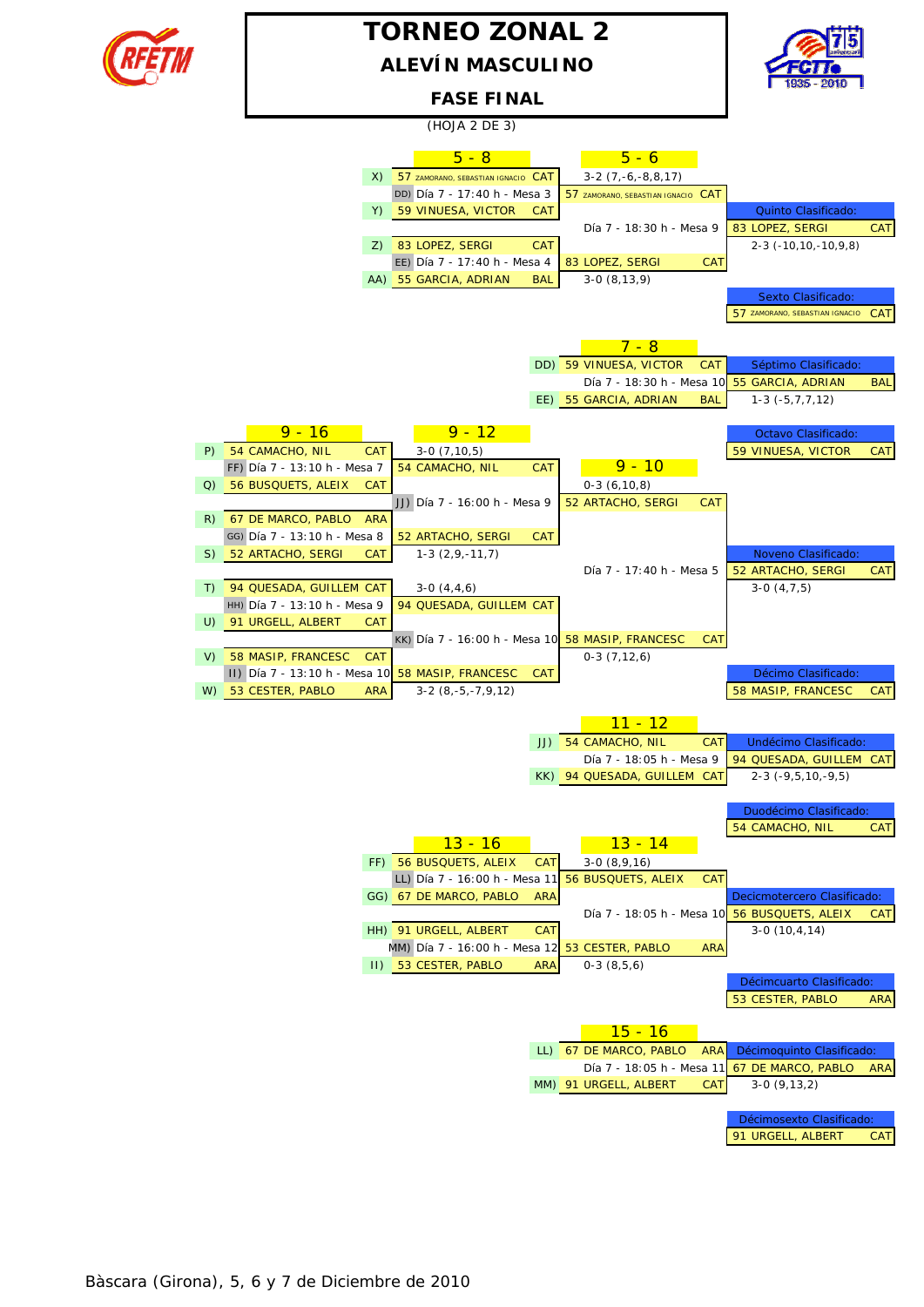

## **TORNEO ZONAL 2 ALEVÍN MASCULINO**



**FASE FINAL**

(HOJA 3 DE 3)

|                 | $17 - 32$                                            | $17 - 24$                |                                                                                              |
|-----------------|------------------------------------------------------|--------------------------|----------------------------------------------------------------------------------------------|
| A)              | <b>BYE</b>                                           |                          |                                                                                              |
|                 |                                                      | 74 ISERN, DANIEL-PAU CAT | $17 - 20$                                                                                    |
| B)              | 74 ISERN, DANIEL-PAU CAT                             |                          | $1-3(4,-9,3,9)$                                                                              |
|                 |                                                      |                          | Día 7 - 12:45 h - Mesa 19 66 CORVINOS, PABLO<br>ARA                                          |
| $\mathcal{C}$ ) | <b>66 CORVINOS, PABLO</b><br><b>ARA</b>              |                          |                                                                                              |
|                 | Día 7 - 11:55 h - Mesa 11 66 CORVINOS, PABLO         |                          | $17 - 18$<br><b>ARA</b>                                                                      |
| D)              | 87 MAGRANE, GUILLEM CAT                              | $3-1(9,11,-7,9)$         | $3-1$ $(-7, 11, 8, 3)$                                                                       |
|                 |                                                      |                          | <b>66 CORVINOS, PABLO</b><br>Día 7 - 16:00 h - M. 13 NN)<br><b>ARA</b>                       |
| E)              | 88 MATE, QUIM<br><b>CAT</b>                          | $0-3(4,3,6)$             |                                                                                              |
|                 | Día 7 - 11:55 h - Mesa 12 72 VILLANUEVA, IOANNIS CAT |                          |                                                                                              |
| F)              | 72 VILLANUEVA, IOANNIS CAT                           |                          |                                                                                              |
|                 |                                                      |                          | Día 7 - 12:45 h - Mesa 20 70 MARTINEZ, ABEL<br><b>CAT</b>                                    |
| G)              | 70 MARTINEZ, ABEL<br>CAT                             |                          | $0-3(5,11,4)$                                                                                |
|                 | Día 7 - 11:55 h - Mesa 13 70 MARTINEZ, ABEL          |                          | Decimoséptimo Clasificado:<br><b>CAT</b>                                                     |
| H)              | 79 FARRES, ALBERT<br><b>CAT</b>                      | $3-1(5,-4,6,11)$         | 60 BLANCO, ROGER<br><b>CAT</b>                                                               |
|                 |                                                      |                          | $1-3(9,7,-7,9)$<br>Día 7 - 18:05 h - Mesa 12                                                 |
| $\vert$ )       | 89 GIL, IZAN<br><b>CAT</b>                           | $2-3$ $(-8,-9,9,7,5)$    |                                                                                              |
|                 | Día 7 - 11:55 h - Mesa 14 60 BLANCO, ROGER           |                          | <b>CAT</b>                                                                                   |
| J)              | 60 BLANCO, ROGER<br><b>CAT</b>                       |                          | Decimooctavo Clasificado:<br>$3-2$ ( $-7$ , $-11$ , $13$ , $5$ , $10$ )                      |
|                 |                                                      |                          | Día 7 - 13:10 h - Mesa 11 60 BLANCO, ROGER<br>66 CORVINOS, PABLO<br><b>CAT</b><br><b>ARA</b> |
| K)              | 86 CEGARRA, ARNAU<br><b>CAT</b>                      |                          |                                                                                              |
|                 | Día 7 - 11:55 h - Mesa 15 61 MOGICA, JAVIER          |                          | <b>ARA</b>                                                                                   |
| L)              | 61 MOGICA, JAVIER<br><b>ARA</b>                      | $np-3$                   |                                                                                              |
|                 |                                                      |                          | Día 7 - 16:25 h - M. 13 NÑ)<br>60 BLANCO, ROGER<br><b>CAT</b>                                |
| M)              | 63 BUXEDA, JOAN<br><b>CAT</b>                        | $2-3$ ( $-12,7,-9,8,8$ ) | $3-1(5,-7,5,6)$                                                                              |
|                 | Día 7 - 11:55 h - Mesa 16 64 CRISAN, ANDREI          |                          | <b>ARA</b>                                                                                   |
| N)              | 64 CRISAN, ANDREI<br><b>ARA</b>                      |                          |                                                                                              |
|                 |                                                      |                          | Día 7 - 13:10 h - Mesa 12 65 SANZ, ALVARO<br><b>ARA</b>                                      |
| Ñ)              | 65 SANZ, ALVARO<br><b>ARA</b>                        |                          | $1-3(11,-9,9,7)$                                                                             |
|                 |                                                      | 65 SANZ, ALVARO          | <b>ARA</b>                                                                                   |
| O               | <b>BYE</b>                                           |                          | $19 - 20$                                                                                    |
|                 |                                                      |                          | NN) 70 MARTINEZ, ABEL<br><b>CAT</b><br>Décimonoveno Clasificado:                             |
|                 |                                                      |                          | Día 7 - 17:40 h - Mesa 12 70 MARTINEZ, ABEL<br><b>CAT</b>                                    |
|                 |                                                      |                          | ÑÑ) 65 SANZ, ALVARO<br>$3-1(5,-10,4,7)$<br><b>ARA</b>                                        |
|                 |                                                      |                          |                                                                                              |
|                 |                                                      |                          | Vigésimo Clasificado:                                                                        |
|                 |                                                      |                          | 65 SANZ, ALVARO<br><b>ARA</b>                                                                |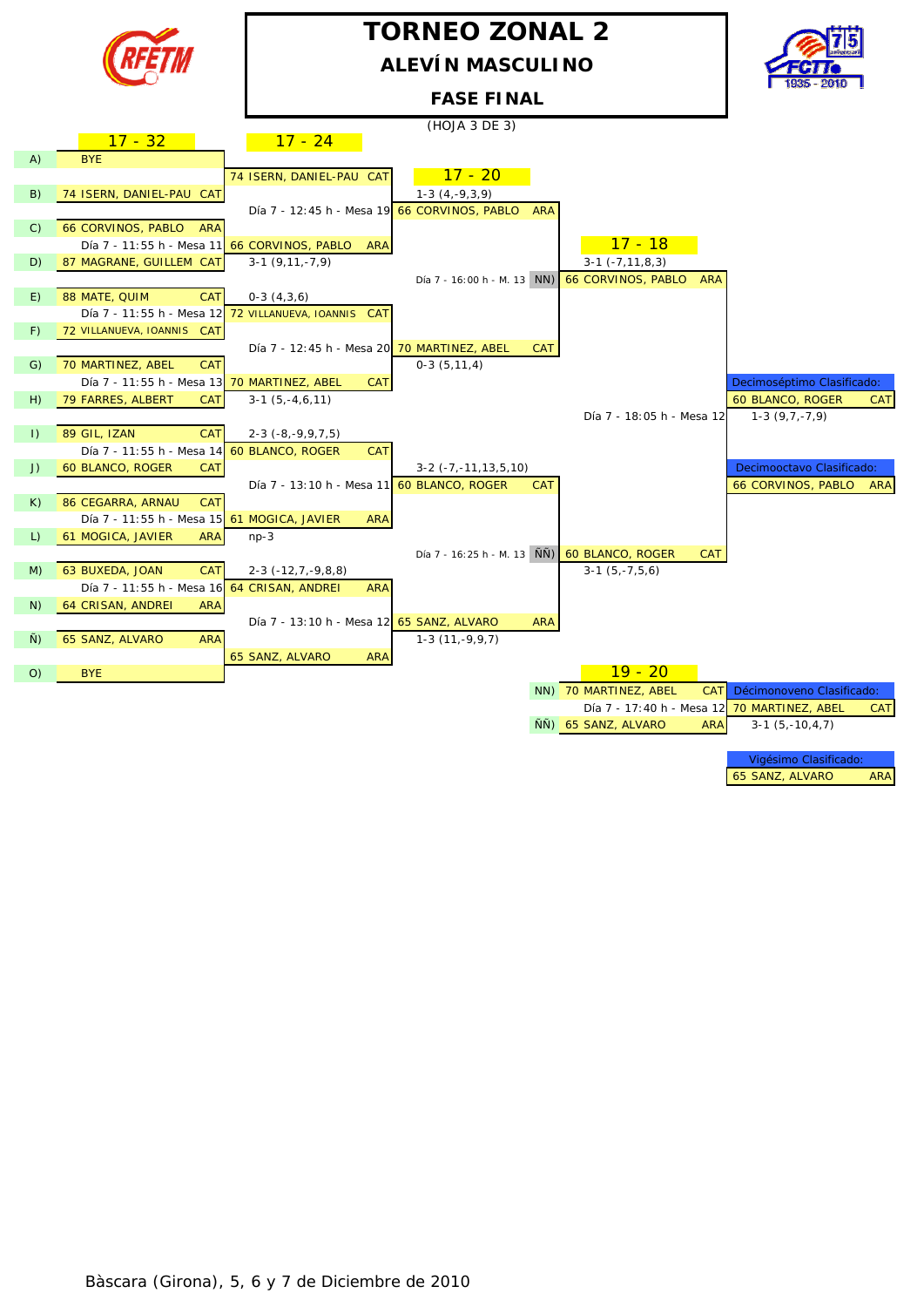## **TORNEO ZONAL 2: COMPETICIÓN ALEVÍN FEMENINA - PRIMERA FASE**

modificado 30/11

| Part. Día |   | Hora  | Mes |
|-----------|---|-------|-----|
| $2 - 3$   | 6 | 18:00 | 15  |
| $1 - 4$   | 6 | 18:15 | 15  |
| $2 - 4$   | 6 | 18:30 | 15  |
| $1 - 3$   | 6 | 18:45 | 15  |
| $3 - 4$   | 6 | 19:00 | 15  |
|           | 6 | 19:15 | 15  |

|         |     | Part. Día Hora | Mesa I | <b>GRUPO 1</b>                         |            |         |         |           |                   | <b>PTS</b> | <b>CLS</b>     |
|---------|-----|----------------|--------|----------------------------------------|------------|---------|---------|-----------|-------------------|------------|----------------|
| $2 - 3$ | -6  | 18:00          | 15     | - PIBERNAT, LAURA                      | <b>CAT</b> |         | $3-0$   | $3-0$     | 3-0               | 6          | 10             |
| $1 - 4$ | - 6 | 18:15          | 15     |                                        |            |         | (3,7,8) | (1,0,2)   | $3-0$             |            |                |
| $2 - 4$ | - 6 | 18:30          | 15     | 2 - LARIO, LAIA                        | <b>CAT</b> | $0 - 3$ |         | $3-0$     | $3-2$             | 5          | $2^{\circ}$    |
| $1 - 3$ | -6  | 18:45          | 15     |                                        |            |         |         | (4, 1, 3) | $(-6,-9,6,10,10)$ |            |                |
| $3 - 4$ | -6  | 19:00          | 15     | 3 - PERARNAU, JUDITH                   | <b>CAT</b> | 0-3     | $0 - 3$ |           | $0 - 3$           | 3          | $4^{\circ}$    |
| $1 - 2$ | -6  | 19:15          | 15     |                                        |            |         |         |           | (6, 0, 4)         |            |                |
|         |     |                |        | <b>GIRNE, KRISTIANA</b><br>4<br>$\sim$ | <b>CAT</b> | 0-3     | 2-3     | $3-0$     |                   | 4          | 3 <sup>0</sup> |
|         |     |                |        |                                        |            |         |         |           |                   |            |                |

|         |   | Part. Día Hora | Mesa |
|---------|---|----------------|------|
| $2 - 3$ | 6 | 18:00          | 16   |
| $1 - 4$ | 6 | 18:15          | 16   |
| $2 - 4$ | 6 | 18:30          | 16   |
| $1 - 3$ | 6 | 18:45          | 16   |
| $3 - 4$ | 6 | 19:00          | 16   |
|         | 6 | 19:15          | 16   |
|         |   |                |      |

|         |     | Part. Día Hora | Mesa I | <b>GRUPO 2</b>                    |         |                   |            |                                        | <b>PTS</b> | <b>CLS</b>     |
|---------|-----|----------------|--------|-----------------------------------|---------|-------------------|------------|----------------------------------------|------------|----------------|
| $2 - 3$ | -6  | 18:00          | 16     | - RADUCAN, CRISTINA GABRIEL/ ARA  |         | 2-3               | $0 - 3$    | $2 - 3$                                | 3          | 4 <sup>0</sup> |
| $1 - 4$ | - 6 | 18:15          | 16     |                                   |         | $(10,6,-7,-9,12)$ | (10.6, 10) | $2 - 3$                                |            |                |
| $2 - 4$ | - 6 | 18:30          | 16     | 2 .- LARIO, BLANCA<br><b>CAT</b>  | $3 - 2$ |                   | $3-2$      | $1 - 3$                                | 5          | $2^{\circ}$    |
| $1 - 3$ | - 6 | 18:45          | 16     |                                   |         |                   |            | $(-9, 10, 7, -8, 12)$ $(5, 4, -11, 5)$ |            |                |
| $3 - 4$ | -6  | 19:00          | 16     | 3 .- MAYORAL, LAURA<br><b>CAT</b> | $3-0$   | $2 - 3$           |            | $2 - 3$                                | 4          | 3 <sup>o</sup> |
| $1 - 2$ | 6   | 19:15          | 16     |                                   |         |                   |            | $(11,-5,6,-14,7)$                      |            |                |
|         |     |                |        | 4 - VILA, GEMMA<br><b>CAT</b>     | $3 - 2$ | 3-1               | $3-2$      |                                        | 6          | 10             |
|         |     |                |        |                                   |         |                   |            |                                        |            |                |

|         |    | Part. Día Hora | Mesa | <b>GRUPO 3</b>           |            |         |                    |         |                  | <b>PTS</b> | <b>CLS</b>     |
|---------|----|----------------|------|--------------------------|------------|---------|--------------------|---------|------------------|------------|----------------|
| $2 - 3$ | 6  | 18:00          | 17   | .- CAYMEL, CLAUDIA       | <b>CAT</b> |         | $3 - 1$            | $3-0$   | $3-0$            | 6          | 10             |
| $1 - 4$ | -6 | 18:15          | 17   |                          |            |         | $(7, 10, -13, 11)$ | (2,6,3) | $3-0$            |            |                |
| $2 - 4$ | 6  | 18:30          | 17   | 2 - PRAT, XENIA          | <b>CAT</b> | 1-3     |                    | $3-0$   | $3-0$            | 5          | $2^{\circ}$    |
| 1-3     | 6  | 18:45          | 17   |                          |            |         |                    | (9,3,4) | (5, 11, 1)       |            |                |
| $3 - 4$ | 6  | 19:00          | 17   | .- BENEDICTO, LUCIA<br>3 | <b>ARA</b> | $0 - 3$ | $0 - 3$            |         | $3 - 2$          | 4          | 3 <sup>0</sup> |
| $1 - 2$ | 6  | 19:15          | 17   |                          |            |         |                    |         | $(8,-7,9,-7,10)$ |            |                |
|         |    |                |      | .- WALOWSKA, ANIELA      | <b>CAT</b> | 0-3     | $0 - 3$            | $2 - 3$ |                  | 3          | 4 <sup>0</sup> |
|         |    |                |      |                          |            |         |                    |         |                  |            |                |

| Part. Día |   | Hora  | Mesa |          | <b>GRUPO 4</b>     |            |         | າ       | 3                            | 4        | 5             | <b>PTS</b> | <b>CLS</b>     |
|-----------|---|-------|------|----------|--------------------|------------|---------|---------|------------------------------|----------|---------------|------------|----------------|
| $1 - 4$   | 6 | 15:00 | 17   |          | - GAYARRE, MARIA   | <b>ARA</b> |         | 1-3     | $2 - 3$                      | 3-0      | 3-0           | 6          | 3 <sup>o</sup> |
| $2 - 3$   | 6 | 15:15 | 17   |          |                    |            |         |         | $(9,8,-7,4)$ (17,-10,4,-7,5) | (3,4,12) | (3,3,5)       |            |                |
| $4 - 5$   | 6 | 15:30 | 17   | 2        | - PRAT, MARIONA    | <b>CAT</b> | $3 - 1$ |         | $2 - 3$                      | 3-0      | 3-0           | 7          | $2^{\circ}$    |
| $1 - 3$   | 6 | 15:45 | 17   |          |                    |            |         |         | $(-9, 8, 10, -9, 10)$        | (9,9,3)  | (8,5,9)       |            |                |
| $2 - 5$   | 6 | 16:00 | 17   | 3I       | .- PEÑAFIEL, GEMMA | <b>CAT</b> | $3 - 2$ | $3-2$   |                              | 3-0      | 3-0           | 8          | 1 <sup>0</sup> |
| $3 - 4$   | 6 | 16:15 | 17   |          |                    |            |         |         |                              | (7,8,4)  | (10, 9, 8)    |            |                |
| $1 - 5$   | 6 | 16:30 | 17   |          |                    | <b>CAT</b> | $0 - 3$ | 0-3     | $0 - 3$                      |          | $3 - 1$       | 5          | $4^{\circ}$    |
| $2 - 4$   | 6 | 16:45 | 17   | 41       | - MAYORAL, IRENE   |            |         |         |                              |          | $(2,8,-12,8)$ |            |                |
| $3 - 5$   | 6 | 17:00 | 17   | $5 \mid$ |                    | <b>CAT</b> | $0 - 3$ | $0 - 3$ | $0 - 3$                      | $1 - 3$  |               |            | $5^{\circ}$    |
| $1 - 2$   | 6 | 17:15 | 17   |          | .- RIERA, M. MERCE |            |         |         |                              |          |               | 4          |                |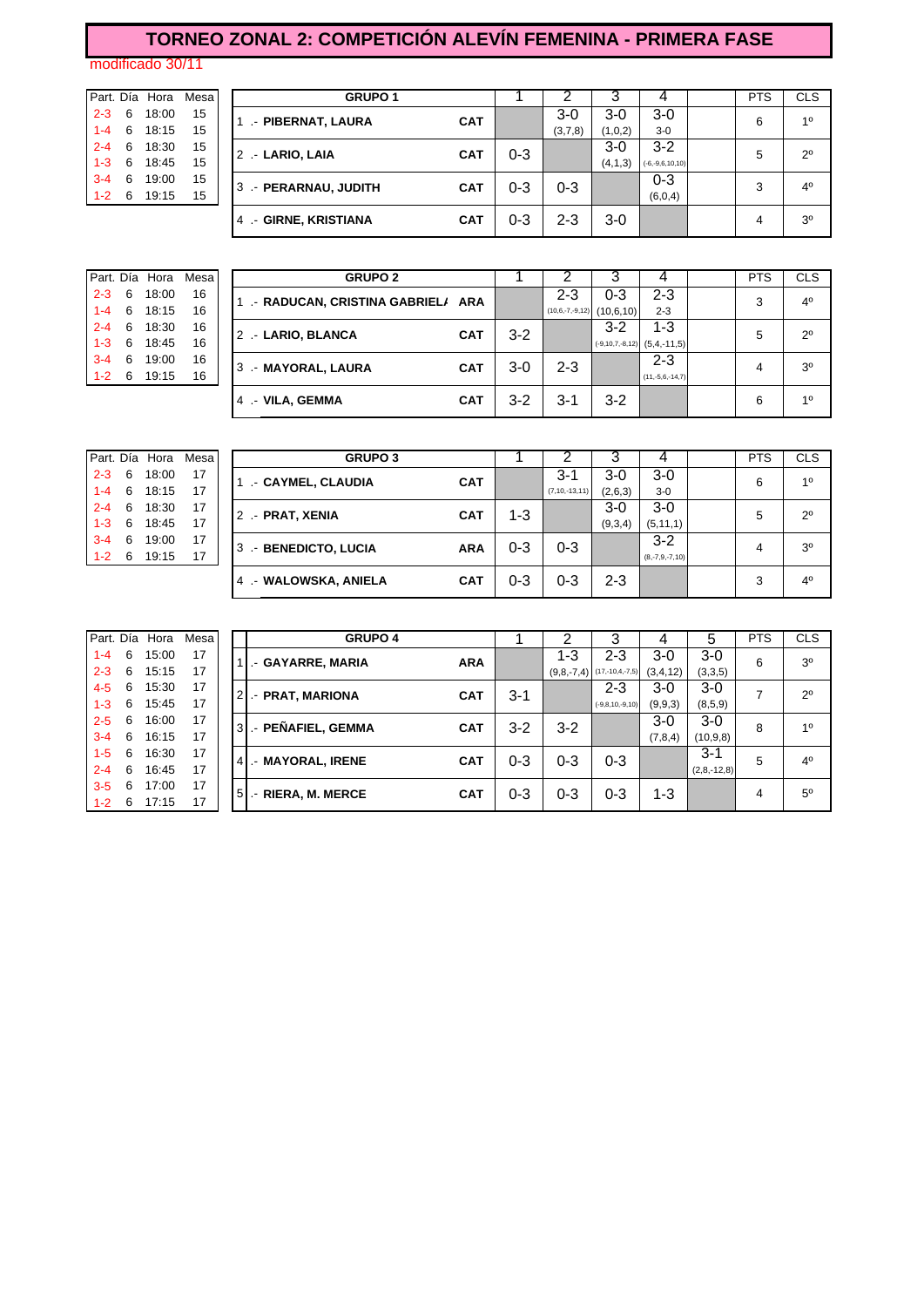

## **TORNEO ZONAL 2 ALEVÍN FEMENINO FASE FINAL: PREVIAS**



#### Previa 1

| 111 WALOWSKA, ANIELA CAT     |                                                    |
|------------------------------|----------------------------------------------------|
|                              | Día 6 - 19:45 h - Mesa 15 111 WALOWSKA, ANIELA CAT |
| 114 RIERA, M. MERCE<br>- CAT | $3-2(6,-10,3,-10,6)$                               |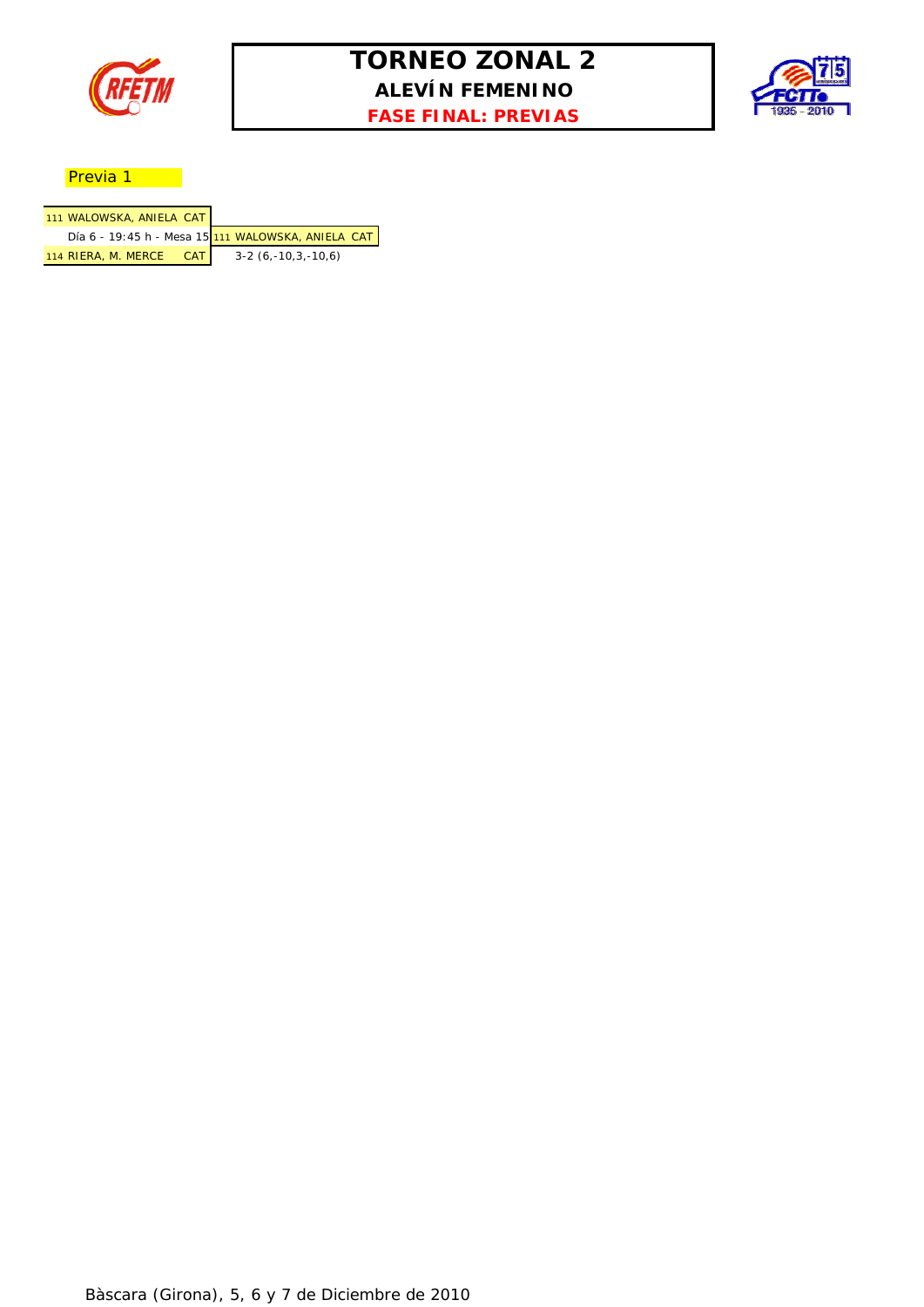

## **TORNEO ZONAL 2 ALEVÍN FEMENINO**



**FASE FINAL**

(HOJA 1 DE 2)

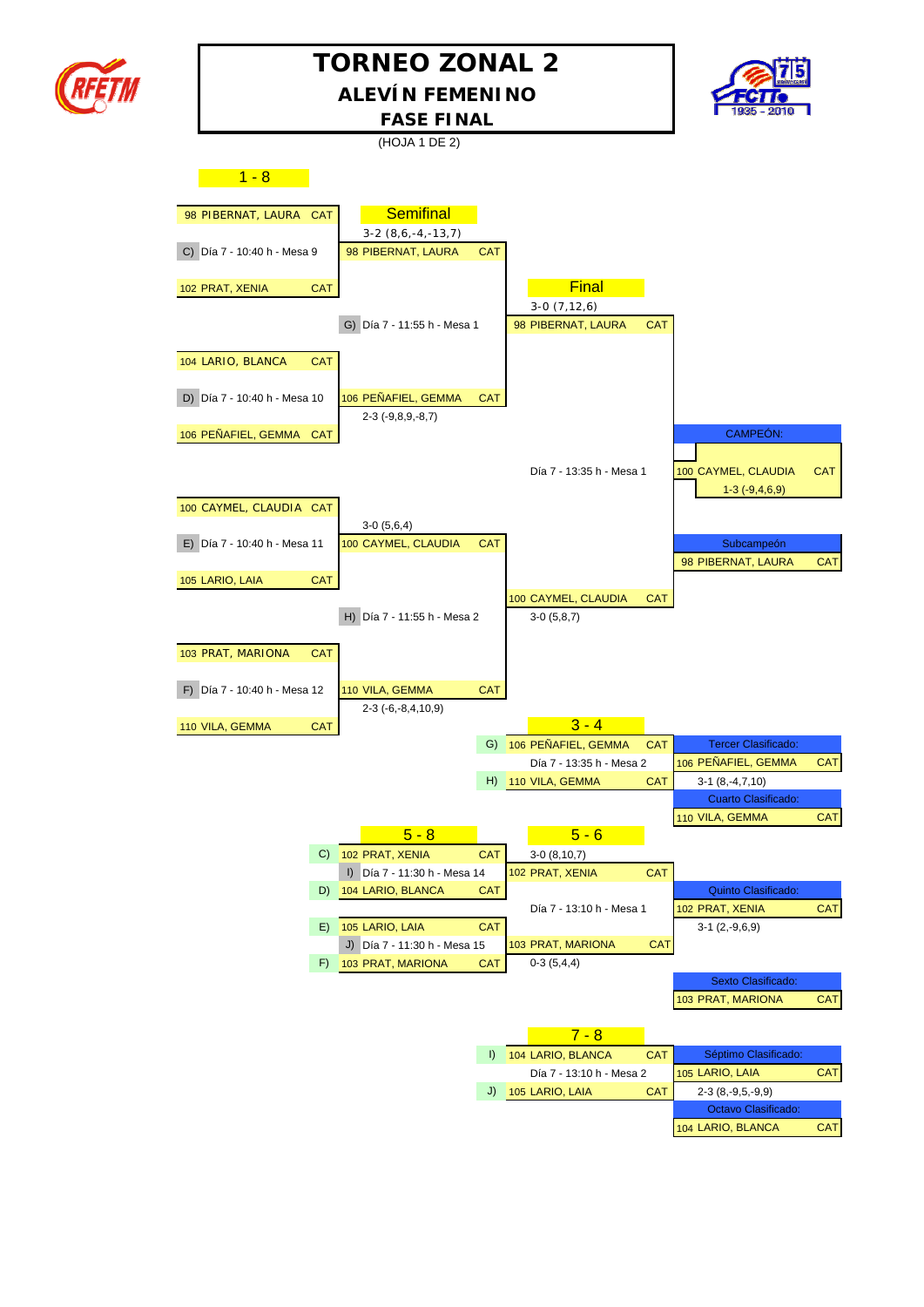

## **TORNEO ZONAL 2 ALEVÍN FEMENINO**



(HOJA 2 DE 2)  $9 - 16$ 113 GIRNE, KRISTIANA CAT 9-12 2-3 (9,-7,-8,9,5) C) Día 7 - 10:40 h - Mesa 13 111 WALOWSKA, ANIELA CAT 111 WALOWSKA, ANIELA CAT **120 CALL 112 CAT** 0-3 (5,5,5) G) Día 7 - 11:30 h - Mesa 16 99 RADUCAN, CRISTINA GABRIELA ARA 99 RADUCAN, CRISTINA GABRIELA ARA D) Día 7 - 10:40 h - Mesa 14 99 RADUCAN, CRISTINA GABRIELA ARA 3-2 (-4,-5,9,7,6) 101 GAYARRE, MARIA ARA NOVENSIDE E EN ENTRE EN EL ENTRE EN ENTRE EN ENTRE EN ENTRE EN ENTRE EN EL ENTRE EN EN Día 7 - 12:20 h - Mesa 1 | 107 MAYORAL, LAURA | CAT 2-3 (-5,9,-5,8,6) 108 BENEDICTO, LUCIA ARA 3-0 (2,7,3) E) Día 7 - 10:40 h - Mesa 15 108 BENEDICTO, LUCIA ARA Décimo Clasificado: 99 RADUCAN, CRISTINA GABRIELA ARA 109 PERARNAU, JUDITH CAT 107 MAYORAL, LAURA CAT H) Día 7 - 11:30 h - Mesa 17 0-3 (9,5,10) 112 MAYORAL, IRENE CAT F) Día 7 - 10:40 h - Mesa 16 107 MAYORAL, LAURA CAT 1-3 (-10,9,6,3) 107 MAYORAL, LAURA CAT **11 - 12** 11 - 12 G) 111 WALOWSKA, ANIELA CAT Undécimo Clasificado: Día 7 - 12:20 h - Mesa 2 111 WALOWSKA, ANIELA CAT H) 108 BENEDICTO, LUCIA ARA 3-1 (-4,7,5,6) Duodécimo Clasificado: 108 BENEDICTO, LUCIA ARA 13 - 14 13 - 14 C)  $113$  GIRNE, KRISTIANA CAT 0-3 (4,8,6) I) Día 7 - 11:30 h - Mesa 18 101 GAYARRE, MARIA ARA D) 101 GAYARRE, MARIA ARA **Décimotercero Clasificado:** Día 7 - 12:20 h - Mesa 3 101 GAYARRE, MARIA ARA E)  $109$  PERARNAU, JUDITH CAT J) Día 7 - 11:30 h - Mesa 19 112 MAYORAL, IRENE CAT F)  $112$  MAYORAL, IRENE CAT 0-3 (6,7,4) Décimocuarto Clasificado: 112 MAYORAL, IRENE CAT 15 - 16 I) 113 GIRNE, KRISTIANA CAT Décimoquinto Clasificado Día 7 - 12:20 h - Mesa 4 113 GIRNE, KRISTIANA CAT J) 109 PERARNAU, JUDITH CAT 3-0 (8,3,5) Décimosexto Clasificado: **FASE FINAL**

109 PERARNAU, JUDITH CAT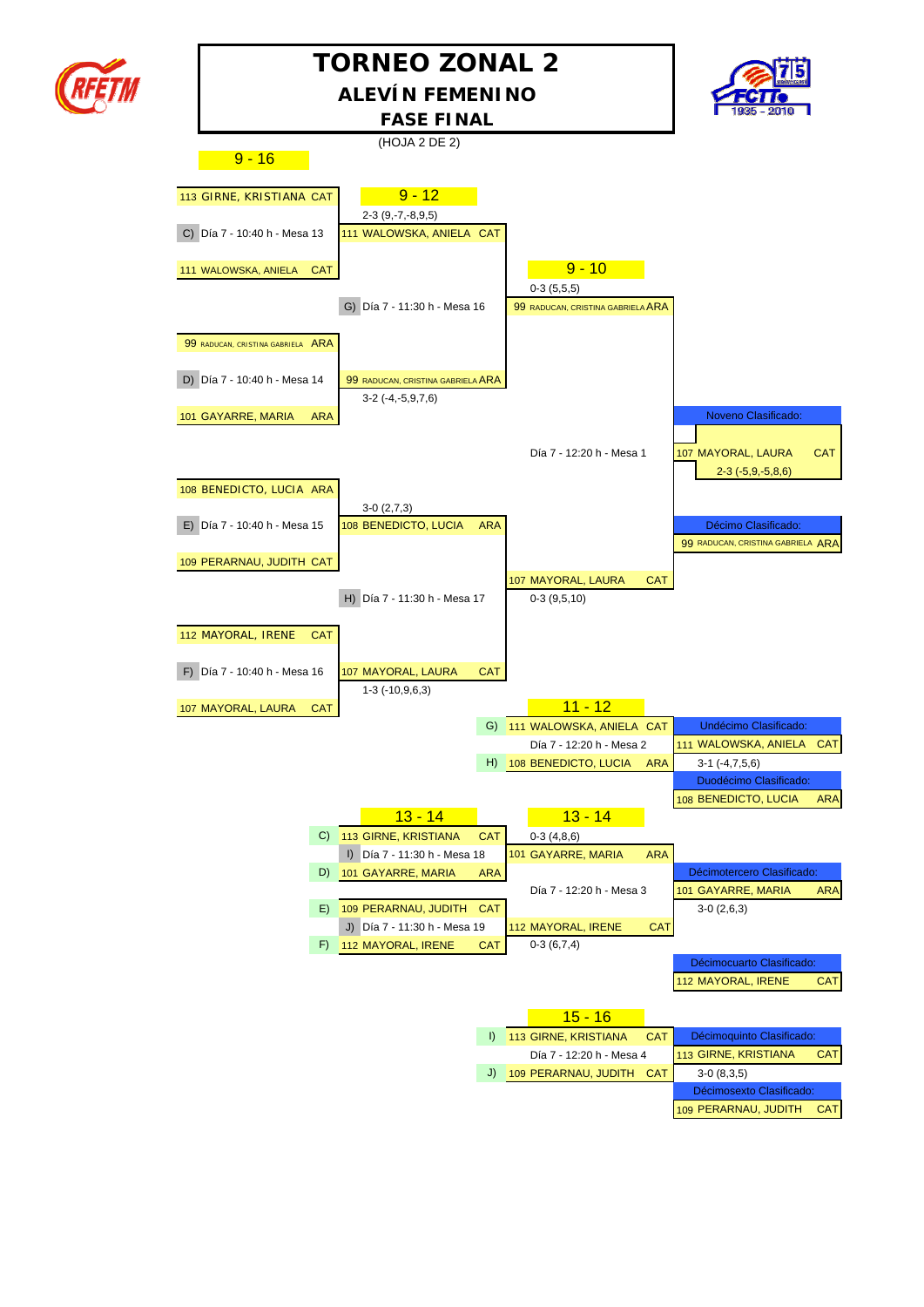#### **TORNEO ZONAL 2: COMPETICIÓN INFANTIL MASCULINA - PRIMERA FASE**

modificado 30/11

|         |   |                 | Part. Día Hora Mesa | <b>GRUPO 1</b>          |            |         |         |           |               | <b>PTS</b> | <b>CLS</b> |
|---------|---|-----------------|---------------------|-------------------------|------------|---------|---------|-----------|---------------|------------|------------|
| $2 - 3$ | 5 | 12:00           | 20                  | - GARCIA-ROMEU, EMILIO  | <b>BAL</b> |         | $3-0$   | 3-0       | $3-0$         | 6          |            |
| $1 - 4$ |   | $5 \quad 12:15$ | 20                  |                         |            |         | (5,6,6) | (4,6,7)   | (1,2,3)       |            |            |
| $2 - 4$ |   | 5 12:30         | 20                  | 2 .- VILLARROYA, HECTOR | <b>ARA</b> | $0 - 3$ |         | $3-0$     | $3-0$         | 5          | ◠          |
| $1 - 3$ |   | 5 12:45         | 20                  |                         |            |         |         | (6, 5, 6) | (3,4,6)       |            |            |
| $3 - 4$ | 5 | 13:00           | 20                  |                         | <b>CAT</b> | 0-3     | $0 - 3$ |           | $3 - 1$       | 4          | 3          |
| $1 - 2$ | 5 | 13:15           | 20                  | 3 .- CID, DANIEL        |            |         |         |           | $(9.6,-10.6)$ |            |            |
|         |   |                 |                     | 4 - OLIVA, CARLES       | <b>CAT</b> | 0-3     | 0-3     | $1 - 3$   |               | 3          | 4          |
|         |   |                 |                     |                         |            |         |         |           |               |            |            |

| Part. Día |   | Hora  | Mesa |                | <b>GRUPO 2</b>                  |            |       |         |             |                 |                 | <b>PTS</b> | <b>CLS</b>     |
|-----------|---|-------|------|----------------|---------------------------------|------------|-------|---------|-------------|-----------------|-----------------|------------|----------------|
| $1 - 4$   | 5 | 9:00  | 8    |                | 1. CAMARERO, SANTIAGO COSME BAL |            |       | $0 - 3$ | $0 - 3$     | $0 - 3$         | $0 - 3$         | $\Omega$   | 50             |
| $2 - 3$   | 5 | 9:15  | 8    |                |                                 |            |       | np      | np          | np              | np              |            |                |
| $4 - 5$   | 5 | 9:30  | 8    |                | 2. LLOP, ADRIA                  | <b>CAT</b> | $3-0$ |         | $0 - 3$     | 1-3             | 1-3             | 5          | 4 <sup>0</sup> |
| $1 - 3$   | 5 | 9:45  | 8    |                |                                 |            |       |         | (11, 11, 9) | $(-9, 4, 4, 7)$ | $(4,-12,8,3)$   |            |                |
| $2 - 5$   | 5 | 10:00 | 8    |                | 3 .- FORTUNY, FERRAN            | <b>CAT</b> | $3-0$ | $3-0$   |             | $3 - 1$         | $3-2$           | 8          | 10             |
| $3 - 4$   | 5 | 10:15 | 8    |                |                                 |            |       |         |             | $(7,-6,7,12)$   | $(9,-9,-8,8,9)$ |            |                |
| $1 - 5$   | 5 | 10:30 | 8    |                | 4. PUJADAS, GERARD              | <b>CAT</b> | $3-0$ | $3 - 1$ | $1 - 3$     |                 | $3 - 1$         | ⇁          | $2^{\circ}$    |
| $2 - 4$   | 5 | 10:45 | 8    |                |                                 |            |       |         |             |                 | $(8,-2,10,6)$   |            |                |
| $3 - 5$   | 5 | 11:00 | 8    | 5 <sup>1</sup> |                                 |            | $3-0$ | $3 - 1$ | $2 - 3$     | $1 - 3$         |                 | 6          | 3 <sup>0</sup> |
| $1 - 2$   | 5 | 11:15 | 8    |                | - DELGADO, JORGE                | <b>ARA</b> |       |         |             |                 |                 |            |                |

| Part. Día |   | Hora  | Mesa |    | <b>GRUPO 3</b>          |            |         |           |              |                  |         | <b>PTS</b> | <b>CLS</b>  |
|-----------|---|-------|------|----|-------------------------|------------|---------|-----------|--------------|------------------|---------|------------|-------------|
| $1 - 4$   | 5 | 9:00  | 9    |    | .- CARULLA, CARLOS      | <b>BAL</b> |         | $3-0$     | $3 - 1$      | $3-0$            | $3-0$   | 8          | 10          |
| $2 - 3$   | 5 | 9:15  | 9    |    |                         |            |         | (6, 4, 6) | $(-5,5,8,7)$ | (3,6,4)          | (2,3,4) |            |             |
| $4 - 5$   | 5 | 9:30  | 9    |    | 2   .- SALGUERO, ALBERT | <b>CAT</b> | $0 - 3$ |           | 0-3          | 3-1              | $3-0$   | 6          | 30          |
| $1 - 3$   | 5 | 9:45  | 9    |    |                         |            |         |           | (9,6,6)      | $(-11, 3, 5, 7)$ | (3,3,2) |            |             |
| $2 - 5$   | 5 | 10:00 | 9    | 3  | .- GRACIA, PEDRO        | <b>ARA</b> | 1-3     | $3-0$     |              | $3-0$            | $3-0$   | ⇁          | $2^{\circ}$ |
| $3 - 4$   | 5 | 10:15 | 9    |    |                         |            |         |           |              | (4,0,6)          | (4,6,6) |            |             |
| $1 - 5$   | 5 | 10:30 | 9    |    | .- TREPAT, RAMON        | <b>CAT</b> |         |           | $0 - 3$      |                  | 3-0     | 5          | $\Delta^0$  |
| $2 - 4$   | 5 | 10:45 | 9    | 41 |                         |            | $0 - 3$ | 1-3       |              |                  | (2,7,5) |            |             |
| $3 - 5$   | 5 | 11:00 | 9    |    |                         | <b>CAT</b> |         |           |              |                  |         |            | $5^{\circ}$ |
| $1 - 2$   | 5 | 11:15 | 9    | 5  | .- LEON, JAVIER         |            | 0-3     | $0 - 3$   | $0 - 3$      | $0 - 3$          |         | 4          |             |

|         | Part. Día | Hora  | Mesa |                | <b>GRUPO 4</b>          |            |         |         |            | Δ     | 5               | <b>PTS</b> | <b>CLS</b>     |
|---------|-----------|-------|------|----------------|-------------------------|------------|---------|---------|------------|-------|-----------------|------------|----------------|
| $1 - 4$ | 5         | 9:00  | 10   |                | - RUIZ, ENRIQUE         | <b>ARA</b> |         | $3-0$   | $3-0$      | $3-0$ | 3-0             | 8          | 10             |
| $2 - 3$ | 5         | 9:15  | 10   |                |                         |            |         | (9,6,7) | (6, 5, 13) | np    | (5, 14, 8)      |            |                |
| $4 - 5$ | 5         | 9:30  | 10   | $\overline{2}$ | .- BARROSO, JOSE MANUEL | <b>CAT</b> | $0 - 3$ |         | $3-0$      | $3-0$ | $1 - 3$         | 6          | 30             |
| $1 - 3$ | 5         | 9:45  | 10   |                |                         |            |         |         | (2,8,6)    | np    | $(7, 7, -7, 4)$ |            |                |
| $2 - 5$ | 5         | 10:00 | 10   | 3              | .- GARCIA, ADRIA        | <b>CAT</b> | 0-3     | $0 - 3$ |            | $3-0$ | $1 - 3$         | 5          | 4 <sup>0</sup> |
| $3 - 4$ | 5         | 10:15 | 10   |                |                         |            |         |         |            | np    | $(-8, 1, 4, 8)$ |            |                |
| $1 - 5$ | 5         | 10:30 | 10   |                | 4. PAÑELLA, JAUME       | <b>BAL</b> | $0 - 3$ | $0 - 3$ |            |       | $0 - 3$         | $\Omega$   | $5^{\circ}$    |
| $2 - 4$ | 5         | 10:45 | 10   |                |                         |            |         |         | $0 - 3$    |       | np              |            |                |
| $3 - 5$ | 5         | 11:00 | 10   |                |                         |            |         |         |            |       |                 |            | $2^{\circ}$    |
| $1 - 2$ | 5         | 11:15 | 10   | 5              | .- BUSQUETS, MARC       | <b>CAT</b> | $0 - 3$ | 3-1     | $3 - 1$    | $3-0$ |                 |            |                |

|         |   | Part. Día Hora | Mesa |                | <b>GRUPO 5</b>           |            |         |         |              |         | 5       | <b>PTS</b> | <b>CLS</b>     |
|---------|---|----------------|------|----------------|--------------------------|------------|---------|---------|--------------|---------|---------|------------|----------------|
| $1 - 4$ | 5 | 9:00           | 11   |                | - BIBILONI, JUAN         | <b>BAL</b> |         | $0 - 3$ | $0 - 3$      | $0 - 0$ | $0 - 3$ | $\Omega$   | 5 <sup>0</sup> |
| $2 - 3$ | 5 | 9:15           | 11   |                |                          |            |         | np      | np           | np      | np      |            |                |
| $4 - 5$ | 5 | 9:30           | 11   | $\overline{2}$ | .- GINE, JOAN            | <b>CAT</b> | $3-0$   |         | $3 - 1$      | $3-0$   | $0 - 3$ | ⇁          | $2^{\circ}$    |
| $1 - 3$ | 5 | 9:45           | 11   |                |                          |            |         |         | $(-8,7,8,8)$ | np      | (3,8,9) |            |                |
| $2 - 5$ | 5 | 10:00          | 11   | 3 <sup>1</sup> | - GUERRERO, MIGUEL ANGEL | <b>ARA</b> | $3-0$   | $1 - 3$ |              | $3-0$   | $0 - 3$ | 6          | 3 <sup>0</sup> |
| $3 - 4$ | 5 | 10:15          | 11   |                |                          |            |         |         |              | np      | (6,3,7) |            |                |
| $1 - 5$ | 5 | 10:30          | 11   | $\overline{4}$ | - VIA. JOAQUIM           | <b>CAT</b> | $0 - 0$ | $0 - 3$ | $0 - 3$      |         | $0 - 3$ | $\Omega$   | $5^{\circ}$    |
| $2 - 4$ | 5 | 10:45          | 11   |                |                          |            |         |         |              |         | np      |            |                |
| $3 - 5$ | 5 | 11:00          | 11   | 5 <sub>l</sub> |                          | <b>CAT</b> | $3-0$   | 3-0     | $3-0$        | $3-0$   |         | 8          | 1 <sup>0</sup> |
| $1 - 2$ | 5 | 11:15          | 11   |                | .- MURCIA, PAU           |            |         |         |              |         |         |            |                |

| Part. Día |   | Hora  | Mesa |   | <b>GRUPO 6</b>      |            |       |         |         |                 |              | <b>PTS</b> | <b>CLS</b>     |
|-----------|---|-------|------|---|---------------------|------------|-------|---------|---------|-----------------|--------------|------------|----------------|
| $1 - 4$   | 5 | 9:00  | 12   |   | - FREY, ANDREAS     | <b>CAT</b> |       | $0 - 3$ | 0-3     | $0 - 3$         | $0 - 3$      | $\Omega$   | $5^{\circ}$    |
| $2 - 3$   | 5 | 9:15  | 12   |   |                     |            |       | np      | np      | np              | np           |            |                |
| $4 - 5$   | 5 | 9:30  | 12   |   | .- DIAZ, BORJA      | <b>BAL</b> | $3-0$ |         | 0-3     | $3-2$           | $3-0$        | ⇁          | $2^{\circ}$    |
| $1 - 3$   | 5 | 9:45  | 12   |   |                     |            |       |         | (9,7,2) | $(8,-7,-5,9,9)$ | (4,5,0)      |            |                |
| $2 - 5$   | 5 | 10:00 | 12   | 3 | .- SERRAÏMA, DIDAC  | <b>CAT</b> | $3-0$ | $3-0$   |         | $3-2$           | $3-0$        | 8          | 10             |
| $3 - 4$   | 5 | 10:15 | 12   |   |                     |            |       |         |         | $(8,-8,-8,6,7)$ | (7, 10, 5)   |            |                |
| $1 - 5$   | 5 | 10:30 | 12   | 4 | - RODRIGUEZ, MATIAS | <b>CAT</b> | $3-0$ | $2 - 3$ | $2 - 3$ |                 | $3 - 1$      | 6          | 3 <sup>0</sup> |
| $2 - 4$   | 5 | 10:45 | 12   |   |                     |            |       |         |         |                 | $(9,-9,7,4)$ |            |                |
| $3 - 5$   | 5 | 11:00 | 12   | 5 |                     |            | $3-0$ | $0 - 3$ | $0 - 3$ | 1-3             |              | 5          | 4 <sup>0</sup> |
| $1 - 2$   | 5 | 11:15 | 12   |   | - LLOVERAS, PERE    | <b>CAT</b> |       |         |         |                 |              |            |                |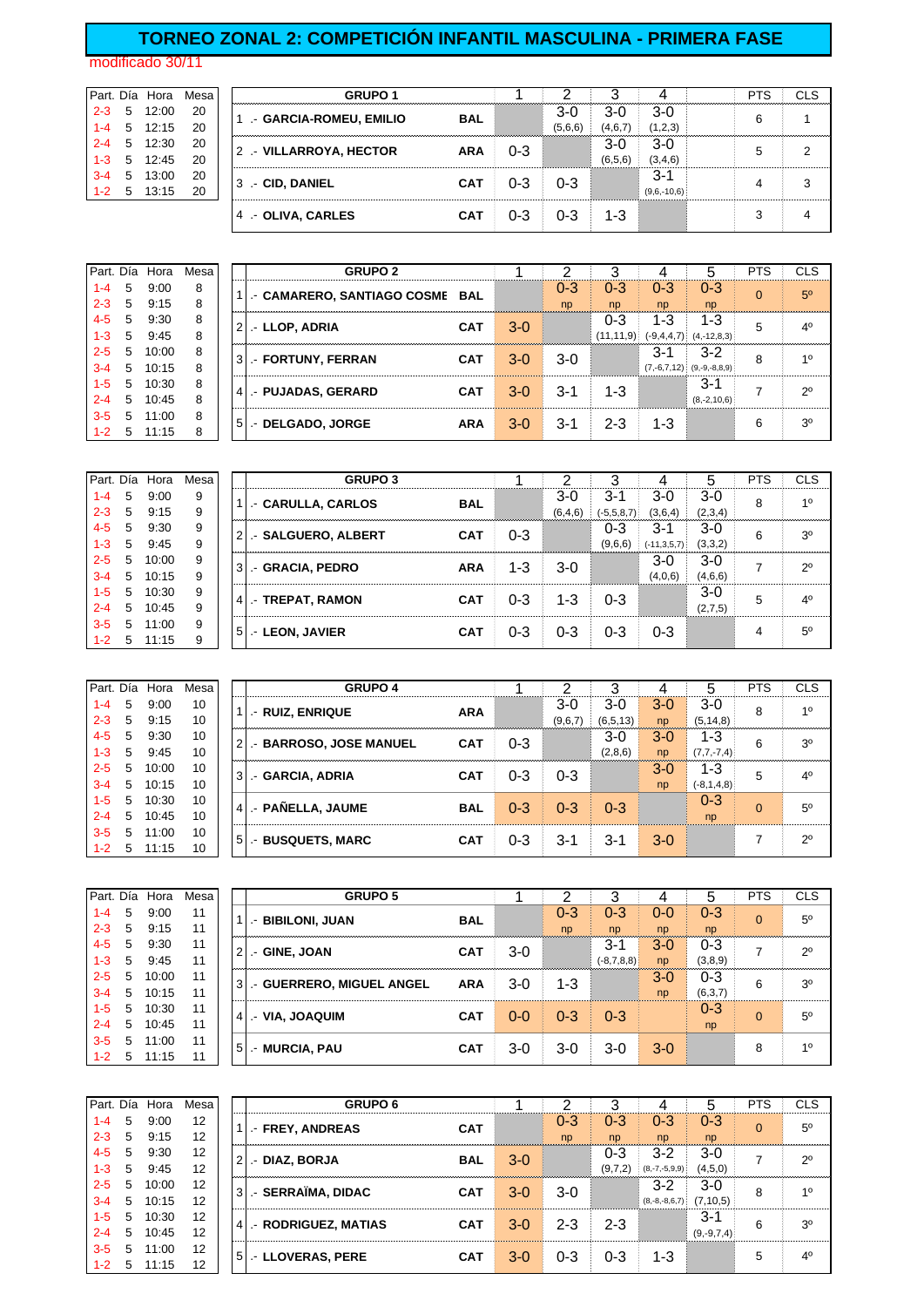| Part. Día |   | Hora  | Mesa |                | <b>GRUPO 7</b>       |            |         |         |         |                |                  | <b>PTS</b> | <b>CLS</b>     |
|-----------|---|-------|------|----------------|----------------------|------------|---------|---------|---------|----------------|------------------|------------|----------------|
| 1-4       | 5 | 9:00  | 13   |                | .- MASIP, ALBERT     | <b>CAT</b> |         | $3-0$   | $3-0$   | $3-0$          | $3-0$            | 8          | 10             |
| $2 - 3$   | 5 | 9:15  | 13   |                |                      |            |         | (3,4,8) | (6,2,4) | no             | (4, 4, 6)        |            |                |
| $4 - 5$   | 5 | 9:30  | 13   |                | 2   .- TORRES, ADRIA | <b>CAT</b> | 0-3     |         | 0-3     | 3-0            | $2 - 3$          | 5          | $4^{\circ}$    |
| $1 - 3$   | 5 | 9:45  | 13   |                |                      |            |         |         | (5,6,5) | no             | $(1,-11,-8,9,8)$ |            |                |
| $2 - 5$   | 5 | 10:00 | 13   | 3 <sup>1</sup> | .- LOPEZ, ADRIAN     | <b>ARA</b> | $0 - 3$ | $3-0$   |         | $3-0$          | $3 - 1$          | ⇁          | $2^{\circ}$    |
| $3 - 4$   | 5 | 10:15 | 13   |                |                      |            |         |         |         | n <sub>o</sub> | $(-10,7,5,6)$    |            |                |
| $1-5$     | 5 | 10:30 | 13   |                | 4 .- YBARRA, PAU     | BAL        | $0 - 3$ | $0 - 3$ | $0 - 3$ |                | $0 - 3$          | $\Omega$   | $5^{\circ}$    |
| $2 - 4$   | 5 | 10:45 | 13   |                |                      |            |         |         |         |                | no               |            |                |
| $3-5$     | 5 | 11:00 | 13   |                | 5   .- PALAU, CARLES | <b>CAT</b> | $0 - 3$ | $3-2$   | 1-3     | $3-0$          |                  | 6          | 3 <sup>0</sup> |
| $1 - 2$   | 5 | 11:15 | 13   |                |                      |            |         |         |         |                |                  |            |                |

|         |   | Part. Día Hora  | Mesa | <b>GRUPO 8</b>         |            |         |                  |                  |               | h                 | <b>PTS</b> | <b>CLS</b>     |
|---------|---|-----------------|------|------------------------|------------|---------|------------------|------------------|---------------|-------------------|------------|----------------|
| $1 - 4$ | 5 | 9:00            | 14   | .- GOMEZ, ANDREU       | <b>CAT</b> |         | 3-1              | $3-2$            | $3-0$         | 3-0               | 8          | 1 <sup>0</sup> |
| $2 - 3$ | 5 | 9:15            | 14   |                        |            |         | $(8, 8, -10, 7)$ | $(8,5,-8,-10,6)$ | (3,4,6)       | (7, 2, 7)         |            |                |
| $4 - 5$ | 5 | 9:30            | 14   | 21.- MARI, MARC        | <b>BAL</b> | $1 - 3$ |                  | $3 - 1$          | 1-3           | $3 - 2$           | 6          | $2^{\circ}$    |
| $1 - 3$ | 5 | 9:45            | 14   |                        |            |         |                  | $(9,-7,4,8)$     | $(9,10,-8,9)$ | $(-9,-11,9,10,3)$ |            |                |
| $2 - 5$ | 5 | 10:00           | 14   | <b>3 .- RICO, ALEX</b> | <b>CAT</b> | $2 - 3$ | $1 - 3$          |                  | $3-0$         | $3-0$             | 6          | 3 <sup>0</sup> |
| $3 - 4$ | 5 | 10:15           | 14   |                        |            |         |                  |                  | (8,9,9)       | (6,3,9)           |            |                |
| $1 - 5$ | 5 | 10:30           | 14   |                        |            | $0 - 3$ | $3 - 1$          | $0 - 3$          |               | $2 - 3$           | 5          | $5^{\circ}$    |
| $2 - 4$ | 5 | 10:45           | 14   | 4 - RIBERA, ALBERT     | <b>CAT</b> |         |                  |                  |               | $(10,-8,8,-9,9)$  |            |                |
| $3 - 5$ | 5 | 11:00           | 14   |                        |            | $0 - 3$ | $2 - 3$          | $0 - 3$          | $3-2$         |                   | 5          | $4^{\circ}$    |
| $1 - 2$ |   | $5 \quad 11:15$ | 14   | 5   .- SERRA, DANIEL   | <b>ARA</b> |         |                  |                  |               |                   |            |                |

|         |   | Part. Día Hora | Mesa |                | <b>GRUPO 9</b>                |            |         |       | 3       |                  | 5                | <b>PTS</b> | <b>CLS</b>     |
|---------|---|----------------|------|----------------|-------------------------------|------------|---------|-------|---------|------------------|------------------|------------|----------------|
| $1 - 4$ | 5 | 9:00           | 15   |                | - ESPERT, NIL                 | <b>CAT</b> |         | $3-0$ | $3-0$   | $3-0$            | $3-0$            | 8          | 10             |
| $2 - 3$ | 5 | 9:15           | 15   |                |                               |            |         | np    | (1,1,8) | (1,6,3)          | (2,2,5)          |            |                |
| $4 - 5$ | 5 | 9:30           | 15   | 2 <sup>1</sup> | .- GOMILA, NADAL              | <b>BAL</b> | $0 - 3$ |       | $0 - 3$ | $0 - 3$          | $0 - 3$          | $\Omega$   | 50             |
| $1 - 3$ | 5 | 9:45           | 15   |                |                               |            |         |       | np      | np               | np               |            |                |
| $2 - 5$ | 5 | 10:00          | 15   |                | 3   .- CASTILHO, DIOGO RAFAEL | <b>CAT</b> | $0 - 3$ | $3-0$ |         | 1-3              | $3 - 1$          | 6          | 3 <sup>0</sup> |
| $3 - 4$ | 5 | 10:15          | 15   |                |                               |            |         |       |         | $(-7, 4, 10, 7)$ | $(10, 9, -1, 9)$ |            |                |
| $1 - 5$ | 5 | 10:30          | 15   | $\overline{4}$ | .- MOLES, POL                 | <b>CAT</b> | $0 - 3$ | $3-0$ | $3 - 1$ |                  | $0 - 3$          | 6          | 4 <sup>0</sup> |
| $2 - 4$ | 5 | 10:45          | 15   |                |                               |            |         |       |         |                  | (5,4,9)          |            |                |
| $3-5$   | 5 | 11:00          | 15   | 5 <sup>1</sup> | .- GRAU, ROGER                | <b>CAT</b> | $0 - 3$ | $3-0$ | $1 - 3$ | $3-0$            |                  | 6          | $2^{\circ}$    |
| $1 - 2$ | 5 | 11:15          | 15   |                |                               |            |         |       |         |                  |                  |            |                |

| Part. Día |   | Hora  | Mesa |                | GRUPO 10                 |            |         |         |         |              |               | <b>PTS</b> | <b>CLS</b>     |
|-----------|---|-------|------|----------------|--------------------------|------------|---------|---------|---------|--------------|---------------|------------|----------------|
| $1 - 4$   | 5 | 9:00  | 16   |                | $-$ TIO, PAU             | <b>CAT</b> |         | $3-0$   | $3 - 0$ | $3-0$        | $3-0$         | 8          | 10             |
| $2 - 3$   | 5 | 9:15  | 16   |                |                          |            |         | (5,7,5) | np      | (4,6,7)      | (3,9,2)       |            |                |
| $4 - 5$   | 5 | 9:30  | 16   | $\overline{2}$ | .- JIMENEZ, JOSE ANTONIO | <b>CAT</b> | $0 - 3$ |         | $3-0$   | 1-3          | $0 - 3$       | 5          | 4 <sup>0</sup> |
| $1 - 3$   | 5 | 9:45  | 16   |                |                          |            |         |         | np      | $(-8,3,6,7)$ | (3,1,9)       |            |                |
| $2 - 5$   | 5 | 10:00 | 16   | 3              | .- CAMPS, CRISTIAN       | <b>BAL</b> | $0 - 3$ | $0 - 3$ |         | $0 - 3$      | $0 - 3$       | $\Omega$   | $5^{\circ}$    |
| $3 - 4$   | 5 | 10:15 | 16   |                |                          |            |         |         |         | np           | np            |            |                |
| $1 - 5$   | 5 | 10:30 | 16   |                |                          | <b>NAV</b> |         | $3 - 1$ |         |              | $1 - 3$       | 6          | 30             |
| $2 - 4$   | 5 | 10:45 | 16   | $\overline{4}$ | .- GAINZA, FERMIN        |            | $0 - 3$ |         | $3 - 0$ |              | $(3,6,-4,10)$ |            |                |
| $3 - 5$   | 5 | 11:00 | 16   |                |                          |            |         |         |         |              |               | –          | $2^{\circ}$    |
| $1 - 2$   | 5 | 11:15 | 16   | 5 <sub>l</sub> | .- AGUES, DANIEL         | <b>CAT</b> | 0-3     | $3-0$   | $3 - 0$ | $3 - 1$      |               |            |                |

| Part. Día |   | Hora  | Mesal |                | <b>GRUPO 11</b>     |            |         |                 |              |       |                     | <b>PTS</b> | <b>CLS</b>             |
|-----------|---|-------|-------|----------------|---------------------|------------|---------|-----------------|--------------|-------|---------------------|------------|------------------------|
| $1 - 4$   | 5 | 9:00  | 17    |                | - BOADAS, SERGI     | <b>CAT</b> |         | $3-2$           | $3-0$        | $3-0$ | $3-0$               | 8          | 10                     |
| $2 - 3$   | 5 | 9:15  | 17    |                |                     |            |         | $(-8,7,-5,2,5)$ | (11, 2, 6)   | np    | (7, 9, 4)           |            |                        |
| $4 - 5$   | 5 | 9:30  | 17    | $\overline{2}$ | - BERENGUER, MARTI  | <b>CAT</b> | $2 - 3$ |                 | $3 - 1$      | $3-0$ | $3 - 1$             |            | $2^{\circ}$            |
| $1 - 3$   | 5 | 9:45  | 17    |                |                     |            |         |                 | $(9,-9,2,2)$ | np    | $(-7, 8, 4, 7)$     |            |                        |
| $2 - 5$   | 5 | 10:00 | 17    | $3^{\circ}$    | .- SALMORAL, GERARD | <b>CAT</b> | $0 - 3$ | $1 - 3$         |              | $3-0$ | $2 - 3$             | 5          | $\Lambda$ <sup>0</sup> |
| $3 - 4$   | 5 | 10:15 | 17    |                |                     |            |         |                 |              | np    | $(-5, 2, -8, 6, 4)$ |            |                        |
| $1 - 5$   | 5 | 10:30 | 17    | 4              | - SINTES, JOSEP     | <b>BAL</b> | $0 - 3$ | $0 - 3$         | $0 - 3$      |       | $0 - 3$             | $\Omega$   | $5^{\circ}$            |
| $2 - 4$   | 5 | 10:45 | 17    |                |                     |            |         |                 |              |       | np                  |            |                        |
| $3 - 5$   | 5 | 11:00 | 17    | 5 <sup>1</sup> | .- FRAGO, DAVID     | <b>ARA</b> | $0 - 3$ | 1-3             | $3-2$        | $3-0$ |                     | 6          | 3 <sup>0</sup>         |
| $1 - 2$   | 5 | 11:15 | 17    |                |                     |            |         |                 |              |       |                     |            |                        |

| Part. Día |    | Hora  | Mesal |                | <b>GRUPO 12</b>      |            |         |         |         |         |           | <b>PTS</b> | <b>CLS</b>     |
|-----------|----|-------|-------|----------------|----------------------|------------|---------|---------|---------|---------|-----------|------------|----------------|
| 1-4       | 5  | 9:00  | 18    |                | .- LOZANO, RODRIGO   | <b>ARA</b> |         | $3-0$   | $3-0$   | $3-0$   | $3-0$     | 8          | 10             |
| $2 - 3$   | 5  | 9:15  | 18    |                |                      |            |         | np      | (3,3,8) | np      | (5,7,10)  |            |                |
| $4 - 5$   | 5  | 9:30  | 18    | $\overline{2}$ | .- BLANCH, ALBERT    | <b>CAT</b> | $0 - 3$ |         | $0 - 3$ | $0 - 0$ | $0 - 3$   | $\Omega$   | $4^{\circ}$    |
| $1 - 3$   | 5  | 9:45  | 18    |                |                      |            |         |         | np      | np      | np        |            |                |
| $2 - 5$   | 5  | 10:00 | 18    | 3              | .- CASADEVALL, ENRIC | <b>CAT</b> | 0-3     | $3-0$   |         | $3-0$   | $0 - 3$   | 6          | 3 <sup>0</sup> |
| $3 - 4$   | 5  | 10:15 | 18    |                |                      |            |         |         |         | np      | (6, 8, 9) |            |                |
| $1 - 5$   | .5 | 10:30 | 18    | $\overline{4}$ | - BAGUR, XAVIER      | <b>BAL</b> | $0 - 3$ | $0 - 0$ | $0 - 3$ |         | $0 - 3$   | $\Omega$   | 4 <sup>0</sup> |
| $2 - 4$   | 5  | 10:45 | 18    |                |                      |            |         |         |         |         | np        |            |                |
| $3 - 5$   | 5  | 11:00 | 18    | 5              |                      |            |         | $3-0$   | $3-0$   | $3-0$   |           |            | $2^{\circ}$    |
| $1 - 2$   | 5  | 11:15 | 18    |                | - GARRIGA, XAVIER    | <b>CAT</b> | 0-3     |         |         |         |           |            |                |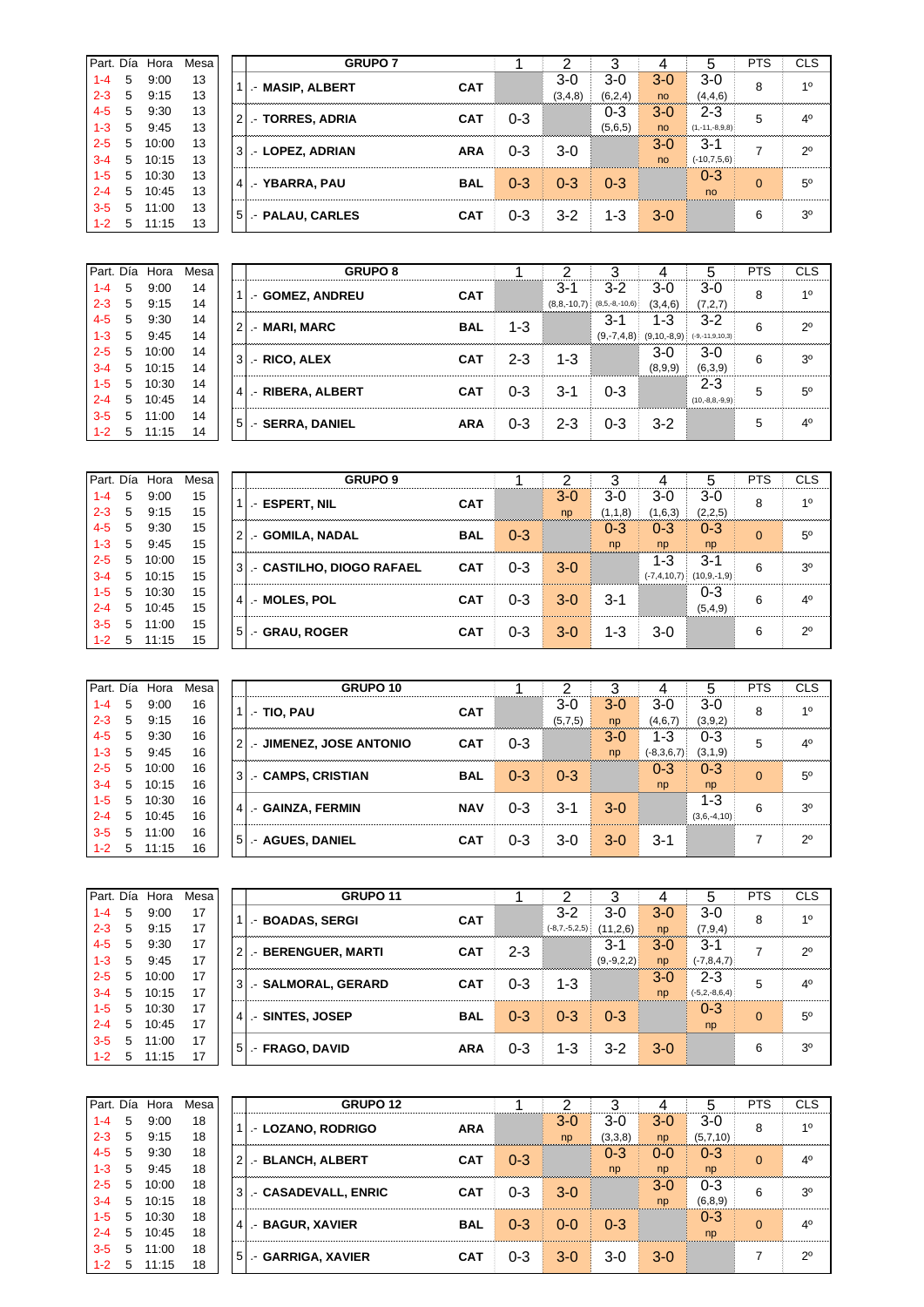| Part. Día |   | Hora  | Mesa |                | GRUPO <sub>13</sub>      |            |     |         |            |          |                     | <b>PTS</b> | <b>CLS</b>     |
|-----------|---|-------|------|----------------|--------------------------|------------|-----|---------|------------|----------|---------------------|------------|----------------|
| 1-4       | 5 | 9:00  | 19   |                | - CAMPOMAR, JUAN ANTONIO | <b>BAL</b> |     | $3-0$   | $3-0$      | $0 - 3$  | $3 - 2$             | ⇁          | $2^{\circ}$    |
| $2 - 3$   | 5 | 9:15  | 19   |                |                          |            |     | (7,3,6) | (6, 8, 11) | (10,5,8) | $(-9, 9, 7, -6, 3)$ |            |                |
| $4 - 5$   | 5 | 9:30  | 19   | $\overline{2}$ | - SALAS, ESTEBAN         | <b>CAT</b> | 0-3 |         | 0-3        | $0 - 3$  | 1-3                 | 4          | $5^{\circ}$    |
| $1 - 3$   | 5 | 9:45  | 19   |                |                          |            |     |         | (8,6,4)    | (1,0,4)  | $(-9, 8, 10, 6)$    |            |                |
| $2 - 5$   | 5 | 10:00 | 19   | 3              | - GEBELLI, ORIOL         | <b>CAT</b> | 0-3 | $3-0$   |            | 0-3      | $3 - 1$             | 6          | 3 <sup>0</sup> |
| $3 - 4$   | 5 | 10:15 | 19   |                |                          |            |     |         |            | (3,4,6)  | $(9,6,-8,10)$       |            |                |
| $1 - 5$   | 5 | 10:30 | 19   | 4 <sup>1</sup> | - CASTAÑEDA, OSCAR       | <b>CAT</b> | 3-0 | $3-0$   | $3-0$      |          | $3 - 1$             | 8          | 10             |
| $2 - 4$   | 5 | 10:45 | 19   |                |                          |            |     |         |            |          | $(5,-9,4,9)$        |            |                |
| $3 - 5$   | 5 | 11:00 | 19   | 5              | .- SAN MARTIN, ANDER     | <b>NAV</b> | 2-3 | $3 - 1$ | 1-3        | 1-3      |                     | 5          | 4 <sup>0</sup> |
| $1 - 2$   | 5 | 11:15 | 19   |                |                          |            |     |         |            |          |                     |            |                |

| Part. Día |    | Hora  | Mesa | GRUPO 14                  |            |         |         |                               |         |                     | <b>PTS</b> | <b>CLS</b>     |
|-----------|----|-------|------|---------------------------|------------|---------|---------|-------------------------------|---------|---------------------|------------|----------------|
| $1 - 4$   | 5  | 9:00  | 20   | <b>MUÑOZ, MIQUEL</b>      | <b>CAT</b> |         | 1-3     | 2-3                           | $0 - 3$ | $2 - 3$             | 4          | 5 <sup>0</sup> |
| $2 - 3$   | 5  | 9:15  | 20   |                           |            |         |         | $(-10,9,9,3)$ $(-8,-9,8,9,5)$ | (9,8,4) | $(-2, 4, -9, 9, 9)$ |            |                |
| $4 - 5$   | 5  | 9:30  | 20   | 2. DLIVER, JAUME          | <b>BAL</b> | $3 - 1$ |         | $3-0$                         | $3-0$   | $3 - 1$             | 8          | 1 <sup>0</sup> |
| $1 - 3$   | 5  | 9:45  | 20   |                           |            |         |         | (7, 8, 10)                    | (5,1,5) | $(4,-7,6,9)$        |            |                |
| $2 - 5$   | 5  | 10:00 | 20   | 3 .- PIBERNAT, DAVID      | <b>CAT</b> | $3-2$   | $0 - 3$ |                               | $0 - 3$ | $3-2$               | 6          | 4 <sup>0</sup> |
| $3 - 4$   | 5  | 10:15 | 20   |                           |            |         |         |                               | (8,7,9) | $(8,-7,-3,9,8)$     |            |                |
| $1 - 5$   | 5  | 10:30 | 20   | 4   - DUOCASTELLA, RICARD | <b>CAT</b> | $3-0$   | $0 - 3$ | $3-0$                         |         | $0 - 3$             | 6          | 3 <sup>0</sup> |
| $2 - 4$   | 5  | 10:45 | 20   |                           |            |         |         |                               |         | (9,4,10)            |            |                |
| $3-5$     | 5. | 11:00 | 20   |                           | <b>NAV</b> | 3-2     | 1-3     | $2 - 3$                       | $3-0$   |                     | 6          | $2^{\circ}$    |
| $1 - 2$   | 5  | 11:15 | 20   | 5   .- ZUGASTI, XABIER    |            |         |         |                               |         |                     |            |                |

|         | Part. Día | Hora  | Mesa |   | GRUPO 15              |            |         |            |               |                 |                       | <b>PTS</b> | <b>CLS</b>  |
|---------|-----------|-------|------|---|-----------------------|------------|---------|------------|---------------|-----------------|-----------------------|------------|-------------|
| $1 - 4$ | 5         | 12:00 | 18   |   | I - ELIAS, EUDALD     | <b>CAT</b> |         | $3-0$      | $3-0$         | $3-0$           | 3-2                   | 8          | 10          |
| $2 - 3$ | 5         | 12:15 | 18   |   |                       |            |         | (10, 8, 3) | (6, 13, 8)    | (11,5,2)        | $(-11,-8,7,9,8)$      |            |             |
| $4 - 5$ | 5         | 12:30 | 18   | 2 | .- GIMENO, JOAQUIM    | <b>CAT</b> | $0 - 3$ |            | 3-1           | $3 - 1$         | 3-1                   | 7          | $2^{\circ}$ |
| $1 - 3$ | 5         | 12:45 | 18   |   |                       |            |         |            | $(3,-14,9,4)$ | $(7, 8, -5, 8)$ | $(-4, 9, 5, 9)$       |            |             |
| $2 - 5$ | 5         | 13:00 | 18   | 3 | .- MADUREIRA, VICTOR  | <b>CAT</b> | $0 - 3$ | $1 - 3$    |               | $3 - 1$         | $2 - 3$               | 5          | $4^{\circ}$ |
| $3 - 4$ | 5         | 13:15 | 18   |   |                       |            |         |            |               | $(9,-4,6,8)$    | $(-10, 4, 9, -11, 5)$ |            |             |
| $1 - 5$ | 5         | 13:30 | 18   |   | 4   .- GARCES, DANIEL | <b>CAT</b> | $0 - 3$ | 1-3        | $1 - 3$       |                 | $0 - 3$               | 4          | $5^{\circ}$ |
| $2 - 4$ | 5         | 13:45 | 18   |   |                       |            |         |            |               |                 | (3,6,16)              |            |             |
| $3 - 5$ | 5         | 14:00 | 18   | 5 |                       | <b>ARA</b> | $2 - 3$ | 1-3        | $3-2$         | $3-0$           |                       | 6          | 30          |
| $1 - 2$ | 5         | 14:15 | 18   |   | .- MAICAS, RAUL       |            |         |            |               |                 |                       |            |             |

|         |   | Part. Día Hora | Mesa |                | GRUPO 16              |            |       |         |                |           | 5                 | <b>PTS</b> | <b>CLS</b>     |
|---------|---|----------------|------|----------------|-----------------------|------------|-------|---------|----------------|-----------|-------------------|------------|----------------|
| $1 - 4$ | 5 | 12:00          | 19   |                | .- FREY, KARL MICHAEL | <b>CAT</b> |       | $0 - 3$ | $0 - 3$        | $0 - 3$   | $0 - 3$           | $\Omega$   | 5 <sup>0</sup> |
| $2 - 3$ | 5 | 12:15          | 19   |                |                       |            |       | np      | n <sub>D</sub> | np        | np                |            |                |
| $4 - 5$ | 5 | 12:30          | 19   | $\overline{2}$ | .- AGUILAR, PABLO     | <b>ARA</b> | $3-0$ |         | $3-0$          | $0 - 3$   | $3 - 1$           | 7          | $2^{\circ}$    |
| $1 - 3$ | 5 | 12:45          | 19   |                |                       |            |       |         | (9,5,7)        | (9,8,6)   | $(4,-8,4,6)$      |            |                |
| $2 - 5$ | 5 | 13:00          | 19   | $\mathbf{3}$   | .- ARMENGOL, XAVIER   | <b>CAT</b> | $3-0$ | $0 - 3$ |                | $0 - 3$   | $1 - 3$           | 5          | 4 <sup>0</sup> |
| $3 - 4$ | 5 | 13:15          | 19   |                |                       |            |       |         |                | (8, 8, 6) | $(-6, 5, 10, 10)$ |            |                |
| $1 - 5$ | 5 | 13:30          | 19   | $\overline{4}$ | .- SERRATOSA, ALEX    | <b>CAT</b> |       |         |                |           | $3 - 1$           | 8          | 1 <sup>0</sup> |
| $2 - 4$ | 5 | 13:45          | 19   |                |                       |            | $3-0$ | $3-0$   | $3-0$          |           | $(7,-10,9,8)$     |            |                |
| $3 - 5$ | 5 | 14:00          | 19   |                |                       |            |       |         |                |           |                   |            |                |
| $1 - 2$ | 5 | 14:15          | 19   | 5              | .- CHACON, PERE       | <b>CAT</b> | $3-0$ | $1 - 3$ | $3-1$          | $1 - 3$   |                   | 6          | 3 <sup>0</sup> |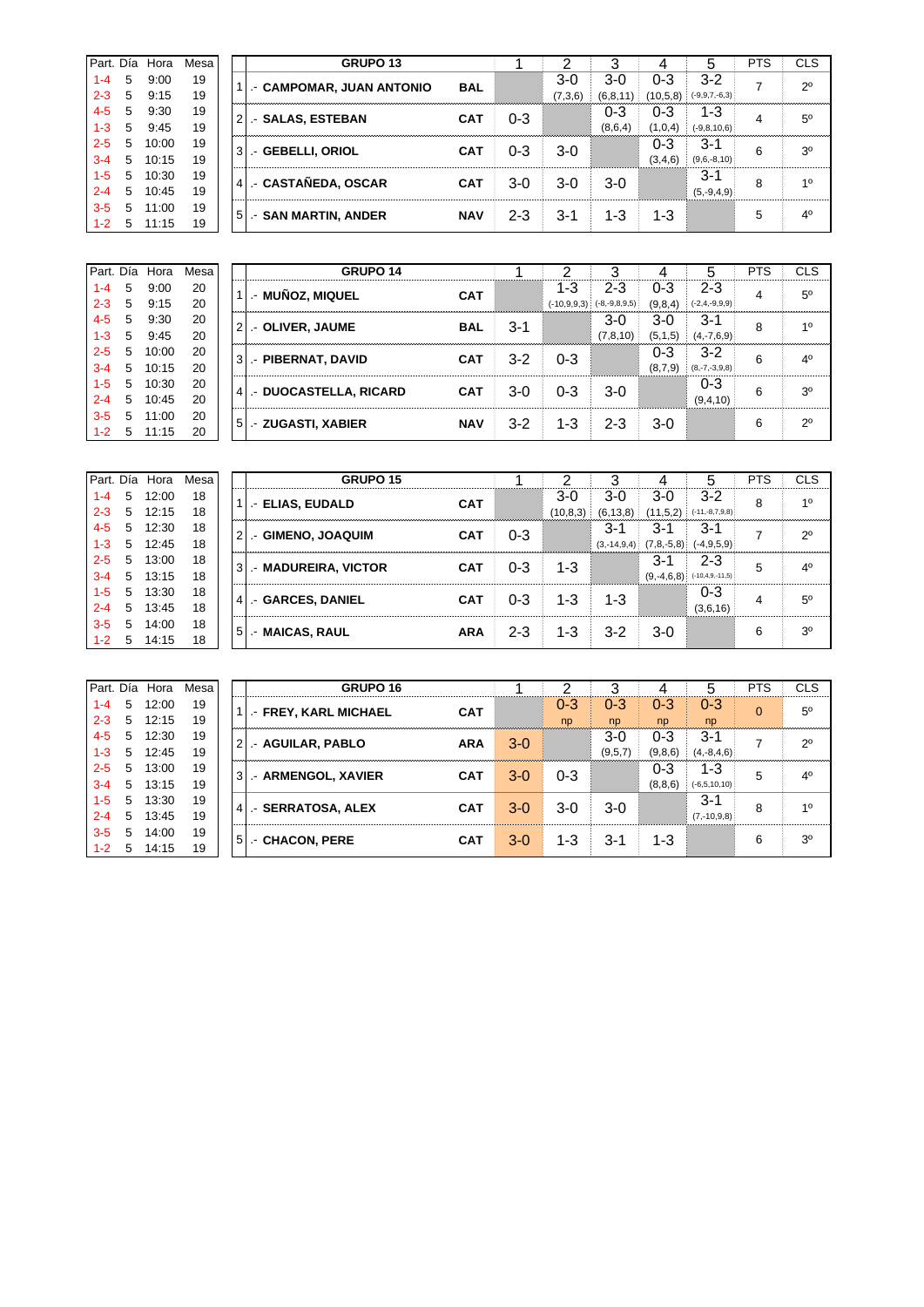

## **TORNEO ZONAL 2 INFANTIL MASCULINO**



|                                                                |                                                       | <b>FASE FINAL</b>                                     |                                                           | <b>ENDING CONTRACT</b>              |
|----------------------------------------------------------------|-------------------------------------------------------|-------------------------------------------------------|-----------------------------------------------------------|-------------------------------------|
| 1 - 64                                                         | <u> 1 - 32 </u>                                       | (HOJA 1 DE 4)                                         |                                                           |                                     |
| 115 GARCIA-ROMEU, EMILIO BAL                                   |                                                       |                                                       |                                                           |                                     |
|                                                                | 115 GARCIA-ROMEU, EMILIO BAL                          | <u> 1 - 16</u>                                        |                                                           |                                     |
| 0 BYE<br>$#$ <sub>i</sub> REF!                                 |                                                       | $3-0(4,5,13)$                                         |                                                           |                                     |
|                                                                | A) Día 5 - 19:00 h - Mesa 7                           | 115 GARCIA-ROMEU, EMILIO BAL                          |                                                           |                                     |
| 156 SALGUERO, ALBERT CAT                                       |                                                       |                                                       |                                                           |                                     |
|                                                                | Día 5 - 16:55 h - Mesa 11 132 GIMENO, JOAQUIM CAT     |                                                       | <b>Cuartos</b>                                            |                                     |
| 132 GIMENO, JOAQUIM CAT                                        | $2-3(3,7,-8,-12,7)$                                   |                                                       | $3-0(7,9,3)$                                              |                                     |
|                                                                |                                                       |                                                       | P) Día 6 - 10:15 h - Mesa 1 $15$ GARCIA-ROMEU, EMILIO BAL |                                     |
| 187 PUJADAS, GERARD CAT                                        | $3-0(8,5,5)$                                          |                                                       |                                                           |                                     |
|                                                                | Día 5 - 16:55 h - Mesa 12 187 PUJADAS, GERARD CAT     |                                                       |                                                           |                                     |
| 164 CASADEVALL, ENRIC CAT                                      |                                                       |                                                       |                                                           |                                     |
|                                                                |                                                       | B) Día 5 - 19:00 h - Mesa 8 $187$ PUJADAS, GERARD CAT |                                                           |                                     |
| O BYE<br>$#$ <sub>i</sub> REF!                                 |                                                       | $3-0(9,11,7)$                                         |                                                           |                                     |
|                                                                | 176 SERRATOSA, ALEX CAT                               |                                                       |                                                           | <b>Semifinal</b>                    |
| 176 SERRATOSA, ALEX<br><b>CAT</b>                              |                                                       |                                                       |                                                           | $3-0(4,6,8)$                        |
|                                                                |                                                       |                                                       | X) Día 6 - 11:05 h - Mesa 1                               | 115 GARCIA-ROMEU, EMILIO BAL        |
| <b>CAT</b><br>123 ESPERT, NIL                                  |                                                       |                                                       |                                                           |                                     |
|                                                                | 123 ESPERT, NIL<br><b>CAT</b>                         |                                                       |                                                           |                                     |
| 0 BYE<br>$#$ <sub>i</sub> REF                                  |                                                       | $3-1(8,-7,8,7)$                                       |                                                           |                                     |
|                                                                | C) Día 5 - 19:00 h - Mesa 9                           | 123 ESPERT, NIL<br><b>CAT</b>                         |                                                           |                                     |
| 151 GEBELLI, ORIOL<br><b>CAT</b>                               |                                                       |                                                       |                                                           |                                     |
| Día 5 - 16:55 h - Mesa 13 133 LOPEZ, ADRIAN                    | <b>ARA</b>                                            |                                                       |                                                           |                                     |
| 133 LOPEZ, ADRIAN<br><b>ARA</b>                                | $1-3(6,8,-7,8)$                                       |                                                       | 123 ESPERT, NIL<br>CAT                                    |                                     |
|                                                                |                                                       | Q) Día 6 - 10:15 h - Mesa 2                           | $3-1(8,-8,9,8)$                                           |                                     |
| 171 AGUES, DANIEL<br><b>CAT</b>                                | $1-3(-4,4,2,2)$                                       |                                                       |                                                           |                                     |
|                                                                | Día 5 - 16:55 h - Mesa 14 175 DUOCASTELLA, RICARD CAT |                                                       |                                                           |                                     |
| 175 DUOCASTELLA, RICARD CAT                                    |                                                       |                                                       |                                                           |                                     |
| 0 BYE                                                          | D) Día 5 - 19:00 h - Mesa 10 122 GOMEZ, ANDREU        | <b>CAT</b><br>$1-3(9,5,-10,4)$                        |                                                           |                                     |
| $#$ <sub>i</sub> REF!                                          | 122 GOMEZ, ANDREU<br>CAT                              |                                                       |                                                           | Finalista                           |
| 122 GOMEZ, ANDREU<br>CAT                                       |                                                       |                                                       | BA) Día 6 - 11:55 h - Mesa 1 115 GARCIA-ROMEU, EMILIO BAL |                                     |
|                                                                |                                                       |                                                       |                                                           | $3-0(6,7,10)$                       |
| 188 MURCIA, PAU<br><b>CAT</b>                                  |                                                       |                                                       |                                                           |                                     |
|                                                                | 188 MURCIA, PAU<br><b>CAT</b>                         |                                                       |                                                           |                                     |
| O BYE<br>$#$ <sub>i</sub> REF!                                 |                                                       | $0-3(6,5,9)$                                          |                                                           | Semifinalista                       |
|                                                                |                                                       | E) Día 5 - 19:00 h - Mesa 11 183 BERENGUER, MARTI CAT |                                                           | CA) 118 RUIZ, ENRIQUE<br><b>ARA</b> |
| 158 PALAU, CARLES<br><b>CAT</b>                                |                                                       |                                                       |                                                           |                                     |
|                                                                | Día 5 - 16:55 h - Mesa 15 183 BERENGUER, MARTI CAT    |                                                       |                                                           |                                     |
| 183 BERENGUER, MARTI CAT                                       | $0-3(3,9,9)$                                          |                                                       | $3-1$ $(5, 10, -10, 11)$                                  |                                     |
|                                                                |                                                       |                                                       | R) Día 6 - 10:15 h - Mesa 3 $183$ BERENGUER, MARTI CAT    |                                     |
| 147 DIAZ, BORJA<br><b>BAL</b>                                  | $3-0(7,4,4)$                                          |                                                       |                                                           |                                     |
| Día 5 - 16:55 h - Mesa 16 147 DIAZ, BORJA                      | <b>BAL</b>                                            |                                                       |                                                           |                                     |
| 182 CASTILHO, DIOGO RAFAEL CAT                                 |                                                       |                                                       |                                                           |                                     |
|                                                                | F) Día 5 - 19:00 h - Mesa 12 147 DIAZ, BORJA          | BAL                                                   |                                                           |                                     |
| 0 BYE<br>$#$ <sub>i</sub> REF                                  |                                                       | $3-1(8,-4,9,18)$                                      |                                                           |                                     |
|                                                                | 126 LOZANO, RODRIGO ARA                               |                                                       |                                                           |                                     |
| 126 LOZANO, RODRIGO ARA                                        |                                                       |                                                       |                                                           | 118 RUIZ, ENRIQUE<br>ARA            |
|                                                                |                                                       |                                                       | Y) Día 6 - 11:05 h - Mesa 2                               | $0-3(6,8,10)$                       |
| 170 CASTAÑEDA, OSCAR CAT                                       |                                                       |                                                       |                                                           |                                     |
|                                                                | 170 CASTAÑEDA, OSCAR CAT                              |                                                       |                                                           |                                     |
| 0 BYE<br>$#$ <sub>i</sub> REF!                                 |                                                       | $2-3(6,6,-5,-8,10)$                                   |                                                           |                                     |
|                                                                | G) Día 5 - 19:00 h - Mesa 13 136 GRACIA, PEDRO        | <b>ARA</b>                                            |                                                           |                                     |
| 193 GAINZA, FERMIN<br><b>NAV</b>                               |                                                       |                                                       |                                                           |                                     |
| Día 5 - 17:20 h - Mesa 11                                      | <b>ARA</b><br>136 GRACIA, PEDRO                       |                                                       |                                                           |                                     |
| 136 GRACIA, PEDRO<br><b>ARA</b>                                | $0-3(5,9,6)$                                          | S) Día 6 - 10:15 h - Mesa 4                           | 118 RUIZ, ENRIQUE<br>ARA                                  |                                     |
|                                                                |                                                       |                                                       | $0-3(4,8,3)$                                              |                                     |
| 192 ZUGASTI, XABIER<br><b>NAV</b><br>Día 5 - 17:20 h - Mesa 12 | $3-0(10,5,6)$<br><b>NAV</b>                           |                                                       |                                                           |                                     |
| 135 DELGADO, JORGE<br><b>ARA</b>                               | 192 ZUGASTI, XABIER                                   |                                                       |                                                           |                                     |
|                                                                | H) Día 5 - 19:00 h - Mesa 14 118 RUIZ, ENRIQUE        | <b>ARA</b>                                            |                                                           |                                     |
| 0 BYE<br>$#$ <sub>i</sub> REF!                                 |                                                       | $0-3(10,8,4)$                                         |                                                           |                                     |
|                                                                | 118 RUIZ, ENRIQUE<br><b>ARA</b>                       |                                                       |                                                           |                                     |
| 118 RUIZ, ENRIQUE<br><b>ARA</b>                                |                                                       |                                                       |                                                           |                                     |
|                                                                |                                                       |                                                       |                                                           |                                     |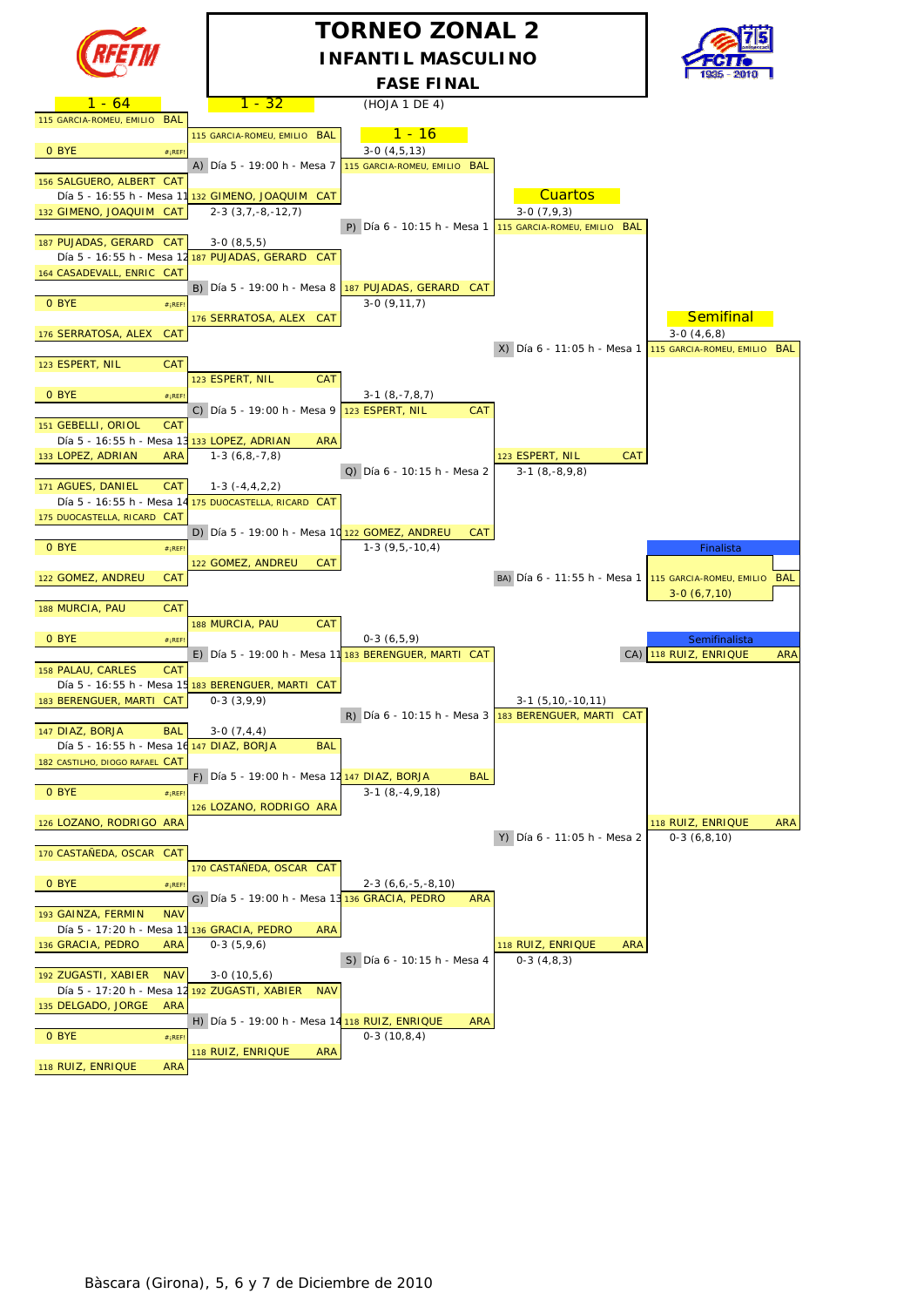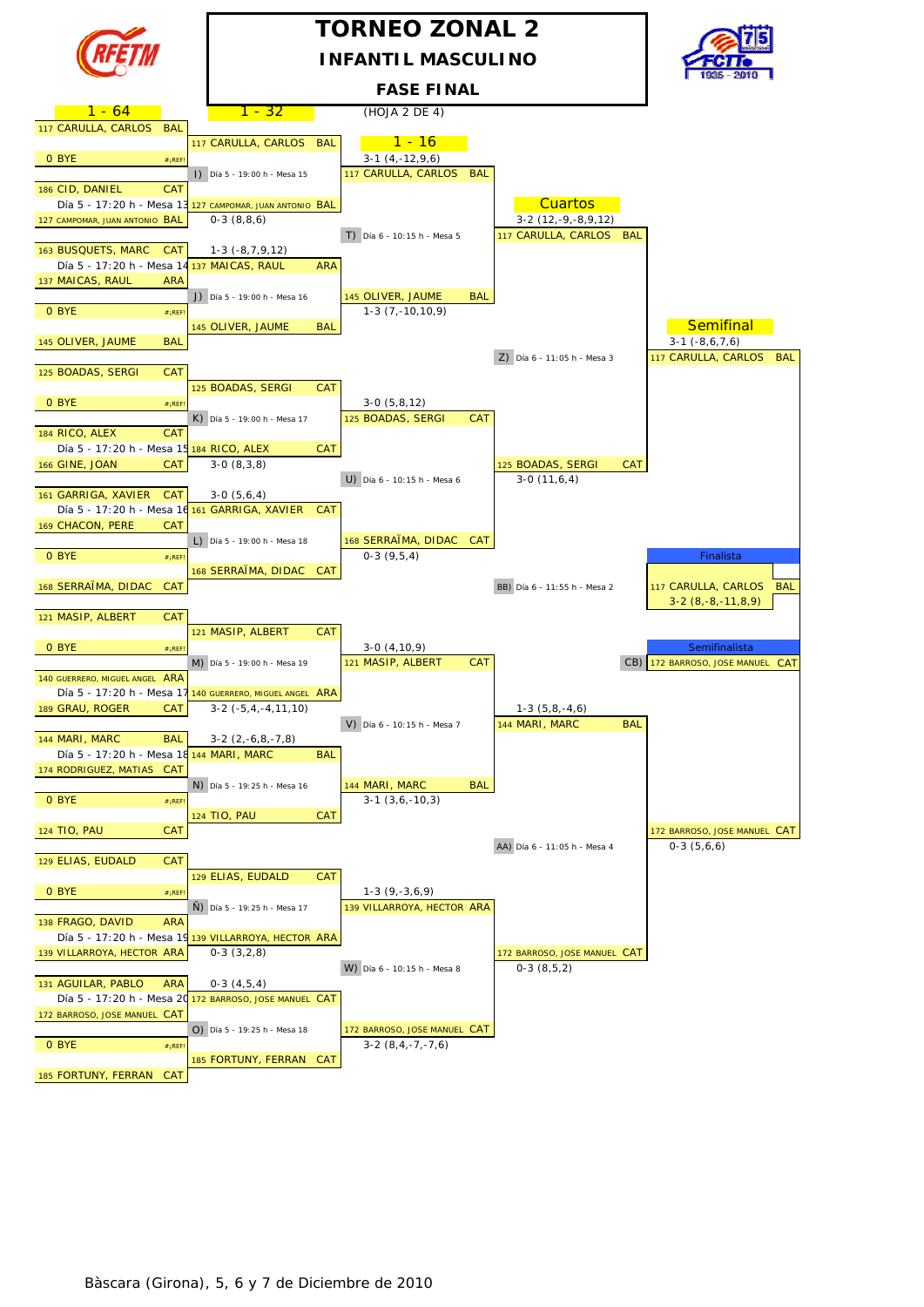

## **INFANTIL MASCULINO TORNEO ZONAL 2**



#### **FASE FINAL**

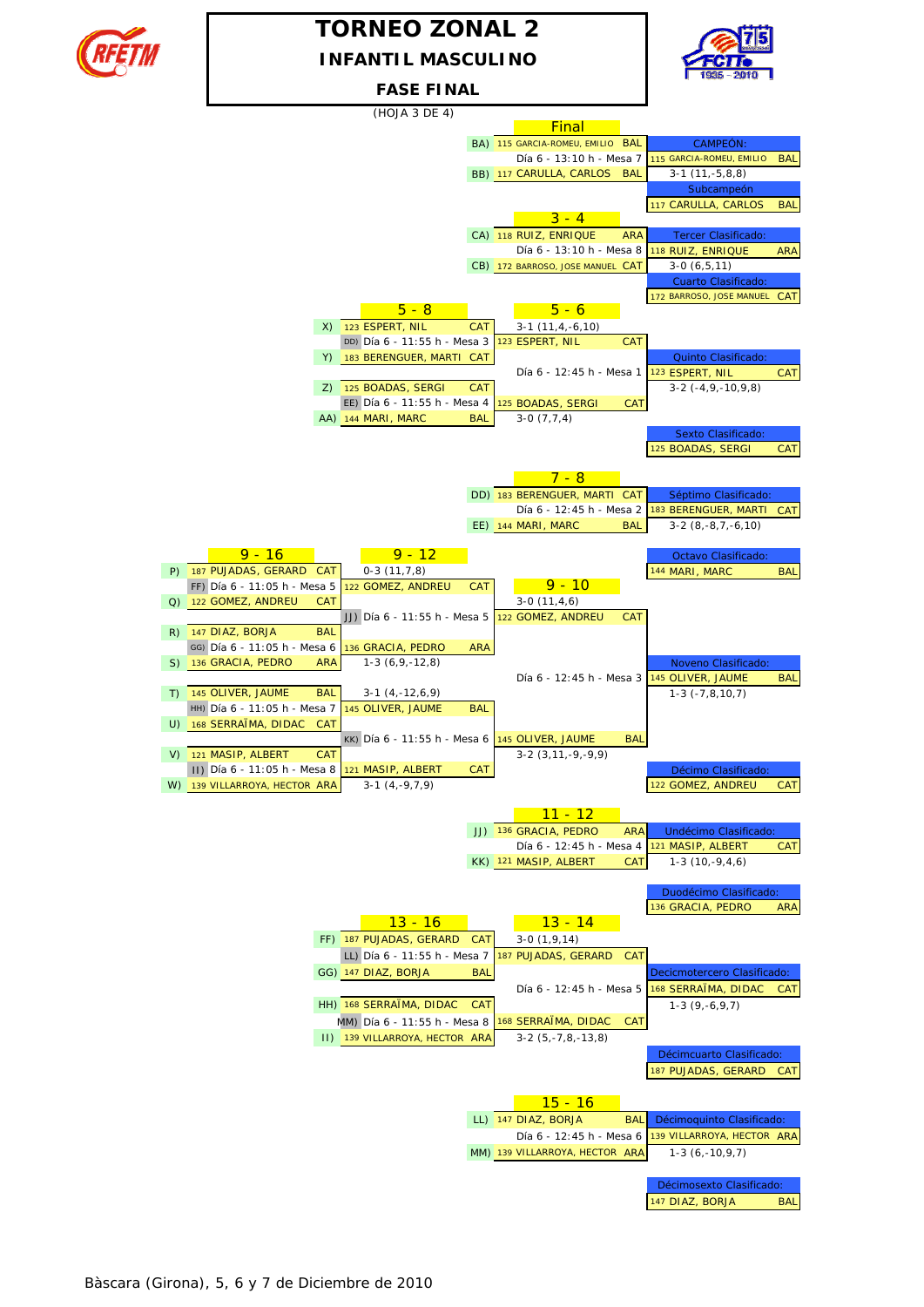

185 FORTUNY, FERRAN CAT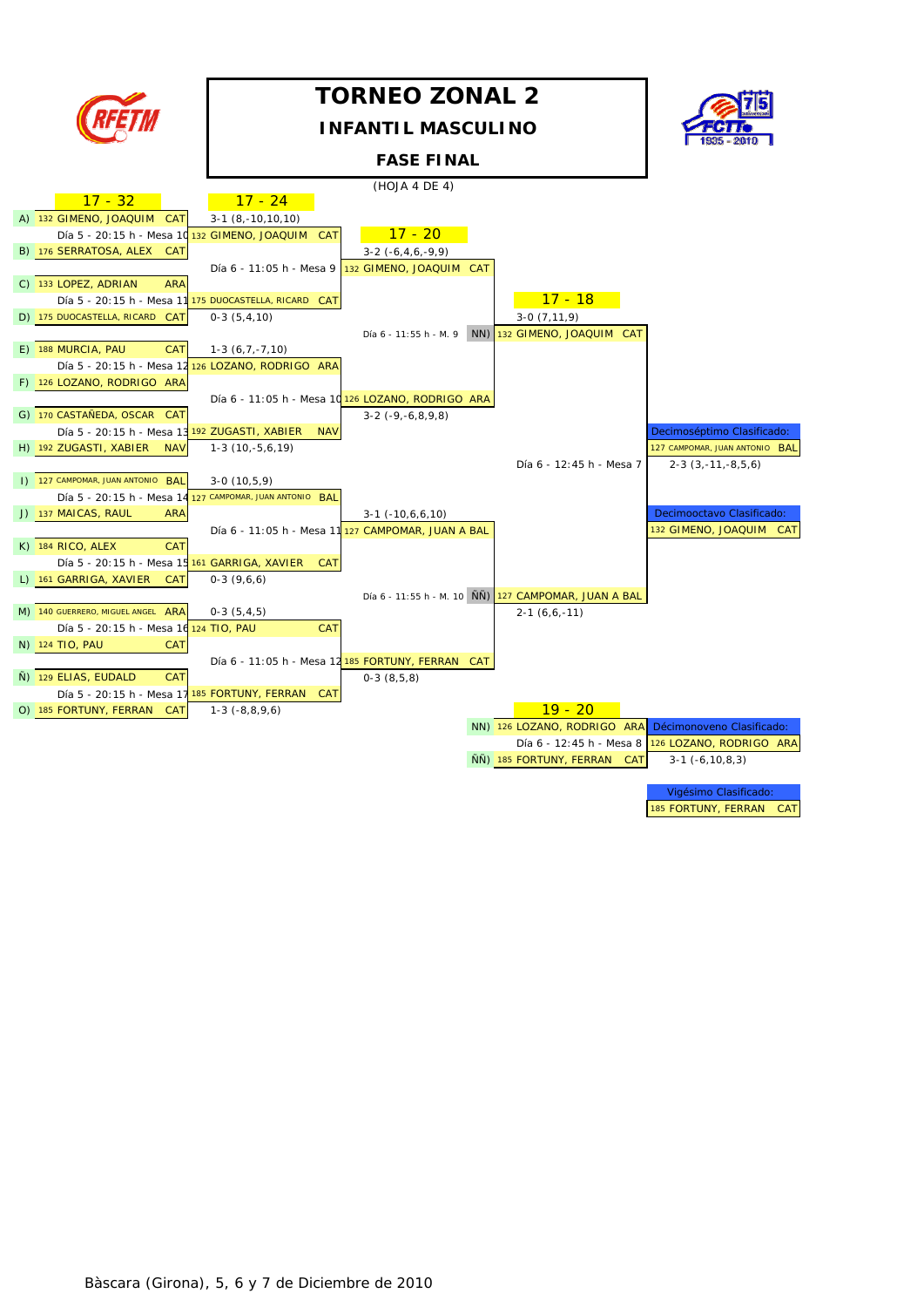## **TORNEO ZONAL 2: COMPETICIÓN INFANTIL FEMENINA - PRIMERA FASE**

modificado 30/11

|         |   | Part. Día Hora | Mes |
|---------|---|----------------|-----|
| $2 - 3$ | 5 | 12:00          | 4   |
| $1 - 4$ | 5 | 12:15          | 4   |
| $2 - 4$ | 5 | 12:30          | 4   |
| $1 - 3$ | 5 | 12:45          | 4   |
| $3 - 4$ | 5 | 13:00          | 4   |
| $1 - 2$ | 5 | 13:15          | 4   |

|              |       |                                                                    |       |            |                                                                                                                                                   |                |              |           | <b>PTS</b> | <b>CLS</b>         |
|--------------|-------|--------------------------------------------------------------------|-------|------------|---------------------------------------------------------------------------------------------------------------------------------------------------|----------------|--------------|-----------|------------|--------------------|
| $2 - 3$<br>5 | 12:00 | 4                                                                  |       |            |                                                                                                                                                   | $3 - 0$        | $3 - 1$      | 3-0       |            | 10                 |
| $1 - 4$      | 12:15 | -4                                                                 |       |            |                                                                                                                                                   | np             | $(4,3,-5,5)$ | $3-0$     |            |                    |
|              |       | 4                                                                  |       |            |                                                                                                                                                   |                | $0 - 3$      | $0 - 3$   |            | $4^{\circ}$        |
|              |       | 4                                                                  |       |            |                                                                                                                                                   |                | np           | np        |            |                    |
| 5            | 13:00 | -4                                                                 |       |            |                                                                                                                                                   |                |              | $3-0$     |            | $2^{\circ}$        |
| $1 - 2$      |       | 4                                                                  |       |            |                                                                                                                                                   |                |              | (7, 9, 7) |            |                    |
|              |       |                                                                    | 4     | <b>CAT</b> | $0 - 3$                                                                                                                                           | $3 - 0$        | $0 - 3$      |           | 4          | 3 <sup>0</sup>     |
|              |       | Part. Día Hora<br>5<br>$2 - 4$ 5 12:30<br>$1-3$ 5 12:45<br>5 13:15 | Mesal |            | <b>GRUPO 1</b><br>- ESCARTIN, NORA<br><b>CAT</b><br>2 .- VILLACORTA, HELENA<br><b>BAL</b><br>3 .- LARIO, LORENA<br><b>CAT</b><br>- CARBO, ARIADNA | $0 - 3$<br>1-3 | $3 - 0$      |           |            | 6<br>$\Omega$<br>5 |

|         |   | Part. Día Hora Mesa |   |  |
|---------|---|---------------------|---|--|
| $2 - 3$ |   | 5 12:00             | 5 |  |
| $1 - 4$ |   | $5 \quad 12:15$     | 5 |  |
| $2 - 4$ | 5 | 12:30               | 5 |  |
| $1 - 3$ | 5 | 12:45               | 5 |  |
| $3 - 4$ | 5 | 13:00               | 5 |  |
| 1-2     | 5 | 13:15               | 5 |  |

|         |   | Part. Día Hora | Mesa | <b>GRUPO 2</b>    |            |         |       |         |          | <b>PTS</b>   | <b>CLS</b>     |
|---------|---|----------------|------|-------------------|------------|---------|-------|---------|----------|--------------|----------------|
| $2 - 3$ | 5 | 12:00          | 5    | - BALLESTER, SARA | <b>CAT</b> |         | $3-0$ | $3-0$   | $3-0$    | 6            | 10             |
| $1 - 4$ | 5 | 12:15          | 5    |                   |            |         | np    | (8,7,9) | $3-0$    |              |                |
| $2 - 4$ | 5 | 12:30          | 5    | 2 - MONGE, ANE    | <b>BAL</b> | $0 - 3$ |       | $0 - 3$ | $0 - 3$  | $\mathbf{0}$ | 4 <sup>0</sup> |
| $1 - 3$ | 5 | 12:45          | 5    |                   |            |         |       | np      | np       |              |                |
| $3 - 4$ | 5 | 13:00          | 5    | 3 - RIUS, ALBA    | <b>CAT</b> | $0 - 3$ | $3-0$ |         | $0 - 3$  | 4            | 3 <sup>o</sup> |
| $1 - 2$ | 5 | 13:15          | 5    |                   |            |         |       |         | (8,5,11) |              |                |
|         |   |                |      | 4 - GARCIA, AINOA | <b>CAT</b> | $0 - 3$ | $3-0$ | $3-0$   |          | 5            | $2^{\circ}$    |

|         |   | Part. Día Hora | Mesa | <b>GRUPO 3</b>      |            |         |                  |          |          | <b>PTS</b> | <b>CLS</b>     |
|---------|---|----------------|------|---------------------|------------|---------|------------------|----------|----------|------------|----------------|
| $2 - 3$ | 5 | 12:00          | 6    | .- LOPEZ, JULIA     | <b>CAT</b> |         | $3 - 1$          | $3-0$    | 3-0      | 6          | 10             |
| $1 - 4$ |   | 5 12:15        | 6    |                     |            |         | $(4, 14, -4, 6)$ | (3,4,10) | $3-0$    |            |                |
| $2 - 4$ | 5 | 12:30          | 6    | 2 - COLINAS, HELENA | <b>CAT</b> | $1 - 3$ |                  | $3-0$    | $3-0$    | 5          | $2^{\circ}$    |
| $1 - 3$ | 5 | 12:45          | 6    |                     |            |         |                  | (4,3,9)  | (8,6,10) |            |                |
| $3 - 4$ | 5 | 13:00          | 6    | 3 .- DUARTE, PAULA  | <b>ARA</b> | 0-3     | $0 - 3$          |          | $3-0$    | 4          | 3 <sup>o</sup> |
| $1 - 2$ | 5 | 13:15          | 6    |                     |            |         |                  |          | (9,6,6)  |            |                |
|         |   |                |      | .- VERDES, ANNA     | <b>CAT</b> | 0-3     | $0 - 3$          | $0 - 3$  |          | 3          | $4^{\circ}$    |

|         |   | Part. Día Hora | Mesa |    | <b>GRUPO 4</b>            |            |         | ◠                | っ       |           | 5            | <b>PTS</b> | <b>CLS</b>     |
|---------|---|----------------|------|----|---------------------------|------------|---------|------------------|---------|-----------|--------------|------------|----------------|
| $1 - 4$ | 5 | 12:00          |      |    | - SAENZ, MARIONA          | <b>CAT</b> |         | 1-3              | $3 - 0$ | 3-0       | $3-0$        | ⇁          | $2^{\circ}$    |
| $2 - 3$ | 5 | 12:15          |      |    |                           |            |         | $(-12, 4, 6, 6)$ | np      | (5, 4, 5) | (5,8,6)      |            |                |
| 4-5     | 5 | 12:30          | 7    |    | - CHIRITA, LAURA NICOLETA | <b>CAT</b> | $3 - 1$ |                  | $3-0$   | $3-0$     | $3-0$        | 8          | 10             |
| $1 - 3$ | 5 | 12:45          |      |    |                           |            |         |                  | np      | (3,4,2)   | (9, 9, 5)    |            |                |
| $2 - 5$ | 5 | 13:00          | 7    | 3' | .- VILLACORTA, RAQUEL     | <b>BAL</b> | $0 - 3$ | $0 - 3$          |         | $0 - 3$   | $0 - 3$      | 0          | $5^{\circ}$    |
| $3 - 4$ | 5 | 13:15          |      |    |                           |            |         |                  |         | np        | np           |            |                |
| $1 - 5$ | 5 | 13:30          |      | 4  | .- MERINO, BARBARA        | <b>CAT</b> | 0-3     | $0 - 3$          | $3-0$   |           | $1 - 3$      | 5          | 4 <sup>0</sup> |
| $2 - 4$ | 5 | 13:45          |      |    |                           |            |         |                  |         |           | $(-5,8,0,7)$ |            |                |
| $3 - 5$ | 5 | 14:00          |      | 5  | - VALLESPI, MARIA         | <b>ARA</b> | $0 - 3$ | $0 - 3$          | $3 - 0$ | $3 - 1$   |              | 6          | 3 <sup>0</sup> |
| $1 - 2$ | 5 | 14:15          |      |    |                           |            |         |                  |         |           |              |            |                |

|         |   | Part. Día Hora | Mesa |                | <b>GRUPO 5</b>   |            |         |                | 3       |                      | 5         | <b>PTS</b> | <b>CLS</b>     |
|---------|---|----------------|------|----------------|------------------|------------|---------|----------------|---------|----------------------|-----------|------------|----------------|
| $1 - 4$ | 5 | 12:00          | 8    |                | .- ROCA, JULIA   | <b>CAT</b> |         | 3-1            | $3 - 0$ | $3-0$                | $3-0$     | 8          | 10             |
| $2 - 3$ | 5 | 12:15          | 8    |                |                  |            |         | $(-12,6,11,8)$ | np      | (5,5,8)              | (4,1,5)   |            |                |
| $4 - 5$ | 5 | 12:30          | 8    | 2 <sub>1</sub> | - MATAS, ARIADNA | <b>CAT</b> | 1-3     |                | $3 - 0$ | $2 - 3$              | $3-0$     | 6          | 3 <sup>0</sup> |
| $1 - 3$ | 5 | 12:45          | 8    |                |                  |            |         |                | np      | $(5, 10, -9, -7, 9)$ | (3,2,6)   |            |                |
| $2 - 5$ | 5 | 13:00          | 8    | 3              |                  | <b>BAL</b> | $0 - 3$ | $0 - 3$        |         | $0 - 3$              | $0 - 3$   | 0          | $5^{\circ}$    |
| $3 - 4$ | 5 | 13:15          | 8    |                | .- GAYA, AGNES   |            |         |                |         | np                   | np        |            |                |
| $1 - 5$ | 5 | 13:30          | 8    |                |                  | <b>CAT</b> | $0 - 3$ | 3-2            | $3-0$   |                      | $3-0$     | ⇁          | $2^{\circ}$    |
| $2 - 4$ | 5 | 13:45          | 8    | 4              | .- SOLES, ALBA   |            |         |                |         |                      | (7, 4, 5) |            |                |
| $3 - 5$ | 5 | 14:00          | 8    | 5              |                  | <b>CAT</b> | 0-3     | 0-3            | $3 - 0$ | $0 - 3$              |           | 5          | 4 <sup>0</sup> |
| $1 - 2$ | 5 | 14:15          | 8    |                | - JARMA, ALICIA  |            |         |                |         |                      |           |            |                |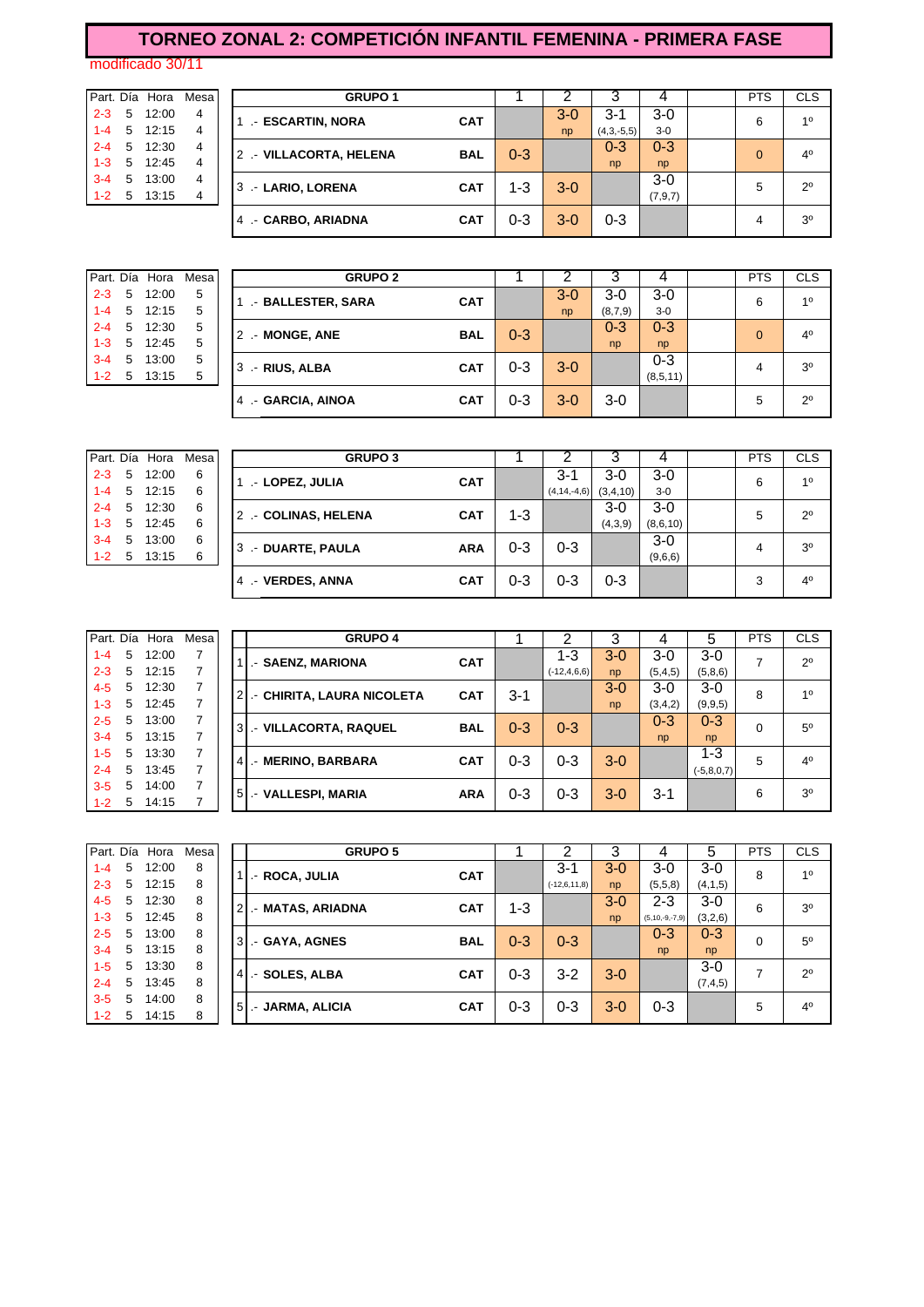

## **TORNEO ZONAL 2 INFANTIL FEMENINO**





#### o <mark>Previa 1 Previa 1 Previa 3 Previa 3 Previa 3 Previa 3 Previa 3 Previa 3 Previa 3 Previa 3 Previa 3 Previa 3 Previa 3 Previa 3 Previa 3 Previa 3 Previa 3 Previa 3 Previa 3 Previa 3 Previa 3 Previa 3 Previa 3 Previa 3 Pre</mark>

 $\overline{\phantom{a}}$  $\overline{\phantom{a}}$ 

| <b>ARA</b><br>199 MATAS, ARIADNA<br><b>CAT</b><br>Día 5 - 18:10 h - Mesa 13 199 MAT.<br>Día 5 - 18:10 h - Mesa 11 206 DUARTE, PAULA<br><b>ARA</b><br>$3-1(7,-7,3,5)$<br>203 VILLACORTA, HELENA BAL<br>Previa 2<br>Previa 4 |                   |  |  |
|----------------------------------------------------------------------------------------------------------------------------------------------------------------------------------------------------------------------------|-------------------|--|--|
|                                                                                                                                                                                                                            | 206 DUARTE, PAULA |  |  |
| 215 MERINO, BARBARA CAT                                                                                                                                                                                                    |                   |  |  |
|                                                                                                                                                                                                                            |                   |  |  |
|                                                                                                                                                                                                                            |                   |  |  |
|                                                                                                                                                                                                                            |                   |  |  |

#### 202 MONGE, ANE BAL Día 5 - 18:10 h - Mesa 12 210 VERDES, ANNA CAT 210 VERDES, ANNA CAT 3-np

| DUARTE, PAULA       | <b>ARA</b> |                                             |            | 199 MATAS, ARIADNA<br><b>CAT</b>                  |
|---------------------|------------|---------------------------------------------|------------|---------------------------------------------------|
|                     |            | Día 5 - 18:10 h - Mesa 11 206 DUARTE, PAULA | <b>ARA</b> | Día 5 - 18:10 h - Mesa 13 199 MATAS, ARIADNA      |
| MERINO, BARBARA CAT |            | $3-1(7,-7,3,5)$                             |            | 203 VILLACORTA, HELENA BAL<br>$3-np$              |
| Previa 2            |            |                                             |            | Previa 4                                          |
| <b>MONGE, ANE</b>   | <b>BAL</b> |                                             |            | <b>CAT</b><br>214 JARMA, ALICIA                   |
|                     |            | Día 5 - 18:10 h - Mesa 12 210 VERDES, ANNA  | <b>CAT</b> | Día 5 - 18:10 h - Mesa 14 208 VALLESPI, MARIA     |
| <b>VERDES, ANNA</b> | <b>CAT</b> | 3-np                                        |            | $0-3(7,3,8)$<br>208 VALLESPI, MARIA<br><b>ARA</b> |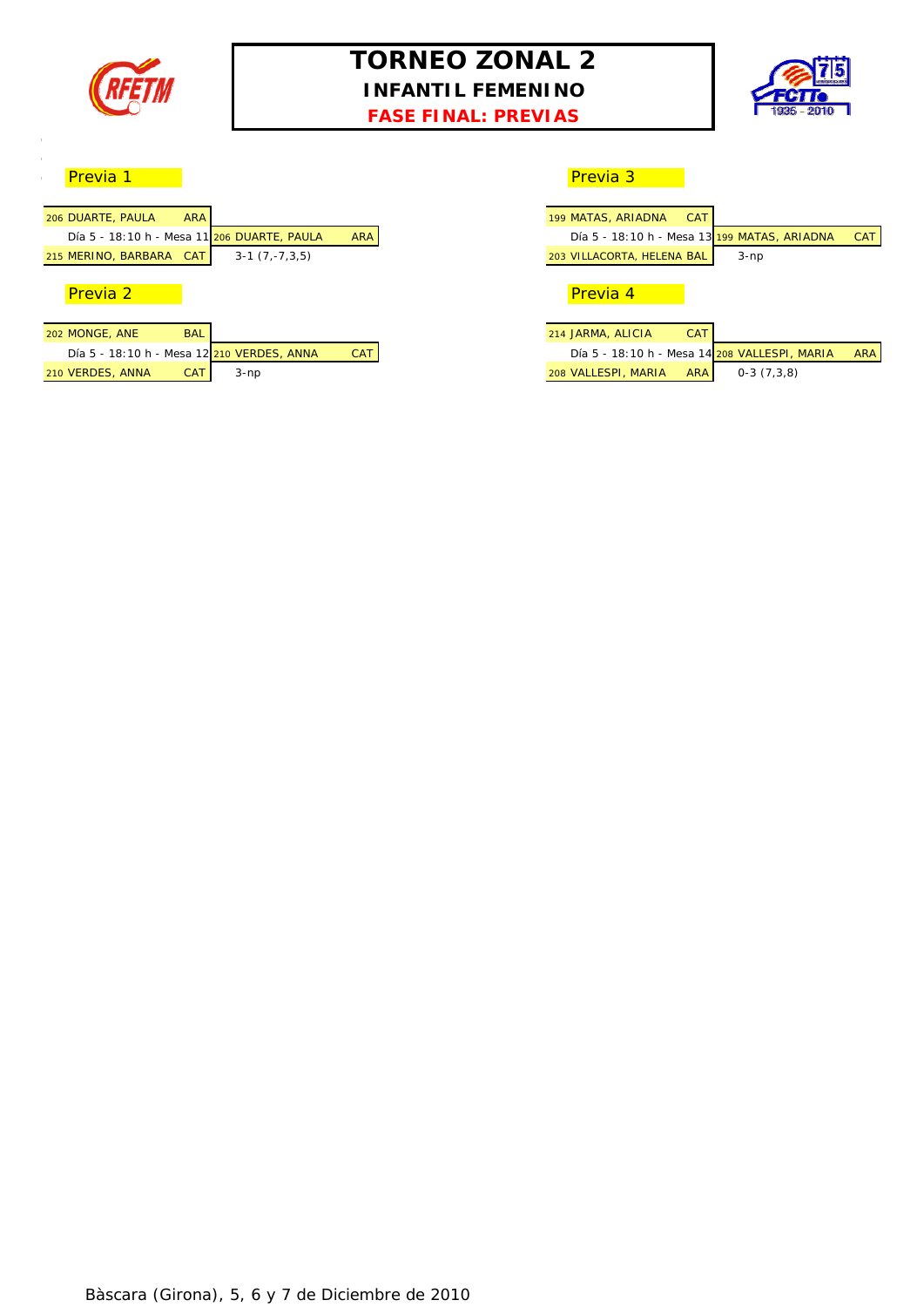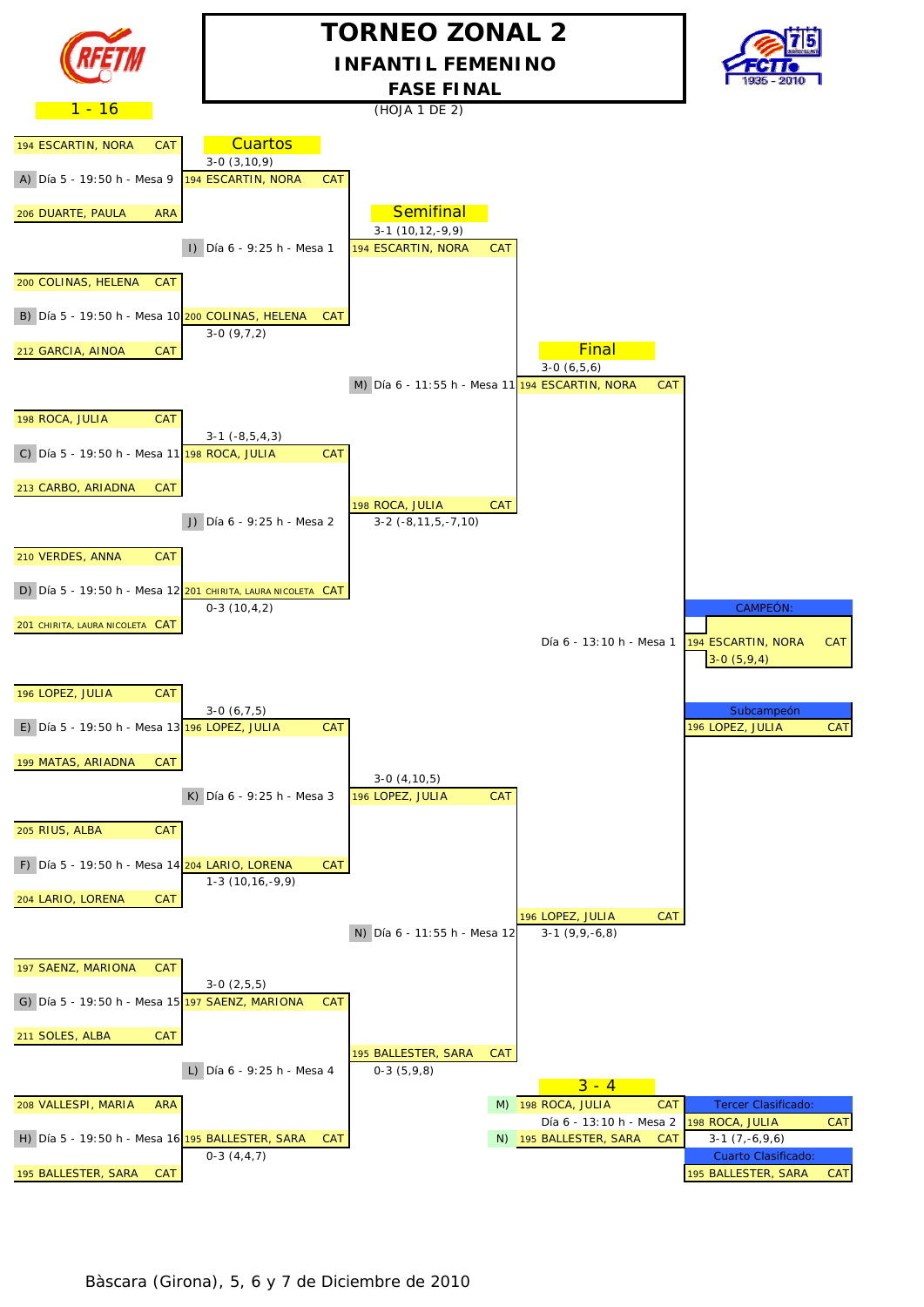

## **TORNEO ZONAL 2 INFANTIL FEMENINO**



#### **FASE FINAL**

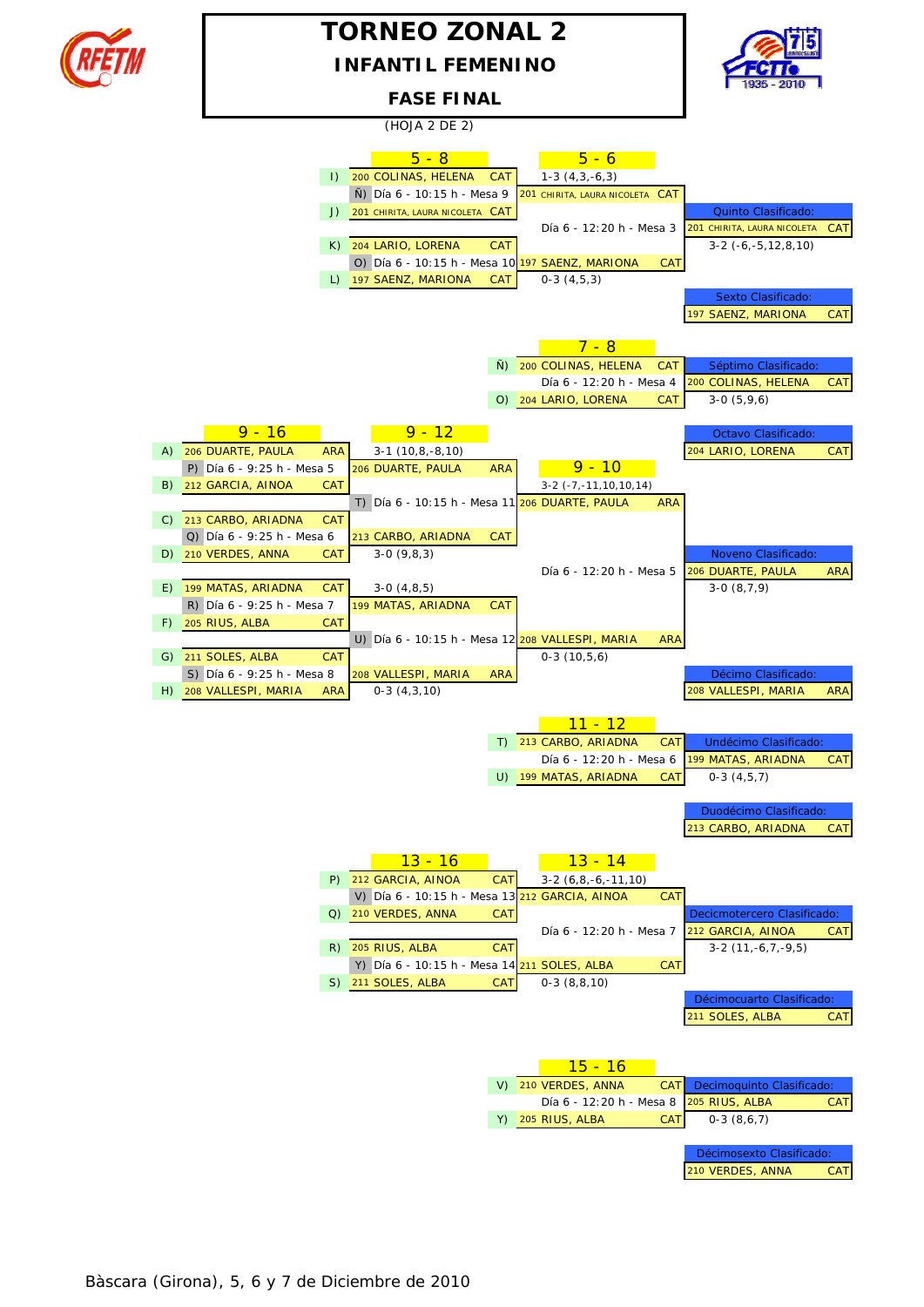#### **TORNEO ZONAL 2: COMPETICIÓN JUVENIL MASCULINA - PRIMERA FASE**

modificado 30/11

|         |    | Part. Día Hora | Mesa | <b>GRUPO 1</b>         |            |         |         |                |               | <b>PTS</b> | CLS            |
|---------|----|----------------|------|------------------------|------------|---------|---------|----------------|---------------|------------|----------------|
| $2 - 3$ | 6  | 18:00          | 10   | .- RAMOS, YORDI JASON  | <b>CAT</b> |         | 3-0     | 3-0            | $3-0$         | 6          | 10             |
| $1 - 4$ | 6  | 18:15          | 10   |                        |            |         | (4,7,9) | n <sub>D</sub> | $3-0$         |            |                |
| $2 - 4$ | 6  | 18:30          | 10   | 2 .- GASCON, ALEJANDRO | <b>CAT</b> | $0 - 3$ |         | $3-0$          | 1-3           | 4          | 3 <sup>0</sup> |
| $1 - 3$ | 6  | 18:45          | 10   |                        |            |         |         | np             | $(9,-8,7,10)$ |            |                |
| $3 - 4$ | 6  | 19:00          | 10   | 3 .- FAULKNER, DONALD  | <b>ARA</b> | $0 - 3$ | $0 - 3$ |                | $0 - 3$       | $\Omega$   | $4^{\circ}$    |
| $1 - 2$ | -6 | 19:15          | 10   |                        |            |         |         |                | np            |            |                |
|         |    |                |      | 4 .- TUDELA, FERRAN    | <b>CAT</b> | 0-3     | 3-1     | $3-0$          |               | 5          | $2^{\circ}$    |
|         |    |                |      |                        |            |         |         |                |               |            |                |

|         |   | Part. Día Hora | Mesa | <b>GRUPO 2</b>       |            |         |         |               |         | <b>PTS</b> | <b>CLS</b>     |
|---------|---|----------------|------|----------------------|------------|---------|---------|---------------|---------|------------|----------------|
| $2 - 3$ | 6 | 18:00          | 11   | 1 - MALLORQUI, ADRIA | <b>CAT</b> |         | $3-0$   | 3-0           | 3-0     | 6          | 10             |
| $1 - 4$ | 6 | 18:15          | 11   |                      |            |         | (2,7,1) | (8,6,6)       | $3-0$   |            |                |
| $2 - 4$ | 6 | 18:30          | 11   | 2 .- SOLE, GUILLEM   | <b>CAT</b> | $0 - 3$ |         | 1-3           | $3-0$   |            | 3 <sup>o</sup> |
| $1 - 3$ | 6 | 18:45          | 11   |                      |            |         |         | $(8,6,-10,4)$ | (9,6,9) |            |                |
| $3 - 4$ | 6 | 19:00          | 11   | 3 - MUZO, SERGIO     | <b>BAL</b> | $0 - 3$ | $3 - 1$ |               | $3-0$   |            | $2^{\circ}$    |
| $1 - 2$ | 6 | 19:15          | 11   |                      |            |         |         |               | (4,4,6) |            |                |
|         |   |                |      | 4 - CASTELLA, JUAN   | <b>CAT</b> | $0 - 3$ | 0-3     | 0-3           |         | 3          | 4 <sup>0</sup> |

| Part. Día |   | Hora  | Mesa | <b>GRUPO 3</b>     |            |         |         |         |                 | <b>PTS</b> | CLS            |
|-----------|---|-------|------|--------------------|------------|---------|---------|---------|-----------------|------------|----------------|
| $2 - 3$   | 6 | 18:00 | 12   | .- CARULLA, LLUIS  | <b>BAL</b> |         | 3-0     | $3-0$   | $3-0$           | 6          | 10             |
| 1-4       | 6 | 18:15 | 12   |                    |            |         | (4,5,2) | (7,5,4) | $3-0$           |            |                |
| $2 - 4$   | 6 | 18:30 | 12   | 2 .- ALCARAZ, JOAN | CAT        | $0 - 3$ |         | $3-0$   | $2 - 3$         | 4          | 3 <sup>o</sup> |
| 1-3       | 6 | 18:45 | 12   |                    |            |         |         | (5.5.3) | $(-3,7,1,-2,5)$ |            |                |
| $3 - 4$   | 6 | 19:00 | 12   | 3 .- MACAYA, ARNAU | <b>CAT</b> | $0 - 3$ | $0 - 3$ |         | $0 - 3$         | 3          | $2^{\circ}$    |
| $1-2$     | 6 | 19:15 | 12   |                    |            |         |         |         | (7,6,6)         |            |                |
|           |   |       |      | 4 - ABRADO, ADRIA  | CAT        | $0 - 3$ | $3-2$   | $3-0$   |                 | 5          | 4 <sup>0</sup> |

|         |   | Part. Día Hora | Mesa | <b>GRUPO 4</b>       |            |         |                 |         |           | <b>PTS</b> | <b>CLS</b>  |
|---------|---|----------------|------|----------------------|------------|---------|-----------------|---------|-----------|------------|-------------|
| $2 - 3$ | 6 | 18:00          | 13   | 1 .- LATORRE, JORDI  | <b>CAT</b> |         | $3 - 2$         | 3-0     | 3-0       | 6          | 10          |
| 1-4     | 6 | 18:15          | 13   |                      |            |         | $(-8,5,9,-9,5)$ | (5,7,8) | $3-0$     |            |             |
| $2 - 4$ | 6 | 18:30          | 13   | 2 .- ARMENGOL, JOSEP | CAT        | $2 - 3$ |                 | 3-0     | 3-0       | 5          | $2^{\circ}$ |
| 1-3     | 6 | 18:45          | 13   |                      |            |         |                 | (8,9,8) | (11,5,4)  |            |             |
| 3-4     | 6 | 19:00          | 13   | 3 - SOY, GUILLEM     | <b>CAT</b> | $0 - 3$ | $0 - 3$         |         | 3-0       |            | 30          |
| $1 - 2$ | 6 | 19:15          | 13   |                      |            |         |                 |         | (6, 7, 7) |            |             |
|         |   |                |      | 4 - RODRIGUEZ, KEVIN | <b>NAV</b> | $0 - 3$ | 0-3             | 0-3     |           |            | 40          |

|         | Part. Día | Hora  | Mesa |   | <b>GRUPO 5</b>        |            |         |              |            |         | 5               | <b>PTS</b> | <b>CLS</b>     |
|---------|-----------|-------|------|---|-----------------------|------------|---------|--------------|------------|---------|-----------------|------------|----------------|
| $1 - 4$ | 6         | 15:00 | 2    |   | .- PRADOS, ANTONI     | <b>CAT</b> |         | $3 - 1$      | $0 - 3$    | $3-0$   | $3-0$           |            | 3 <sup>0</sup> |
| $2 - 3$ | 6         | 15:15 | 2    |   |                       |            |         | $(5,-6,1,6)$ | (11, 7, 5) | (5,2,1) | (6,6,5)         |            |                |
| $4 - 5$ | 6         | 15:30 | 2    |   | .- PEDEMONTE, JOAQUIM | <b>CAT</b> | 1-3     |              | $3-0$      | $3-0$   | $3 - 1$         | ∍          | 10             |
| $1 - 3$ | 6         | 15:45 | 2    |   |                       |            |         |              | (3,3,13)   | (4,5,6) | $(-6, 9, 8, 4)$ |            |                |
| $2 - 5$ | 6         | 16:00 | 2    | 3 | - BARRENECHE, ALVARO  | <b>CAT</b> | $3-0$   | $0 - 3$      |            | $3-0$   | $3-0$           | ⇁          | $2^{\circ}$    |
| $3 - 4$ | 6         | 16:15 | 2    |   |                       |            |         |              |            | (6,7,5) | (7,3,6)         |            |                |
| $1 - 5$ | 6         | 16:30 | 2    | 4 | .- BALAGUER, MARC     | <b>CAT</b> | $0 - 3$ | $0 - 3$      | $0 - 3$    |         | $0 - 3$         | 4          | $5^{\circ}$    |
| $2 - 4$ | 6         | 16:45 | 2    |   |                       |            |         |              |            |         | (2,7,4)         |            |                |
| $3 - 5$ | 6         | 17:00 | 2    | 5 |                       | <b>ARA</b> | $0 - 3$ | $1 - 3$      | $0 - 3$    | $3-0$   |                 | 5          | $\Delta^0$     |
| $1 - 2$ | 6         | 17:15 | ◠    |   | .- MAGDALENA, PABLO   |            |         |              |            |         |                 |            |                |

|         |   | Part. Día Hora | Mesa |                | <b>GRUPO 6</b>        |            |     |         |       |               |                          | <b>PTS</b>     | <b>CLS</b>     |
|---------|---|----------------|------|----------------|-----------------------|------------|-----|---------|-------|---------------|--------------------------|----------------|----------------|
| 1-4     | 6 | 15:00          | 3    |                | .- LOPEZ, ADRIA       | <b>CAT</b> |     | $3-0$   | $3-0$ | 3-1           | $0 - 3$                  | $\overline{ }$ | $2^{\circ}$    |
| $2 - 3$ | 6 | 15:15          | 3    |                |                       |            |     | (7,5,3) | np    | $(-10,1,7,7)$ | (6,3,4)                  |                |                |
| $4 - 5$ | 6 | 15:30          | 3    | $\overline{2}$ | .- SABATER, ADRIA     | <b>CAT</b> | 0-3 |         | $3-0$ | 3-1           | 1-3                      | 6              | 3 <sup>o</sup> |
| 1-3     | 6 | 15:45          | 3    |                |                       |            |     |         | np    |               | $(-7,6,4,7)$ (9,12,-5,6) |                |                |
| $2 - 5$ | 6 | 16:00          | 3    |                | 3 .- FAULKNER, DENNIS | <b>ARA</b> | 0-3 | $0 - 3$ |       | $0 - 3$       | $0 - 3$                  | $\Omega$       | $5^{\circ}$    |
| $3 - 4$ | 6 | 16:15          | 3    |                |                       |            |     |         |       | np            | np                       |                |                |
| $1 - 5$ | 6 | 16:30          | 3    |                | 4 .- MASIP, DAVID     | <b>CAT</b> | 1-3 | $1 - 3$ | $3-0$ |               | 0-3                      | 5              | 4 <sup>0</sup> |
| $2 - 4$ | 6 | 16:45          | 3    |                |                       |            |     |         |       |               | (4,6,9)                  |                |                |
| $3 - 5$ | 6 | 17:00          | 3    | 5 <sub>1</sub> |                       | <b>CAT</b> | 3-0 | 3-1     | $3-0$ | $3-0$         |                          | 8              | 10             |
| $1 - 2$ | 6 | 17:15          | 3    |                | - SOLES, MARC         |            |     |         |       |               |                          |                |                |
|         |   |                |      |                |                       |            |     |         |       |               |                          |                |                |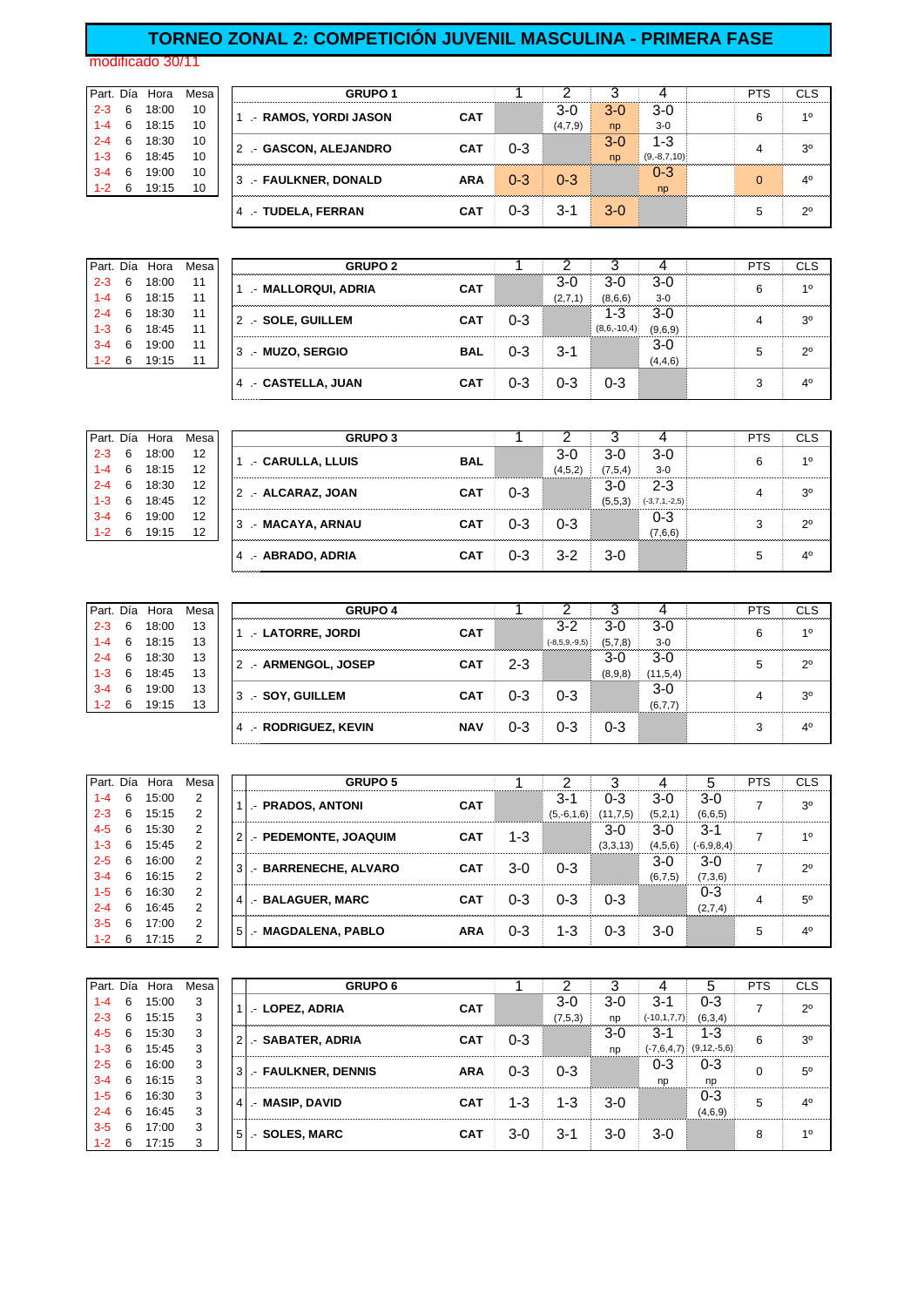|         | Part. Día | Hora  | Mesa |                | <b>GRUPO 7</b>     |            |         |                      |             |         |                 | <b>PTS</b> | <b>CLS</b>     |
|---------|-----------|-------|------|----------------|--------------------|------------|---------|----------------------|-------------|---------|-----------------|------------|----------------|
| $1 - 4$ | 6         | 15:00 | 4    |                | .- PORTA, RAUL     | <b>CAT</b> |         | $2 - 3$              | $3-0$       | $3-0$   | $3-0$           |            | 10             |
| $2 - 3$ | 6         | 15:15 | 4    |                |                    |            |         | $(-5, 8, 6, -6, 10)$ | (9, 9, 5)   | (4,7,6) | (2, 11, 2)      |            |                |
| $4 - 5$ | 6         | 15:30 | 4    | $\overline{2}$ | .- CALDERO, ERIC   | <b>CAT</b> | $3-2$   |                      | $3-0$       | $3-0$   | $1-3$           |            | $2^{\circ}$    |
| $1 - 3$ | 6         | 15:45 | 4    |                |                    |            |         |                      | (5, 11, 12) | (1,4,5) | $(-6,6,5,12)$   |            |                |
| $2 - 5$ | 6         | 16:00 | 4    | 3              | .- MILLERA, MATIAS | <b>NAV</b> | $0 - 3$ | $0 - 3$              |             | $3-0$   | $0 - 3$         | 5          | 4 <sup>0</sup> |
| $3 - 4$ | 6         | 16:15 | 4    |                |                    |            |         |                      |             | (7,7,3) | (6,2,5)         |            |                |
| $1 - 5$ | 6         | 16:30 | 4    | 4 <sup>1</sup> | .- PUJOL. MARC     | <b>CAT</b> | 0-3     | $0 - 3$              | $0 - 3$     |         | 1-3             | 4          | $5^{\circ}$    |
| $2 - 4$ | 6         | 16:45 | 4    |                |                    |            |         |                      |             |         | $(-8, 5, 7, 5)$ |            |                |
| $3-5$   | 6         | 17:00 | 4    | 5              | .- RIBOSA, JESUS   | <b>CAT</b> | 0-3     | 3-1                  | 3-0         | $3 - 1$ |                 |            | 3 <sup>o</sup> |
| $1 - 2$ | 6         | 17:15 | 4    |                |                    |            |         |                      |             |         |                 |            |                |

| Part. Día |   | Hora  | Mesa |                | <b>GRUPO 8</b>        |            |         |         |                                  |              | :5        | <b>PTS</b>     | <b>CLS</b>     |
|-----------|---|-------|------|----------------|-----------------------|------------|---------|---------|----------------------------------|--------------|-----------|----------------|----------------|
| $1 - 4$   | 6 | 15:00 | 5    |                | 1   .- LLANO, JOAN    | <b>CAT</b> |         | $2 - 3$ | $3 - 2$                          | $3-0$        | $3-0$     | $\overline{ }$ | $2^{\circ}$    |
| $2 - 3$   | 6 | 15:15 | 5    |                |                       |            |         |         | $(-3,3,-9,8,9)$ $(-9,8,4,-12,7)$ | (3,8,9)      | (6, 4, 5) |                |                |
| $4 - 5$   | 6 | 15:30 | 5    |                | 2. FONT, GERARD       | <b>CAT</b> | $3 - 2$ |         | 1-3                              | 3-1          | $3-0$     | -              | 3 <sup>0</sup> |
| $1 - 3$   | 6 | 15:45 | 5    |                |                       |            |         |         | $(6,-11,3,5)$ $(10,-6,10,10)$    |              | (7, 4, 3) |                |                |
| $2 - 5$   | 6 | 16:00 | 5    | 3 <sup>1</sup> | .- CANO, FERRAN       | <b>CAT</b> | $2 - 3$ | $3 - 1$ |                                  | 3-1          | $3-0$     | -              | 10             |
| $3-4$     | 6 | 16:15 | 5    |                |                       |            |         |         |                                  | $(2,4,-9,6)$ | (7.1,6)   |                |                |
| $1 - 5$   | 6 | 16:30 | 5    |                | 4   .- DOMINGO, JAUME | <b>BAL</b> | $0 - 3$ | 1-3     | 1-3                              |              | $3-0$     | 5              | 40             |
| $2 - 4$   | 6 | 16:45 | 5    |                |                       |            |         |         |                                  |              | (7,3,7)   |                |                |
| $3-5$     | 6 | 17:00 | 5    |                |                       |            | $0 - 3$ | $0 - 3$ | $0 - 3$                          | $0 - 3$      |           |                |                |
| $1 - 2$   | 6 | 17:15 | 5    | 5 <sup>1</sup> | - SANCHEZ, PAU        | <b>CAT</b> |         |         |                                  |              |           | 4              | $5^{\circ}$    |

|         |   | Part. Día Hora | Mesa |                | <b>GRUPO 9</b>     |            |     |                 |                     |                           |                 | PTS | <b>CLS</b>     |
|---------|---|----------------|------|----------------|--------------------|------------|-----|-----------------|---------------------|---------------------------|-----------------|-----|----------------|
| $1 - 4$ | 6 | 15:00          | 6    |                | .- PRAT, NORBERT   | <b>CAT</b> |     | $3-2$           | 3-1                 | 3-1                       | $3-0$           | 8   | 10             |
| $2 - 3$ | 6 | 15:15          | 6    |                |                    |            |     | $(4,-7,8,-7,8)$ |                     | $(4,-8,9,7)$ $(5,-6,5,7)$ | (6, 8, 12)      |     |                |
| $4 - 5$ | 6 | 15:30          | 6    |                | .- GARCIA, ALBERTO | <b>BAL</b> | 2-3 |                 | $3-2$               | 3-0                       | $3-0$           | ⇁   | $2^{\circ}$    |
| $1 - 3$ | 6 | 15:45          | 6    |                |                    |            |     |                 | $(-8, 4, -6, 6, 9)$ | (2,6,5)                   | (4,4,8)         |     |                |
| $2 - 5$ | 6 | 16:00          | 6    | 3              | - SANCHEZ, CARLOS  | <b>CAT</b> | 1-3 | $2 - 3$         |                     | 3-1                       | $3-0$           | 6   | 3 <sup>0</sup> |
| $3 - 4$ | 6 | 16:15          | 6    |                |                    |            |     |                 |                     | $(4,5,-6,10)$             | (9, 8, 8)       |     |                |
| $1 - 5$ | 6 | 16:30          | 6    |                | .- LLORENS, DAVID  | <b>CAT</b> | 1-3 | $0 - 3$         | $1 - 3$             |                           | 1-3             | 4   | $5^{\circ}$    |
| $2 - 4$ | 6 | 16:45          | 6    | $-4$           |                    |            |     |                 |                     |                           | $(-9, 4, 7, 8)$ |     |                |
| $3-5$   | 6 | 17:00          | 6    | 5 <sub>5</sub> |                    | <b>CAT</b> | 0-3 | $0 - 3$         | $0 - 3$             | 3-1                       |                 | 5   | 40             |
| $1 - 2$ | 6 | 17:15          | 6    |                | .- AVILA, FELIX    |            |     |                 |                     |                           |                 |     |                |

| Part. Día |   | Hora  | Mesa |             | GRUPO 10            |            |         |         |         |                 | 5               | <b>PTS</b> | <b>CLS</b>     |
|-----------|---|-------|------|-------------|---------------------|------------|---------|---------|---------|-----------------|-----------------|------------|----------------|
| $1 - 4$   | 6 | 15:00 | 7    |             | - PASTOR, ALBERT    | <b>CAT</b> |         | $3-0$   | $3-0$   | $3-2$           | $3 - 1$         | 8          | 10             |
| $2 - 3$   | 6 | 15:15 | 7    |             |                     |            |         | (6.5.9) | (5,3,8) | $(6,-7,-8,9,7)$ | $(8, 8, -5, 8)$ |            |                |
| $4 - 5$   | 6 | 15:30 | 7    | $2^{\circ}$ | - HERNANDEZ, POL    | <b>CAT</b> | $0 - 3$ |         | 0-3     | $0 - 3$         | $1 - 3$         | 4          | $5^{\circ}$    |
| $1 - 3$   | 6 | 15:45 |      |             |                     |            |         |         | (9,6,8) | (6, 4, 7)       | $(8,-8,9,11)$   |            |                |
| $2 - 5$   | 6 | 16:00 |      | 3           | .- FLYNN. GERARD    | <b>CAT</b> | 0-3     | $3-0$   |         | $0 - 3$         | $1 - 3$         | 5          | 4 <sup>0</sup> |
| $3 - 4$   | 6 | 16:15 |      |             |                     |            |         |         |         | (6,6,6)         | $(7,7,-5,8)$    |            |                |
| $1 - 5$   | 6 | 16:30 | 7    |             |                     | <b>CAT</b> | 2-3     | $3-0$   | $3-0$   |                 | $3-0$           | -          | $2^{\circ}$    |
| $2 - 4$   | 6 | 16:45 | ⇁    | 4 I         | .- VAZQUEZ, ENRIQUE |            |         |         |         |                 | (5,8,4)         |            |                |
| $3-5$     | 6 | 17:00 |      |             |                     |            |         |         |         |                 |                 |            |                |
| $1 - 2$   | 6 | 17:15 |      | . 5 1       | .- PALOMO, JAVIER   | <b>NAV</b> | $1 - 3$ | 3-1     | $3 - 1$ | $0 - 3$         |                 | 6          | 3 <sup>o</sup> |

|         |   | Part. Día Hora | Mesa |                | <b>GRUPO 11</b>  |            |         |           |            |       |                 | <b>PTS</b> | <b>CLS</b>  |
|---------|---|----------------|------|----------------|------------------|------------|---------|-----------|------------|-------|-----------------|------------|-------------|
| $1 - 4$ | 6 | 15:00          | 8    |                |                  |            |         | $3-0$     | $3-0$      | $3-0$ | $3-0$           |            | 10          |
| $2 - 3$ | 6 | 15:15          | 8    |                | .- RULL. ALBERT  | <b>CAT</b> |         | (6, 5, 3) | (3,4,7)    | np    | (3,3,2)         | 8          |             |
| $4 - 5$ | 6 | 15:30          | 8    | 2              | .- PANE, VICTOR  | <b>CAT</b> | $0 - 3$ |           | 3-0        | $3-0$ | $3-2$           | ∍          | $2^{\circ}$ |
| $1 - 3$ | 6 | 15:45          | 8    |                |                  |            |         |           | (3, 10, 9) | np    | $(6,-6,5,-8,9)$ |            |             |
| $2 - 5$ | 6 | 16:00          | 8    | 3              | .- SANZ, XAVIER  | <b>CAT</b> | $0 - 3$ | $0 - 3$   |            | $3-0$ | $0 - 3$         | 5          | $4^{\circ}$ |
| $3 - 4$ | 6 | 16:15          | 8    |                |                  |            |         |           |            | np    | (7.9.7)         |            |             |
| $1 - 5$ | 6 | 16:30          | 8    | $\overline{4}$ | .- LOPEZ, EDUARD | <b>BAL</b> | $0 - 3$ | $0 - 3$   | $0 - 3$    |       | 0-3             | 4          | $5^{\circ}$ |
| $2 - 4$ | 6 | 16:45          | 8    |                |                  |            |         |           |            |       | np              |            |             |
| $3-5$   | 6 | 17:00          | 8    | 5              | .- BLANCA, ALEX  | <b>CAT</b> | $0 - 3$ | $2 - 3$   | 3-0        | $3-0$ |                 | 6          | 30          |
| $1 - 2$ | 6 | 17:15          | 8    |                |                  |            |         |           |            |       |                 |            |             |

| Part. Día |    | Hora  | Mesa |                | <b>GRUPO 12</b>           |            |         |         |                                                              |           |                  | <b>PTS</b> | CLS          |
|-----------|----|-------|------|----------------|---------------------------|------------|---------|---------|--------------------------------------------------------------|-----------|------------------|------------|--------------|
| $1 - 4$   | 6  | 15:00 | 9    |                | <b>I.- ROMERO, ALBERT</b> | <b>CAT</b> |         | $3-2$   | 2-3                                                          | 3-1       | 3-0              | ∍          | $2^{\circ}$  |
| $2 - 3$   | 6  | 15:15 | 9    |                |                           |            |         |         | $(5,-3,10,-6,5)$ $(-14,11,7,-6,6)$ $(8,-5,10,5)$ $(8,10,11)$ |           |                  |            |              |
| $4 - 5$   | 6  | 15:30 | 9    |                | 2. CAMPOMAR, FERNANDO     | <b>BAL</b> | $2 - 3$ |         | 1-3                                                          | $3-0$     | $2 - 3$          | 5          | $30^{\circ}$ |
| $1 - 3$   | 6  | 15:45 | 9    |                |                           |            |         |         | $(-9, 1, 2, 7)$                                              | (7, 8, 9) | $(-8,-9,9,11,0)$ |            |              |
| $2 - 5$   | 6  | 16:00 | 9    |                | 3   .- RULL, GERARD       | <b>CAT</b> | $3-2$   | $3 - 1$ |                                                              | $3-0$     | $3-2$            | 8          | 10           |
| $3 - 4$   | 6  | 16:15 | 9    |                |                           |            |         |         |                                                              | (7,7,4)   | $(9,-9,-6,9,4)$  |            |              |
| $1 - 5$   | 6  | 16:30 | 9    | $\overline{4}$ |                           | <b>CAT</b> | $1 - 3$ | $0 - 3$ | $0 - 3$                                                      |           | 3-1              | 5          | $5^{\circ}$  |
| $2 - 4$   | -6 | 16:45 | 9    |                | .- BOU, ALEX              |            |         |         |                                                              |           | $(-9,9,6,8)$     |            |              |
| $3-5$     | 6  | 17:00 | 9    |                | 5   .- SALVADOR, CRISTIAN | <b>CAT</b> | $0 - 3$ | $3-2$   | $2 - 3$                                                      | 1-3       |                  | 5          | 40           |
| $1 - 2$   | 6  | 17:15 | 9    |                |                           |            |         |         |                                                              |           |                  |            |              |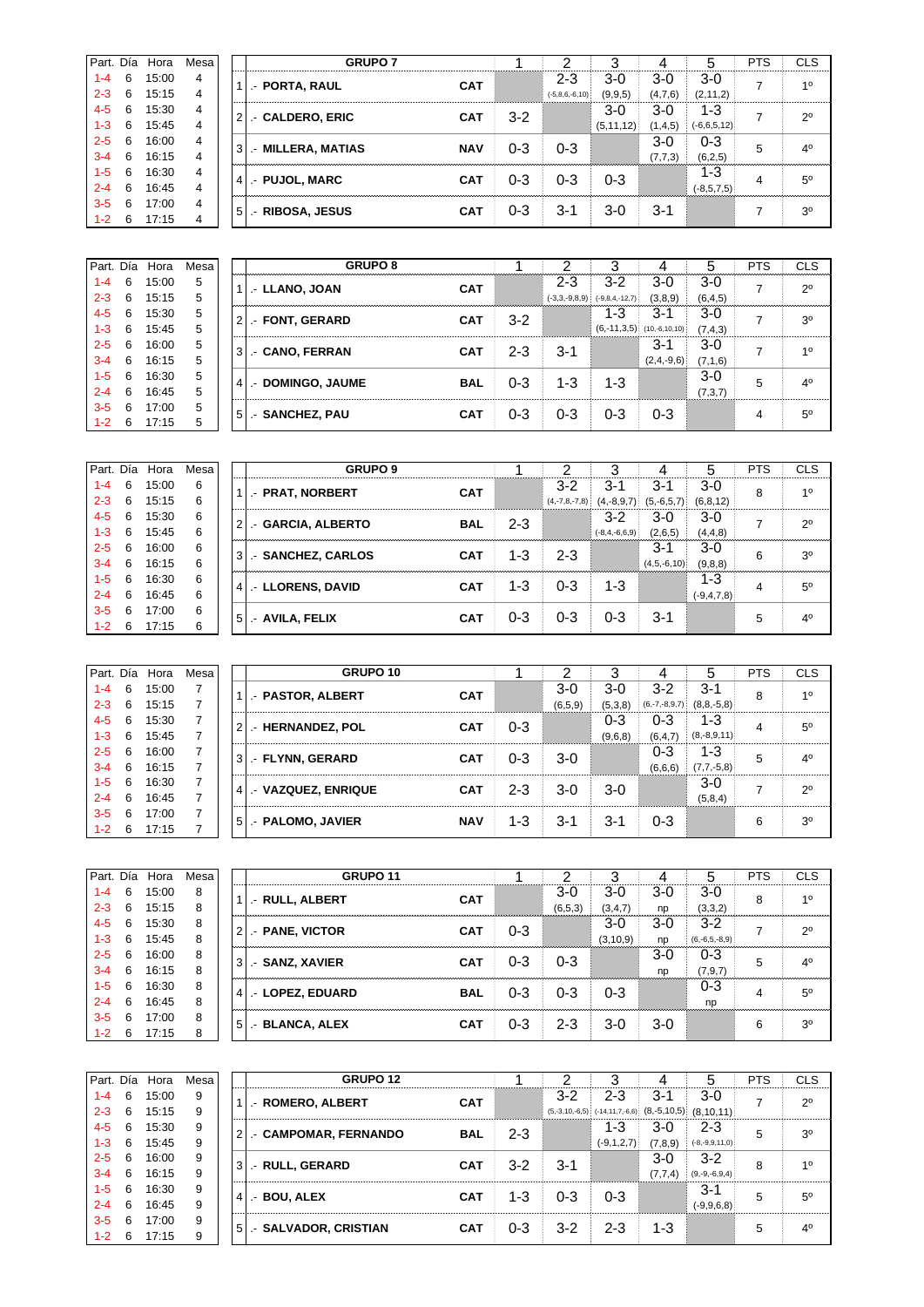| Part. Día |   | Hora  | Mesa |                | <b>GRUPO 13</b>           |            |         |            |                 |       |                 | <b>PTS</b> | <b>CLS</b>     |
|-----------|---|-------|------|----------------|---------------------------|------------|---------|------------|-----------------|-------|-----------------|------------|----------------|
| $1 - 4$   | 6 | 15:00 | 10   |                | .- RIERA, JOAN ANTONI     | <b>BAL</b> |         | $3-0$      | $2 - 3$         | $3-0$ | $3-0$           |            | $2^{\circ}$    |
| $2 - 3$   | 6 | 15:15 | 10   |                |                           |            |         | (7, 10, 3) | $(8,-3,-9,7,8)$ | np    | (3,3,6)         |            |                |
| $4 - 5$   | 6 | 15:30 | 10   | 2 <sub>1</sub> | - MIRET ESTANIS           | <b>CAT</b> | 0-3     |            | 0-3             | $3-0$ | $2 - 3$         | 5          | 4 <sup>0</sup> |
| $1 - 3$   | 6 | 15:45 | 10   |                |                           |            |         |            | (5,7,7)         | np    | $(3,-5,-7,9,5)$ |            |                |
| $2 - 5$   | 6 | 16:00 | 10   | 3              | .- CRUSI, ADRIA           | <b>CAT</b> | $3-2$   | $3-0$      |                 | $3-0$ | $3-0$           | 8          | 10             |
| $3 - 4$   | 6 | 16:15 | 10   |                |                           |            |         |            |                 | np    | (4,2,4)         |            |                |
| $1-5$     | 6 | 16:30 | 10   |                | 4   .- DE ARQUER, ROBERTO | <b>CAT</b> | $0 - 3$ | $0 - 3$    | $0 - 3$         |       | $0 - 3$         | 4          | $5^{\circ}$    |
| $2 - 4$   | 6 | 16:45 | 10   |                |                           |            |         |            |                 |       | np              |            |                |
| $3-5$     | 6 | 17:00 | 10   | 5 <sub>1</sub> | .- ARTAL, VICTOR          | <b>ARA</b> | $0 - 3$ | $3-2$      | $0 - 3$         | $3-0$ |                 | 6          | $30^{\circ}$   |
| $1 - 2$   | 6 | 17:15 | 10   |                |                           |            |         |            |                 |       |                 |            |                |

|         |    | Part. Día Hora | Mesa | <b>GRUPO 14</b>        |            |         |         |                  |                  | 5          | <b>PTS</b> | <b>CLS</b>     |
|---------|----|----------------|------|------------------------|------------|---------|---------|------------------|------------------|------------|------------|----------------|
| $1 - 4$ | 6  | 15:00          | 11   | - ABANTE, ORIOL        | <b>CAT</b> |         | $3-0$   | $3 - 1$          | 3-0              | $3-0$      | 8          | 10             |
| $2 - 3$ | 6  | 15:15          | 11   |                        |            |         | (4,3,6) | $(-11, 5, 5, 9)$ | (1,7,9)          | (7,4,4)    |            |                |
| $4 - 5$ | 6  | 15:30          | 11   | 2. RECHE, ALBERT       | <b>CAT</b> | $0 - 3$ |         | $0 - 3$          | $0 - 3$          | $0 - 3$    | 4          | $5^{\circ}$    |
| $1 - 3$ | 6  | 15:45          | 11   |                        |            |         |         | (3,3,7)          | (3,6,8)          | (7, 7, 4)  |            |                |
| $2 - 5$ | 6  | 16:00          | 11   | 3. LOPEZ, CRISTIAN     | <b>ARA</b> | $1 - 3$ | $3-0$   |                  | $2 - 3$          | 3-0        | 6          | 30             |
| $3 - 4$ | 6  | 16:15          | 11   |                        |            |         |         |                  | $(-9,7,-6,10,9)$ | (7, 8, 5)  |            |                |
| $1 - 5$ | 6  | 16:30          | 11   |                        | <b>CAT</b> | $0 - 3$ | $3-0$   | $3 - 2$          |                  | $3-0$      | ⇁          | $2^{\circ}$    |
| $2 - 4$ | 6  | 16:45          | 11   | 4   .- FERNANDEZ, IVAN |            |         |         |                  |                  | (8, 10, 4) |            |                |
| $3 - 5$ | 6  | 17:00          | 11   | 5. LLORENTE, ALEIX     | <b>CAT</b> | $0 - 3$ | $3-0$   | 0-3              | $0 - 3$          |            | 5          | 4 <sup>0</sup> |
| $1 - 2$ | -6 | 17:15          | 11   |                        |            |         |         |                  |                  |            |            |                |

| Part. Día |   | Hora  | Mesa |                | <b>GRUPO 15</b>             |            |         |         |         |                                         | 5     | <b>PTS</b> | <b>CLS</b>     |
|-----------|---|-------|------|----------------|-----------------------------|------------|---------|---------|---------|-----------------------------------------|-------|------------|----------------|
| $1 - 4$   | 6 | 15:00 | 12   |                | I - MOLIST, SERGI           | <b>CAT</b> |         | $3-0$   | $3-0$   | $3-0$                                   | $3-0$ | 8          | 10             |
| $2 - 3$   | 6 | 15:15 | 12   |                |                             |            |         | (4,7,4) | (8,4,4) | (5,7,2)                                 | np    |            |                |
| $4 - 5$   | 6 | 15:30 | 12   | 2 <sub>1</sub> | .- BALAGUER, ORIOL          | CAT        | $0 - 3$ |         | $2 - 3$ | 1-3                                     | $3-0$ | 5          | 4 <sup>0</sup> |
| 1-3       | 6 | 15:45 | 12   |                |                             |            |         |         |         | $(14, 10, -5, -10, 5)$ $(7, -11, 7, 6)$ | np    |            |                |
| $2 - 5$   | 6 | 16:00 | 12   |                | 3   .- ALCALDE, JUAN MIGUEL | <b>ARA</b> | $0 - 3$ | $3-2$   |         | $0 - 3$                                 | $3-0$ | 6          | 3 <sup>0</sup> |
| $3 - 4$   | 6 | 16:15 | 12   |                |                             |            |         |         |         | (4,9,6)                                 | np    |            |                |
| $1 - 5$   | 6 | 16:30 | 12   | $4 \mid$       | .- ESPINO, DANIEL           | <b>CAT</b> | $0 - 3$ | $3-1$   | $3-0$   |                                         | $3-0$ |            | $2^{\circ}$    |
| $2 - 4$   | 6 | 16:45 | 12   |                |                             |            |         |         |         |                                         | np    |            |                |
| $3 - 5$   | 6 | 17:00 | 12   |                |                             |            |         |         |         |                                         |       |            | $5^{\circ}$    |
| $1 - 2$   | 6 | 17:15 | 12   | 5 <sup>1</sup> | .- MINGORANCE, JUAN         | <b>BAL</b> | $0 - 3$ | $0 - 3$ | $0-3$   | $0 - 3$                                 |       | $\Omega$   |                |

| Part. Día |   | Hora  | Mesa |                | GRUPO 16             |            |         |         | າ           |         | 5                                                         | <b>PTS</b>     | <b>CLS</b>     |
|-----------|---|-------|------|----------------|----------------------|------------|---------|---------|-------------|---------|-----------------------------------------------------------|----------------|----------------|
| $1 - 4$   | 6 | 15:00 | 13   |                | .- ASIAIN, PABLO     | <b>NAV</b> |         | $2 - 3$ | $3 - 2$     | $3 - 1$ | $3 - 1$                                                   | $\overline{ }$ | $2^{\circ}$    |
| $2 - 3$   | 6 | 15:15 | 13   |                |                      |            |         |         |             |         | $(7.11.5.9.8)$ $(-12.7.7.5.6)$ $(7.12.5.6)$ $(-6.5.5.10)$ |                |                |
| $4 - 5$   | 6 | 15:30 | 13   | $\overline{2}$ | - IBAÑEZ, JOSE PABLO | <b>CAT</b> | $3-2$   |         | $0 - 3$     | 3-0     | $3 - 1$                                                   | $\overline{ }$ | 30             |
| $1 - 3$   | 6 | 15:45 | 13   |                |                      |            |         |         | (10, 7, 11) | (4,1,4) | $(13,-6,4,5)$                                             |                |                |
| $2 - 5$   | 6 | 16:00 | 13   | $\mathbf{3}$   | .- RAMOS, MIQUEL     | <b>CAT</b> | $2 - 3$ | $3-0$   |             | $3-0$   | $3-0$                                                     | $\overline{ }$ | 10             |
| $3 - 4$   | 6 | 16:15 | 13   |                |                      |            |         |         |             | (7,5,5) | (4,5,6)                                                   |                |                |
| $1 - 5$   | 6 | 16:30 | 13   |                |                      |            | 1-3     | $0 - 3$ | $0 - 3$     |         | $3-0$                                                     | 5              | 4 <sup>0</sup> |
| $2 - 4$   | 6 | 16:45 | 13   | $\overline{4}$ | .- SAENZ, BERNAT     | <b>CAT</b> |         |         |             |         | (9, 9, 4)                                                 |                |                |
| $3 - 5$   | 6 | 17:00 | 13   |                |                      |            |         |         |             |         |                                                           |                |                |
| $1 - 2$   | 6 | 17:15 | 13   | 5              | .- LOPEZ. ERIC       | <b>CAT</b> | 1-3     | $1 - 3$ | 0-3         | $0 - 3$ |                                                           | 4              | $5^{\circ}$    |

| Part. Día |   | Hora  | Mesa |                | <b>GRUPO 17</b>    |            |         |         |         |                              | 5               | <b>PTS</b> | <b>CLS</b>     |
|-----------|---|-------|------|----------------|--------------------|------------|---------|---------|---------|------------------------------|-----------------|------------|----------------|
| $1 - 4$   | 6 | 15:00 | 14   |                | .- REALES, ADRIA   | <b>CAT</b> |         | $3-0$   | 3-0     | 3-1                          | $2 - 3$         | ⇁          | $2^{\circ}$    |
| $2 - 3$   | 6 | 15:15 | 14   |                |                    |            |         | (7,6,8) | (6.8.5) | $(8, 8, -8, 9)$              | $(6,7,-9,-9,6)$ |            |                |
| $4 - 5$   | 6 | 15:30 | 14   | $\overline{2}$ | - CORDERO, JORGE   | <b>CAT</b> | $0 - 3$ |         | 3-1     | $3-2$                        | $0 - 3$         | 6          | 3 <sup>o</sup> |
| $1 - 3$   | 6 | 15:45 | 14   |                |                    |            |         |         |         | $(8,-7,3,9)$ $(-7,-6,9,8,7)$ | (11, 10, 10)    |            |                |
| $2 - 5$   | 6 | 16:00 | 14   | 3 <sup>1</sup> | .- ALCARAZ, DAVID  | <b>CAT</b> | $0 - 3$ | $1 - 3$ |         | $3-2$                        | 0-3             | 5          | 4 <sup>0</sup> |
| $3 - 4$   | 6 | 16:15 | 14   |                |                    |            |         |         |         | $(-6, 8, -6, 6, 9)$          | (4,0,8)         |            |                |
| $1 - 5$   | 6 | 16:30 | 14   | 4 <sup>1</sup> | .- MARTINEZ, AITOR | <b>BAL</b> | 1-3     | $2 - 3$ | $2 - 3$ |                              | $1 - 3$         | 4          | $5^{\circ}$    |
| $2 - 4$   | 6 | 16:45 | 14   |                |                    |            |         |         |         |                              | $(-9,7,14,13)$  |            |                |
| $3 - 5$   | 6 | 17:00 | 14   | 5 <sub>1</sub> | .- HURTOS, ORIOL   | <b>CAT</b> | $3-2$   | $3-0$   | $3-0$   | $3 - 1$                      |                 | 8          | 10             |
| $1 - 2$   | 6 | 17:15 | 14   |                |                    |            |         |         |         |                              |                 |            |                |

| Part. Día |   | Hora  | Mesa |                | <b>GRUPO 18</b>                      |            |         |         |            |              |                       | <b>PTS</b> | <b>CLS</b>     |
|-----------|---|-------|------|----------------|--------------------------------------|------------|---------|---------|------------|--------------|-----------------------|------------|----------------|
| $1 - 4$   | 6 | 15:00 | 15   |                | <b>TIO, LLUIS</b><br>$\cdot$ $\cdot$ | <b>CAT</b> |         | 3-0     | $3-0$      | 3-0          | $3-0$                 | 8          | 10             |
| $2 - 3$   | 6 | 15:15 | 15   |                |                                      |            |         | (9.5.7) | (6, 4, 8)  | (5,7,9)      | (8,5,4)               |            |                |
| $4 - 5$   | 6 | 15:30 | 15   | 2 <sub>l</sub> | .- PIÑOL, ENRIC                      | <b>CAT</b> | $0 - 3$ |         | $0 - 3$    | $3-0$        | $3-2$                 | 6          | $2^{\circ}$    |
| $1 - 3$   | 6 | 15:45 | 15   |                |                                      |            |         |         | (10, 6, 9) | (3,9,6)      | $(-12, 8, -5, 9, 10)$ |            |                |
| $2 - 5$   | 6 | 16:00 | 15   | 3 <sup>1</sup> | .- RIBERA, MARC                      | <b>CAT</b> | $0 - 3$ | $3-0$   |            | 1-3          | $2 - 3$               | 5          | 4 <sup>0</sup> |
| 3-4       | 6 | 16:15 | 15   |                |                                      |            |         |         |            | $(-8,7,7,7)$ | $(-8, 4, -11, 7, 5)$  |            |                |
| $1 - 5$   | 6 | 16:30 | 15   | $\overline{4}$ | .- CASTILLO, ALVARO                  | <b>BAL</b> | $0 - 3$ | $0 - 3$ | $3 - 1$    |              | $3 - 1$               | 6          | 3 <sup>0</sup> |
| 2-4       | 6 | 16:45 | 15   |                |                                      |            |         |         |            |              | $(-8, 8, 6, 8)$       |            |                |
| $3-5$     | 6 | 17:00 | 15   | 5 <sup>1</sup> | .- RODRIGUEZ, ALBERT                 | <b>CAT</b> | 0-3     | $2 - 3$ | $3 - 2$    | 1-3          |                       | 5          | $5^\circ$      |
| $1 - 2$   | 6 | 17:15 | 15   |                |                                      |            |         |         |            |              |                       |            |                |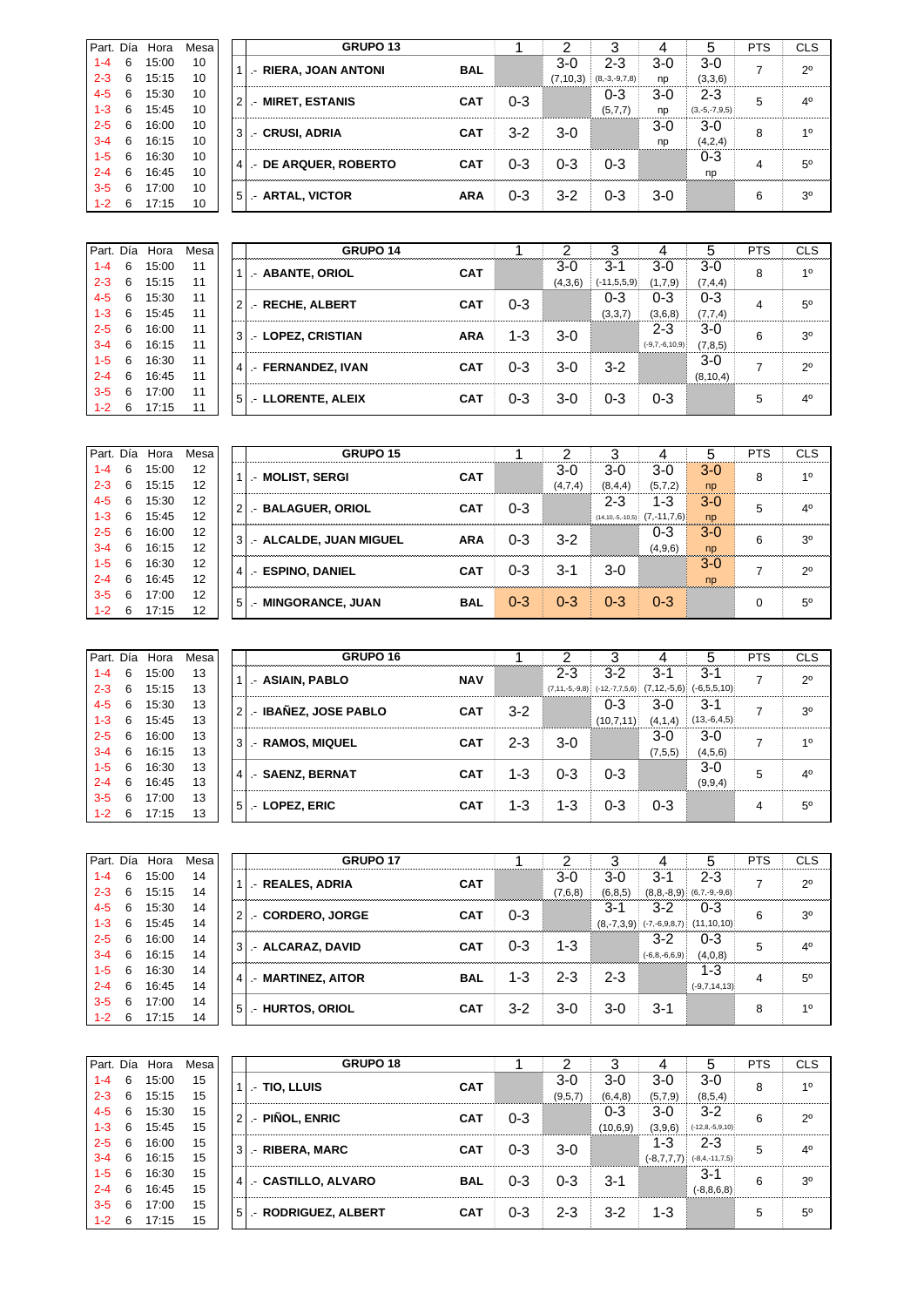| Part. Día |   | Hora  | Mesa |                | GRUPO 19           |            |         |         |         |                 |                                          | <b>PTS</b> | <b>CLS</b>     |
|-----------|---|-------|------|----------------|--------------------|------------|---------|---------|---------|-----------------|------------------------------------------|------------|----------------|
| $1 - 4$   | 6 | 15:00 | 16   |                | .- DURAN, IXAK     | <b>NAV</b> |         | 0-3     | $1 - 3$ | $1 - 3$         | $1 - 3$                                  | 4          | $5^{\circ}$    |
| $2 - 3$   | 6 | 15:15 | 16   |                |                    |            |         | (8,5,6) |         |                 | $(-6,6,5,6)$ $(11,-8,9,8)$ $(5,-9,10,7)$ |            |                |
| $4 - 5$   | 6 | 15:30 | 16   | $\overline{2}$ | .- RIUDAVETS, MARC | <b>CAT</b> | $3-0$   |         | 3-0     | 2-3             | $2 - 3$                                  | 6          | 3 <sup>0</sup> |
| $1 - 3$   | 6 | 15:45 | 16   |                |                    |            |         |         | (8,7,3) | $(9,-8,6,-9,9)$ | $(9,-9,-4,9,8)$                          |            |                |
| $2 - 5$   | 6 | 16:00 | 16   | 3 <sup>1</sup> | .- VIÑALS, DAVID   | <b>CAT</b> | $3 - 1$ | $0 - 3$ |         | $0 - 3$         | $3-0$                                    | 6          | 4 <sup>0</sup> |
| $3 - 4$   | 6 | 16:15 | 16   |                |                    |            |         |         |         | (9, 10, 8)      | (9,4,1)                                  |            |                |
| $1 - 5$   | 6 | 16:30 | 16   | 4              | .- VILA, MARC      | <b>CAT</b> | 3-1     | $3-2$   | $3-0$   |                 | $2 - 3$                                  | ⇁          | $2^{\circ}$    |
| $2 - 4$   | 6 | 16:45 | 16   |                |                    |            |         |         |         |                 | $(-8, 14, -3, 10, 8)$                    |            |                |
| $3 - 5$   | 6 | 17:00 | 16   | 5              | .- BASORA, NIL     | <b>CAT</b> | $3 - 1$ | $3-2$   | $0 - 3$ | $3-2$           |                                          |            | 10             |
| $1 - 2$   | 6 | 17:15 | 16   |                |                    |            |         |         |         |                 |                                          |            |                |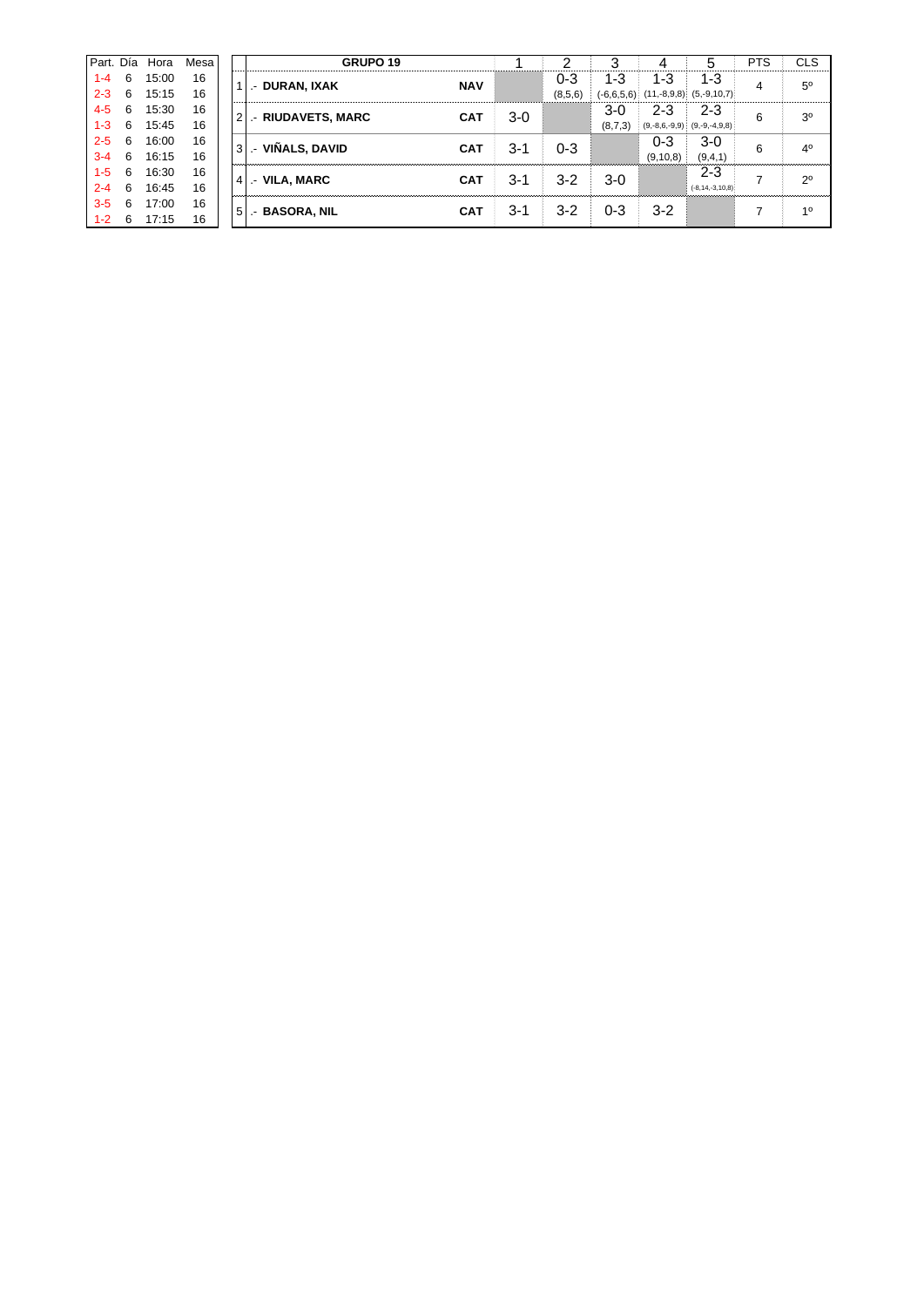

### **TORNEO ZONAL 2 JUVENIL MASCULINO FASE FINAL**



 $1 - 32$  (HOJA 1 DE 4) 216 RAMOS, YORDI JASON CAT  $\overline{216}$  Ramos, yordi jason cat $\overline{1}$   $\overline{1}$  -  $\overline{16}$  $O$  BYE  $#_{i}$ REF!  $(2,2,4)$ A) Día 7 - 10:40 h - Mesa 17 216 RAMOS, YORDI JASON CAT 253 ESPINO, DANIEL CAT Día 7 - 9:00 h - Mesa 9 253 ESPINO, DANIEL CAT CAT CUARTOS 290 FERNANDEZ, IVAN CAT 3-2 (-8,13,-3,4,9) 3-0 (8,8,4) P) Día 7 - 12:20 h - Mesa 11 216 RAMOS, YORDI JASON CAT 256 HURTOS, ORIOL CAT 3-0 (5,3,7) Día 7 - 9:00 h - Mesa 10 256 HURTOS, ORIOL CAT 306 PALOMO, JAVIER NAV B) Día 7 - 10:40 h - Mesa 18 268 RAMOS, MIQUEL CAT 269 BLANCA, ALEX CAT 0-3 (3.11,13) Día 7 - 9:00 h - Mesa 11 268 RAMOS, MIQUEL CAT SEMIFINAL SEMIFINAL SEMIFINAL SEMIFINAL SEMIFINAL 268 RAMOS, MIQUEL CAT 0-3 (3,6,6) 3-0 (8,3,4) X) Día 7 - 13:10 h - Mesa 13 216 RAMOS, YORDI JASON CAT 223 PRAT, NORBERT CAT 3-0 (7,6,8) Día 7 - 9:00 h - Mesa 12 223 PRAT, NORBERT CAT 248 CASTILLO, ALVARO BAL | 1-3 (6,-9,7,6) C) Día 7 - 11:05 h - Mesa 6  $\sqrt{221}$  LOPEZ, ADRIA CAT 270 ALCARAZ, JOAN CAT Día 7 - 9:00 h - Mesa 13 221 LOPEZ, ADRIA CAT 221 LOPEZ, ADRIA CAT 0-3 (13,9,8) 221 LOPEZ, ADRIA CAT Q) Día 7 - 12:20 h - Mesa 12  $3-2$  (-9, 7, -13, 7, 9) 255 CALDERO, ERIC CAT 3-1 (12,-7,17,9) Día 7 - 9:00 h - Mesa 14 255 CALDERO, ERIC CAT 277 SOLE, GUILLEM CAT D) Día 7 - 11:05 h - Mesa 7 255 CALDERO, ERIC CAT  $235$  RIUDAVETS, MARC CAT  $\begin{array}{|c|c|c|c|c|c|c|c|c|} \hline 3-1 & (-6.9.7,10) \hline \end{array}$ Día 7 - 9:00 h - Mesa 15 266 CANO, FERRAN CAT 266 CANO, FERRAN CAT 1-3 (-8,11,4,6) BA) Día 7 - 16:50 h - Mesa 11 219 LATORRE, JORDI CAT 2-3 (-9,7,9,-9,8) 264 PEDEMONTE, JOAQUIM CAT 264 PEDEMONTE, JOAQUIM CAT 0 BYE #<sub>#REF!</sub> #<sub>REF!</sub> 4 and 3-2 (-6,9,12,-8,10) 3-2 (-6,9,12,-8,10) Semifinalista E) Día 7 - 11:05 h - Mesa 8 264 PEDEMONTE, JOAQUIM CAT CA) 216 RAMOS, YORDI JASON CAT 257 VILA, MARC CAT Día 7 - 9:00 h - Mesa 16 279 VAZQUEZ, ENRIQUE CAT 279 VAZQUEZ, ENRIQUE CAT 0-3 (5,8,3) 3-0 (9,7,8) R) Día 7 - 12:20 h - Mesa 13 264 PEDEMONTE, JOAQUIM CAT 302 ABRADO, ADRIA CAT 0-3 (2,5,2) Día 7 - 9:00 h - Mesa 17 283 RIBOSA, JESUS CAT 283 RIBOSA, JESUS CAT F) Día 7 - 11:05 h - Mesa 9 280 RULL, GERARD CAT 300 IBAÑEZ, JOSE PABLO CAT | 0-3 (8,7,10) Día 7 - 9:00 h - Mesa 18 280 RULL, GERARD CAT 280 RULL, GERARD CAT 2-3 (-9,3,-9,3,9) 219 LATORRE, JORDI CAT Y) Día 7 - 13:10 h - Mesa 14 0-3  $(9,3,6)$ 292 CRUSI, ADRIA CAT 3-0 (2,11,7) Día 7 - 9:00 h - Mesa 19 292 CRUSI, ADRIA CAT 238 ALCALDE, JUAN MIGUEL ARA **1988 1999 12:30 13 12:30 13 12:30 13 12:30 13:41 13:42 13:43 14:43 14:44** G) Día 7 - 11:05 h - Mesa 10 292 CRUSI, ADRIA CAT 295 FONT, GERARD CAT Día 7 - 9:00 h - Mesa 20 242 MUZO, SERGIO BAL 242 MUZO, SERGIO BAL 2-3 (8,7,-9,-9,2) 219 LATORRE, JORDI CAT S) Día 7 - 12:20 h - Mesa 14 0-3 (8,6,1) 254 PANE, VICTOR CAT 0-3 (9,3,8) Día 7 - 9:25 h - Mesa 9 289 PIÑOL, ENRIC CAT 289 PIÑOL, ENRIC CAT H) Día 7 - 11:05 h - Mesa 11 219 LATORRE, JORDI CAT **0 BYE**  $*_{i}$ REF! 0-3 (6,6,9) 219 LATORRE, JORDI CAT

219 LATORRE, JORDI CAT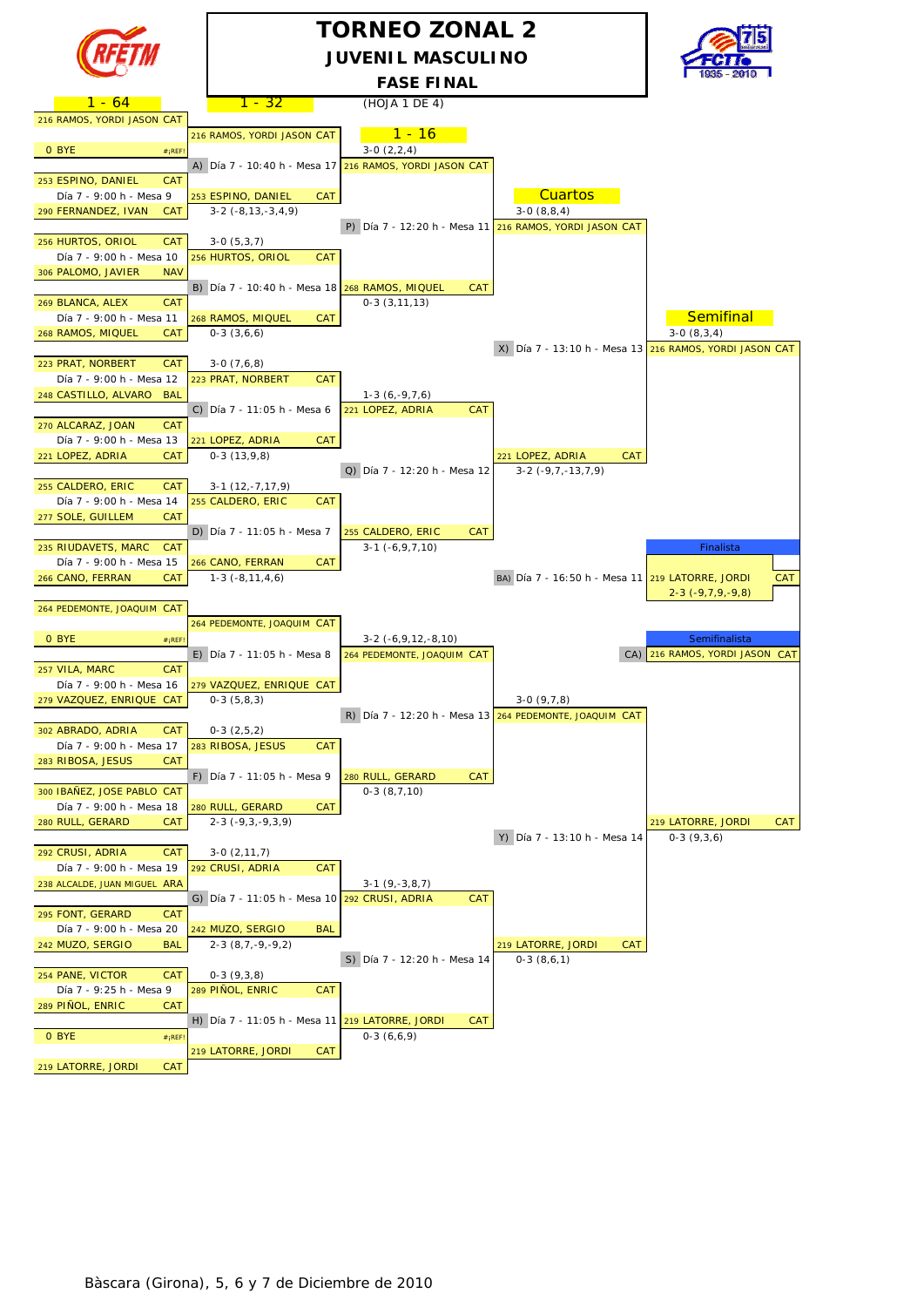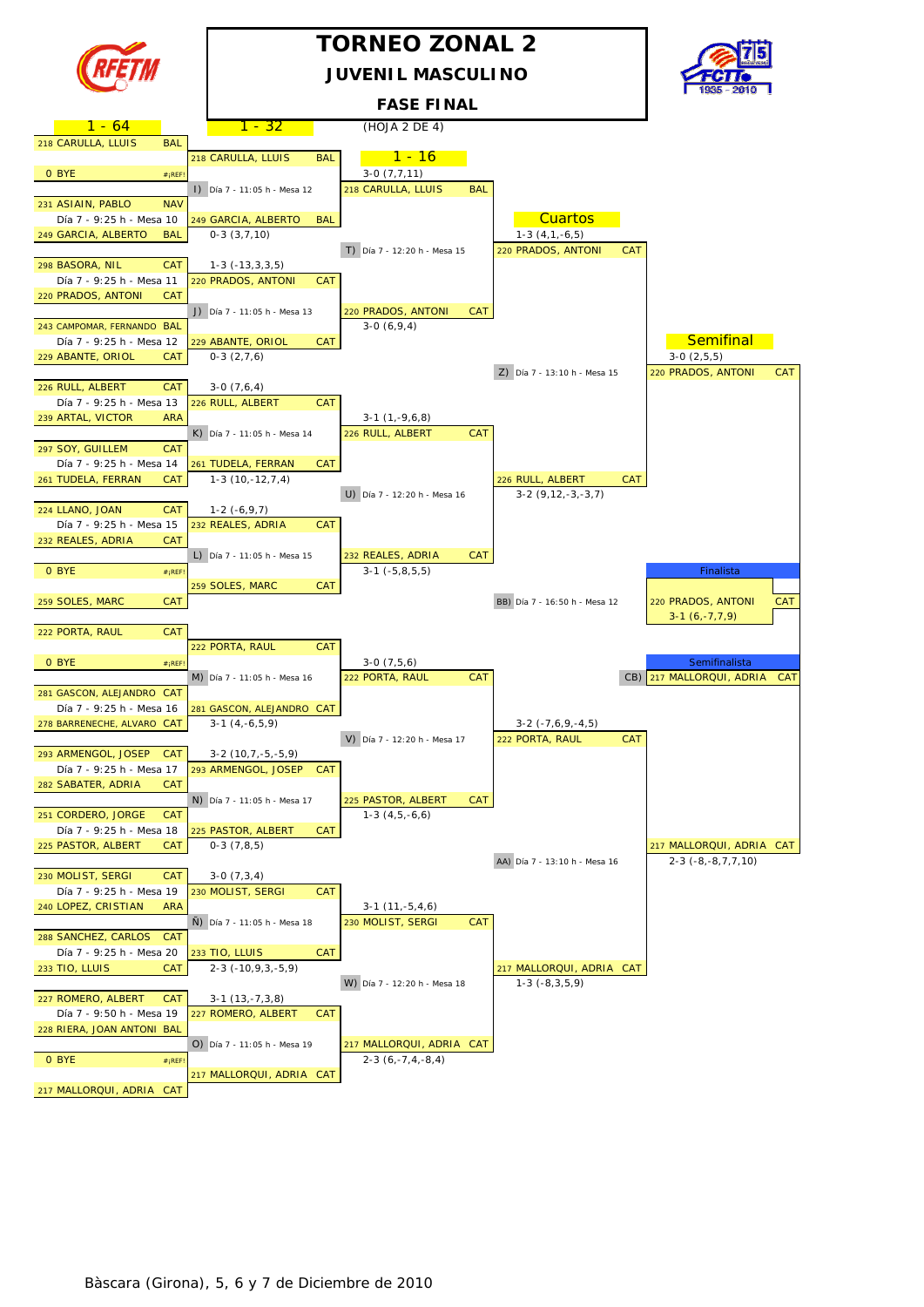

### **TORNEO ZONAL 2 JUVENIL MASCULINO**



**FASE FINAL**

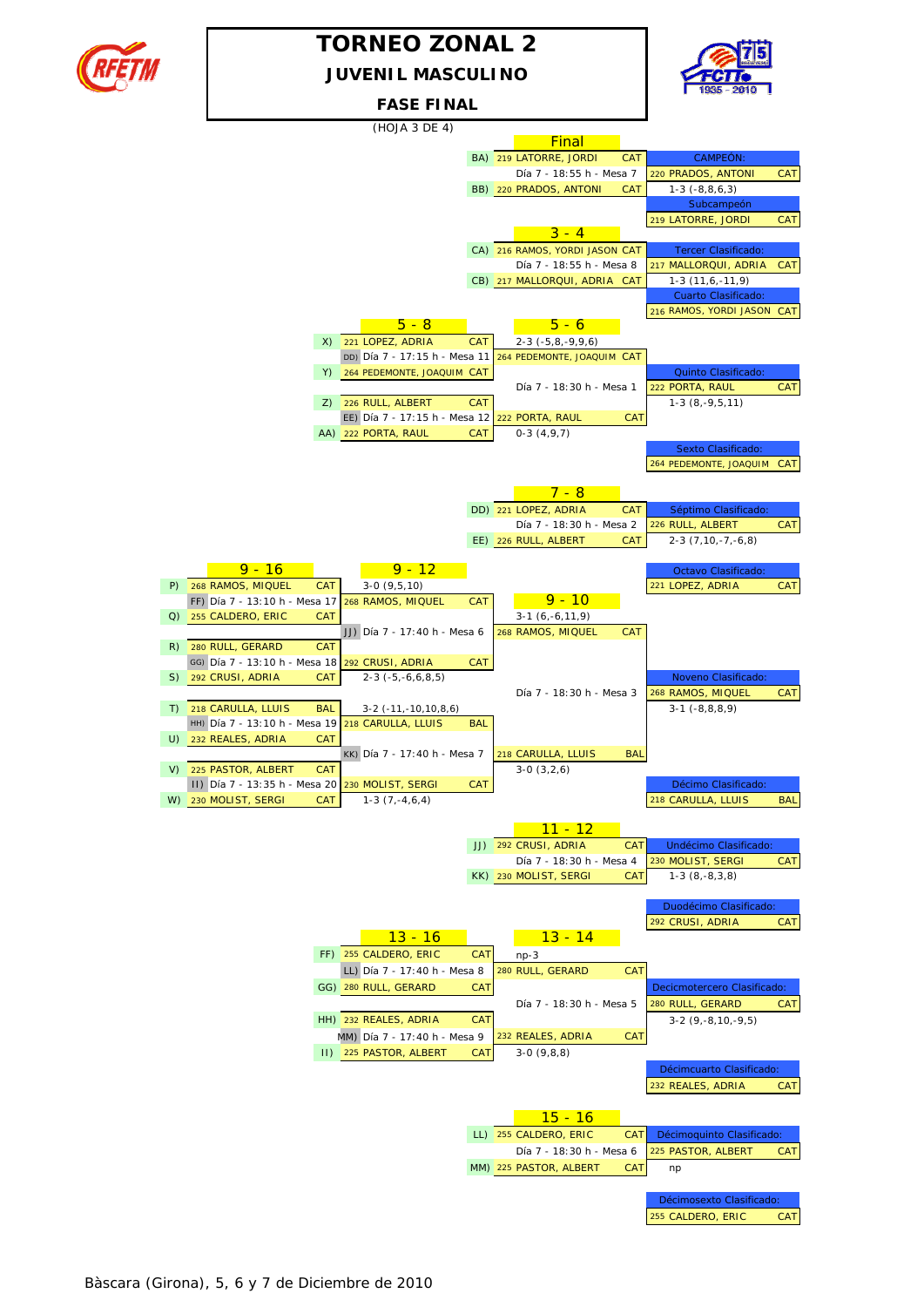

## **TORNEO ZONAL 2**

#### **JUVENIL MASCULINO**

#### **FASE FINAL**



|                                             |                                                    | (HOJA 4 DE 4)      |            |                                                               |                              |            |
|---------------------------------------------|----------------------------------------------------|--------------------|------------|---------------------------------------------------------------|------------------------------|------------|
| $17 - 32$                                   | $17 - 24$                                          |                    |            |                                                               |                              |            |
| A) 253 ESPINO, DANIEL<br><b>CAT</b>         | $0-3(8,7,8)$                                       |                    |            |                                                               |                              |            |
| Día 7 - 11:55 h - Mesa 17 256 HURTOS, ORIOL | <b>CAT</b>                                         | $17 - 20$          |            |                                                               |                              |            |
| B) 256 HURTOS, ORIOL<br><b>CAT</b>          |                                                    | $3-1(7,9,-7,4)$    |            |                                                               |                              |            |
|                                             | Día 7 - 13:35 h - Mesa 16 256 HURTOS, ORIOL        |                    | <b>CAT</b> |                                                               |                              |            |
| C) 223 PRAT, NORBERT<br>CAT                 |                                                    |                    |            |                                                               |                              |            |
| Día 7 - 11:55 h - Mesa 18 223 PRAT, NORBERT | <b>CAT</b>                                         |                    |            | <u> 17 - 18</u>                                               |                              |            |
| D) 266 CANO, FERRAN<br><b>CAT</b>           | $3-1$ $(-13,7,7,7)$                                |                    |            | $0-3(6,5,2)$                                                  |                              |            |
|                                             |                                                    |                    |            | Día 7 - 17:40 h - M. 10 NN) 279 VAZQUEZ, ENRIQUE CAT          |                              |            |
| E) 279 VAZQUEZ, ENRIQUE CAT                 | $3-1(5,8,-7,1)$                                    |                    |            |                                                               |                              |            |
| Día 7 - 12:20 h - Mesa 5                    | 279 VAZQUEZ, ENRIQUE CAT                           |                    |            |                                                               |                              |            |
| F) 283 RIBOSA, JESUS<br><b>CAT</b>          |                                                    |                    |            |                                                               |                              |            |
|                                             | Día 7 - 13:35 h - Mesa 17 279 VAZQUEZ, ENRIQUE CAT |                    |            |                                                               |                              |            |
| G) 242 MUZO, SERGIO<br><b>BAL</b>           |                                                    | $3-1(6,-11,5,16)$  |            |                                                               |                              |            |
| Día 7 - 12:20 h - Mesa 6                    | 242 MUZO, SERGIO<br>BAL                            |                    |            |                                                               | Decimoséptimo Clasificado:   |            |
| H) 289 PINOL, ENRIC<br><b>CAT</b>           | $3-1$ $(-9,3,4,4)$                                 |                    |            |                                                               | 293 ARMENGOL, JOSEP          | <b>CAT</b> |
|                                             |                                                    |                    |            | Día 7 - 18:30 h - Mesa 7                                      | $2-3(10,-7,-3,9,6)$          |            |
| I) 249 GARCIA, ALBERTO<br><b>BAL</b>        | $1-3(8,11,-9,6)$                                   |                    |            |                                                               |                              |            |
| Día 7 - 12:20 h - Mesa 7                    | 229 ABANTE, ORIOL<br><b>CAT</b>                    |                    |            |                                                               |                              |            |
| J) 229 ABANTE, ORIOL<br><b>CAT</b>          |                                                    | $3-0(4,3,5)$       |            |                                                               | Decimooctavo Clasificado:    |            |
|                                             | Día 7 - 13:35 h - Mesa 18 229 ABANTE, ORIOL        |                    | <b>CAT</b> |                                                               | 279 VAZQUEZ, ENRIQUE CAT     |            |
| K) 261 TUDELA, FERRAN<br><b>CAT</b>         |                                                    |                    |            |                                                               |                              |            |
| Día 7 - 12:20 h - Mesa 8                    | 259 SOLES, MARC<br><b>CAT</b>                      |                    |            |                                                               |                              |            |
| L) 259 SOLES, MARC<br><b>CAT</b>            | $0-3(3,5,11)$                                      |                    |            |                                                               |                              |            |
|                                             |                                                    |                    |            | Día 7 - 17:40 h - M. 11 NÑ) 293 ARMENGOL, JOSEP<br><b>CAT</b> |                              |            |
| M) 281 GASCON, ALEJANDRO<br><b>CAT</b>      | $1-3(7,7,-10,5)$                                   |                    |            | $2-3(6,-3,-8,8,5)$                                            |                              |            |
| Día 7 - 12:20 h - Mesa 9                    | 293 ARMENGOL, JOSEP<br><b>CAT</b>                  |                    |            |                                                               |                              |            |
| N) 293 ARMENGOL, JOSEP<br><b>CAT</b>        |                                                    |                    |            |                                                               |                              |            |
|                                             | Día 7 - 13:35 h - Mesa 19 293 ARMENGOL, JOSEP      |                    | <b>CAT</b> |                                                               |                              |            |
| $\tilde{N}$ ) 233 TIO, LLUIS<br><b>CAT</b>  |                                                    | $3-1$ $(-9,9,8,8)$ |            |                                                               |                              |            |
| Día 7 - 12:20 h - Mesa 10 233 TIO, LLUIS    | <b>CAT</b>                                         |                    |            |                                                               |                              |            |
| O) 227 ROMERO, ALBERT<br><b>CAT</b>         | $3-2(8,-5,-2,8,8)$                                 |                    |            | $19 - 20$                                                     |                              |            |
|                                             |                                                    |                    |            | NN) 256 HURTOS, ORIOL<br><b>CAT</b>                           | Décimonoveno Clasificado:    |            |
|                                             |                                                    |                    |            | Día 7 - 18:30 h - Mesa 8                                      | 229 ABANTE, ORIOL            | <b>CAT</b> |
|                                             |                                                    |                    |            | ÑÑ) 229 ABANTE, ORIOL<br><b>CAT</b>                           | $2-3$ ( $-7, -8, 6, 4, 14$ ) |            |
|                                             |                                                    |                    |            |                                                               |                              |            |

Vigésimo Clasificado: 256 HURTOS, ORIOL CAT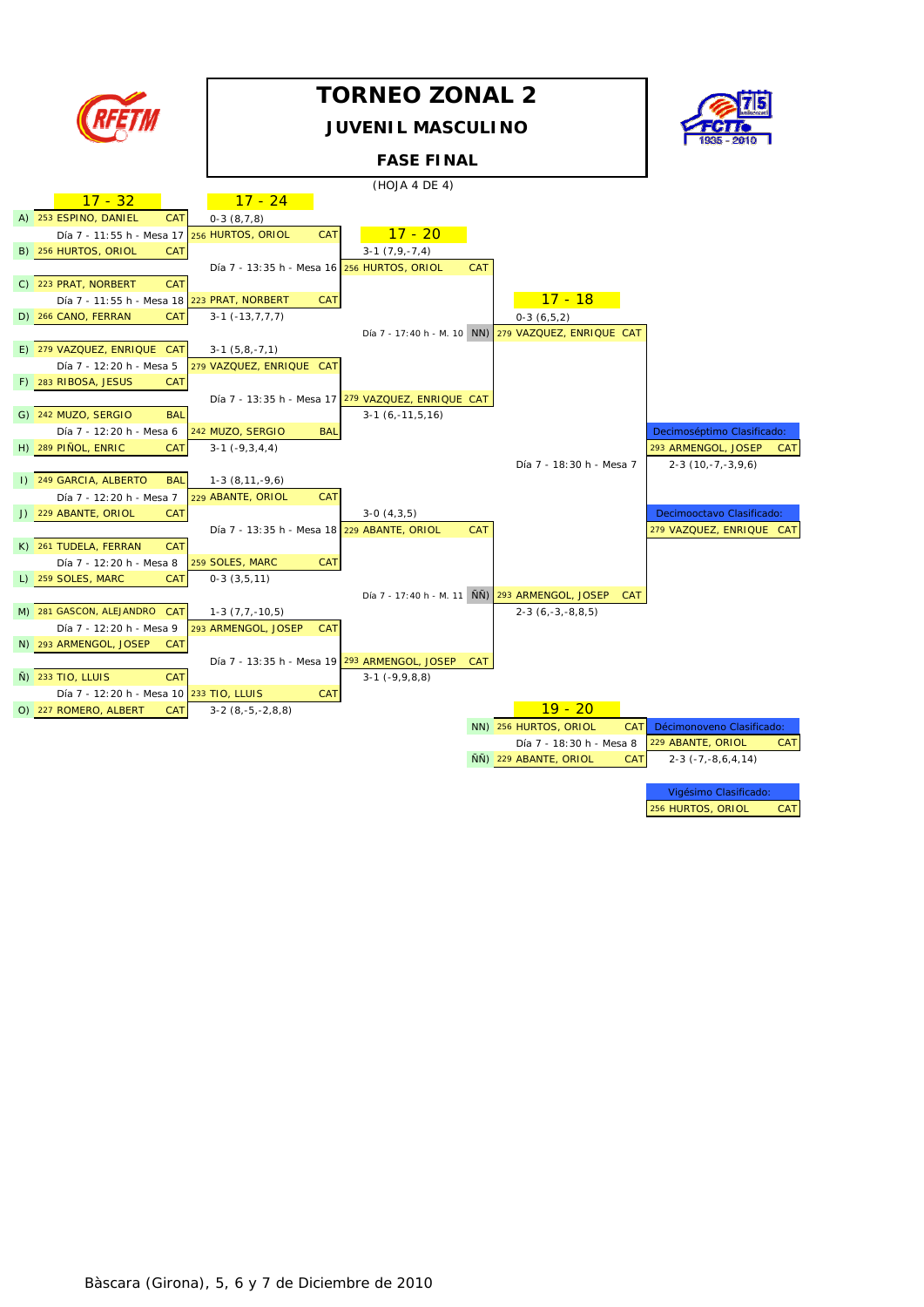## **TORNEO ZONAL 2: COMPETICIÓN JUVENIL FEMENINA - PRIMERA FASE**

modificado 30/11

|         |         |   | Part. Día Hora | Mesa |
|---------|---------|---|----------------|------|
| $2 - 3$ |         | 7 | 9:00           | 1    |
|         | $1 - 4$ | 7 | 9:15           | 1    |
|         | $2 - 4$ | 7 | 9:30           | 1    |
|         | $1 - 3$ | 7 | 9:45           | 1    |
|         | $3 - 4$ | 7 | 10:00          | 1    |
|         | $1 - 2$ |   | 10:15          |      |

|           |       | Mesa I         |  | <b>GRUPO 1</b> |                                                                                          |                                        |                    |         |                        | <b>PTS</b>    | <b>CLS</b>     |
|-----------|-------|----------------|--|----------------|------------------------------------------------------------------------------------------|----------------------------------------|--------------------|---------|------------------------|---------------|----------------|
|           | 9:00  |                |  |                |                                                                                          |                                        | $3-0$              | $3-0$   | 3-0                    |               | 10             |
| $1 - 4$ 7 | 9:15  |                |  |                |                                                                                          |                                        | (9,4,6)            | (9,6,8) | $3-0$                  |               |                |
|           | 9:30  |                |  |                |                                                                                          |                                        |                    | $3-0$   | $3 - 2$                |               | $2^{\circ}$    |
|           | 9:45  |                |  |                |                                                                                          |                                        |                    | (9,9,5) | $(-9, 1, 12, -10, 11)$ |               |                |
|           | 10:00 |                |  |                |                                                                                          |                                        |                    |         | $3 - 1$                |               | 4 <sup>0</sup> |
|           | 10:15 |                |  |                |                                                                                          |                                        |                    |         |                        |               |                |
|           |       |                |  |                | <b>ARA</b>                                                                               | 0-3                                    | 2-3                | $1 - 3$ |                        | 3             | 3 <sup>0</sup> |
|           |       | Part. Día Hora |  |                | - CLADELLAS, ALBA<br>2 .- BALANZO, MARIA<br>3 .- FERRET, MERITXELL<br>4 - TERRADO, PAULA | <b>CAT</b><br><b>CAT</b><br><b>CAT</b> | $0 - 3$<br>$0 - 3$ | $0 - 3$ |                        | $(7,-10,8,7)$ | 6<br>5<br>4    |

|         | Part. Día Hora | Mesa |   |                | <b>GRUPO 2</b>                                                  |         |              |                 | 4       | 5          | <b>PTS</b> | <b>CLS</b>     |
|---------|----------------|------|---|----------------|-----------------------------------------------------------------|---------|--------------|-----------------|---------|------------|------------|----------------|
| $1 - 4$ | 9:00           | 2    |   |                | <b>BADOSA, MIREIA</b><br><b>CAT</b><br>г.                       |         | 1-3          | $3 - 1$         | 3-0     | $3-0$      |            | $2^{\circ}$    |
| $2 - 3$ | 9:15           | 2    |   |                |                                                                 |         | $(9,-8,8,8)$ | $(-7, 4, 5, 9)$ | (7,3,6) | (9,4,5)    |            |                |
| $4 - 5$ | 9:30           | 2    |   |                | <b>IBAÑEZ, ANNA</b><br><b>CAT</b><br>$\overline{\phantom{a}}$   | $3 - 1$ |              | $3-2$           | $3-0$   | $3-0$      | 8          | 1 <sup>0</sup> |
| $1 - 3$ | 9:45           | 2    |   |                |                                                                 |         |              | $(-9,5,7,-6,1)$ | (5,5,8) | (7,2,6)    |            |                |
| $2 - 5$ | 10:00          | 2    |   | 3I             | <b>MORENO, MARIA</b><br><b>CAT</b>                              | 1-3     | $2 - 3$      |                 | $3-0$   | $3-0$      | 6          | 3 <sup>0</sup> |
| $3 - 4$ | 10:15          | 2    |   |                |                                                                 |         |              |                 | (1,3,5) | (10, 9, 6) |            |                |
| $1-5$   | 10:30          | 2    | 4 |                | <b>GOMEZ, IRENE</b><br><b>ARA</b>                               | $0 - 3$ | $0 - 3$      | $0 - 3$         |         | $0 - 3$    | 4          | $5^{\circ}$    |
| $2 - 4$ | 10:45          | 2    |   |                | .-                                                              |         |              |                 |         | (4,3,5)    |            |                |
| $3 - 5$ | 11:00          | 2    |   | 5 <sub>l</sub> | <b>CIRIANO, LAURA</b><br><b>ARA</b><br>$\overline{\phantom{a}}$ | $0 - 3$ | $0 - 3$      | $0 - 3$         | $3-0$   |            | 5          | 4 <sup>0</sup> |
| $1 - 2$ | 11:15          | າ    |   |                |                                                                 |         |              |                 |         |            |            |                |

| Part. Día | Hora  | Mesa |    | <b>GRUPO 3</b>          |            |         |           |                  | 4                                 | 5                              | <b>PTS</b> | <b>CLS</b>     |
|-----------|-------|------|----|-------------------------|------------|---------|-----------|------------------|-----------------------------------|--------------------------------|------------|----------------|
| $1 - 4$   | 9:00  | 3    |    | - ESCOTA, SARA          | <b>ARA</b> |         | $3-0$     | $2 - 3$          | $3-2$                             | $3-0$                          | 7          | 1 <sup>0</sup> |
| $2 - 3$   | 9:15  | 3    |    |                         |            |         | (9, 8, 7) |                  | $(-6,-7,11,10,7)$ $(3,6,-8,-7,7)$ | (11, 6, 9)                     |            |                |
| $4 - 5$   | 9:30  | 3    | 2. | .- RODRIGUEZ, IRENE     | <b>CAT</b> | $0 - 3$ |           | $3-2$            | 1-3                               | $3-0$                          | 6          | 4 <sup>0</sup> |
| $1 - 3$   | 9:45  | 3    |    |                         |            |         |           | $(-9,8,9,-7,11)$ | $(-10.5.9.3)$                     | (2,7,7)                        |            |                |
| $2 - 5$   | 10:00 | 3    | 3  | - CARBO, JUDIT          | <b>CAT</b> | $3 - 2$ | $2 - 3$   |                  | $3 - 1$                           | 2-3                            | 6          | $2^{\circ}$    |
| $3 - 4$   | 10:15 | 3    |    |                         |            |         |           |                  |                                   | $(7,-12,9,5)$ $(-6,7,-7,12,7)$ |            |                |
| $1 - 5$   | 10:30 | 3    | 4  | - LOZANO, ELENA         | <b>ARA</b> | 2-3     | 3-1       | 1-3              |                                   | $3-0$                          | 6          | 30             |
| $2 - 4$   | 10:45 | 3    |    |                         |            |         |           |                  |                                   | (4,6,9)                        |            |                |
| $3 - 5$   | 11:00 | 3    | -5 | .- MAYORAL, MARIA PILAR | <b>CAT</b> | 0-3     | $0 - 3$   | $3-2$            | $0 - 3$                           |                                | 5          | 50             |
| $1 - 2$   | 11:15 | 3    |    |                         |            |         |           |                  |                                   |                                |            |                |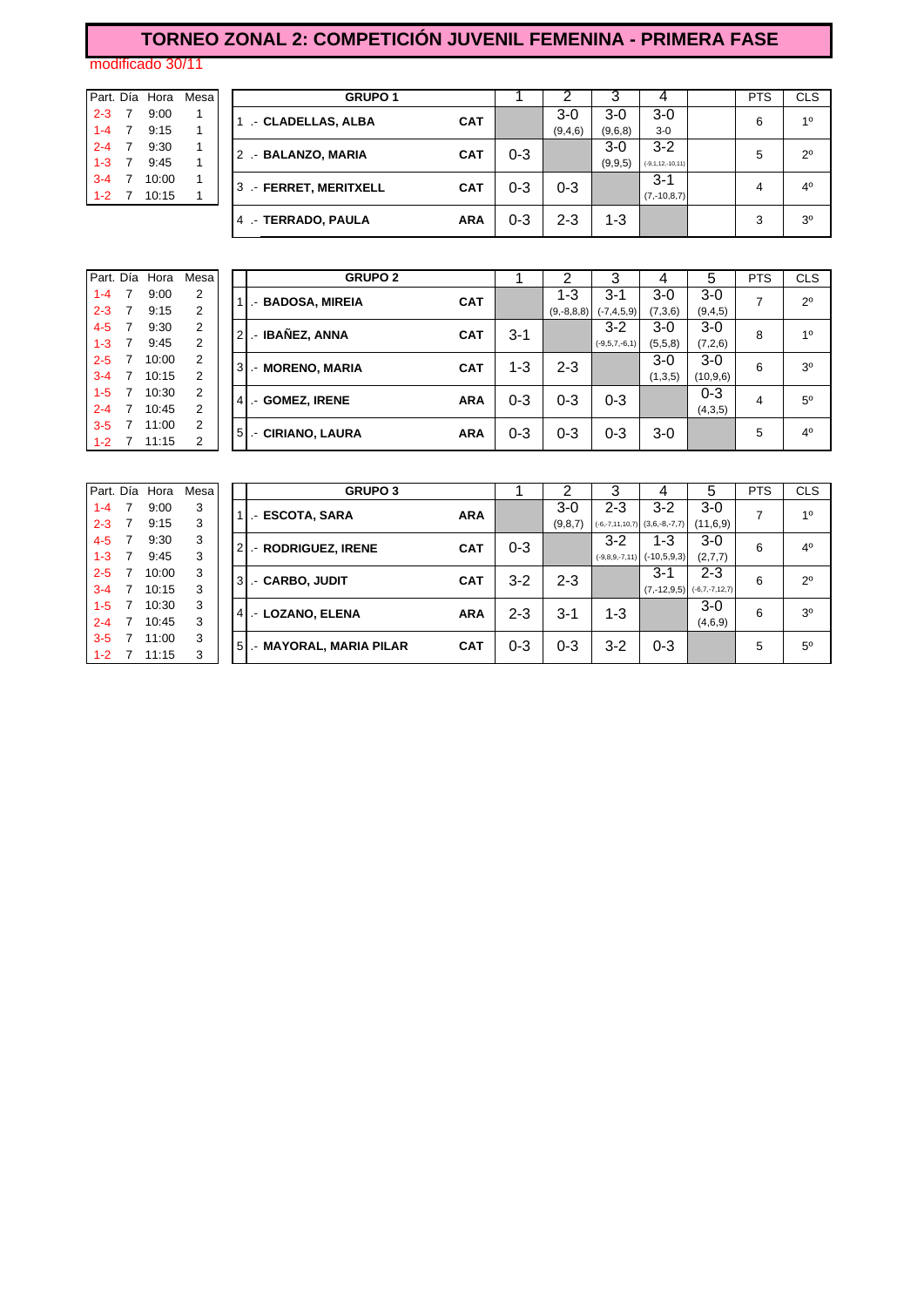

## **TORNEO ZONAL 2**

**JUVENIL FEMENINO**



**FASE FINAL**

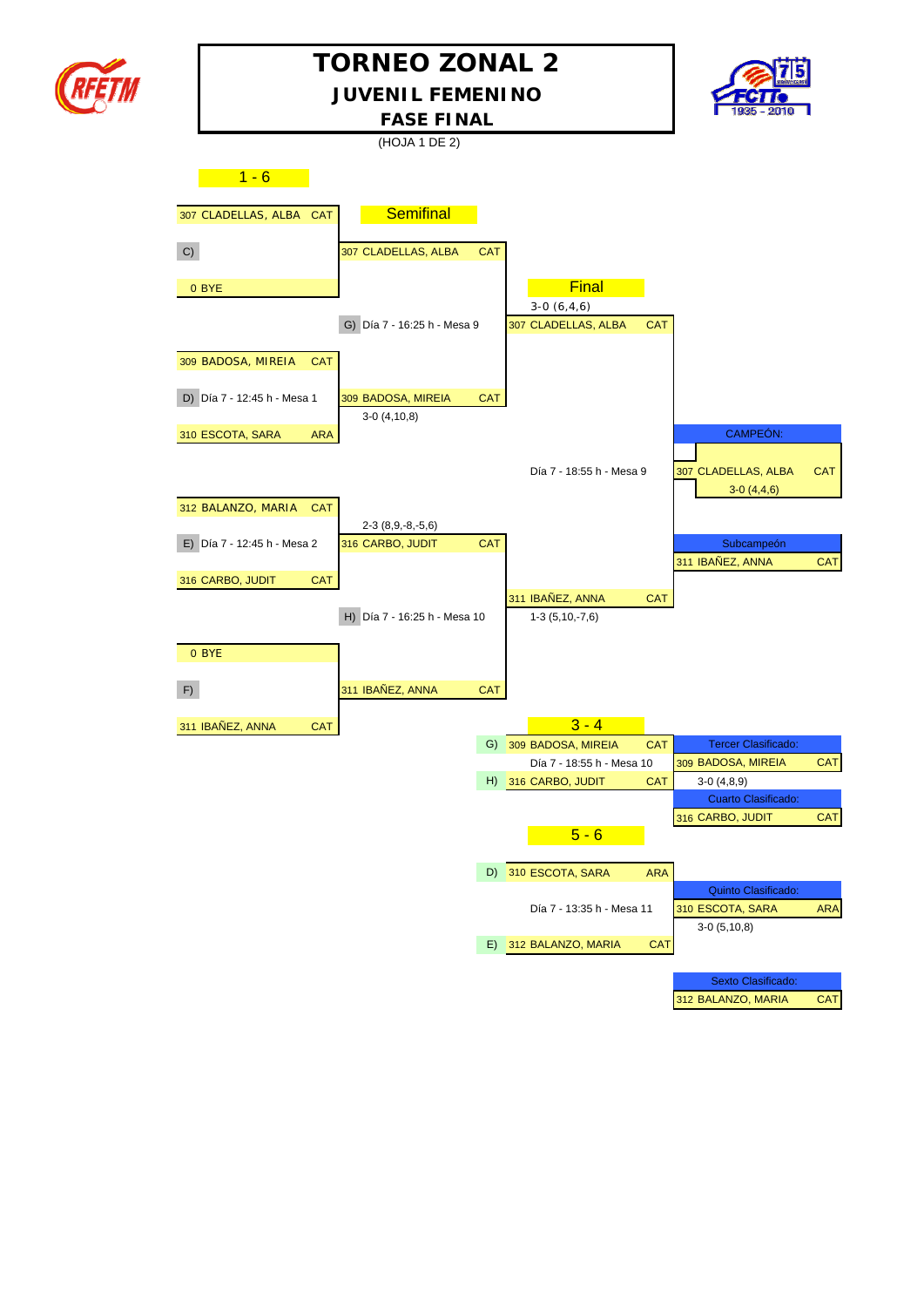

## **JUVENIL FEMENINO TORNEO ZONAL 2**



(HOJA 2 DE 2)  $-7 - 14$ 317 TERRADO, PAULA ARA **7 - 10** 3-0 (8,5,8) C) Día 7 - 13:35 h - Mesa 12 317 TERRADO, PAULA ARA 318 GOMEZ, IRENE ARA **7 - 8** 0-3 (10,3,8) G) Día 7 - 16:25 h - Mesa 11 319 LOZANO, ELENA ARA 320 CIRIANO, LAURA ARA D) Día 7 - 13:35 h - Mesa 13 319 LOZANO, ELENA ARA 1-3 (-9,8,8,10) 319 LOZANO, ELENA ARA **Septimo Clasificado:** Día 7 - 18:55 h - Mesa 11 319 LOZANO, ELENA ARA 3-2 (8,-5,-4,6,7) 314 FERRET, MERITXELL CAT 2-3 (-10,4,9,-7,2) E) Día 7 - 13:35 h - Mesa 14 313 RODRIGUEZ, IRENE CAT **CALCE AND A COLLECTE Octavo Clasificado:** 315 MORENO, MARIA CAT 313 RODRIGUEZ, IRENE CAT 315 MORENO, MARIA CAT H) Día 7 - 16:25 h - Mesa 12 0-3 (7,9,4) 321 MAYORAL, MARIA PILAR CAT F) Día 7 - 13:35 h - Mesa 15 315 MORENO, MARIA CAT 0-3 (7,6,9) 315 MORENO, MARIA CAT **9 - 10** G) 317 TERRADO, PAULA ARA Noveno Clasificado: Día 7 - 18:55 h - Mesa 12 313 RODRIGUEZ, IRENE CAT H) 313 RODRIGUEZ, IRENE CAT 1-3 (-10,10,5,9) Décimo Clasificado: 317 TERRADO, PAULA ARA 11 - 14 11 - 12 C) 318 GOMEZ, IRENE ARA 1-2 (5,6,-1) I) Día 7 - 16:50 h - Mesa 13 320 CIRIANO, LAURA ARA D) 320 CIRIANO, LAURA ARA **INSTERNATIVA E EL ENTREGADO DE Undécimo Clasificado:** Día 7 - 18:30 h - Mesa 11 314 FERRET, MERITXELL CAT E)  $314$  FERRET, MERITXELL CAT J) Día 7 - 17:15 h - Mesa 13 314 FERRET, MERITXELL CAT F)  $321$  MAYORAL, MARIA PILAR CAT 3-1 (3,10,-9,1) Duodécimo Clasificado: 320 CIRIANO, LAURA ARA 13 - 14 I) 318 GOMEZ, IRENE ARA Décimotercero Clasificado Día 7 - 18:30 h - Mesa 12 321 MAYORAL, MARIA PILAR CAT J)  $321$  MAYORAL, MARIA PILAR CAT  $0-3$  (7,9,9) **FASE FINAL**

Décimocuarto Clasificado: 318 GOMEZ, IRENE ARA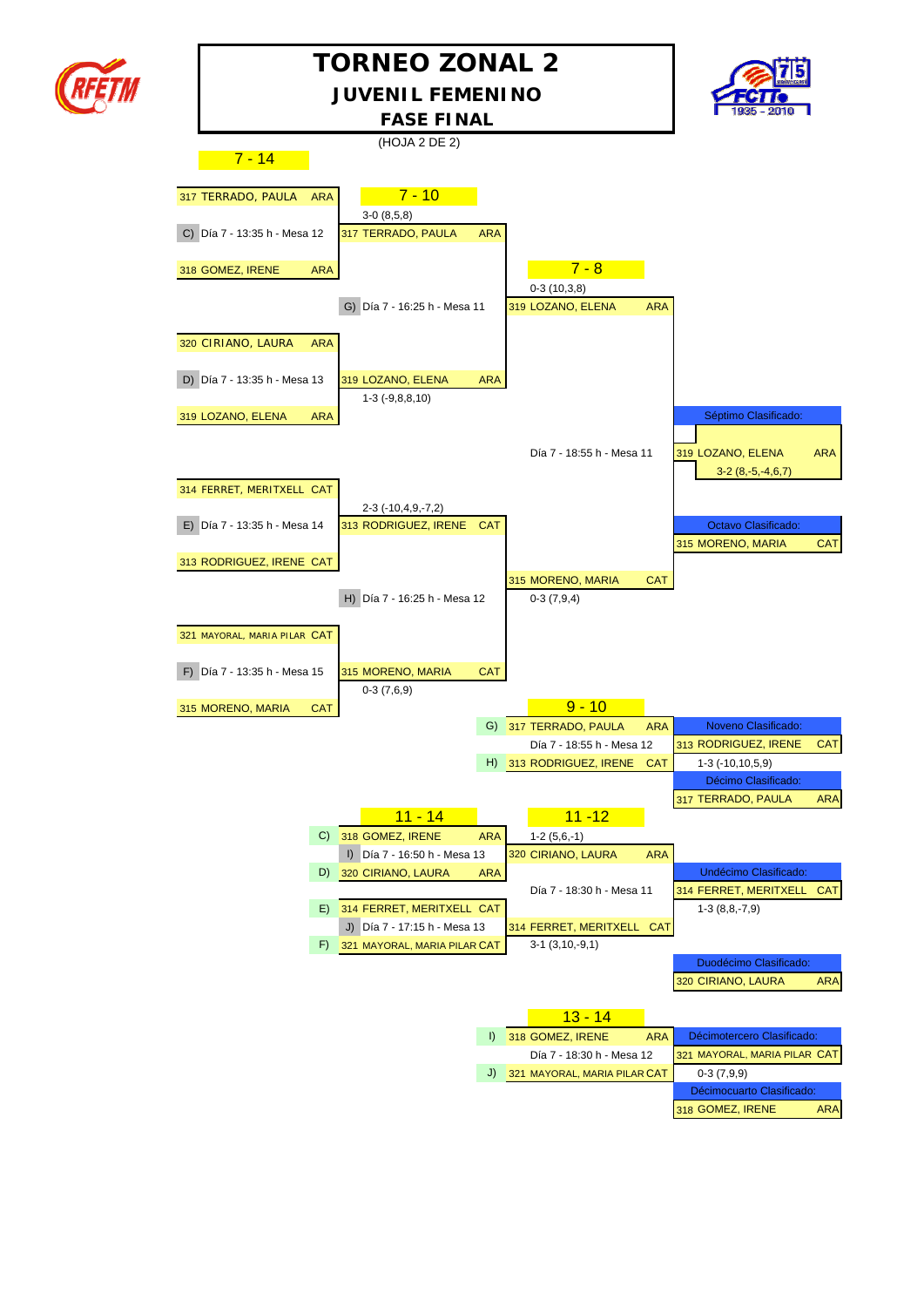## **TORNEO ZONAL 2: COMPETICIÓN SUB-23 MASCULINA - PRIMERA FASE**

modificado 30/11

|         |   | Part. Día Hora | Mes |
|---------|---|----------------|-----|
| $2 - 3$ | 5 | 16:30          | 10  |
| $1 - 4$ | 5 | 16:45          | 10  |
| $2 - 4$ | 5 | 17:00          | 10  |
| $1 - 3$ | 5 | 17:15          | 10  |
| $3 - 4$ | 5 | 17:30          | 10  |
| 1-2     | 5 | 17:45          | 10  |

|         |   | Part. Día Hora | Mesal |  | <b>GRUPO 1</b>      |            |         |           |              |                       | <b>PTS</b> | <b>CLS</b>     |
|---------|---|----------------|-------|--|---------------------|------------|---------|-----------|--------------|-----------------------|------------|----------------|
| $2 - 3$ | 5 | 16:30          | 10    |  | - ALAEZ, CARLOS     | <b>CAT</b> |         | $3-0$     | $3-0$        | $3-2$                 | 6          | 10             |
| $1 - 4$ | 5 | 16:45          | 10    |  |                     |            |         | (7, 9, 2) | (6,6,7)      | $(8, 12, -6, -5, 11)$ |            |                |
| $2 - 4$ |   | 5 17:00        | 10    |  | 2 .- TORREA, IOSU   | <b>NAV</b> | $0 - 3$ |           | 1-3          | 0-3                   | 3          | $4^{\circ}$    |
| $1 - 3$ |   | 5 17:15        | 10    |  |                     |            |         |           | $(-8,7,6,9)$ | (5,6,9)               |            |                |
| $3 - 4$ | 5 | 17:30          | 10    |  |                     | <b>CAT</b> | 0-3     | 3-1       |              | $0 - 3$               | 4          | 3 <sup>0</sup> |
| $1 - 2$ | 5 | 17:45          | 10    |  | 3 .- CASIÑOL, DAVID |            |         |           |              | (5,8,8)               |            |                |
|         |   |                |       |  | 4 - TARRASO, ANDRES | <b>CAT</b> | $2 - 3$ | 3-0       | $3-0$        |                       | 5          | $2^{\circ}$    |

|         |   | Part. Día Hora | Mesa |
|---------|---|----------------|------|
| $2 - 3$ | 5 | 16:30          | 9    |
| $1 - 4$ | 5 | 16:45          | 9    |
| $2 - 4$ | 5 | 17:00          | 9    |
| $1 - 3$ | 5 | 17:15          | 9    |
| $3 - 4$ | 5 | 17:30          | 9    |
| 1-2     | 5 | 17:45          | q    |

|         |   | Part. Día Hora | Mesa | <b>GRUPO 2</b>        |            |         | າ         |               | 4         | <b>PTS</b> | <b>CLS</b>     |
|---------|---|----------------|------|-----------------------|------------|---------|-----------|---------------|-----------|------------|----------------|
| $2 - 3$ | 5 | 16:30          | 9    | - DE LA VEGA, IGNACIO | <b>BAL</b> |         | $3-0$     | $3-1$         | $0 - 3$   | 5          | 3 <sup>0</sup> |
| $1 - 4$ | 5 | 16:45          | 9    |                       |            |         | (1, 9, 5) | $(6,-9,11,6)$ | (11,6,8)  |            |                |
| $2 - 4$ | 5 | 17:00          | 9    | 2 - TARRASO, JAUME    | <b>CAT</b> | $0 - 3$ |           | $0 - 3$       | $0 - 3$   | 3          | $4^{\circ}$    |
| $1 - 3$ |   | 5 17:15        | 9    |                       |            |         |           | (5,3,6)       | (6, 9, 2) |            |                |
| $3 - 4$ | 5 | 17:30          | 9    | 3 - HERNANDEZ, YERAY  | <b>CAT</b> | 1-3     | $3-0$     |               | $3-0$     | 5          | 10             |
| $1 - 2$ | 5 | 17:45          | 9    |                       |            |         |           |               | (8,3,6)   |            |                |
|         |   |                |      | 4 - ASO, SERGI        | <b>CAT</b> | 3-0     | $3-0$     | $0 - 3$       |           | 5          | $2^{\circ}$    |

|         |   | Part. Día Hora | Mesa | <b>GRUPO 3</b>         |            |         |         |            |                                  | <b>PTS</b> | <b>CLS</b>     |
|---------|---|----------------|------|------------------------|------------|---------|---------|------------|----------------------------------|------------|----------------|
| $2 - 3$ | 5 | 16:30          | 8    | - MARTIN, JOSE ANTONIO | <b>CAT</b> |         | $3-0$   | $3-0$      | $3-2$                            | 6          | 10             |
| $1 - 4$ | 5 | 16:45          | 8    |                        |            |         | (7,8,3) | (4, 9, 12) | $(-5,5,2,-8,4)$                  |            |                |
| $2 - 4$ |   | 5 17:00        | 8    |                        | <b>CAT</b> | $0 - 3$ |         | $3-2$      | $3-2$                            | 5          | $2^{\circ}$    |
| $1 - 3$ | 5 | 17:15          | 8    | 2 .- VILA, FERRAN      |            |         |         |            | $(-4,5,9,-6,5)$ $(-8,-7,13,4,9)$ |            |                |
| $3 - 4$ | 5 | 17:30          | 8    |                        | <b>ARA</b> | $0 - 3$ | $2 - 3$ |            | $2 - 3$                          | 3          | 4 <sup>0</sup> |
| $1 - 2$ | 5 | 17:45          | 8    | 3 - ABAD, ALEJANDRO    |            |         |         |            | $(13,-7,-5,8,8)$                 |            |                |
|         |   |                |      | -- DIAZ, JONATHAN      | <b>CAT</b> | $2 - 3$ | $2 - 3$ | $3-2$      |                                  | 4          | 3 <sup>o</sup> |

| Part. Día |   | Hora  | Mesa |   | <b>GRUPO 4</b>     |            |     | ◠        | З       |               | 5               | <b>PTS</b> | <b>CLS</b>     |
|-----------|---|-------|------|---|--------------------|------------|-----|----------|---------|---------------|-----------------|------------|----------------|
| $1 - 4$   | 5 | 16:30 | 6    |   | - MARTINEZ, SERGI  | <b>CAT</b> |     | 3-0      | 3-0     | $3 - 1$       | $3-0$           | 8          | 1 <sup>0</sup> |
| $2 - 3$   | 5 | 16:45 | 6    |   |                    |            |     | (10,7,6) | (2,7,7) | $(8,-10,8,3)$ | (3,9,8)         |            |                |
| 4-5       | 5 | 17:00 | 6    |   | - MONTALVO, MANUEL | <b>BAL</b> | 0-3 |          | 3-0     | $3-0$         | $3-0$           | 7          | $2^{\circ}$    |
| $1 - 3$   | 5 | 17:15 | 6    |   |                    |            |     |          | (7,6,6) | (10, 9, 6)    | (4, 8, 7)       |            |                |
| $2 - 5$   | 5 | 17:30 | 6    | 3 | .- ESPARZA, DAVID  | <b>NAV</b> | 0-3 | $0 - 3$  |         | $3-0$         | $1 - 3$         | 5          | 4 <sup>0</sup> |
| $3 - 4$   | 5 | 17:45 | 6    |   |                    |            |     |          |         | (4,6,3)       | $(-7, 7, 9, 5)$ |            |                |
| $1 - 5$   | 5 | 18:00 | 6    |   |                    | <b>CAT</b> | 1-3 | 0-3      | $0 - 3$ |               | $0 - 3$         | 4          | 50             |
| $2 - 4$   | 5 | 18:15 | 6    | 4 | - TOLEDO, JOAN     |            |     |          |         |               | (3,9,4)         |            |                |
| $3 - 5$   | 5 | 18:30 | 6    | 5 |                    | <b>CAT</b> | 0-3 | $0 - 3$  | $3 - 1$ | $3-0$         |                 | 6          | 30             |
| $1 - 2$   | 5 | 18:45 | 6    |   | - CANET, PERE      |            |     |          |         |               |                 |            |                |

|         |   | Part. Día Hora | Mesa |    | <b>GRUPO 5</b>         |            |         | っ                | 3            |                  | 5       | <b>PTS</b>  | <b>CLS</b>     |
|---------|---|----------------|------|----|------------------------|------------|---------|------------------|--------------|------------------|---------|-------------|----------------|
|         |   |                |      |    |                        |            |         |                  |              |                  |         |             |                |
| $1 - 4$ | 5 | 16:30          | 5    |    | - ARRANZ, IGNASI       | <b>CAT</b> |         | $3-2$            | $3-1$        | $3-0$            | $3-0$   | 8           | 10             |
| $2 - 3$ | 5 | 16:45          | 5    |    |                        |            |         | $(-9,3,-9,10,8)$ | $(5,3,-9,7)$ | (6,7,10)         | np      |             |                |
| $4 - 5$ | 5 | 17:00          | 5    | 2  | - RUIZ, EDUARDO        | <b>ARA</b> | $2 - 3$ |                  | $3-0$        | 3-1              | $3-0$   | 7           | $2^{\circ}$    |
| $1 - 3$ | 5 | 17:15          | 5    |    |                        |            |         |                  | (3,6,6)      | $(-5, 9, 10, 9)$ | np      |             |                |
| $2 - 5$ | 5 | 17:30          | 5    | 3  | .- PEREZ, MARC         | <b>CAT</b> | 1-3     | $0 - 3$          |              | $3 - 1$          | $3 - 0$ | 6           | 3 <sup>0</sup> |
| $3 - 4$ | 5 | 17:45          | 5    |    |                        |            |         |                  |              | $(-5, 9, 8, 5)$  | np      |             |                |
| $1 - 5$ | 5 | 18:00          | 5    | 41 | - FERRETJANS, SEBASTIA | <b>BAL</b> | $0 - 3$ | $1 - 3$          | 1-3          |                  | $3 - 0$ | 5           | 4 <sup>0</sup> |
| $2 - 4$ | 5 | 18:15          | 5    |    |                        |            |         |                  |              |                  | np      |             |                |
| $3 - 5$ | 5 | 18:30          | 5    |    |                        | <b>CAT</b> | $0 - 3$ | $0 - 3$          | $0 - 3$      | $0 - 3$          |         | $\mathbf 0$ | 5 <sup>0</sup> |
| $1 - 2$ | 5 | 18:45          | 5    |    | 5<br>- SENTIS, FERRAN  |            |         |                  |              |                  |         |             |                |

| Part. Día |   | Hora  | Mesa |                | <b>GRUPO 6</b>                  |            |         | າ                | 3            | 4               | 5                    | <b>PTS</b> | <b>CLS</b>     |
|-----------|---|-------|------|----------------|---------------------------------|------------|---------|------------------|--------------|-----------------|----------------------|------------|----------------|
| $1 - 4$   | 5 | 16:30 | 4    |                | .- CLIVILLE, RAMON              | <b>CAT</b> |         | $3-2$            | $3-0$        | 3-0             | $3 - 1$              | 8          | 1 <sup>0</sup> |
| $2 - 3$   | 5 | 16:45 | 4    |                |                                 |            |         | $(9,3,-9,-12,3)$ | (3,9,4)      | (6, 4, 3)       | $(5,-9,5,4)$         |            |                |
| $4 - 5$   | 5 | 17:00 | 4    | $\overline{2}$ | .- ALCAÑIZ, ALFONSO             | <b>BAL</b> | $2 - 3$ |                  | $3 - 1$      | 3-2             | $3-0$                |            | $2^{\circ}$    |
| $1 - 3$   | 5 | 17:15 | 4    |                |                                 |            |         |                  | $(5,3,-7,4)$ | $(-6,-9,5,8,6)$ | (8, 8, 4)            |            |                |
| $2 - 5$   | 5 | 17:30 | 4    | 3              | - LANCHON, MARC                 | <b>CAT</b> | $0 - 3$ | 1-3              |              | 3-0             | $3 - 1$              | 6          | 3 <sup>o</sup> |
| $3 - 4$   | 5 | 17:45 | 4    |                |                                 |            |         |                  |              | (4,3,8)         | $(-9, 12, 9, 9)$     |            |                |
| $1 - 5$   | 5 | 18:00 | 4    | 41             | .- HERRERO, ADRIA               | <b>CAT</b> | $0 - 3$ | $2 - 3$          | $0 - 3$      |                 | $2 - 3$              | 4          | $5^{\circ}$    |
| $2 - 4$   | 5 | 18:15 | 4    |                |                                 |            |         |                  |              |                 | $(-6, 5, 9, -8, 15)$ |            |                |
| $3 - 5$   | 5 | 18:30 | 4    |                |                                 | <b>ARA</b> | $1 - 3$ | $0 - 3$          | $1 - 3$      | $3 - 2$         |                      | 5          | $4^{\circ}$    |
| $1 - 2$   | 5 | 18:45 | 4    |                | .- LAHOZ, CARLOS<br>$5 \square$ |            |         |                  |              |                 |                      |            |                |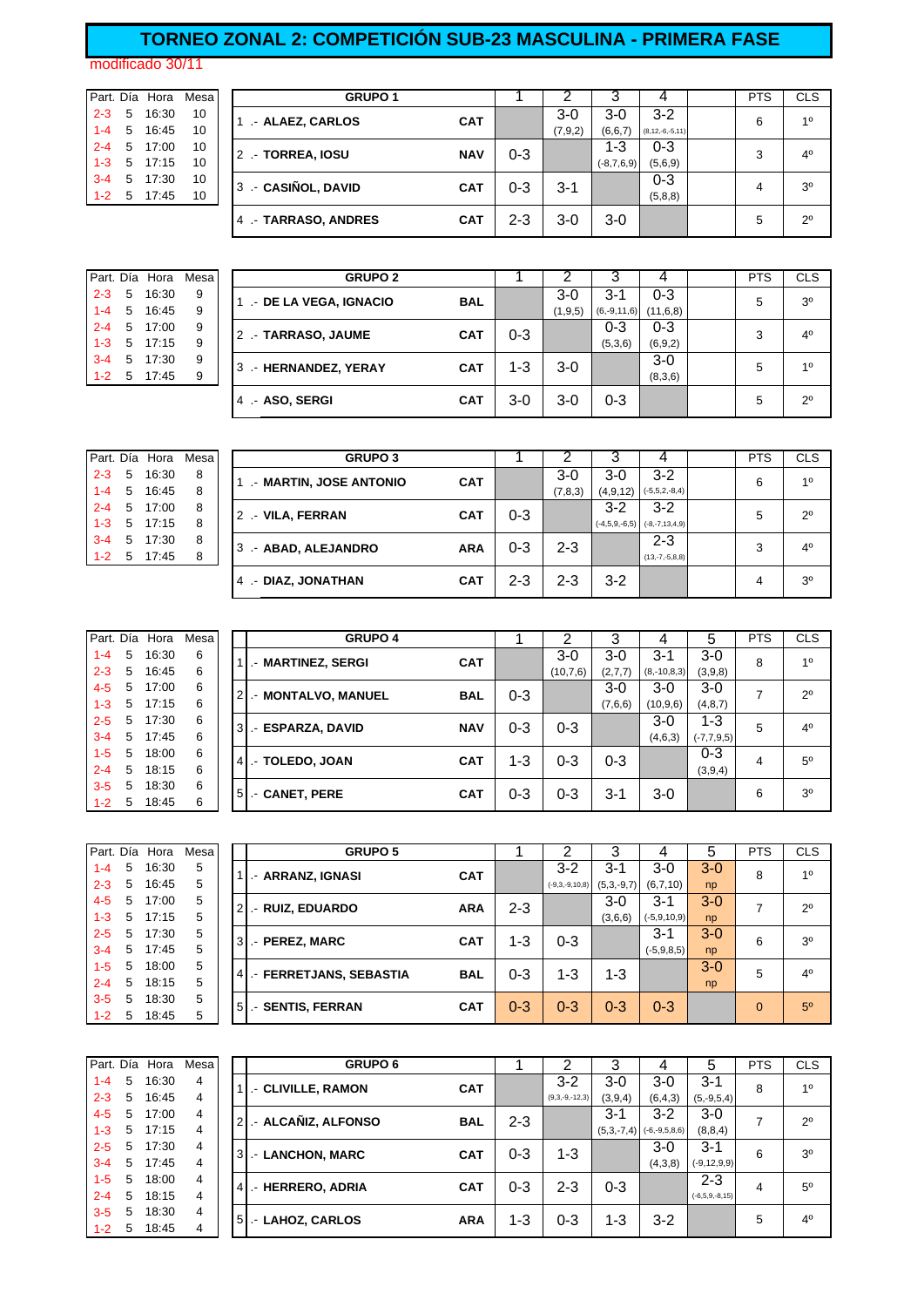|         |   | Part. Día Hora | Mesa | <b>GRUPO 7</b>      |            |         |               |         |                              | PTS | <b>CLS</b>     |
|---------|---|----------------|------|---------------------|------------|---------|---------------|---------|------------------------------|-----|----------------|
| $2 - 3$ | 5 | 16:30          |      | - GRAU, ANTONI      | <b>CAT</b> |         | $3-1$         | $3-0$   | $3-2$                        | 6   | 10             |
| $1 - 4$ | 5 | 16:45          |      |                     |            |         | $(10,-5,9,9)$ | (3,3,5) | $(4,-12,-9,11,5)$            |     |                |
| $2 - 4$ | 5 | 17:00          |      | 2 .- MUGUERZA, IKER | <b>NAV</b> | $1 - 3$ |               | $3 - 1$ | $3-2$                        | 5   | $2^{\circ}$    |
| $1 - 3$ | 5 | 17:15          |      |                     |            |         |               |         | $(3,5,-3,6)$ (14,7,-7,-9,11) |     |                |
| $3 - 4$ | 5 | 17:30          |      | 3 .- MARTINEZ, DANI | <b>CAT</b> | 0-3     | 1-3           |         | $0 - 3$                      | 3   | 4 <sup>0</sup> |
| $1 - 2$ | 5 | 17:45          |      |                     |            |         |               |         | (3,4,6)                      |     |                |
|         |   |                |      | -- UGARTE, MAX<br>4 | <b>CAT</b> | 2-3     | $2 - 3$       | $3-0$   |                              | 4   | 30             |
|         |   |                |      |                     |            |         |               |         |                              |     |                |

| Part. Día |   | Hora  | Mesa |      | <b>GRUPO 8</b>          |            |         |              |                     |                |                   | <b>PTS</b> | <b>CLS</b>     |
|-----------|---|-------|------|------|-------------------------|------------|---------|--------------|---------------------|----------------|-------------------|------------|----------------|
|           |   |       |      |      |                         |            |         |              | 3                   | 4              | 5                 |            |                |
| $1 - 4$   | 5 | 16:30 | 3    |      | - BIGORRA, JORDI        | <b>CAT</b> |         | $3 - 1$      | $3-1$               | $3-0$          | $3-1$             | 8          | 1 <sup>0</sup> |
| $2 - 3$   | 5 | 16:45 | 3    |      |                         |            |         | $(6,6,-9,9)$ | $(10, 4, -6, 9)$    | (8,9,5)        | $(8, 11, -9, 7)$  |            |                |
| $4 - 5$   | 5 | 17:00 | 3    | 2    | .- MESQUIDA, LUIS       | <b>ARA</b> | $1 - 3$ |              | $3-2$               | $3 - 1$        | $3 - 1$           | ⇁          | $2^{\circ}$    |
| $1 - 3$   | 5 | 17:15 | 3    |      |                         |            |         |              | $(-8, 4, -9, 7, 5)$ | $(3,-9,5,6)$   | $(11, 6, -8, 7)$  |            |                |
| $2 - 5$   | 5 | 17:30 | 3    | 3    | .- AZCON, DAVID         | <b>CAT</b> | 1-3     | $2 - 3$      |                     | 1-3            | $1 - 3$           | 4          | $5^{\circ}$    |
| $3 - 4$   | 5 | 17:45 | 3    |      |                         |            |         |              |                     | $(11,-6,7,11)$ | $(-8, 11, 11, 8)$ |            |                |
| $1 - 5$   | 5 | 18:00 | 3    | 41   |                         | <b>CAT</b> | $0 - 3$ | $1 - 3$      | $3 - 1$             |                | $0 - 3$           | 5          | 4 <sup>0</sup> |
| $2 - 4$   | 5 | 18:15 | 3    |      | <b>- CIURANA, SERGI</b> |            |         |              |                     |                | (7,9,9)           |            |                |
| $3 - 5$   | 5 | 18:30 | 3    | -5 I | - FLORES, ALEX          | <b>CAT</b> | $1 - 3$ | $1 - 3$      | $3 - 1$             | $3-0$          |                   | 6          | 3 <sup>o</sup> |
| $1 - 2$   | 5 | 18:45 | 3    |      |                         |            |         |              |                     |                |                   |            |                |

| Part. Día |   | Hora  | Mesa           |                | <b>GRUPO 9</b>        |            |         | ⌒              | 3       | 4                 | 5               | <b>PTS</b> | <b>CLS</b>     |
|-----------|---|-------|----------------|----------------|-----------------------|------------|---------|----------------|---------|-------------------|-----------------|------------|----------------|
| $1 - 4$   | 5 | 16:30 | 2              |                | - GAVIN, JORDI        | <b>CAT</b> |         | $3 - 1$        | $3-0$   | $3-2$             | $3-0$           | 8          | 1 <sup>0</sup> |
| $2 - 3$   | 5 | 16:45 | 2              |                |                       |            |         | $(8,-9,10,10)$ | (3,6,6) | $(9,-9,-7,4,4)$   | (6, 1, 6)       |            |                |
| $4 - 5$   | 5 | 17:00 | $\overline{2}$ | $\overline{2}$ | .- LARI, MARC         | <b>CAT</b> | $1 - 3$ |                | $3-0$   | $2 - 3$           | $3-0$           | 6          | 30             |
| $1 - 3$   | 5 | 17:15 | $\overline{2}$ |                |                       |            |         |                | (4,6,5) | $(4,-15,-5,11,9)$ | (5, 4, 7)       |            |                |
| $2 - 5$   | 5 | 17:30 | $\overline{2}$ | 3I             | .- CEBOLLADA, EDUARDO | <b>ARA</b> | $0 - 3$ | $0 - 3$        |         | $0 - 3$           | $1 - 3$         | 4          | 5 <sup>0</sup> |
| $3 - 4$   | 5 | 17:45 | $\overline{2}$ |                |                       |            |         |                |         | (6,4,17)          | $(-6, 7, 9, 5)$ |            |                |
| $1 - 5$   | 5 | 18:00 | $\overline{2}$ | 41             | - FERRE, SERGI        | <b>CAT</b> | $2 - 3$ | 3-2            | $3-0$   |                   | $3 - 2$         | 7          | $2^{\circ}$    |
| $2 - 4$   | 5 | 18:15 | 2              |                |                       |            |         |                |         |                   | $(-9,-7,6,7,2)$ |            |                |
| $3 - 5$   | 5 | 18:30 | $\overline{2}$ | 5 <sub>l</sub> |                       | <b>CAT</b> | $0 - 3$ | 0-3            | $3 - 1$ | $2 - 3$           |                 | 5          | 4 <sup>0</sup> |
| $1 - 2$   | 5 | 18:45 | າ              |                | .- MOYA, DANI         |            |         |                |         |                   |                 |            |                |

| Part. Día |   | Hora  | Mesa |                | GRUPO 10            |            |         |               | 3       |                 | 5            | <b>PTS</b> | <b>CLS</b>     |
|-----------|---|-------|------|----------------|---------------------|------------|---------|---------------|---------|-----------------|--------------|------------|----------------|
| $1 - 4$   | 5 | 16:30 |      |                | - SERRA, MARC       | <b>CAT</b> |         | 1-3           | $0 - 3$ | $3-2$           | $3-1$        | 6          | 3 <sup>o</sup> |
| $2 - 3$   | 5 | 16:45 |      |                |                     |            |         | $(6,-9,3,10)$ | (7,6,3) | $(-9,6,4,-9,1)$ | $(6,-8,6,9)$ |            |                |
| $4 - 5$   | 5 | 17:00 |      | $\overline{2}$ | .- PI, FRANC        | <b>CAT</b> | $3 - 1$ |               | $3-0$   | $3-0$           | $3-0$        | 8          | 10             |
| $1 - 3$   | 5 | 17:15 |      |                |                     |            |         |               | (7,6,9) | (7,7,8)         | (3,1,6)      |            |                |
| $2 - 5$   | 5 | 17:30 |      | 3              | .- SELLAS, ANIOL    | <b>CAT</b> | $3-0$   | $0 - 3$       |         | $3-0$           | $3-0$        | ⇁          | $2^{\circ}$    |
| $3 - 4$   | 5 | 17:45 |      |                |                     |            |         |               |         | (9,9,8)         | (6, 12, 8)   |            |                |
| $1 - 5$   | 5 | 18:00 |      |                | .- LASMARIAS, JORGE | <b>ARA</b> | $2 - 3$ | $0 - 3$       | $0 - 3$ |                 | $3-0$        | 5          | 4 <sup>0</sup> |
| $2 - 4$   | 5 | 18:15 |      |                |                     |            |         |               |         |                 | (10, 8, 3)   |            |                |
| $3 - 5$   | 5 | 18:30 |      | 5              | .- VALLS, ADRIA     | <b>CAT</b> | 1-3     | $0 - 3$       | $0 - 3$ | $0 - 3$         |              | 4          | $5^{\circ}$    |
| $1 - 2$   | 5 | 18:45 |      |                |                     |            |         |               |         |                 |              |            |                |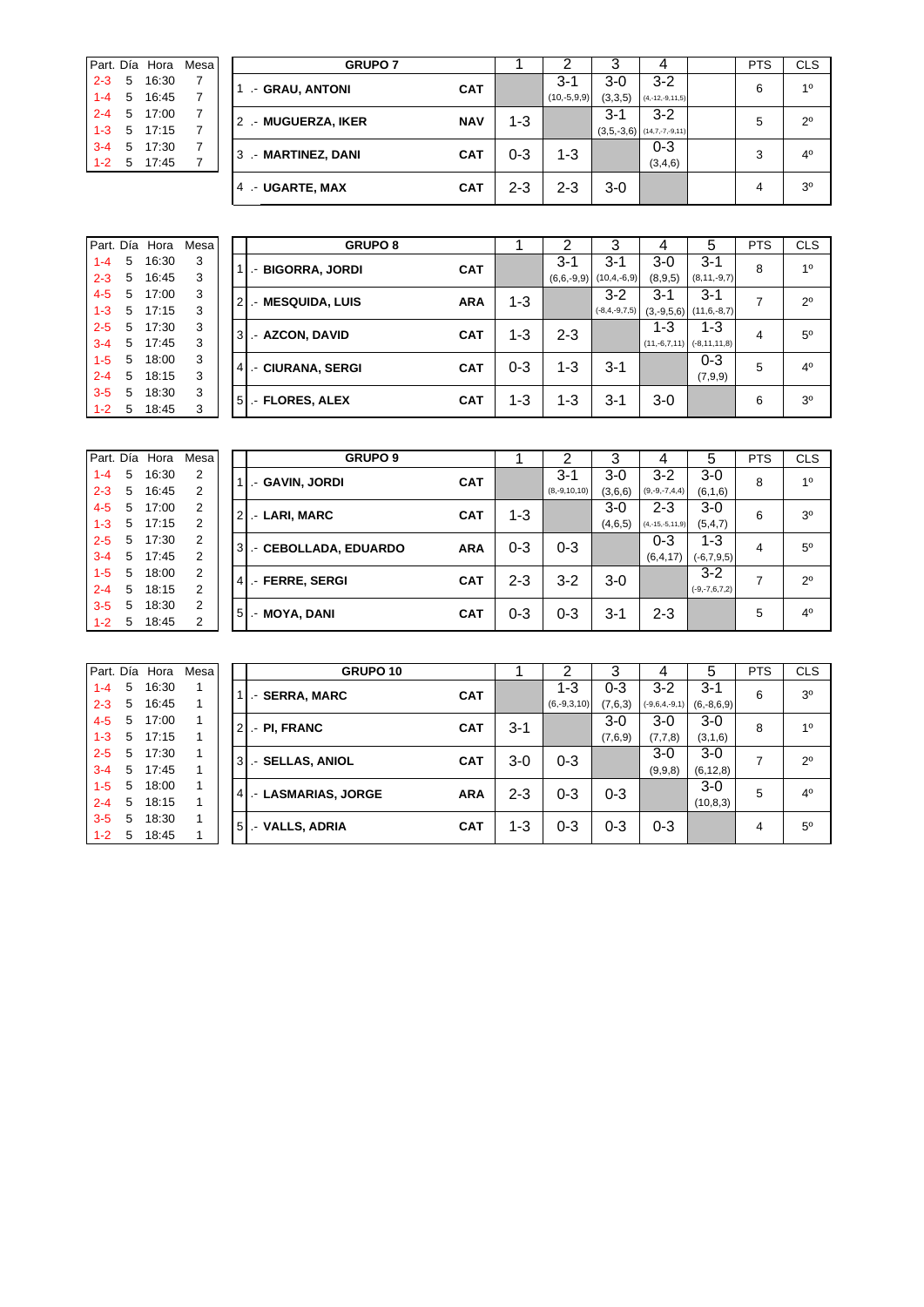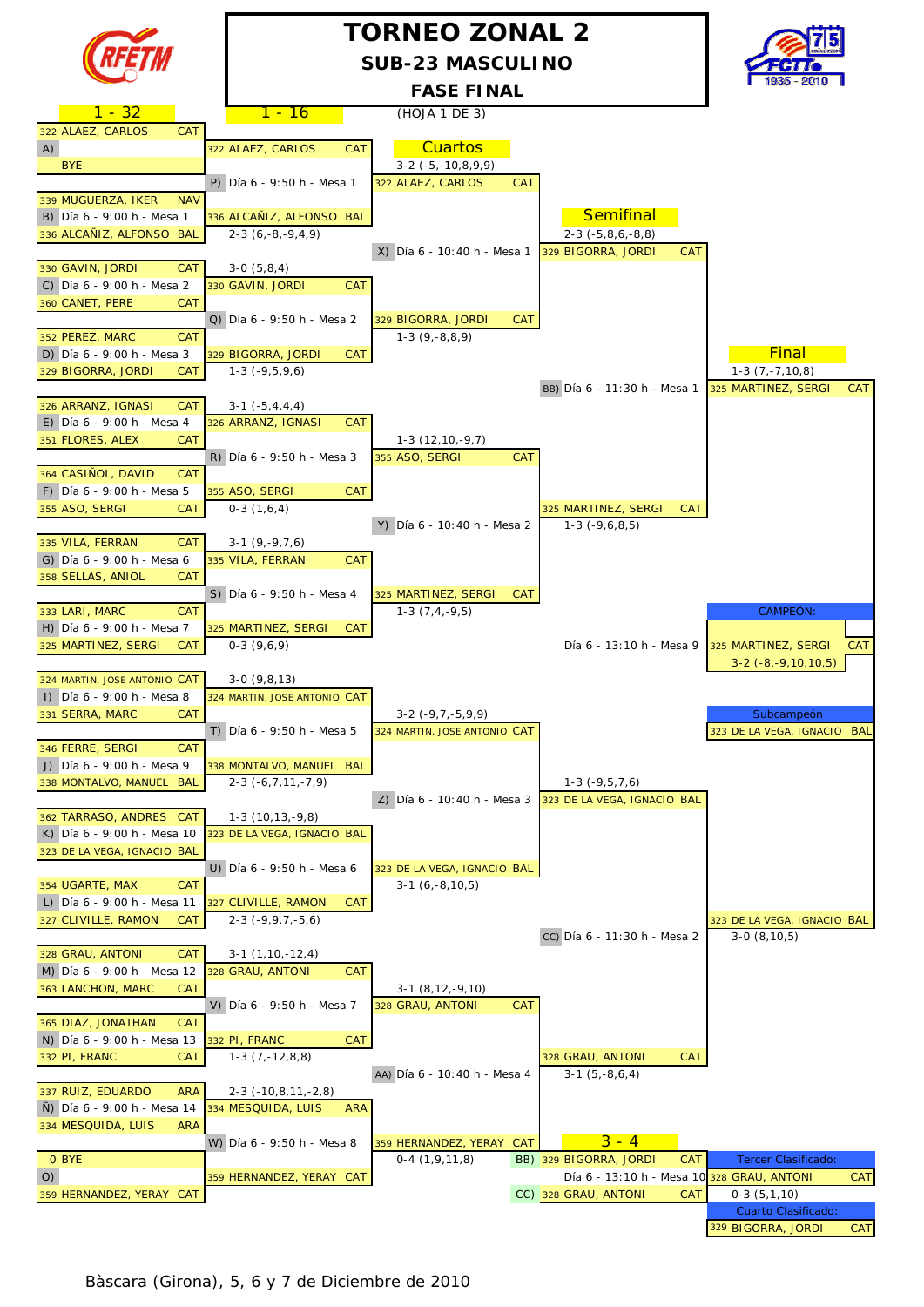

## **TORNEO ZONAL 2**

**SUB-23 MASCULINO**



**FASE FINAL**

(HOJA 2 DE 3)

|                                        | $5 - 8$                      |            | $5 - 6$                                             |            |                                                |            |
|----------------------------------------|------------------------------|------------|-----------------------------------------------------|------------|------------------------------------------------|------------|
| X)                                     | 322 ALAEZ, CARLOS            | <b>CAT</b> | $0-3(5,6,7)$                                        |            |                                                |            |
|                                        | DD) Día 6 - 11:30 h - Mesa 3 |            | 355 ASO, SERGI                                      | <b>CAT</b> |                                                |            |
|                                        | Y) 355 ASO, SERGI            | <b>CAT</b> |                                                     |            | Quinto Clasificado:                            |            |
|                                        |                              |            | Día 6 - 13:10 h - Mesa 11 355 ASO, SERGI            |            |                                                | <b>CAT</b> |
| Z)                                     | 324 MARTIN, JOSE ANTONIO CAT |            |                                                     |            | $3-2$ $(5,-4,9,-8,10)$                         |            |
|                                        | EE) Día 6 - 11:30 h - Mesa 4 |            | 324 MARTIN, JOSE ANTONIO CAT                        |            |                                                |            |
|                                        | AA) 359 HERNANDEZ, YERAY CAT |            | $3-0(7,8,4)$                                        |            |                                                |            |
|                                        |                              |            |                                                     |            | Sexto Clasificado:                             |            |
|                                        |                              |            |                                                     |            | 324 MARTIN, JOSE ANTONIO CAT                   |            |
|                                        |                              |            |                                                     |            |                                                |            |
|                                        |                              |            | $7 - 8$                                             |            |                                                |            |
|                                        |                              |            | DD) 322 ALAEZ, CARLOS                               | <b>CAT</b> | Séptimo Clasificado:                           |            |
|                                        |                              |            |                                                     |            | Día 6 - 13:10 h - Mesa 12 322 ALAEZ, CARLOS    | CAT        |
|                                        |                              |            | EE) 359 HERNANDEZ, YERAY CAT                        |            | $3-0(7,10,9)$                                  |            |
| $9 - 16$                               | <u>9 - 12</u>                |            |                                                     |            | Octavo Clasificado:                            |            |
| P) 336 ALCAÑIZ, ALFONSO BAL            | $1-3$ ( $-9, 4, 10, 4$ )     |            |                                                     |            | 359 HERNANDEZ, YERAY                           | <b>CAT</b> |
| FF) Día 6 - 10:40 h - Mesa 5           | 330 GAVIN, JORDI             | <b>CAT</b> | $9 - 10$                                            |            |                                                |            |
| 330 GAVIN, JORDI<br><b>CAT</b><br>Q)   |                              |            | $2-3$ ( $-5,7,-10,3,8$ )                            |            |                                                |            |
|                                        | JJ) Día 6 - 11:30 h - Mesa 5 |            | 326 ARRANZ, IGNASI                                  | <b>CAT</b> |                                                |            |
| 326 ARRANZ, IGNASI<br><b>CAT</b><br>R) |                              |            |                                                     |            |                                                |            |
| GG) Día 6 - 10:40 h - Mesa 6           | 326 ARRANZ, IGNASI           | <b>CAT</b> |                                                     |            |                                                |            |
| 335 VILA, FERRAN<br>S)<br>CAT          | $3-1$ $(-9, 4, 3, 4)$        |            |                                                     |            | Noveno Clasificado:                            |            |
|                                        |                              |            |                                                     |            | Día 6 - 13:10 h - Mesa 13 326 ARRANZ, IGNASI   | CAT        |
| 338 MONTALVO, MANUEL BAL<br>T)         | $2-3$ ( $-5,6,-9,7,6$ )      |            |                                                     |            | $3-1(12,-8,6,6)$                               |            |
| HH) Día 6 - 10:40 h - Mesa 7           | 327 CLIVILLE, RAMON          | CAT        |                                                     |            |                                                |            |
| U) 327 CLIVILLE, RAMON<br><b>CAT</b>   |                              |            |                                                     |            |                                                |            |
| $V)$ 332 PI, FRANC<br><b>CAT</b>       | KK) Día 6 - 11:30 h - Mesa 6 |            | 327 CLIVILLE, RAMON<br>$3-1(6,6,-18,11)$            | <b>CAT</b> |                                                |            |
| II) Día 6 - 10:40 h - Mesa 8           | 332 PI, FRANC                | <b>CAT</b> |                                                     |            | Décimo Clasificado:                            |            |
| 334 MESQUIDA, LUIS<br>W)<br><b>ARA</b> | $3-2$ ( $-5,8,-12,4,9$ )     |            |                                                     |            | 327 CLIVILLE, RAMON                            | CAT        |
|                                        |                              |            |                                                     |            |                                                |            |
|                                        |                              |            | <u> 11 - 12</u>                                     |            |                                                |            |
|                                        |                              |            | JJ) 330 GAVIN, JORDI                                | <b>CAT</b> | Undécimo Clasificado:                          |            |
|                                        |                              |            | Día 6 - 13:10 h - Mesa 14 332 PI, FRANC             |            |                                                | <b>CAT</b> |
|                                        |                              |            | KK) 332 PI, FRANC                                   | <b>CAT</b> | $1-3$ ( $-9,8,9,9$ )                           |            |
|                                        |                              |            |                                                     |            |                                                |            |
|                                        |                              |            |                                                     |            | Duodécimo Clasificado:                         |            |
|                                        | $13 - 16$                    |            | <u> 13 - 14</u>                                     |            | 330 GAVIN, JORDI                               | <b>CAT</b> |
|                                        | FF) 336 ALCAÑIZ, ALFONSO BAL |            | $3-0(4,6,6)$                                        |            |                                                |            |
|                                        | LL) Día 6 - 11:30 h - Mesa 7 |            | 336 ALCAÑIZ, ALFONSO BAL                            |            |                                                |            |
|                                        | GG) 335 VILA, FERRAN         | CAT        |                                                     |            | Decicmotercero Clasificado:                    |            |
|                                        |                              |            |                                                     |            | Día 6 - 13:10 h - Mesa 15 336 ALCAÑIZ, ALFONSO | <b>BAL</b> |
|                                        | HH) 338 MONTALVO, MANUEL     | <b>BAL</b> |                                                     |            | $3-0(5,6,8)$                                   |            |
|                                        | MM) Día 6 - 11:30 h - Mesa 8 |            | 338 MONTALVO, MANUEL                                | <b>BAL</b> |                                                |            |
|                                        | II) 334 MESQUIDA, LUIS       | <b>ARA</b> | $3-1(10,9,-6,7)$                                    |            |                                                |            |
|                                        |                              |            |                                                     |            | Décimcuarto Clasificado:                       |            |
|                                        |                              |            |                                                     |            | 338 MONTALVO, MANUEL                           | <b>BAL</b> |
|                                        |                              |            |                                                     |            |                                                |            |
|                                        |                              |            | $15 - 16$                                           |            |                                                |            |
|                                        |                              |            | LL) 335 VILA, FERRAN                                | CAT        | Décimoquinto Clasificado:                      |            |
|                                        |                              |            | Día 6 - 13:10 h - Mesa 16<br>MM) 334 MESQUIDA, LUIS | <b>ARA</b> | 334 MESQUIDA, LUIS<br>$1-3$ ( $-8, 4, 7, 6$ )  | <b>ARA</b> |
|                                        |                              |            |                                                     |            |                                                |            |
|                                        |                              |            |                                                     |            | Décimosexto Clasificado:                       |            |
|                                        |                              |            |                                                     |            | 335 VILA, FERRAN                               | CAT        |
|                                        |                              |            |                                                     |            |                                                |            |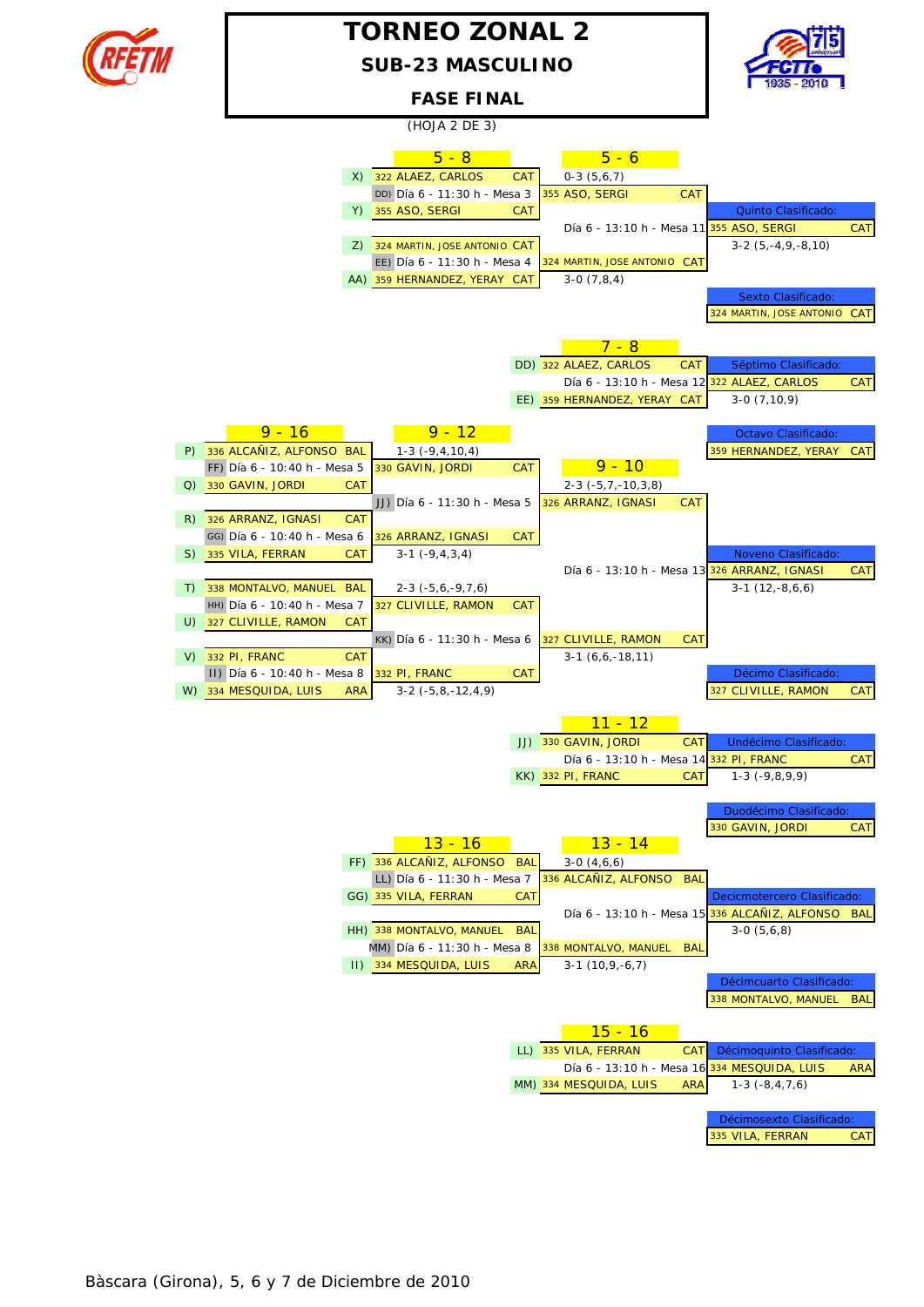

# **TORNEO ZONAL 2**

**SUB-23 MASCULINO**



**FASE FINAL**

|     |                                      |                              |            | (HOJA 3 DE 3)                                     |            |                                                            |                            |            |
|-----|--------------------------------------|------------------------------|------------|---------------------------------------------------|------------|------------------------------------------------------------|----------------------------|------------|
|     | $17 - 32$                            | $17 - 24$                    |            |                                                   |            |                                                            |                            |            |
| (A) | <b>BYE</b>                           |                              |            |                                                   |            |                                                            |                            |            |
|     |                                      | 339 MUGUERZA, IKER           | <b>NAV</b> | $17 - 20$                                         |            |                                                            |                            |            |
|     | B) 339 MUGUERZA, IKER<br><b>NAV</b>  |                              |            | $3-1(10,-8,2,7)$                                  |            |                                                            |                            |            |
|     |                                      | Día 6 - 10:40 h - Mesa 9     |            | 339 MUGUERZA, IKER                                | <b>NAV</b> |                                                            |                            |            |
|     | C) 360 CANET, PERE<br><b>CAT</b>     |                              |            |                                                   |            |                                                            |                            |            |
|     | Día 6 - 9:50 h - Mesa 9              | 360 CANET, PERE              | CAT        |                                                   |            | $17 - 18$                                                  |                            |            |
|     | D) 352 PEREZ, MARC<br>CAT            | $3-0(5,5,9)$                 |            |                                                   |            | $3-2$ $(-8,-6,6,5,8)$                                      |                            |            |
|     |                                      |                              |            | Día 6 - 11:30 h - M. 9                            |            | NN) 339 MUGUERZA, IKER<br><b>NAV</b>                       |                            |            |
|     | E) 351 FLORES, ALEX<br><b>CAT</b>    | $3-0(5,4,4)$                 |            |                                                   |            |                                                            |                            |            |
|     | Día 6 - 9:50 h - Mesa 10             | 351 FLORES, ALEX             | CAT        |                                                   |            |                                                            |                            |            |
|     | F) 364 CASIÑOL, DAVID<br>CAT         |                              |            |                                                   |            |                                                            |                            |            |
|     |                                      |                              |            | Día 6 - 10:40 h - Mesa 10 358 SELLAS, ANIOL       | <b>CAT</b> |                                                            |                            |            |
|     | G) 358 SELLAS, ANIOL<br><b>CAT</b>   |                              |            | $2-3(7,-4,6,-6,10)$                               |            |                                                            |                            |            |
|     | Día 6 - 9:50 h - Mesa 11             | 358 SELLAS, ANIOL            | CAT        |                                                   |            |                                                            | Decimoséptimo Clasificado: |            |
|     | H) 333 LARI, MARC<br>CAT             | $3-1(6,-9,6,11)$             |            |                                                   |            |                                                            | 339 MUGUERZA, IKER         | <b>NAV</b> |
|     |                                      |                              |            |                                                   |            | Día 6 - 12:20 h - Mesa 9                                   | $3-0(12,6,8)$              |            |
|     | I) 331 SERRA, MARC<br>CAT            | $2-3$ $(3, -7, 10, -10, 10)$ |            |                                                   |            |                                                            |                            |            |
|     | Día 6 - 9:50 h - Mesa 12             | 346 FERRE, SERGI             | <b>CAT</b> |                                                   |            |                                                            |                            |            |
|     | J) 346 FERRE, SERGI<br>CAT           |                              |            | $1-3(9, 10, -5, 10)$                              |            |                                                            | Decimooctavo Clasificado:  |            |
|     |                                      |                              |            | Día 6 - 10:40 h - Mesa 11 362 TARRASO, ANDRES CAT |            |                                                            | 363 LANCHON, MARC          | <b>CAT</b> |
|     | K) 362 TARRASO, ANDRES<br><b>CAT</b> |                              |            |                                                   |            |                                                            |                            |            |
|     | Día 6 - 9:50 h - Mesa 13             | 362 TARRASO, ANDRES          | <b>CAT</b> |                                                   |            |                                                            |                            |            |
|     | L) 354 UGARTE, MAX<br>CAT            | $3-2$ ( $-12,6,11,-9,2$ )    |            |                                                   |            |                                                            |                            |            |
|     |                                      |                              |            |                                                   |            | Día 6 - 11:30 h - M. 10 NN 363 LANCHON, MARC<br><b>CAT</b> |                            |            |
|     | M) 363 LANCHON, MARC<br><b>CAT</b>   | $3-0(9,7,8)$                 |            |                                                   |            | $1-3(6,-11,7,10)$                                          |                            |            |
|     | Día 6 - 9:50 h - Mesa 14             | 363 LANCHON, MARC            | CAT        |                                                   |            |                                                            |                            |            |
|     | N) 365 DIAZ, JONATHAN<br>CAT         |                              |            |                                                   |            |                                                            |                            |            |
|     |                                      |                              |            | Día 6 - 10:40 h - Mesa 12 363 LANCHON, MARC       | <b>CAT</b> |                                                            |                            |            |
|     | Ñ) 337 RUIZ, EDUARDO<br><b>ARA</b>   |                              |            | $3-0(6,6,8)$                                      |            |                                                            |                            |            |
|     |                                      | 337 RUIZ, EDUARDO            | <b>ARA</b> |                                                   |            |                                                            |                            |            |
| O)  | <b>BYE</b>                           |                              |            |                                                   |            | $19 - 20$                                                  |                            |            |
|     |                                      |                              |            |                                                   |            | NN) 358 SELLAS, ANIOL<br><b>CAT</b>                        | Décimonoveno Clasificado:  |            |
|     |                                      |                              |            |                                                   |            | Día 6 - 12:20 h - Mesa 10 358 SELLAS, ANIOL                |                            | CAT        |
|     |                                      |                              |            |                                                   |            | ÑÑ) 362 TARRASO, ANDRES<br><b>CAT</b>                      | $3-2$ $(-9,8,-8,7,6)$      |            |
|     |                                      |                              |            |                                                   |            |                                                            |                            |            |

Vigésimo Clasificado: 362 TARRASO, ANDRES CAT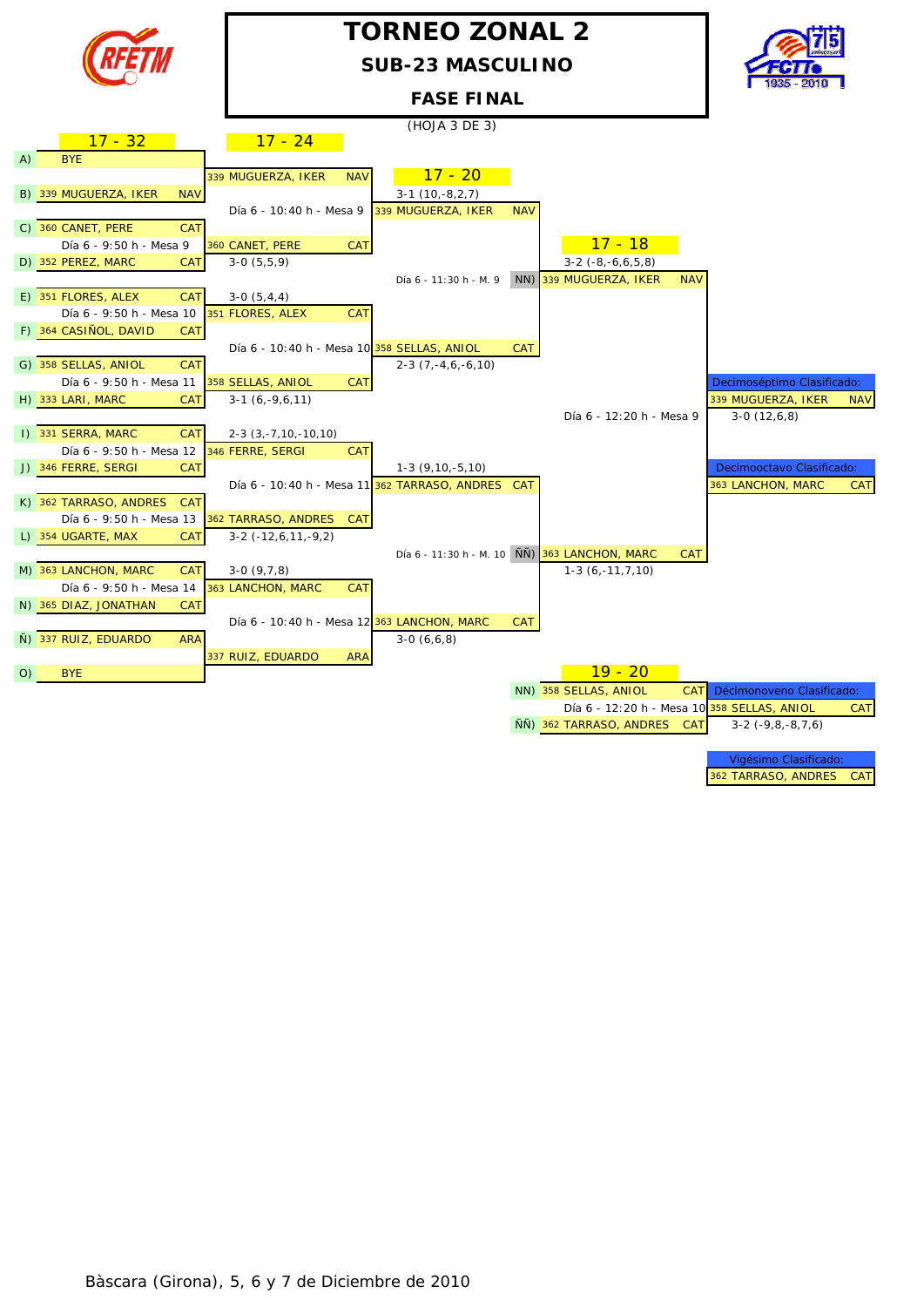## **TORNEO ZONAL 2: COMPETICIÓN SUB-23 FEMENINA - PRIMERA FASE**

#### modificado 30/11

| Part. Día |   | Hora  | Mesa |
|-----------|---|-------|------|
| $1 - 4$   | 5 | 12:00 | 15   |
| $2 - 3$   | 5 | 12:15 | 15   |
| 4-5       | 5 | 12:30 | 15   |
| $1 - 3$   | 5 | 12:45 | 15   |
| $2 - 5$   | 5 | 13:00 | 15   |
| $3 - 4$   | 5 | 13:15 | 15   |
| $1 - 5$   | 5 | 13:30 | 15   |
| $2 - 4$   | 5 | 13:45 | 15   |
| $3 - 5$   | 5 | 14:00 | 15   |
| 1-2       | 5 | 14:15 | 15   |
|           |   |       |      |

|         |   | Part. Día Hora | Mesa |     | <b>GRUPO 1</b>         |            |         | າ       | 3         |         | 5               | <b>PTS</b> | <b>CLS</b>     |
|---------|---|----------------|------|-----|------------------------|------------|---------|---------|-----------|---------|-----------------|------------|----------------|
| $1 - 4$ | 5 | 12:00          | 15   |     | <b>BONILLA, RAQUEL</b> | <b>CAT</b> |         | 3-0     | $3-0$     | $3-0$   | $3-0$           | 8          | 10             |
| $2 - 3$ | 5 | 12:15          | 15   |     |                        |            |         | (9,5,4) | (4, 7, 3) | (3,2,5) | (6,6,9)         |            |                |
| $4 - 5$ | 5 | 12:30          | 15   |     | <b>TERRADO, MARINA</b> | <b>ARA</b> | $0 - 3$ |         | $3-0$     | $3-0$   | $3 - 1$         | 7          | $2^{\circ}$    |
| $1 - 3$ | 5 | 12:45          | 15   |     | $\mathcal{L}$          |            |         |         | (2,5,1)   | (3,4,5) | $(-7, 7, 9, 6)$ |            |                |
| $2 - 5$ | 5 | 13:00          | 15   | l 3 | .- LUÑO, VANESA        | <b>ARA</b> | $0 - 3$ | $0 - 3$ |           | 0-3     | $0 - 3$         | 4          | $5^{\circ}$    |
| $3 - 4$ | 5 | 13:15          | 15   |     |                        |            |         |         |           | (9,8,6) | (5,8,5)         |            |                |
| $1-5$   | 5 | 13:30          | 15   |     | . MALDONADO, CARLA     | <b>CAT</b> | $0 - 3$ | $0 - 3$ | $3-0$     |         | 1-3             | 5          | $4^{\circ}$    |
| $2 - 4$ | 5 | 13:45          | 15   |     |                        |            |         |         |           |         | $(1,-11,5,6)$   |            |                |
| $3 - 5$ | 5 | 14:00          | 15   | -5  |                        | <b>CAT</b> | $0 - 3$ | 1-3     | $3-0$     |         |                 | 6          | 3 <sup>0</sup> |
| $1 - 2$ | 5 | 14:15          | 15   |     | .- TORNE, HELENA       |            |         |         |           | $3 - 1$ |                 |            |                |
|         |   |                |      |     |                        |            |         |         |           |         |                 |            |                |

|         |   | Part. Día Hora | Mesa |
|---------|---|----------------|------|
| $1 - 4$ | 5 | 12:00          | 16   |
| $2 - 3$ | 5 | 12:15          | 16   |
| 4-5     | 5 | 12:30          | 16   |
| $1 - 3$ | 5 | 12:45          | 16   |
| $2 - 5$ | 5 | 13:00          | 16   |
| $3 - 4$ | 5 | 13:15          | 16   |
| $1 - 5$ | 5 | 13:30          | 16   |
| $2 - 4$ | 5 | 13:45          | 16   |
| $3 - 5$ | 5 | 14:00          | 16   |
| 1-2     | 5 | 14:15          | 16   |

|         |   | Part. Día Hora | Mesa | <b>GRUPO 2</b>                                   |         |              |         | 4       | 5                | <b>PTS</b> | <b>CLS</b>     |
|---------|---|----------------|------|--------------------------------------------------|---------|--------------|---------|---------|------------------|------------|----------------|
| $1 - 4$ | 5 | 12:00          | 16   | <b>CAT</b><br>1 I.- ROCA, JUDIT                  |         | 1-3          | $3-0$   | 3-0     | $3 - 2$          |            | $2^{\circ}$    |
| $2 - 3$ | 5 | 12:15          | 16   |                                                  |         | $(9,-2,8,3)$ | np      | (7,3,5) | $(-10,6,4,-7,4)$ |            |                |
| $4 - 5$ | 5 | 12:30          | 16   | 2 .- GATNAU, MARTA<br><b>CAT</b>                 | $3 - 1$ |              | $3 - 0$ | 3-0     | $3-0$            | 8          | 10             |
| $1 - 3$ | 5 | 12:45          | 16   |                                                  |         |              | np      | (2,4,4) | (4,5,6)          |            |                |
| $2 - 5$ | 5 | 13:00          | 16   | 3. - NAVARRO, NEREA<br><b>BAL</b>                | $0 - 3$ | $0 - 3$      |         | $0 - 3$ | $0 - 3$          | $\Omega$   | 50             |
| $3 - 4$ | 5 | 13:15          | 16   |                                                  |         |              |         | np      | np               |            |                |
| $1 - 5$ | 5 | 13:30          | 16   | <b>CAT</b><br>4 - TORREGROSA, LAIA               | $0 - 3$ | $0 - 3$      | $3-0$   |         | $0 - 3$          | 5          | 4 <sup>0</sup> |
| $2 - 4$ | 5 | 13:45          | 16   |                                                  |         |              |         |         | (5,5,6)          |            |                |
| $3 - 5$ | 5 | 14:00          | 16   | <b>ARA</b><br><b>GIMENO, ALEJANDRA</b><br>$51 -$ | $2 - 3$ | $0 - 3$      | $3-0$   | 3-0     |                  | 6          | 3 <sup>o</sup> |
| $1 - 2$ | 5 | 14:15          | 16   |                                                  |         |              |         |         |                  |            |                |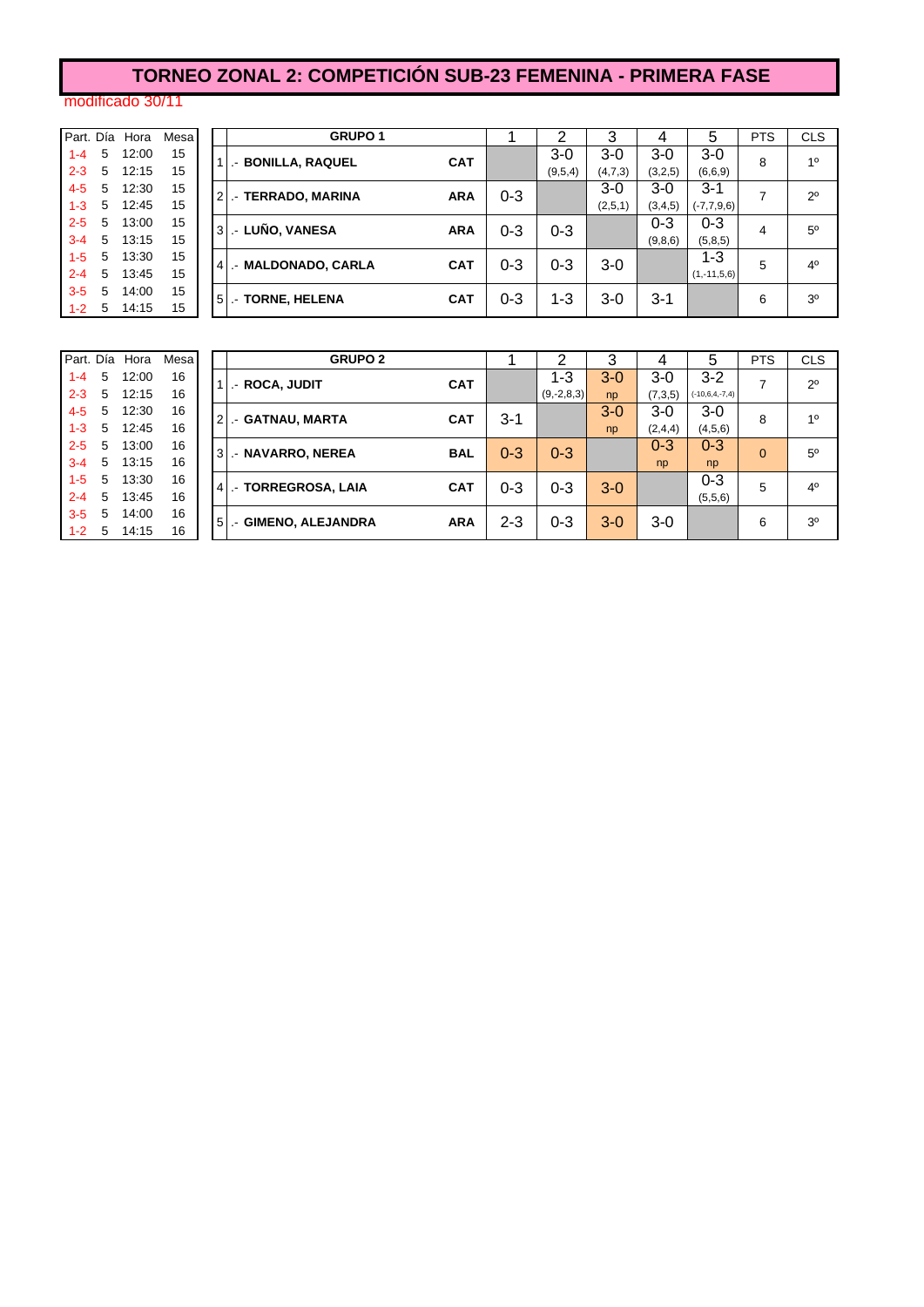



|    |                         |            | (HOJA 1 DE 2)                |            |                                           |            |                                            |            |
|----|-------------------------|------------|------------------------------|------------|-------------------------------------------|------------|--------------------------------------------|------------|
|    | $1 - 4$                 |            |                              |            |                                           |            |                                            |            |
|    | 369 BONILLA, RAQUEL CAT |            | <b>Semifinal</b>             |            |                                           |            |                                            |            |
| C) |                         |            | 369 BONILLA, RAQUEL          | <b>CAT</b> |                                           |            |                                            |            |
|    | <b>BYE</b>              |            |                              |            | Final                                     |            |                                            |            |
|    |                         |            | G) Día 5 - 18:10 h - Mesa 15 |            | $3-1$ $(-7,9,6,2)$<br>369 BONILLA, RAQUEL | CAT        |                                            |            |
|    | <b>BYE</b>              |            |                              |            |                                           |            |                                            |            |
| D) |                         |            | 370 ROCA, JUDIT              | <b>CAT</b> |                                           |            |                                            |            |
|    | 370 ROCA, JUDIT         | <b>CAT</b> |                              |            |                                           |            | CAMPEÓN:                                   |            |
|    |                         |            |                              |            | Día 5 - 20:15 h - Mesa 1                  |            | 369 BONILLA, RAQUEL<br>$3-1(2,-6,9,6)$     | <b>CAT</b> |
|    | 372 TERRADO, MARINA ARA |            |                              |            |                                           |            |                                            |            |
| E) |                         |            | 372 TERRADO, MARINA          | <b>ARA</b> |                                           |            | Subcampeón<br>372 TERRADO, MARINA          | <b>ARA</b> |
|    | <b>BYE</b>              |            |                              |            |                                           |            |                                            |            |
|    |                         |            | H) Día 5 - 18:10 h - Mesa 16 |            | 372 TERRADO, MARINA<br>$3-0(8,9,6)$       | <b>ARA</b> |                                            |            |
|    | <b>BYE</b>              |            |                              |            |                                           |            |                                            |            |
| F) |                         |            | 371 GATNAU, MARTA            | <b>CAT</b> |                                           |            |                                            |            |
|    | 371 GATNAU, MARTA       | <b>CAT</b> |                              |            | $3 - 4$                                   |            |                                            |            |
|    |                         |            |                              |            | G) 370 ROCA, JUDIT                        | CAT        | <b>Tercer Clasificado:</b>                 |            |
|    |                         |            |                              |            | Día 5 - 20:15 h - Mesa 2                  |            | 371 GATNAU, MARTA                          | <b>CAT</b> |
|    |                         |            |                              |            | H) 371 GATNAU, MARTA                      | <b>CAT</b> | $0-3(7,7,9)$<br><b>Cuarto Clasificado:</b> |            |
|    |                         |            |                              |            |                                           |            | 370 ROCA, JUDIT                            | <b>CAT</b> |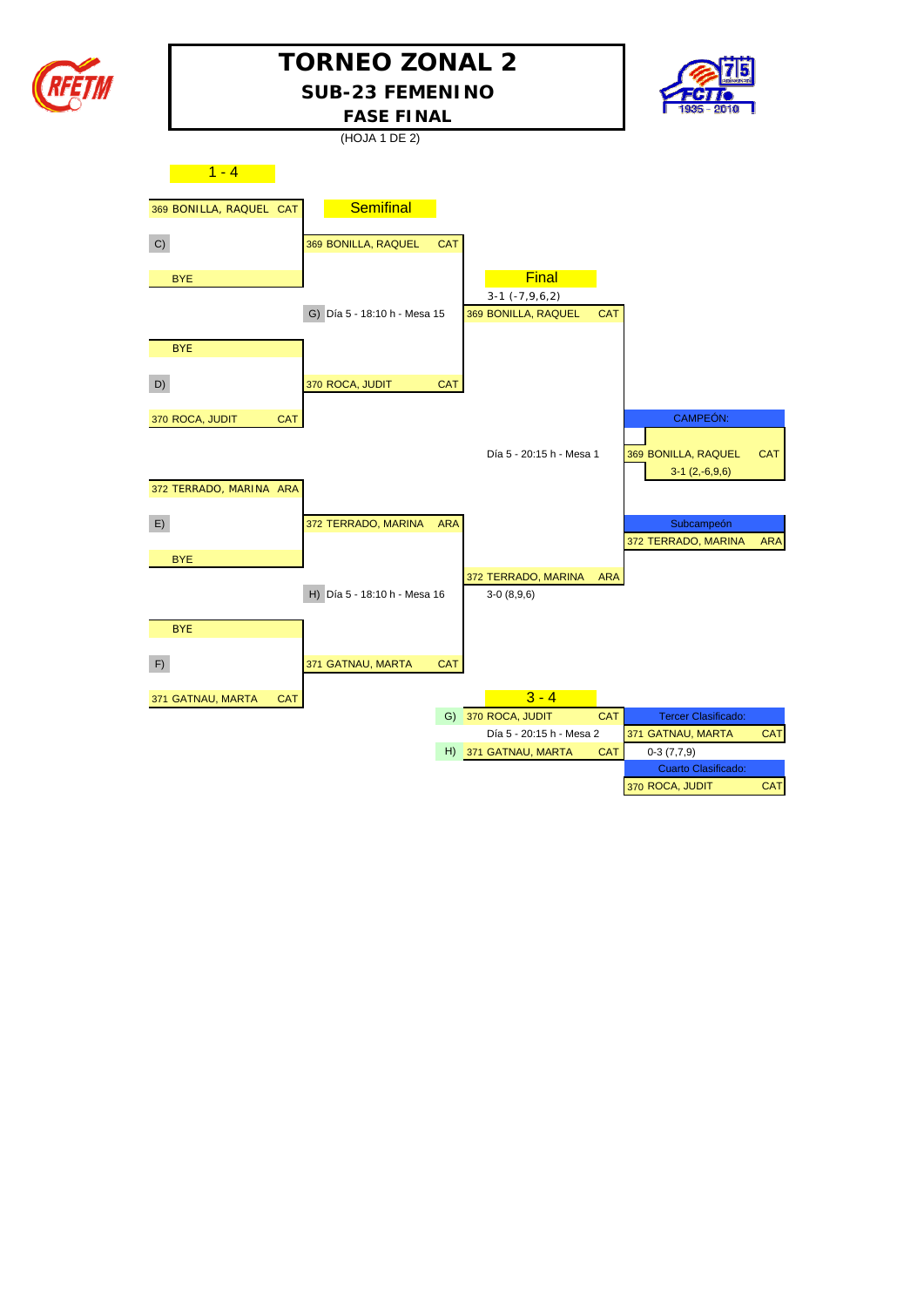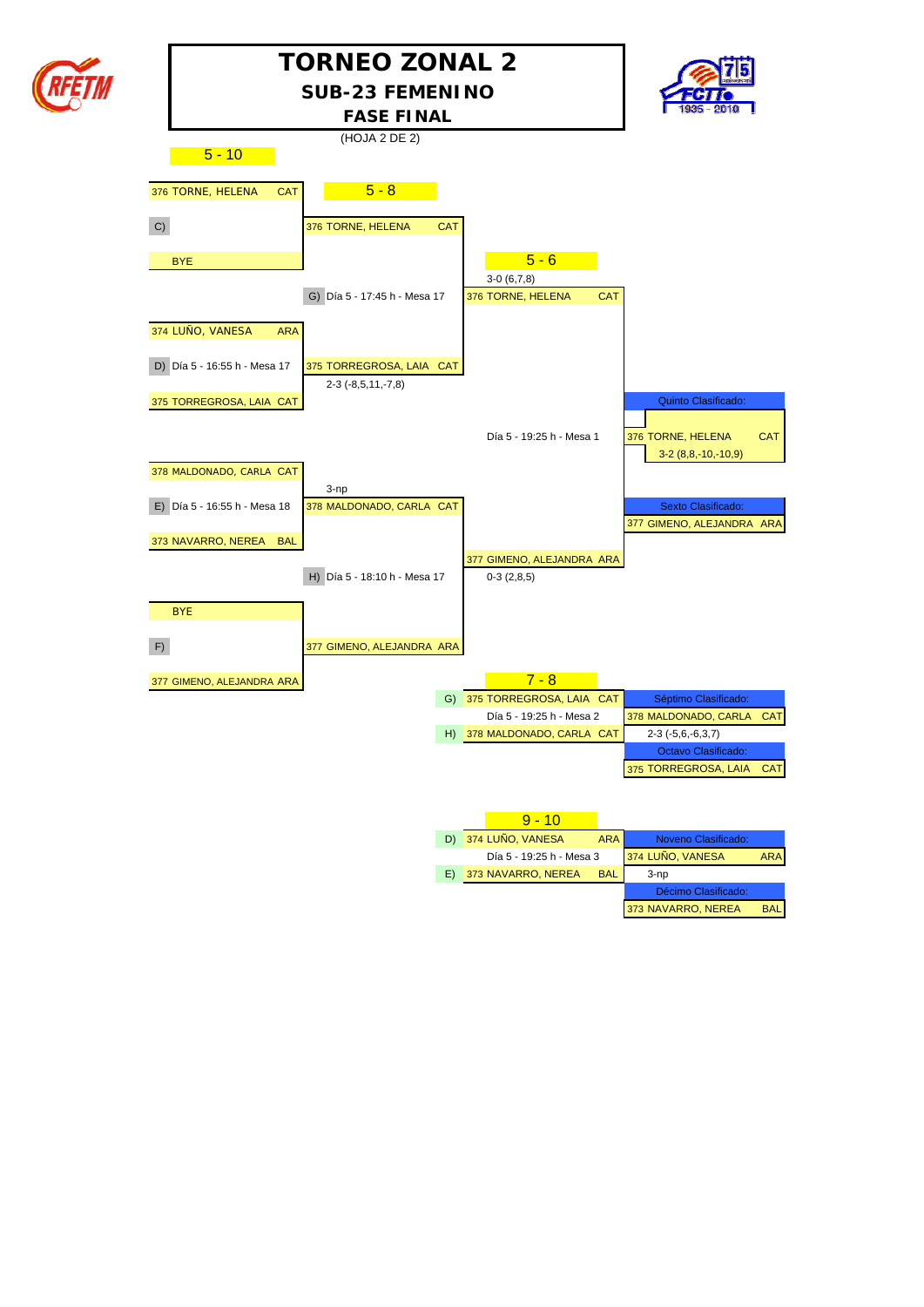#### **TORNEO ZONAL 2: COMPETICIÓN SENIOR MASCULINA - PRIMERA FASE**

modificado 30/11

| Part. Día |   | Hora  | Mesa | <b>GRUPO 1</b>                  |            |         |         |         |                 |                 | <b>PTS</b> | <b>CLS</b>     |
|-----------|---|-------|------|---------------------------------|------------|---------|---------|---------|-----------------|-----------------|------------|----------------|
| $1 - 4$   | 6 | 15:00 | 18   | - PIELLA. JORDI                 | <b>CAT</b> |         | $0 - 3$ | $3-0$   | $3-0$           | $1 - 3$         | 6          | 3 <sup>0</sup> |
| $2 - 3$   | 6 | 15:15 | 18   |                                 |            |         | (0,0,0) | (5,8,3) | (3,9,7)         | $(-9,0,0,0)$    |            |                |
| $4 - 5$   | 6 | 15:30 | 18   | .- MASALO, JORDI                | <b>CAT</b> | $3-0$   |         | $3-0$   | $3-0$           | $3-2$           | 8          | 1 <sup>0</sup> |
| $1 - 3$   | 6 | 15:45 | 18   |                                 |            |         |         | (8,6,5) | (7, 9, 7)       | $(8,-8,6,-8,6)$ |            |                |
| $2 - 5$   | 6 | 16:00 | 18   | 3 .- DALMAU, RICARD             | <b>CAT</b> | $0 - 3$ | $0 - 3$ |         | $3 - 1$         | $0 - 3$         | 5          | 4 <sup>0</sup> |
| $3 - 4$   | 6 | 16:15 | 18   |                                 |            |         |         |         | $(6, 8, -8, 6)$ | (9,8,4)         |            |                |
| $1-5$     | 6 | 16:30 | 18   | <b>MORATO, EDUARD</b><br>$41 -$ | <b>BAL</b> | $0 - 3$ | $0 - 3$ | 1-3     |                 | $0 - 3$         | 4          | $5^{\circ}$    |
| $2 - 4$   | 6 | 16:45 | 18   |                                 |            |         |         |         |                 | (7,9,6)         |            |                |
| $3-5$     | 6 | 17:00 | 18   | 5 .- FRANCESCH, JOSEP           | <b>CAT</b> | 3-1     | $2 - 3$ | $3-0$   | $3-0$           |                 |            | $2^{\circ}$    |
| $1 - 2$   | 6 | 17:15 | 18   |                                 |            |         |         |         |                 |                 |            |                |

| Part. Día |   | Hora  | Mesa |                | <b>GRUPO 2</b>         |            |         |                 |         |                                          |                          | <b>PTS</b> | <b>CLS</b>     |
|-----------|---|-------|------|----------------|------------------------|------------|---------|-----------------|---------|------------------------------------------|--------------------------|------------|----------------|
| 1-4       | 6 | 15:00 | 19   |                | 1   .- MIR, ORIOL      | <b>CAT</b> |         | $3 - 2$         | 3-0     | $3 - 1$                                  | 3-1                      | 8          | 10             |
| $2 - 3$   | 6 | 15:15 | 19   |                |                        |            |         | $(2,-7,9,-7,6)$ | (6,7,3) |                                          | $(-7,6,4,8)$ (8,-10,7,6) |            |                |
| $4 - 5$   | 6 | 15:30 | 19   |                | 2. DELFONT, PAUL       | <b>ARA</b> | $2 - 3$ |                 | 3-2     | $3-2$                                    | $0 - 3$                  | 6          | 3 <sup>0</sup> |
| 1-3       | 6 | 15:45 | 19   |                |                        |            |         |                 |         | $(-10, 9, -8, 9, 7)$ $(-9, 5, -7, 9, 2)$ | (6, 6, 7)                |            |                |
| $2 - 5$   | 6 | 16:00 | 19   |                | 3   .- BORRULL, JORDI  | <b>CAT</b> | 0-3     | $2 - 3$         |         | $3 - 1$                                  | $2 - 3$                  | 5          | $4^{\circ}$    |
| 3-4       | 6 | 16:15 | 19   |                |                        |            |         |                 |         | $(-11, 11, 10, 8)$                       | $(-5,-11,9,7,9)$         |            |                |
| 1-5       | 6 | 16:30 | 19   | 4 <sup>1</sup> | <b>MAREGIL, ALVARO</b> | <b>CAT</b> | $1 - 3$ | $2 - 3$         | $1 - 3$ |                                          | $1 - 3$                  |            | $5^{\circ}$    |
| $2 - 4$   | 6 | 16:45 | 19   |                |                        |            |         |                 |         |                                          | $(-10, 7, 6, 5)$         | 4          |                |
| 3-5       | 6 | 17:00 | 19   | $5$ .          | .- PIÑOL, MARC         | <b>CAT</b> | 1-3     | $3-0$           | 3-2     | $3-1$                                    |                          |            | 20             |
| 1-2       | 6 | 17:15 | 19   |                |                        |            |         |                 |         |                                          |                          |            |                |

| Part. Día |   | Hora  | Mesa |                | <b>GRUPO 3</b>    |            |         |              |                 |         |           | <b>PTS</b> | <b>CLS</b>     |
|-----------|---|-------|------|----------------|-------------------|------------|---------|--------------|-----------------|---------|-----------|------------|----------------|
| $1 - 4$   | 6 | 15:00 | 20   |                | .- SAGUER, JORDI  | <b>CAT</b> |         | 3-1          | $3 - 1$         | $3-0$   | $3-0$     | 8          | 10             |
| $2 - 3$   | 6 | 15:15 | 20   |                |                   |            |         | $(8,5,-7,7)$ | $(4, 8, -8, 5)$ | (3,2,1) | (4,7,6)   |            |                |
| $4 - 5$   | 6 | 15:30 | 20   | 2              | .- SOLER, ALBERT  | <b>CAT</b> | $1 - 3$ |              | 3-1             | $3-0$   | $3-0$     | –          | $2^{\circ}$    |
| $1 - 3$   | 6 | 15:45 | 20   |                |                   |            |         |              | $(2,-7,6,5)$    | (4,4,5) | (9,3,9)   |            |                |
| $2 - 5$   | 6 | 16:00 | 20   | 3              | .- GUIMERA, ADRIA | <b>BAL</b> | 1-3     | $1 - 3$      |                 | $3-0$   | $3-0$     | 6          | 3 <sup>o</sup> |
| $3 - 4$   | 6 | 16:15 | 20   |                |                   |            |         |              |                 | (1,2,6) | (6, 4, 7) |            |                |
| $1 - 5$   | 6 | 16:30 | 20   | $\overline{4}$ | .- ALCALA, DIDAC  | <b>CAT</b> | $0 - 3$ | 0-3          | $0 - 3$         |         | $0 - 3$   | 4          | $5^{\circ}$    |
| $2 - 4$   | 6 | 16:45 | 20   |                |                   |            |         |              |                 |         | (3,4,1)   |            |                |
| $3-5$     | 6 | 17:00 | 20   | 5              | .- DOLS, DANIEL   | <b>CAT</b> | 0-3     | $0 - 3$      | $0 - 3$         | $3-0$   |           | 5          | 40             |
| $1 - 2$   | 6 | 17:15 | 20   |                |                   |            |         |              |                 |         |           |            |                |

| Part. Día |   | Hora  | Mesa |                | <b>GRUPO 4</b>     |            |         |         |         |       | 5                 | <b>PTS</b> | <b>CLS</b>     |
|-----------|---|-------|------|----------------|--------------------|------------|---------|---------|---------|-------|-------------------|------------|----------------|
| $1 - 4$   | 6 | 18:00 | 18   |                | - DOT, JORDI       | <b>CAT</b> |         | $3-0$   | $3-0$   | $3-0$ | $3-0$             | 8          | 1 <sup>0</sup> |
| $2 - 3$   | 6 | 18:15 | 18   |                |                    |            |         | np      | (4,5,7) | np    | (8,6,7)           |            |                |
| $4 - 5$   | 6 | 18:30 | 18   | $\overline{2}$ | .- MELLADO, PAU    | <b>CAT</b> | $0 - 3$ |         | 0-3     | $0-0$ | $0 - 3$           | 4          | 4 <sup>0</sup> |
| $1 - 3$   | 6 | 18:45 | 18   |                |                    |            |         |         | np      | np    | np                |            |                |
| $2 - 5$   | 6 | 19:00 | 18   | 3 <sup>1</sup> | - VILLALONGA, JUAN | <b>BAL</b> | $0 - 3$ | $3-0$   |         | $3-0$ | $1 - 3$           | 6          | 3 <sup>o</sup> |
| $3 - 4$   | 6 | 19:15 | 18   |                |                    |            |         |         |         | np    | $(11, 5, -10, 8)$ |            |                |
| $1 - 5$   | 6 | 19:30 | 18   | $\overline{4}$ | .- PONS, DANIEL    | <b>CAT</b> | $0 - 3$ | $0 - 0$ | $0 - 3$ |       | $0 - 3$           | 4          | 4 <sup>0</sup> |
| $2 - 4$   | 6 | 19:45 | 18   |                |                    |            |         |         |         |       | np                |            |                |
| $3-5$     | 6 | 20:00 | 18   | 5 <sup>1</sup> | .- NOGUERAS, JOAN  | <b>CAT</b> | $0 - 3$ | $3-0$   | $3 - 1$ | $3-0$ |                   |            | $2^{\circ}$    |
| $1 - 2$   | 6 | 20:15 | 18   |                |                    |            |         |         |         |       |                   |            |                |

|         | Part. Día | Hora  | Mesa |                | <b>GRUPO 5</b>           |            |         |         |                                            |                                 |       | <b>PTS</b> | <b>CLS</b>     |
|---------|-----------|-------|------|----------------|--------------------------|------------|---------|---------|--------------------------------------------|---------------------------------|-------|------------|----------------|
| 1-4     | 6         | 18:00 | 19   |                | .- VIDAL, ALEXANDRE      | <b>CAT</b> |         | $1-3$   | 3-1                                        | $3-2$                           | 3-0   | ⇁          | $2^{\circ}$    |
| $2 - 3$ | 6         | 18:15 | 19   |                |                          |            |         |         | $(8,-2,4,8)$ $(7,8,-9,9)$ $(5,-7,6,-6,11)$ |                                 | np    |            |                |
| $4 - 5$ | 6         | 18:30 | 19   |                | 2. DOBATO, VICTOR MANUEL | <b>ARA</b> | 3-1     |         | $3-2$                                      | $3-1$                           | $3-0$ | 8          | 10             |
| $1 - 3$ | 6         | 18:45 | 19   |                |                          |            |         |         |                                            | $(-9,-10,9,4,5)$ $(11,12,-4,6)$ | np    |            |                |
| $2 - 5$ | 6         | 19:00 | 19   |                | 3   FRUCTUOSO, GUILLEM   | <b>CAT</b> | 1-3     | $2 - 3$ |                                            | $3-0$                           | 3-0   | 6          | 3 <sup>0</sup> |
| $3 - 4$ | 6         | 19:15 | 19   |                |                          |            |         |         |                                            | (6, 8, 9)                       | np    |            |                |
| $1-5$   | 6         | 19:30 | 19   | 4 <sup>1</sup> | - MONTAÑANA, HECTOR      | <b>CAT</b> | $2 - 3$ | $1 - 3$ | $0 - 3$                                    |                                 | $3-0$ | 5          | 4 <sup>0</sup> |
| $2 - 4$ | 6         | 19:45 | 19   |                |                          |            |         |         |                                            |                                 | np    |            |                |
| $3 - 5$ | 6         | 20:00 | 19   | 5 <sup>1</sup> | - CABA, XAVIER           | <b>CAT</b> | $0 - 3$ | $0 - 3$ | $0 - 3$                                    | $0 - 3$                         |       | 4          | $5^{\circ}$    |
| $1 - 2$ | -6        | 20:15 | 19   |                |                          |            |         |         |                                            |                                 |       |            |                |

| Part. Día |   | Hora  | Mesa |                | <b>GRUPO 6</b>               |            |         |         |                       |              |                    | PTS | <b>CLS</b>     |
|-----------|---|-------|------|----------------|------------------------------|------------|---------|---------|-----------------------|--------------|--------------------|-----|----------------|
| $1 - 4$   | 6 | 18:00 | 20   |                | <b>I.- TALTAVULL, VICTOR</b> | <b>BAL</b> |         | $0 - 3$ | 3-2                   | 3-1          | $0 - 3$            | 6   | 3 <sup>o</sup> |
| $2 - 3$   | 6 | 18:15 | 20   |                |                              |            |         | (9,7,9) | $(7,-8,-9,9,9)$       | $(5,6,-8,5)$ | (3,7,7)            |     |                |
| $4 - 5$   | 6 | 18:30 | 20   | $\overline{2}$ | - ANTON, JOSEP               | <b>CAT</b> | 3-0     |         | $3 - 2$               | $3-0$        | $3-2$              | 8   | 10             |
| $1 - 3$   | 6 | 18:45 | 20   |                |                              |            |         |         | $(-6, 8, -11, 12, 8)$ | (6, 9, 7)    | $(7,8,-8,-9,4)$    |     |                |
| $2 - 5$   | 6 | 19:00 | 20   | 3 I            | .- CUENCA, OSCAR             | <b>CAT</b> | 2-3     | $2 - 3$ |                       | $3-0$        | $0 - 3$            | 5   | 4 <sup>0</sup> |
| $3 - 4$   | 6 | 19:15 | 20   |                |                              |            |         |         |                       | (7,7,9)      | (8,4,4)            |     |                |
| $1-5$     | 6 | 19:30 | 20   | $\sim$         | .- COSTA, MARC               | <b>CAT</b> | $1 - 3$ | $0 - 3$ | $0 - 3$               |              | $3 - 2$            | 5   | $5^{\circ}$    |
| $2 - 4$   | 6 | 19:45 | 20   |                |                              |            |         |         |                       |              | $(-6.6, 11, -9.6)$ |     |                |
| $3-5$     | 6 | 20:00 | 20   | 5 <sup>1</sup> | <b>MENAL. MANUEL</b>         | <b>CAT</b> | 3-0     | $2 - 3$ | $3-0$                 | $2 - 3$      |                    | 6   | $2^{\circ}$    |
| $1-2$     | 6 | 20:15 | 20   |                |                              |            |         |         |                       |              |                    |     |                |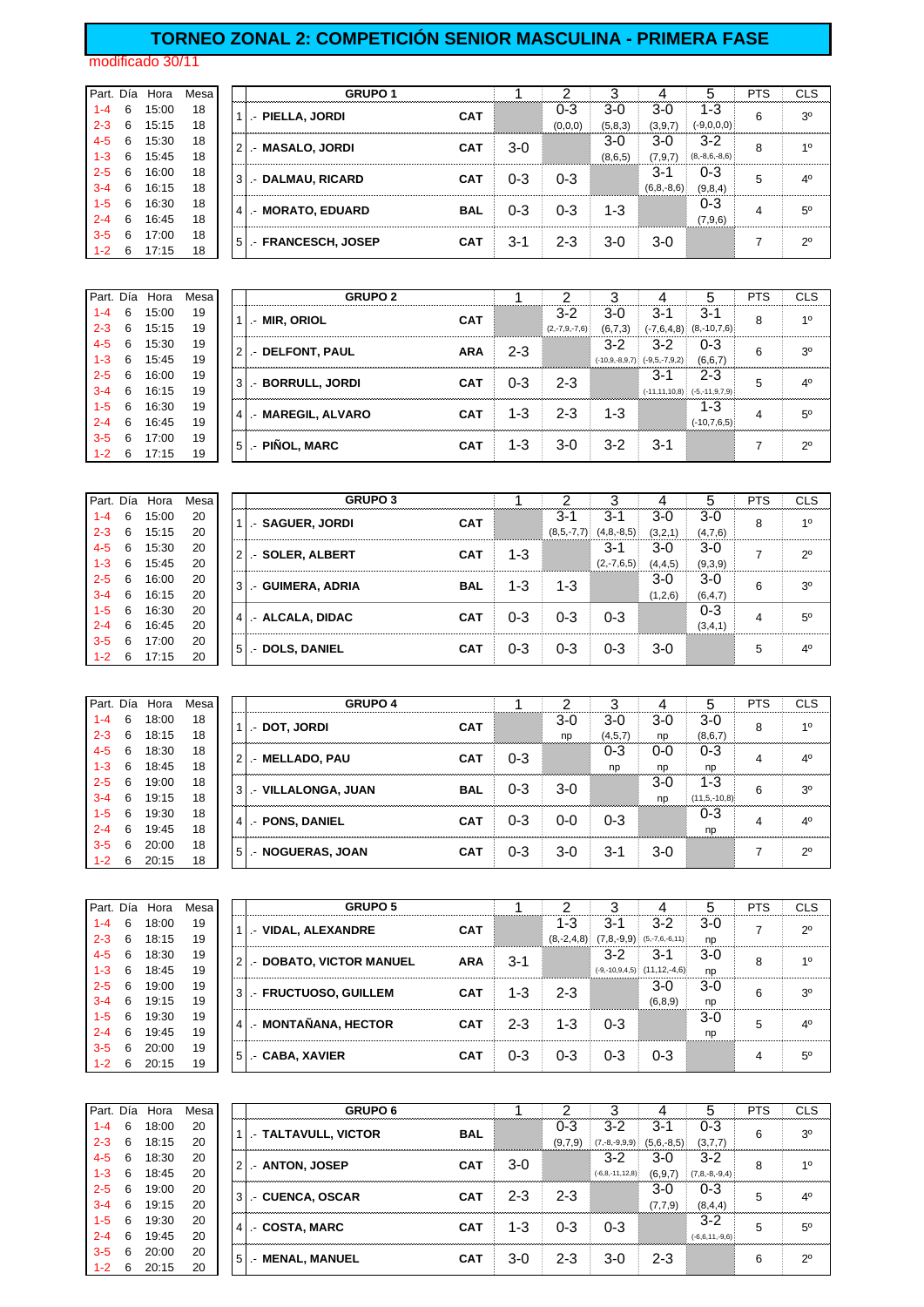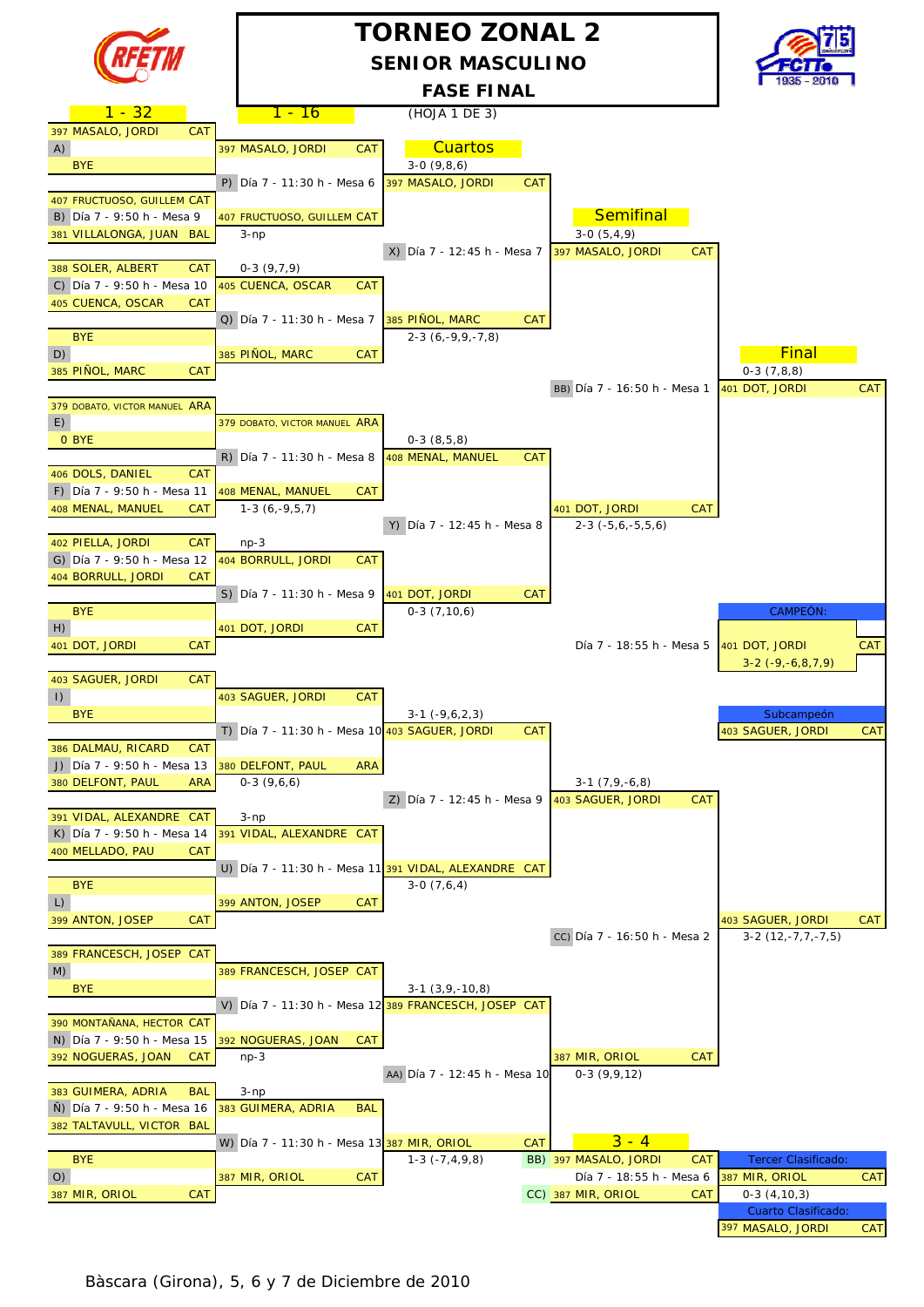

## **SENIOR MASCULINO TORNEO ZONAL 2**



#### **FASE FINAL**

(HOJA 2 DE 3)

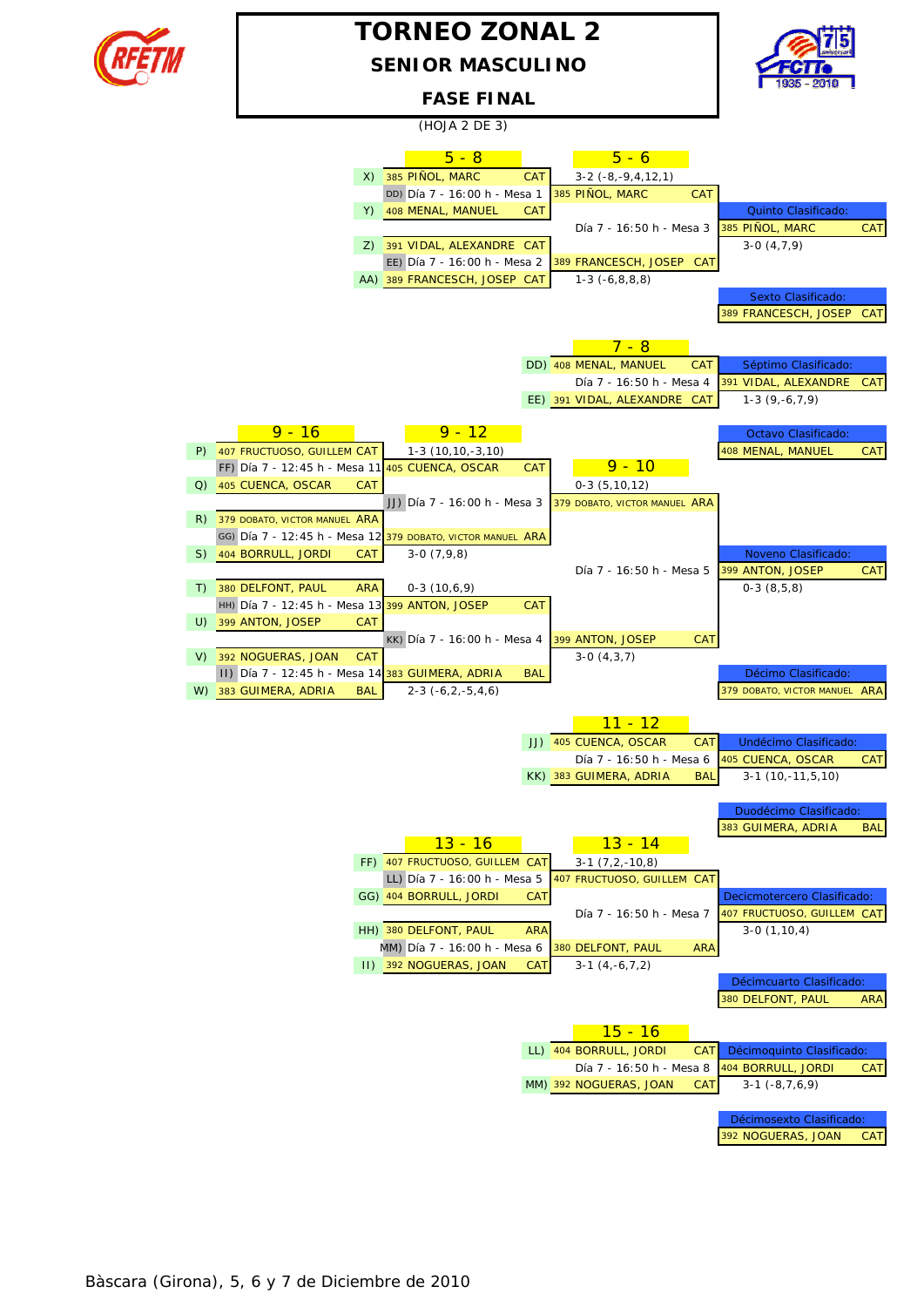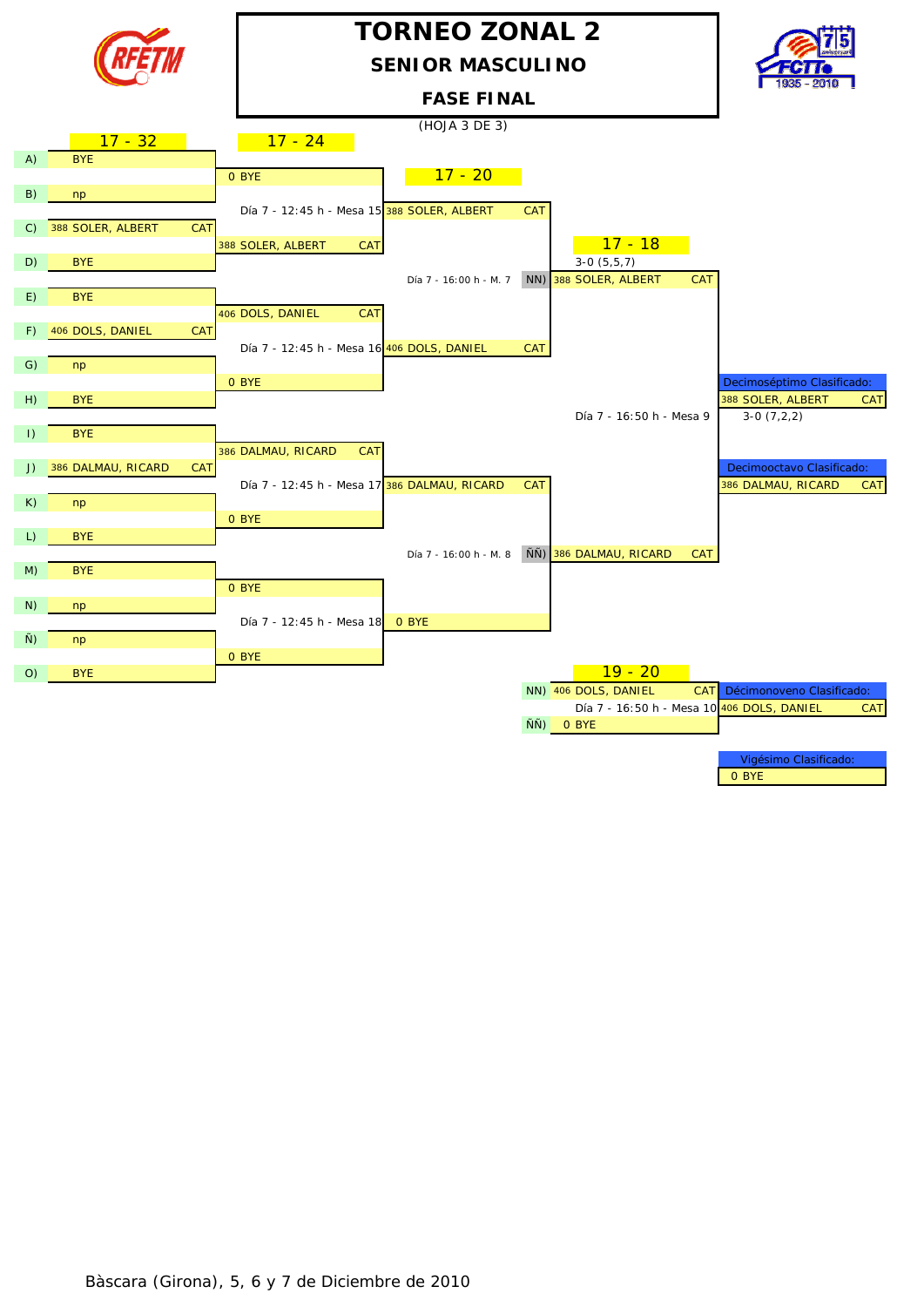### **TORNEO ZONAL 2: COMPETICIÓN 40 VET MASCULINA - PRIMERA FASE**

modificado 30/11

|         |   | Part. Día Hora | Mes |
|---------|---|----------------|-----|
| $2 - 3$ | 5 | 12:00          | 10  |
| $1 - 4$ | 5 | 12:15          | 10  |
| $2 - 4$ | 5 | 12:30          | 10  |
| 1-3     | 5 | 12:45          | 10  |
| $3 - 4$ | 5 | 13:00          | 10  |
| 1-2     | 5 | 13:15          | 10  |

|         |   | Part. Día Hora | Mesal | <b>GRUPO 1</b>              |            |         |         |                                |            | <b>PTS</b> | <b>CLS</b> |
|---------|---|----------------|-------|-----------------------------|------------|---------|---------|--------------------------------|------------|------------|------------|
| $2 - 3$ | 5 | 12:00          | 10    | .- SUÑE, MANEL              | <b>CAT</b> |         | $2 - 3$ | $3 - 1$                        | $3-0$      | 5          | 2          |
| $1 - 4$ | 5 | 12:15          | 10    |                             |            |         |         | $(9,-10,-8,7,9)$ $(5,7,-9,11)$ | (12, 9, 7) |            |            |
| $2 - 4$ | 5 | 12:30          | 10    | 2 .- BLANCAFORT, JOSE MARIA | <b>CAT</b> | $3 - 2$ |         | $0 - 3$                        | $3-0$      | 5          | 3          |
| $1 - 3$ |   | 5 12:45        | 10    |                             |            |         |         | (5,6,7)                        | (6,2,4)    |            |            |
| $3 - 4$ |   | 5 13:00        | 10    | 3 .- PALAU, DANIEL          | <b>CAT</b> | 1-3     | $3-0$   |                                | 3-0        | 5          |            |
| $1 - 2$ | 5 | 13:15          | 10    |                             |            |         |         |                                | (5,1,5)    |            |            |
|         |   |                |       | 4 - MURCIA, SERGIO MANUEL   | <b>CAT</b> | $0 - 3$ | 0-3     | $0 - 3$                        |            | 3          | 4          |

|         |   | Part. Día Hora | Mesa I | <b>GRUPO 2</b>              |            |       |              |           |                   | <b>PTS</b> | <b>CLS</b> |
|---------|---|----------------|--------|-----------------------------|------------|-------|--------------|-----------|-------------------|------------|------------|
| $2 - 3$ | 5 | 12:00          | 11     | .- DIAZ, JUAN               | <b>CAT</b> |       | $3-1$        | 0-3       | $1 - 3$           | 4          | 3          |
| 1-4     | 5 | 12:15          | 11     |                             |            |       | $(9,-4,8,8)$ | (6, 8, 1) | $(11, 8, -6, 10)$ |            |            |
| $2 - 4$ | 5 | 12:30          | 11     | 2 .- ALMENDROS, JOAN ANTONI | <b>CAT</b> | 1-3   |              | 0-3       | 1-3               | ີ          |            |
| $1 - 3$ | 5 | 12:45          | 11     |                             |            |       |              | (6, 4, 6) | $(-10, 4, 5, 5)$  |            | 4          |
| $3 - 4$ | 5 | 13:00          | 11     | 3 - CARCELLER, JORDI        |            | $3-0$ | $3-0$        |           | $3 - 1$           | 6          |            |
| $1 - 2$ | 5 | 13:15          | 11     |                             | <b>CAT</b> |       |              |           | $(7, 4, -6, 10)$  |            |            |
|         |   |                |        | 4 - MUNTADA, JAUME          | <b>CAT</b> | 3-1   | $3 - 1$      | 1-3       |                   | 5          | 2          |
|         |   |                |        |                             |            |       |              |           |                   |            |            |

|         |   | Part. Día Hora | Mesa | <b>GRUPO 3</b>          |            |         |         |                            |           | <b>PTS</b> | <b>CLS</b> |
|---------|---|----------------|------|-------------------------|------------|---------|---------|----------------------------|-----------|------------|------------|
| $2 - 3$ | 5 | 12:00          | 12   | .- ORTEGA, JUAN ANTONIO | <b>CAT</b> |         | $3 - 1$ | $3 - 1$                    | 3-0       | 6          |            |
| $1 - 4$ | 5 | 12:15          | 12   |                         |            |         |         | $(7,-4,4,6)$ $(6,-5,8,10)$ | (6, 8, 5) |            |            |
| $2 - 4$ | 5 | 12:30          | 12   | 2 .- ARAGON, JOSE LUIS  | <b>ARA</b> | $1 - 3$ |         | $3-0$                      | $3-0$     | 5          | 2          |
| $1 - 3$ | 5 | 12:45          | 12   |                         |            |         |         | (6,3,10)                   | (4,5,7)   |            |            |
| $3 - 4$ | 5 | 13:00          | 12   | 3 - OSUNA, FCO. JOSE    | <b>CAT</b> | $1 - 3$ | $0 - 3$ |                            | $3-0$     | 4          | 3          |
| $1 - 2$ | 5 | 13:15          | 12   |                         |            |         |         |                            | (3,1,5)   |            |            |
|         |   |                |      | - FUSTE, RAMON<br>4     | <b>CAT</b> | 0-3     | 0-3     | $0 - 3$                    |           | 3          | 4          |

| Part. Día |   | Hora  | Mesa |                | <b>GRUPO 4</b>           |            |         | ◠       | 3            |         | 5       | <b>PTS</b> | <b>CLS</b>     |
|-----------|---|-------|------|----------------|--------------------------|------------|---------|---------|--------------|---------|---------|------------|----------------|
| $1 - 4$   | 5 | 12:00 | 13   |                |                          |            |         | $3-0$   | $3-0$        | $3-0$   | $3 - 0$ | 8          | 10             |
| $2 - 3$   | 5 | 12:15 | 13   |                | - RUIZ, EDUARDO          | <b>ARA</b> |         | (7,4,4) | (5,7,5)      | np      | np      |            |                |
| 4-5       | 5 | 12:30 | 13   | $\overline{2}$ | - VINUESA, VICTOR        | <b>CAT</b> | $0 - 3$ |         | $3-1$        | $3 - 0$ | $3 - 0$ | 7          | $2^{\circ}$    |
| $1 - 3$   | 5 | 12:45 | 13   |                |                          |            |         |         | $(6,-9,8,8)$ | np      | np      |            |                |
| $2 - 5$   | 5 | 13:00 | 13   | 3              | .- BONFILL, J. EMILI     | <b>CAT</b> | 0-3     | $1 - 3$ |              | $3-0$   | $3-0$   | 6          | 3 <sup>0</sup> |
| $3 - 4$   | 5 | 13:15 | 13   |                |                          |            |         |         |              | np      | np      |            |                |
| $1 - 5$   | 5 | 13:30 | 13   |                | - PARDINA, CARLES        | <b>CAT</b> | $0 - 3$ | $0 - 3$ | $0 - 3$      |         | $0 - 3$ | 0          | $5^{\circ}$    |
| $2 - 4$   | 5 | 13:45 | 13   |                |                          |            |         |         |              |         | np      |            |                |
| $3 - 5$   | 5 | 14:00 | 13   | 5              | .- BONILLA, DAVID FELIPE | <b>CAT</b> | $0 - 3$ | $0 - 3$ | $0 - 3$      | $3-0$   |         | $\Omega$   | 4 <sup>0</sup> |
| $1 - 2$   | 5 | 14:15 | 13   |                |                          |            |         |         |              |         |         |            |                |

|         |   | Part. Día Hora | Mesa |                | <b>GRUPO 5</b>         |            |         | 2                 | 3       |                                       | 5               | <b>PTS</b> | <b>CLS</b>     |
|---------|---|----------------|------|----------------|------------------------|------------|---------|-------------------|---------|---------------------------------------|-----------------|------------|----------------|
| $1 - 4$ | 5 | 12:00          | 14   |                |                        |            |         | $2 - 3$           | 3-0     | $3-0$                                 | $3-0$           | 7          | 10             |
| $2 - 3$ | 5 | 12:15          | 14   |                | .- VILLORO, XAVIER     | <b>CAT</b> |         | $(8,-7,-10,12,8)$ | (9,6,4) | (4,4,10)                              | (9,5,6)         |            |                |
| $4 - 5$ | 5 | 12:30          | 14   | $\overline{2}$ | - GODOY, JAVIER        | <b>CAT</b> | $3-2$   |                   | 2-3     | $3 - 1$                               | $3 - 1$         | ⇁          | $2^{\circ}$    |
| $1 - 3$ | 5 | 12:45          | 14   |                |                        |            |         |                   |         | $(-7, 10, -6, 9, 9)$ $(-7, 8, 15, 9)$ | $(-8, 4, 6, 5)$ |            |                |
| $2 - 5$ | 5 | 13:00          | 14   | 3              | .- PETCHAME, JOAN      | <b>CAT</b> | $0 - 3$ | 3-2               |         | $3 - 1$                               | $3-0$           | 7          | 30             |
| $3 - 4$ | 5 | 13:15          | 14   |                |                        |            |         |                   |         | $(8,-8,7,9)$                          | (2,5,6)         |            |                |
| $1 - 5$ | 5 | 13:30          | 14   | 4              | - SANCHEZ, JOSEP       | <b>CAT</b> | $0 - 3$ | 1-3               | $1 - 3$ |                                       | $3-0$           | 5          | 4 <sup>0</sup> |
| $2 - 4$ | 5 | 13:45          | 14   |                |                        |            |         |                   |         |                                       | (5,7,4)         |            |                |
| $3 - 5$ | 5 | 14:00          | 14   | 5              | - ALVAREZ, JOSE MIGUEL | <b>CAT</b> | $0 - 3$ | $1 - 3$           | $0 - 3$ | $0 - 3$                               |                 | 4          | 5 <sup>0</sup> |
| $1 - 2$ | 5 | 14:15          | 14   |                |                        |            |         |                   |         |                                       |                 |            |                |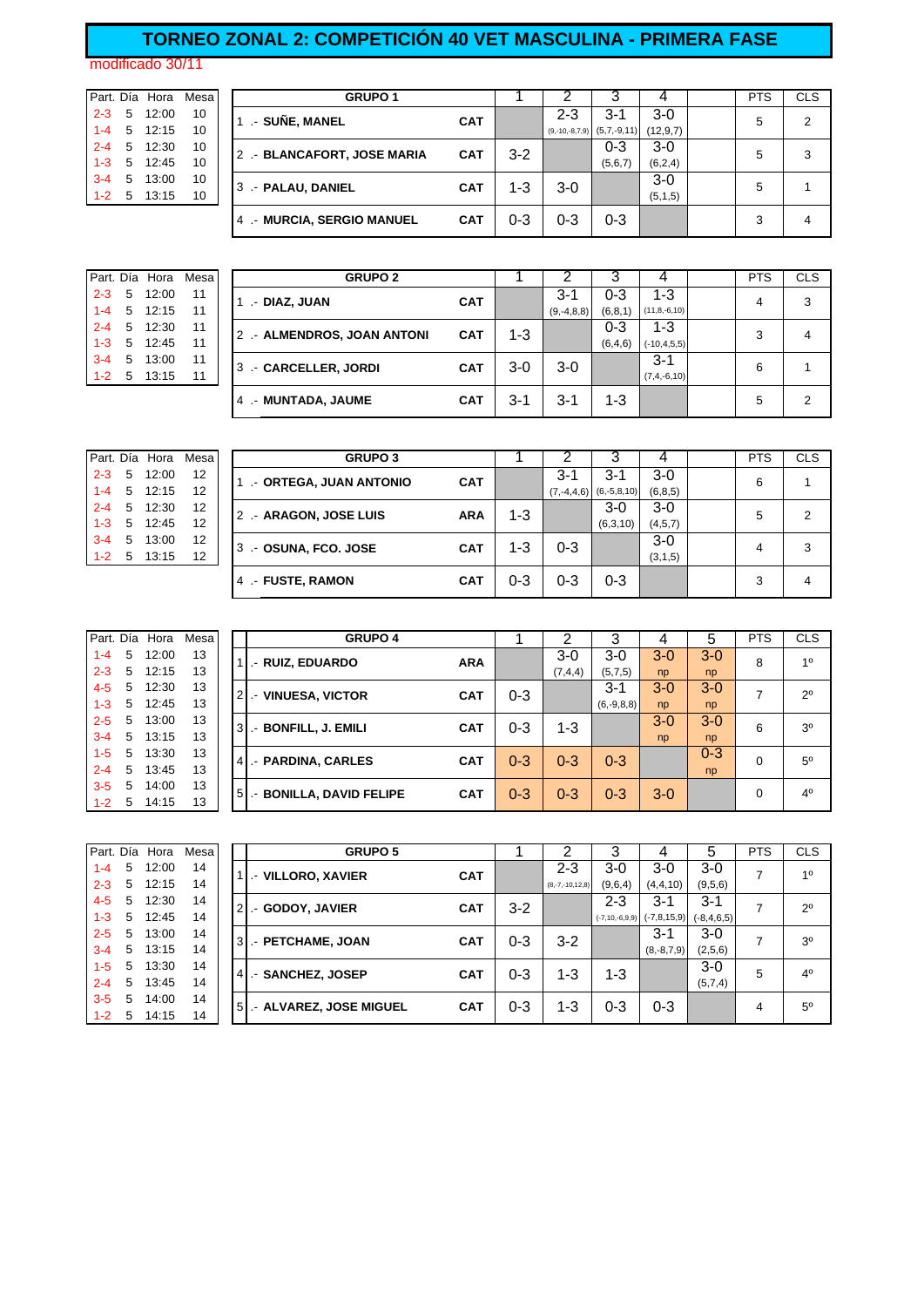

## **TORNEO ZONAL 2 40 VETERANO MASCULINO FASE FINAL: PREVIAS**



esta de la previa 1 de la provia de la previa 3 de la previa 3 de la previa 3 de la previa 3 de la previa 3 de

## Previa 2 Previa 4

| 419 ALMENDROS, JOAN ANTONI CAT |                                                          | 417 BONILLA, DAVID FELIPE CAT       |      |
|--------------------------------|----------------------------------------------------------|-------------------------------------|------|
|                                | Día 5 - 17:45 h - Mesa 12 419 ALMENDROS, JOAN ANTONI CAT | Día 5 - 17:45 h - Mesa 14 422 BON   |      |
| 426 MURCIA, SERGIO MANUEL CAT  | $3-0(2.2.5)$                                             | <b>CAT</b><br>422 BONFILL, J. EMILI | 3-np |

| OSUNA, FCO, JOSE CAT                         |                                                          |            | 420 PETCHAME, JOAN            | <b>CAT</b> |                                                 |            |
|----------------------------------------------|----------------------------------------------------------|------------|-------------------------------|------------|-------------------------------------------------|------------|
| Día 5 - 17:45 h - Mesa 11 418 SANCHEZ, JOSEP |                                                          | <b>CAT</b> |                               |            | Día 5 - 17:45 h - Mesa 13 420 PETCHAME, JOAN    |            |
| SANCHEZ, JOSEP<br><b>CAT</b>                 | $2-3$ ( $-3, -6, 11, 12, 11$ )                           |            | 415 FUSTE, RAMON              | <b>CAT</b> | $3-0(5,2,3)$                                    |            |
|                                              |                                                          |            |                               |            |                                                 |            |
| Previa 2                                     |                                                          |            | Previa 4                      |            |                                                 |            |
|                                              |                                                          |            |                               |            |                                                 |            |
| almendros, joan antoni CAT-                  |                                                          |            | 417 BONILLA, DAVID FELIPE CAT |            |                                                 |            |
|                                              | Día 5 - 17:45 h - Mesa 12 419 ALMENDROS, JOAN ANTONI CAT |            |                               |            | Día 5 - 17:45 h - Mesa 14 422 BONFILL, J. EMILI | <b>CAT</b> |
| MURCIA, SERGIO MANUEL CAT                    | $3-0(2,2,5)$                                             |            | 422 BONFILL, J. EMILI         | <b>CAT</b> | $3-np$                                          |            |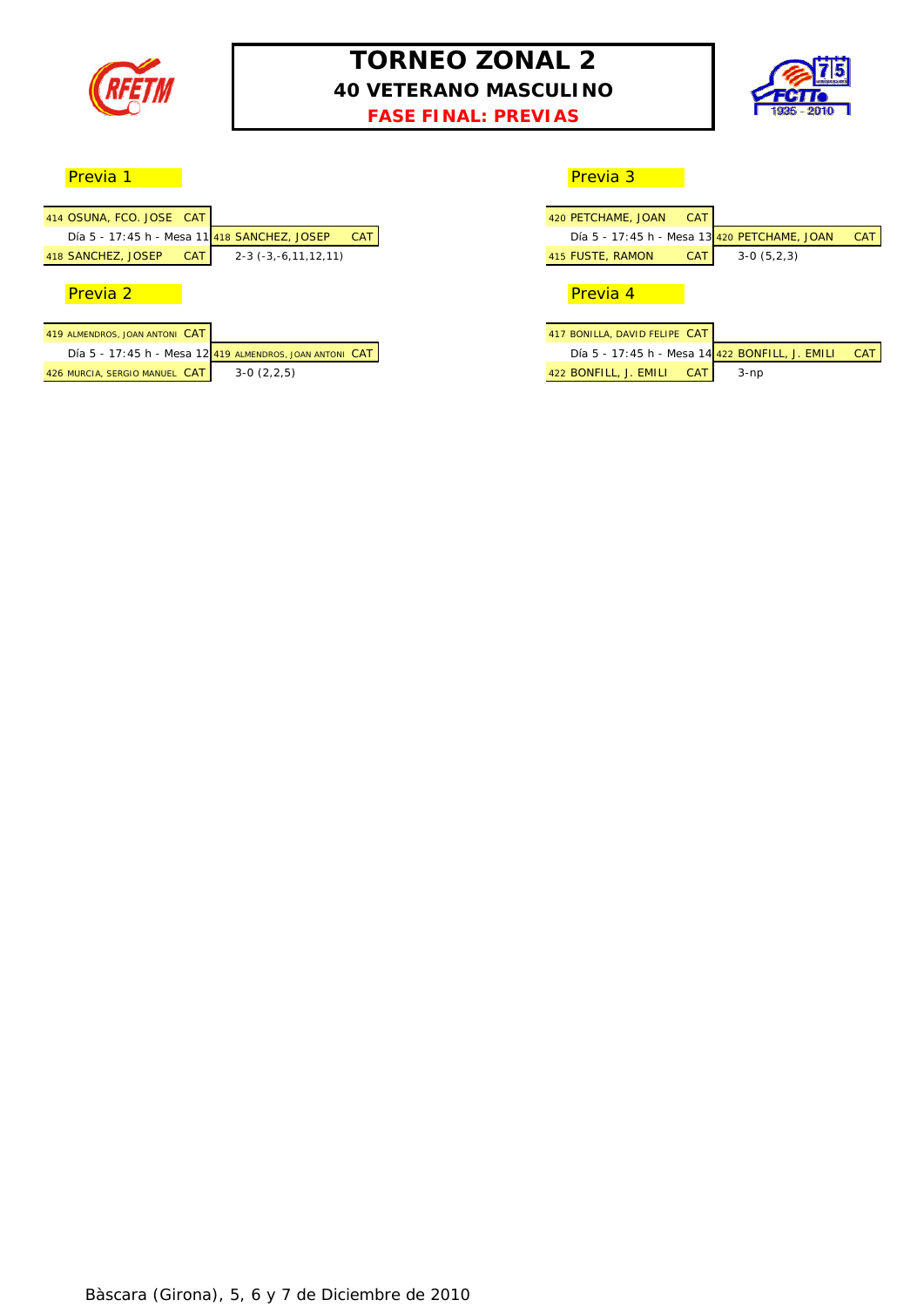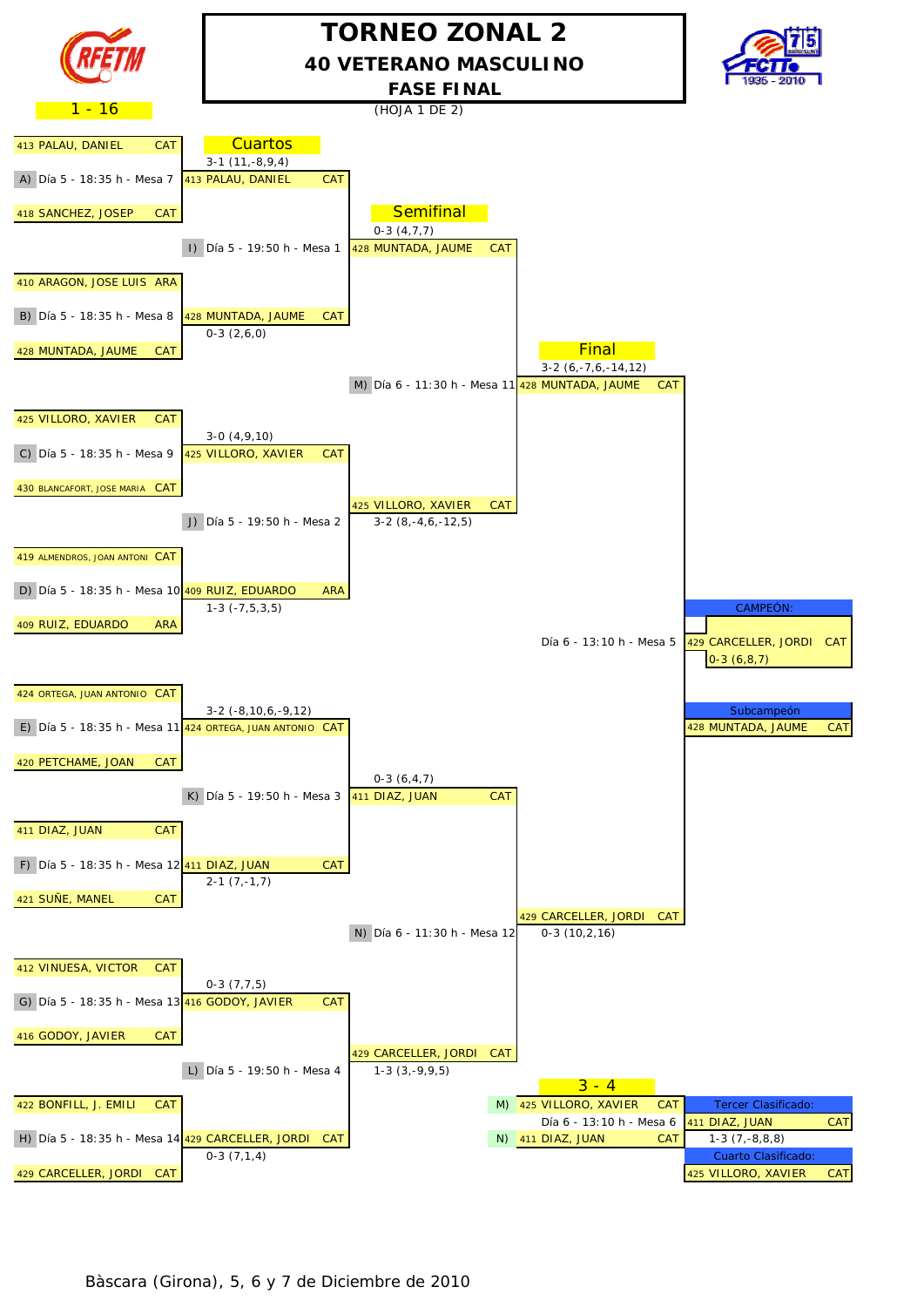

## **TORNEO ZONAL 2 40 VETERANO MASCULINO**





Bàscara (Girona), 5, 6 y 7 de Diciembre de 2010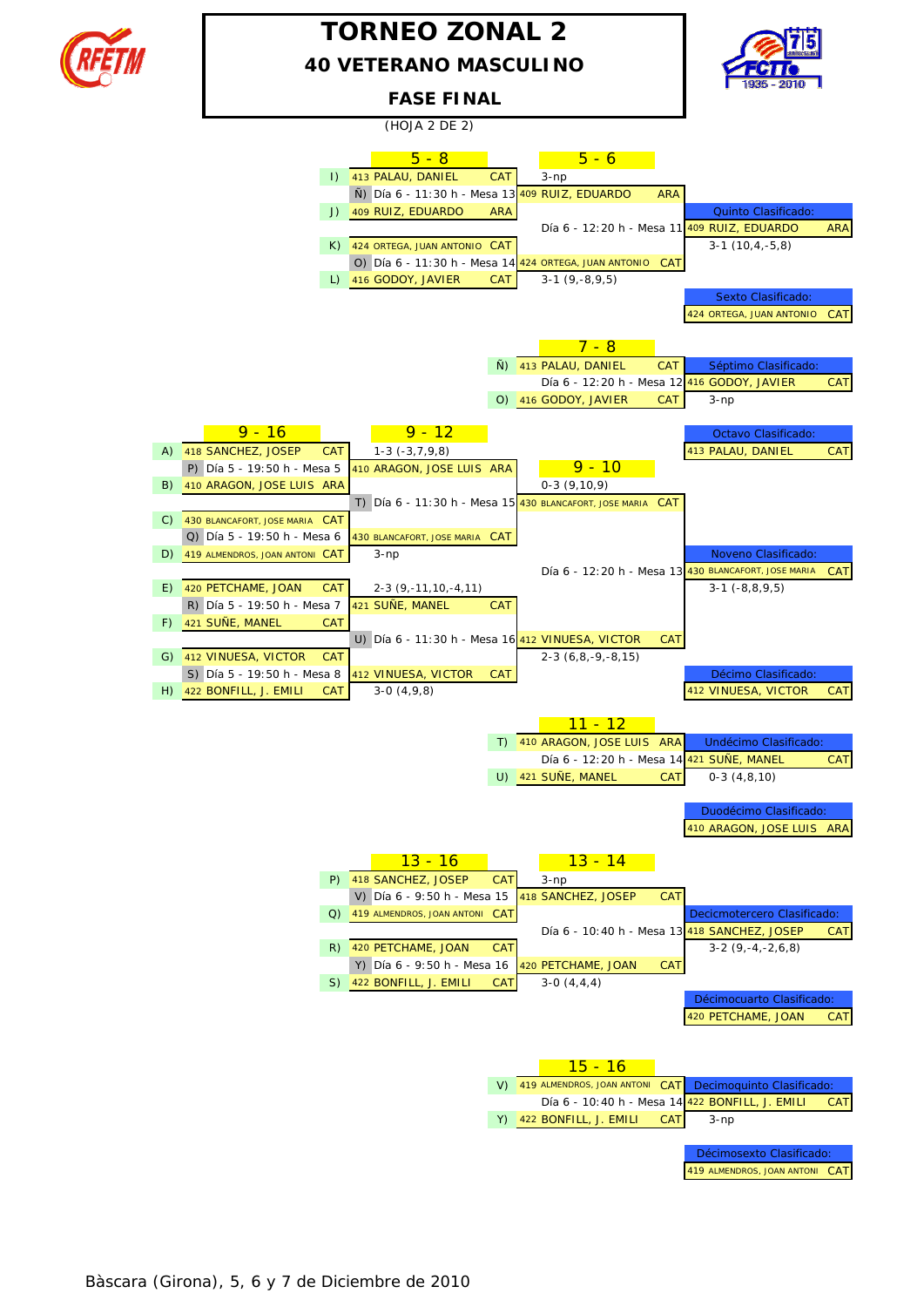

## **TORNEO ZONAL 2 40 VETERANO MASCULINO**



#### **FASE FINAL**

(HOJA 3 DE 3)

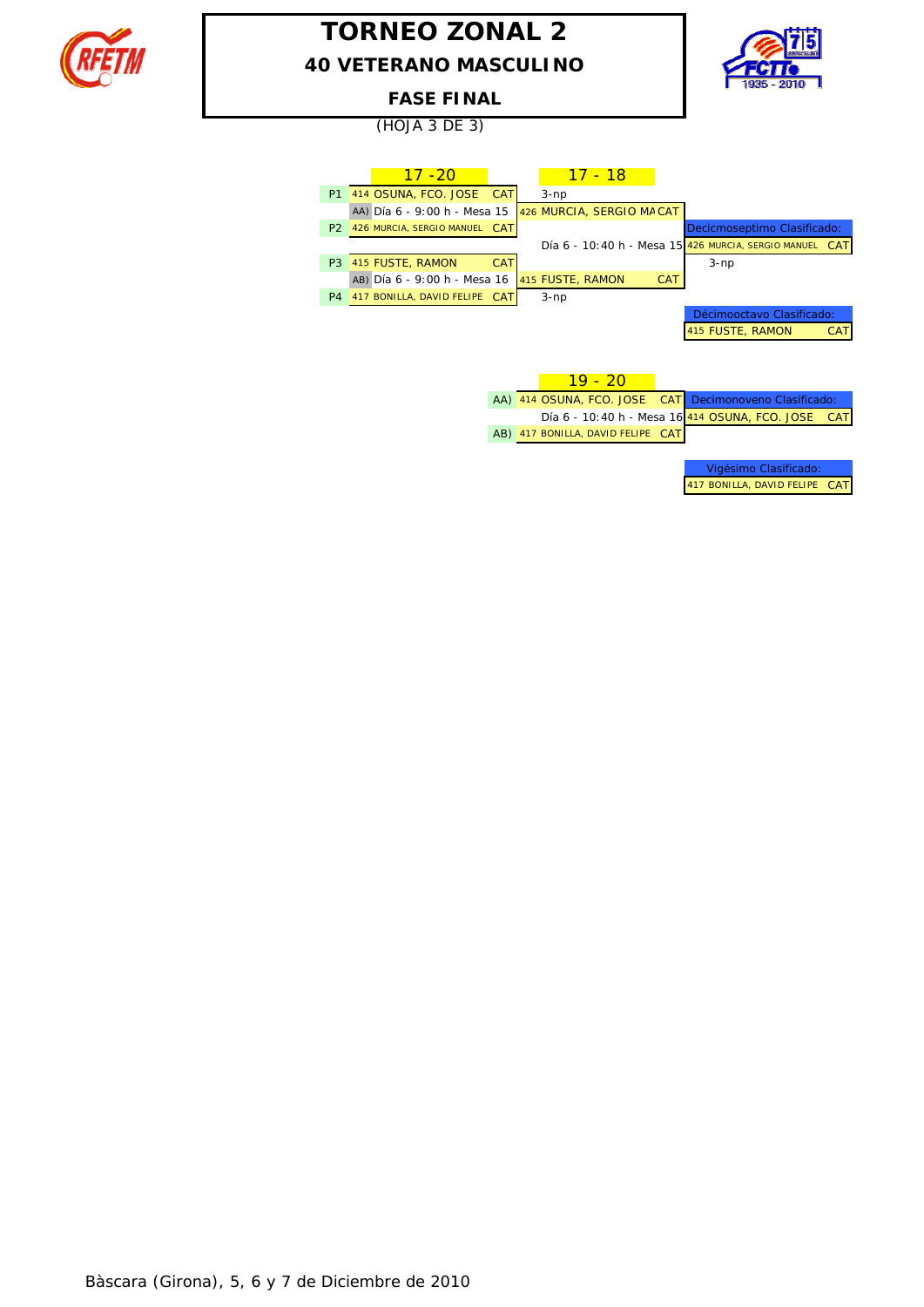## **TORNEO ZONAL 2: COMPETICIÓN 50 VET MASCULINA - PRIMERA FASE**

modificado 03/12

| Part. Día |   | Hora  | Mes |
|-----------|---|-------|-----|
| $2 - 3$   | 7 | 9:00  | 8   |
| $1 - 4$   | 7 | 9:15  | 8   |
| $2 - 4$   | 7 | 9:30  | 8   |
| $1 - 3$   | 7 | 9:45  | 8   |
| $3 - 4$   | 7 | 10:00 | 8   |
| 1-2       | 7 | 10:15 | 8   |

|           |                | Part. Día Hora | Mesa I |  | <b>GRUPO 1</b>     |            |     |                   |         |                   | <b>PTS</b> | <b>CLS</b>     |
|-----------|----------------|----------------|--------|--|--------------------|------------|-----|-------------------|---------|-------------------|------------|----------------|
| $2 - 3$   |                | 9:00           | 8      |  | - MARTINEZ, JOSEP  | <b>CAT</b> |     | $3 - 1$           | $3-0$   | 3-0               | 6          | 10             |
| $1 - 4$ 7 |                | 9:15           | 8      |  |                    |            |     | $(13, 2, -9, 12)$ | (7,3,6) | $3-0$             |            |                |
| $2 - 4$ 7 |                | 9:30           | 8      |  | 2 .- PUBILL, JAUME | <b>CAT</b> | 1-3 |                   | $3-0$   | $3 - 1$           | 5          | $2^{\circ}$    |
| $1 - 3$   | $\overline{7}$ | 9:45           | 8      |  |                    |            |     |                   | (3,3,5) | $(-11, 12, 7, 3)$ |            |                |
| $3 - 4$   |                | 10:00          | 8      |  | 3 - PANE, JORDI    | <b>CAT</b> | 0-3 | $0 - 3$           |         | $0 - 3$           | 3          | $4^{\circ}$    |
| $1 - 2$   |                | 10:15          | 8      |  |                    |            |     |                   |         | (7, 4, 2)         |            |                |
|           |                |                |        |  | 4 - CHAUME, ARTURO | <b>CAT</b> | 0-3 | 1-3               | $3-0$   |                   | 4          | 3 <sup>0</sup> |

|         |   | Part. Día Hora | Mesa |
|---------|---|----------------|------|
| $2 - 3$ | 7 | 9:00           | 7    |
| $1 - 4$ | 7 | 9:15           | 7    |
| $2 - 4$ | 7 | 9:30           | 7    |
| $1 - 3$ | 7 | 9.45           | 7    |
| $3 - 4$ | 7 | 10:00          | 7    |
| 1-2     |   | 10:15          | 7    |
|         |   |                |      |

|         | Part. Día Hora | Mesa | <b>GRUPO 2</b>         |            |         |                  |                  |         | <b>PTS</b> | <b>CLS</b>     |
|---------|----------------|------|------------------------|------------|---------|------------------|------------------|---------|------------|----------------|
| $2 - 3$ | 9:00           |      | - AZCON, JOAQUIN       | <b>CAT</b> |         | $3-2$            | $3-0$            | $3 - 1$ | 6          | 10             |
| $1 - 4$ | 9:15           |      |                        |            |         | $(7,6,-12,-9,3)$ | (6, 8, 8)        | $3 - 1$ |            |                |
| $2 - 4$ | 9:30           |      | 2 - CRUZ, JOSEP LLUIS  | <b>CAT</b> | $2 - 3$ |                  | 1-3              | $0 - 3$ | 3          | 4 <sup>0</sup> |
| $1 - 3$ | 9:45           |      |                        |            |         |                  | $(6, 12, -6, 4)$ | (5,5,4) |            |                |
| $3 - 4$ | 10:00          |      | 3 .- PAMIAS, JOSEP     | <b>CAT</b> | $0 - 3$ | $3 - 1$          |                  | $0 - 3$ | 4          | 3 <sup>0</sup> |
| $1 - 2$ | 10:15          |      |                        |            |         |                  |                  | (6,7,7) |            |                |
|         |                |      | 4 .- MALDONADO, MIQUEL | <b>CAT</b> | 1-3     | 3-0              | $3-0$            |         | 5          | $2^{\circ}$    |

|           | Part. Día Hora | Mesa I | <b>GRUPO 3</b>            |            |         |              |                |         | <b>PTS</b> | <b>CLS</b>     |
|-----------|----------------|--------|---------------------------|------------|---------|--------------|----------------|---------|------------|----------------|
| $2 - 3$ 7 | 9:00           | 6      |                           |            |         | $3 - 1$      | $3 - 0$        | $3-0$   |            | 10             |
| $1 - 4$ 7 | 9:15           | 6      | - PEÑA, CLEMENTE          | <b>CAT</b> |         | $(8,-9,3,3)$ | n <sub>D</sub> | $3-0$   | 6          |                |
| $2 - 4$ 7 | 9:30           | 6      | 2 - JOFRE, JOSE MARIA     | <b>CAT</b> | 1-3     |              | $3 - 0$        | $3-0$   | 5          | $2^{\circ}$    |
| $1 - 3$   | 9:45           | 6      |                           |            |         |              | np             | np      |            |                |
| $3 - 4$   | 10:00          | 6      | 3 .- PRETEL, JOSEP        | <b>CAT</b> | $0 - 3$ | $0 - 3$      |                | $0 - 0$ | 0          | 3 <sup>o</sup> |
| $1 - 2$   | 10:15          | 6      |                           |            |         |              |                | np      |            |                |
|           |                |        | 4 - ESCUDERO, JOSEP MARIA | <b>CAT</b> | $0 - 3$ | $0 - 3$      | $0 - 0$        |         | 0          | $3^{\circ}$    |

| Part. Día | Hora  | Mesa |                | <b>GRUPO 4</b>     |            |         | ⌒        | 3     | 4             | 5               | <b>PTS</b> | <b>CLS</b>     |
|-----------|-------|------|----------------|--------------------|------------|---------|----------|-------|---------------|-----------------|------------|----------------|
| $1 - 4$   | 9:00  | 5    |                | .- CAUDET, ROMAN   | <b>CAT</b> |         | $3-0$    | $3-0$ | $3-0$         | $3 - 1$         | 8          | 1 <sup>0</sup> |
| $2 - 3$   | 9:15  | 5    |                |                    |            |         | (11,5,6) | np    | (5,6,5)       | $(9,-7,5,8)$    |            |                |
| $4 - 5$   | 9:30  | 5    | 2 <sub>1</sub> | .- MADURELL, JOSE  | <b>CAT</b> | 0-3     |          | $3-0$ | 1-3           | 1-3             | 5          | 4 <sup>0</sup> |
| $1 - 3$   | 9:45  | 5    |                |                    |            |         |          | np    | $(-10,6,5,8)$ | $(4, -9, 6, 6)$ |            |                |
| $2 - 5$   | 10:00 | 5    | 3              | .- NOLIS, JOSEP Ma | <b>CAT</b> | 0-3     | $0 - 3$  |       | $0 - 3$       | $0 - 3$         | 4          | $5^{\circ}$    |
| $3 - 4$   | 10:15 | 5    |                |                    |            |         |          |       | np            | np              |            |                |
| $1 - 5$   | 10:30 | 5    | 4              | - GUAL, JORDI      | <b>CAT</b> | $0 - 3$ | $3 - 1$  | $3-0$ |               | $0 - 3$         | 6          | 3 <sup>0</sup> |
| $2 - 4$   | 10:45 | 5    |                |                    |            |         |          |       |               | (8, 4, 6)       |            |                |
| $3 - 5$   | 11:00 | 5    | 5              |                    | <b>CAT</b> | 1-3     | $3 - 1$  | $3-0$ | $3-0$         |                 |            | $2^{\circ}$    |
| $1 - 2$   | 11:15 | 5    |                | - LARA, ALEJANDRO  |            |         |          |       |               |                 |            |                |

|         |   | Part. Día Hora | Mesa |
|---------|---|----------------|------|
| $2 - 3$ | 7 | 9:00           | 4    |
| $1 - 4$ | 7 | 9:15           | 4    |
| $2 - 4$ | 7 | 9:30           | 4    |
| $1 - 3$ | 7 | 9:45           | 4    |
| $3 - 4$ | 7 | 10:00          | 4    |
| 1-2     |   | 10:15          |      |
|         |   |                |      |

|         | Part. Día Hora | Mesa | <b>GRUPO 5</b>        |            |         |         |       |           | <b>PTS</b> | <b>CLS</b>     |
|---------|----------------|------|-----------------------|------------|---------|---------|-------|-----------|------------|----------------|
| $2 - 3$ | 9:00           | 4    | - CASTELLS, FRANCESC  | <b>CAT</b> |         | 3-0     | $3-0$ | 3-0       | 6          | 10             |
| $1 - 4$ | 9:15           | 4    |                       |            |         | (5,4,9) | np    | $3-0$     |            |                |
| $2 - 4$ | 9:30           | 4    | 2 - GARRIGA, ALBERT   | <b>CAT</b> | $0 - 3$ |         | $3-0$ | 3-0       | 5          | $2^{\circ}$    |
| $1 - 3$ | 9:45           | 4    |                       |            |         |         | np    | (8, 2, 7) |            |                |
| $3 - 4$ | 10:00          | 4    | 3 .- BARCELO, JAIME   | <b>BAL</b> | $0 - 3$ | $0 - 3$ |       | $0 - 3$   | 3          | 4 <sup>0</sup> |
| $1 - 2$ | 10:15          | 4    |                       |            |         |         |       | np        |            |                |
|         |                |      | 4 - DEL BARRIO, ANGEL | <b>CAT</b> | $0 - 3$ | 0-3     | $3-0$ |           | 4          | 3 <sup>o</sup> |

EXPOSITO, JUAN ANTONIO CAT (baja)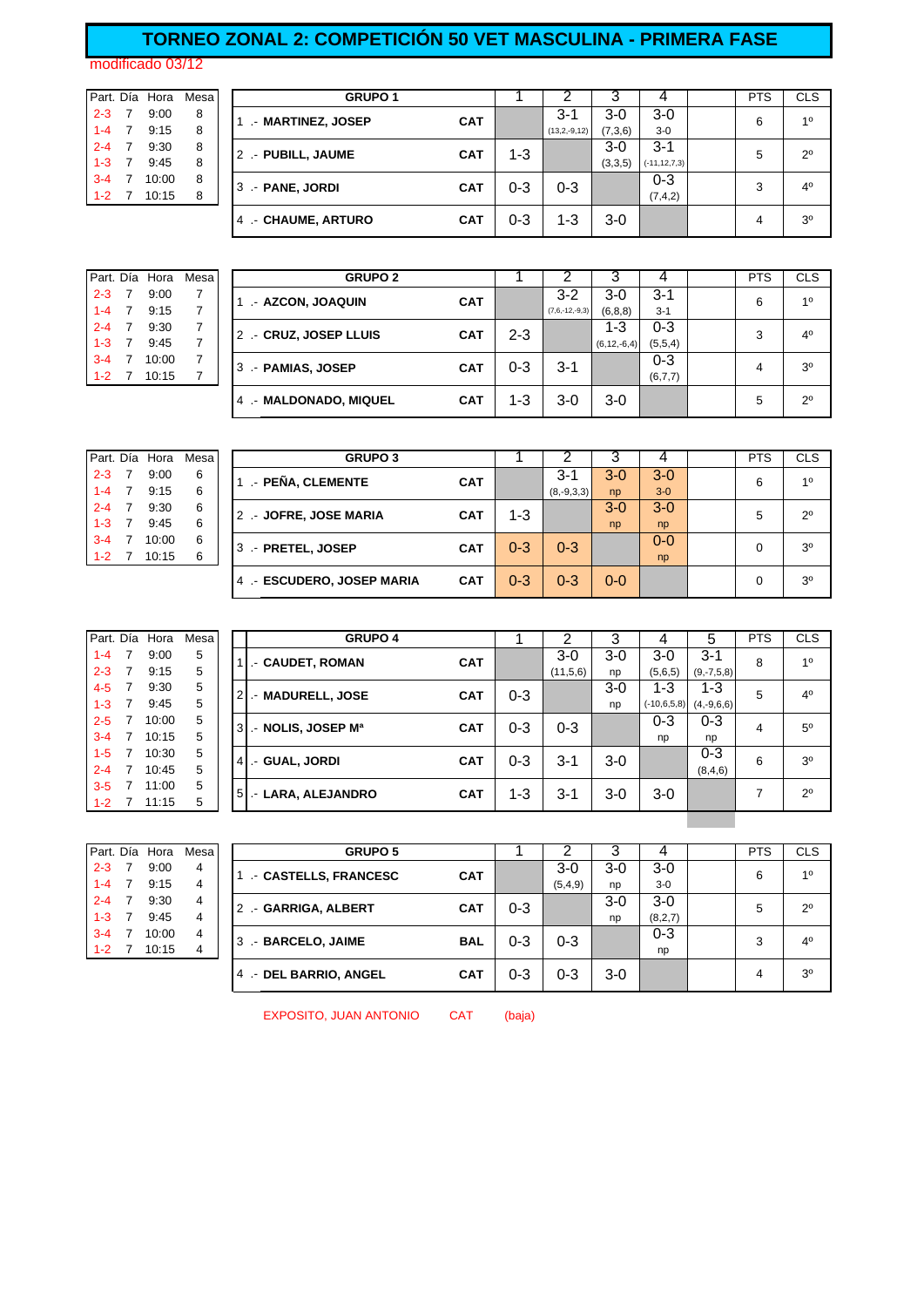

## **TORNEO ZONAL 2 50 VETERANO MASCULINO FASE FINAL: PREVIAS**



**Previa 1** Previa 3 Previa 3 Previa 3 Previa 3 Previa 3 Previa 3 Previa 3 Previa 3 Previa 3 Previa 3 Previa 3 Previa

| 440 DEL BARRIO, ANGEL CAT                   |               |            |
|---------------------------------------------|---------------|------------|
| Día 7 - 12:45 h - Mesa 3 443 MADURELL, JOSE |               | <b>CAT</b> |
| CAT<br>443 MADURELL, JOSE                   | $0-3(10,6,1)$ |            |
|                                             |               |            |
| <b>Pravia</b> 2                             |               |            |

#### Previa 2 Previa 4

| n <sub>D</sub>            |                                                    | np                              |     |
|---------------------------|----------------------------------------------------|---------------------------------|-----|
|                           | Día 7 - 12:45 h - Mesa 4 441 CRUZ, JOSEP LLUIS CAT | Día 7 - 12:45 h - Mesa 6 435 PA |     |
| 441 CRUZ, JOSEP LLUIS CAT | np                                                 | 435 PANE, JORDI                 | CAT |

|                                             |                                                    | --------        |                                                        |
|---------------------------------------------|----------------------------------------------------|-----------------|--------------------------------------------------------|
|                                             |                                                    |                 |                                                        |
| DEL BARRIO, ANGEL CAT                       |                                                    | 446 GUAL, JORDI | <b>CAT</b>                                             |
| Día 7 - 12:45 h - Mesa 3 443 MADURELL, JOSE | <b>CAT</b>                                         |                 | <b>CAT</b><br>Día 7 - 12:45 h - Mesa 5 446 GUAL, JORDI |
| <b>MADURELL, JOSE</b><br>CAT                | $0-3(10,6,1)$                                      | np              | np                                                     |
|                                             |                                                    |                 |                                                        |
| Previa 2                                    |                                                    | Previa 4        |                                                        |
|                                             |                                                    |                 |                                                        |
| np                                          |                                                    | np              |                                                        |
|                                             | Día 7 - 12:45 h - Mesa 4 441 CRUZ, JOSEP LLUIS CAT |                 | Día 7 - 12:45 h - Mesa 6 435 PANE, JORDI<br><b>CAT</b> |
| CRUZ, JOSEP LLUIS CAT                       | np                                                 | 435 PANE, JORDI | <b>CAT</b><br>np                                       |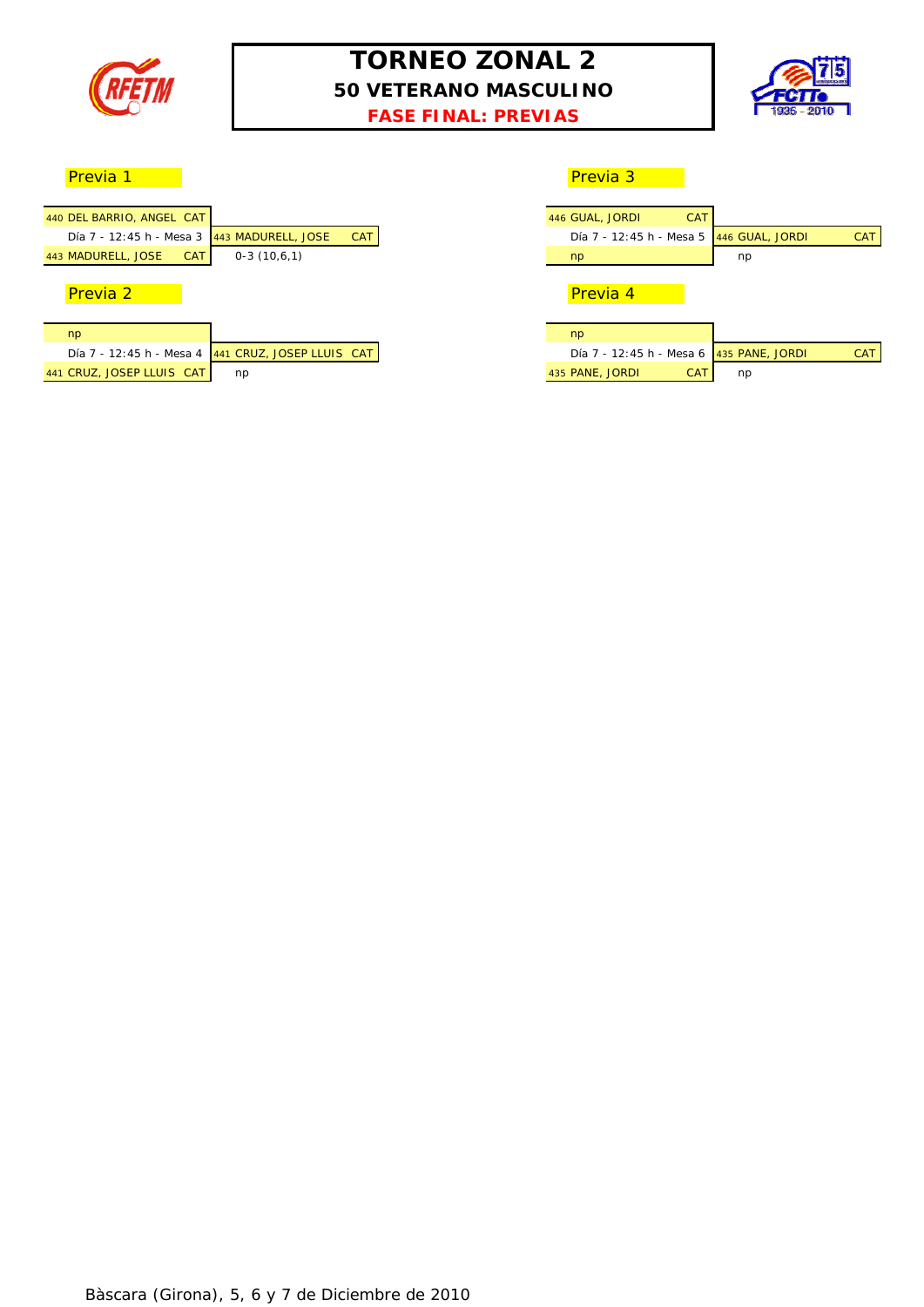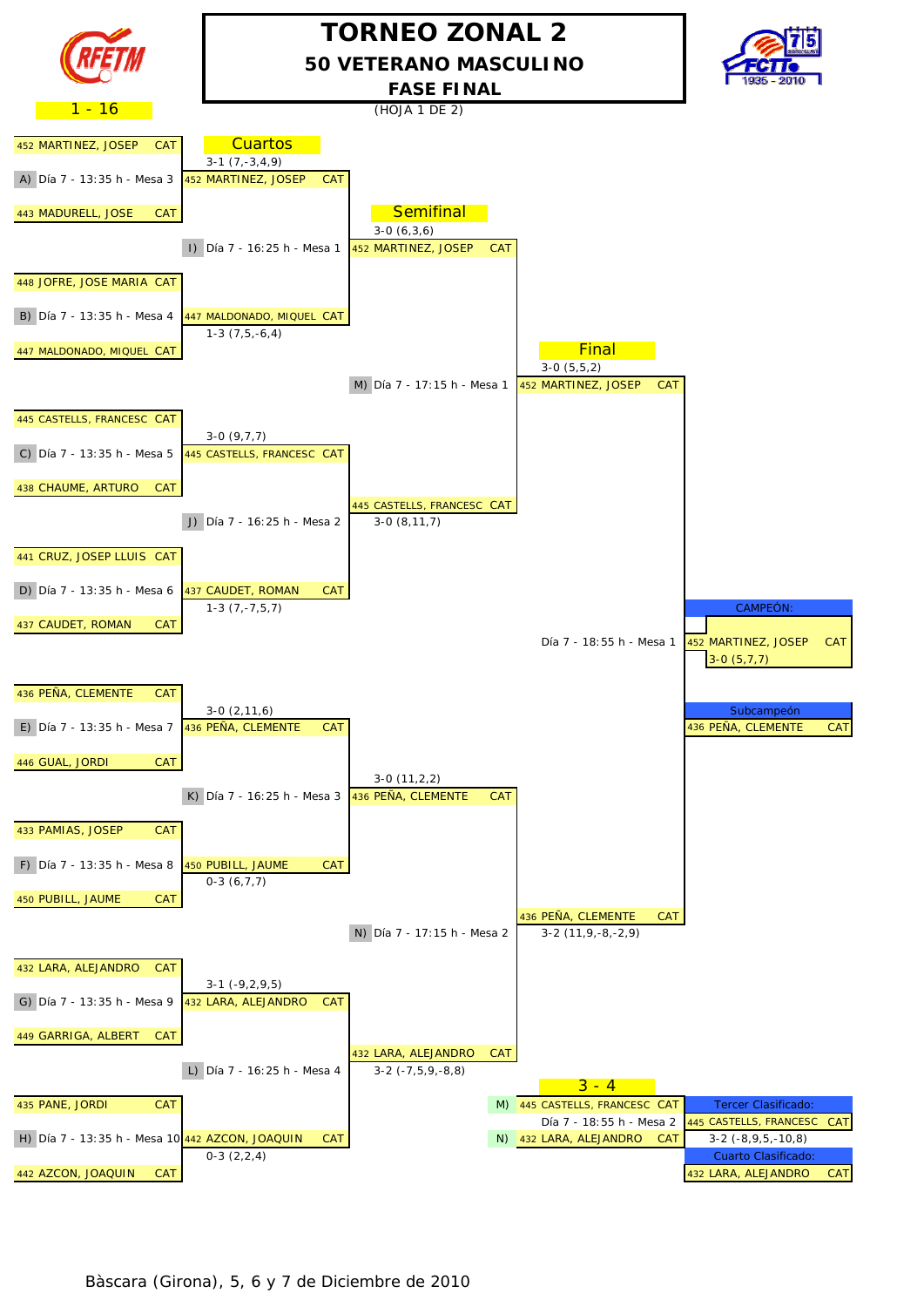

## **50 VETERANO MASCULINO TORNEO ZONAL 2**



## **FASE FINAL**